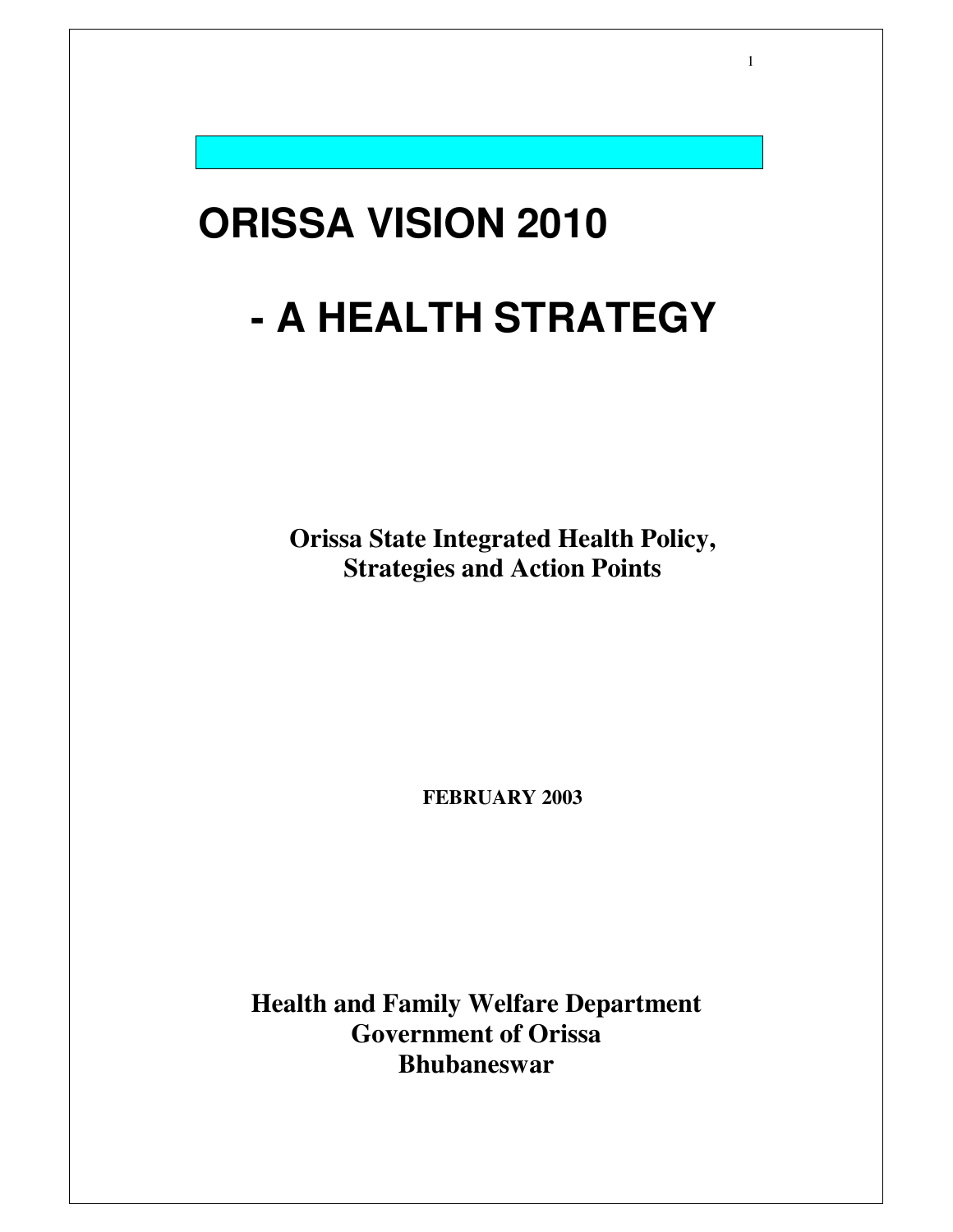#### **ACKNOWLEDGEMENT**

The preparation and writing of the health sector strategy document has taken several months and has been a truly collective effort, with inputs and support from a wide range of people too numerous to enumerate, but nevertheless thanked individually. The process has involved doctors, administrators, teachers, paramedics, politicians, experts, development partners, service association representatives and community members. Intensive discussions were held almost every evening, after working hours, over a period of 3 months to clarify thoughts and ideas, examine various issues and work out the approaches that would be the most feasible and realistic. We owe much gratitude to all those who gave so unstintingly their time and ideas, and particularly to the authors of the various chapters. The responsibility for writing different chapters were taken by the persons listed below:

|     | <b>CHAPTERS</b>                | <b>AUTHORS</b>                      |
|-----|--------------------------------|-------------------------------------|
| 1.  | Introduction                   | Community Health Cell               |
| 2.  | Overview of Orissa Health      | Ms. Meena Gupta, Principal          |
|     | Sector Reform                  | Secretary, Health & Family Welfare  |
|     |                                | Department, Government of Orissa    |
| 3.  | The Health Sector Strategy     | Community Health Cell with          |
|     | Development Process            | Dr. Jyotsna Patnaik                 |
| 4.  | Orissa State Integrated Health | Dr. Thelma Narayan,                 |
|     | Policy - 2002                  | Community Health Cell               |
| 5.1 | Equity and Access              |                                     |
| 5.2 | Nutrition                      | Ms. Gayatri Singh, Project Officer, |
|     |                                | Nutrition, UNICEF                   |
| 5.3 | Control of Communicable        | Dr. Reuben Samuel, WHO              |
|     | <b>Diseases</b>                |                                     |
| 5.4 | Control of Non-Communicable    | Dr. S.S. Das, Consultant, OHSDP     |
|     | <b>Diseases</b>                |                                     |
| 5.5 | Interventions for Women and    | Dr. A.V. Ramani, Project Officer,   |
|     | Children                       | Health, UNICEF                      |
| 5.6 | Population Issues and          | Mr. S. Ramanathan, UNFPA            |
|     | Reproductive Rights            |                                     |
| 5.7 | Health Care of Special Groups  | Dr. Nilambar Rath, Director, SIHFW  |
| 5.8 | Public Health Regulations      | Dr. S.K. Rath, Consultant, EC       |
| 6.1 | <b>Health Human Resource</b>   | Dr. Vijay Pillai, SPMA, OHFWRP      |
|     | Development                    | Dr. H.R. Mohanty, Addl.Secretary,   |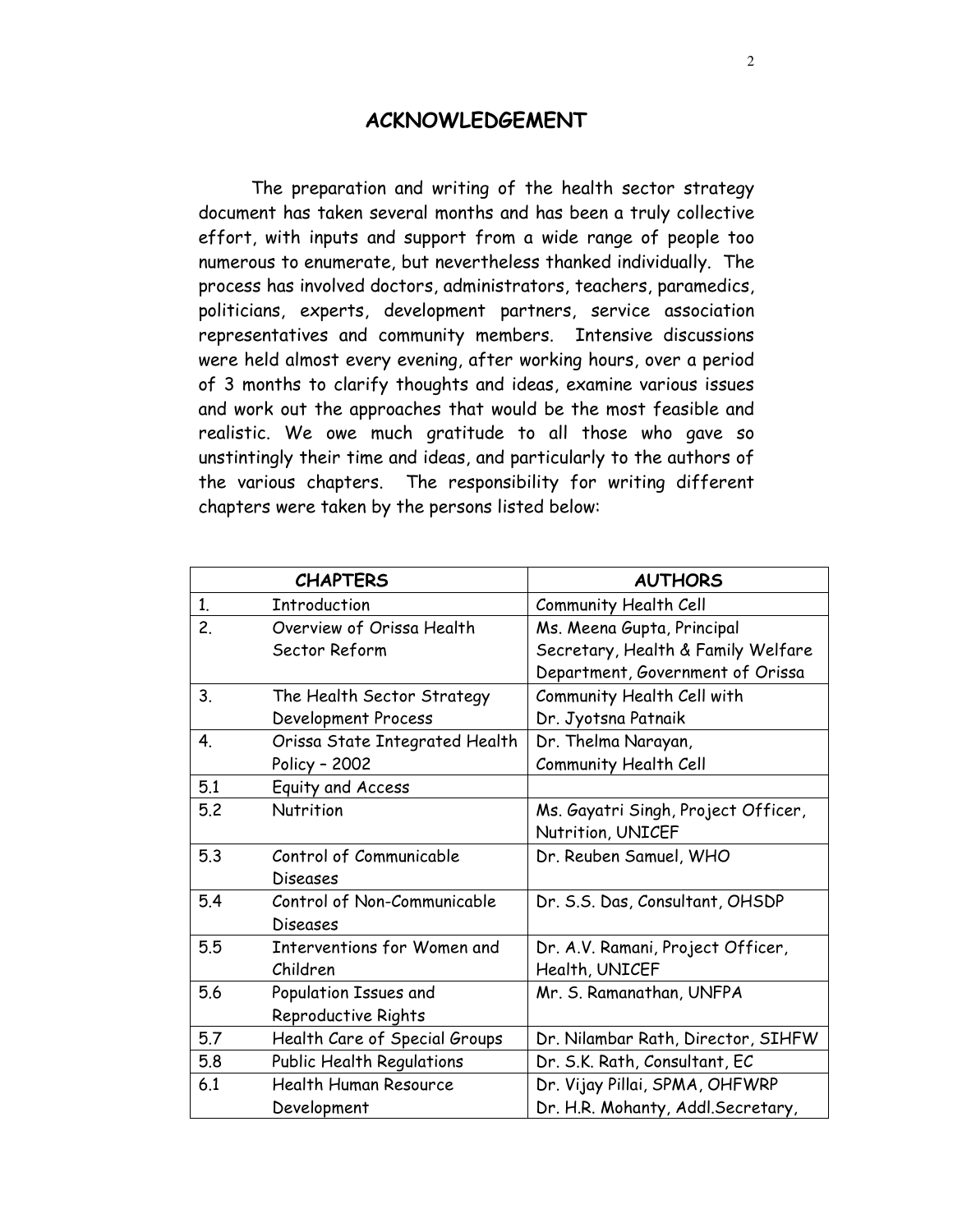|     |                                                                 | Health & Family Welfare Deptt.                                                                                        |
|-----|-----------------------------------------------------------------|-----------------------------------------------------------------------------------------------------------------------|
|     |                                                                 | Dr. Ravi D'Souza, AHSR, PSPU                                                                                          |
| 6.2 | <b>Medical Education</b>                                        | Dr. Ravi D'Souza, AHSR, PSPU                                                                                          |
| 6.3 | Nursing Education                                               | Ms. Rajeswari Panda                                                                                                   |
| 6.4 | Allied Health Professional and<br><b>Health Worker Training</b> |                                                                                                                       |
| 7.1 | Organizational Changes                                          | Dr. Vijay Pillai                                                                                                      |
| 7.2 | Administrative Reforms - Health<br>Personnel                    | Dr. H.K. Das, Director, Health<br><b>Services</b>                                                                     |
| 7.3 | Decentralized Management and<br>Administration                  | Ms. CTM Suguna, Project Director,<br><b>OHSDP</b><br>Mr. Narayan Sahoo, MOP, PSPU                                     |
| 7.4 | Health Care Financing and<br><b>Financial Management</b>        | Ms. Ajita P. De, Health Economist,<br><b>PSPU</b><br>Dr. Vijay Pillai                                                 |
| 7.5 | Management of Health Care<br><b>Equipment and Instruments</b>   | Mr. Narayan Sahoo, MOP, PSPU                                                                                          |
| 7.6 | Strengthening Construction and<br>Maintenance of Built Assets   | Er. L.N. Barik, Building Adviser,<br><b>OHFWRP</b>                                                                    |
| 7.7 | Health Sector Transport<br>Management                           | Mr. Narayan Sahoo, MOP, PSPU                                                                                          |
| 7.8 | Drugs Management, Control and<br><b>Rational Use</b>            | Dr. P.K. Padhi, Dr. R.K.Pati of the<br>State Drug Management Unit;<br>Mr. B.C. Panda, Drugs Controller                |
| 7.9 | Disaster Management                                             | Dr. Reuben Samuel, WHO                                                                                                |
| 8.1 | <b>Community Participation</b>                                  | Ms. Sandhyarani Mohanty, SDO,<br><b>OHFWRP</b>                                                                        |
| 8.2 | Partnerships                                                    | Dr. Ravi D'Souza, AHSR, PSPU                                                                                          |
| 8.3 | Indian Systems of Medicine &<br>Homoeopathy                     | Mr. B.K. Das, Director, ISM&H                                                                                         |
| 8.4 | <b>Strengthening Medical</b><br>Technology in Health Care       | Dr. Anasuya Das, PIC, EC and<br>Dr. Sanatan Rath, Retired<br>Neurosurgery Professor, SCB<br>Medical College, Cuttack. |

We would like to thank the Community Health Cell team from Bangalore comprising Dr. Thelma Narayan, Dr. Ravi Narayan and Dr. C.M. Francis, who wrote up the entire document, making sense of the various chapters, bringing uniformity into the different writing styles, and undertaking the editing process, continuously and patiently incorporating comments received from several persons including the authors. Mrs. Noreen Hoskins, Mrs. Jacintha Benny and Shri V.N. Nagaraja Rao of Community Health Cell provided able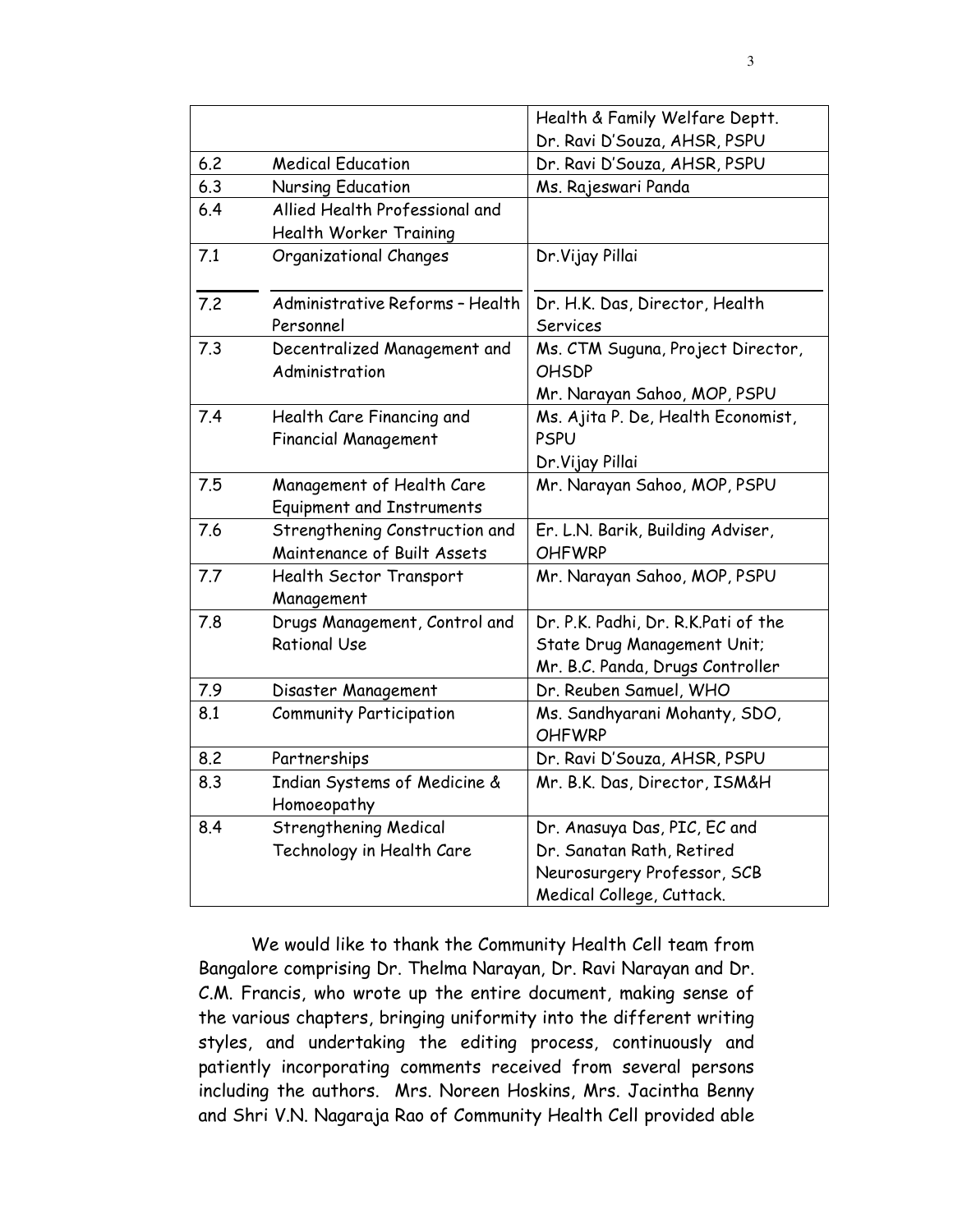secretarial assistance. Dr. Ravi D'Souza did the coordination, supported by Dr. Jyotsna Patnaik.

Dr. Vijay Pillai had assisted in conceptualizing the Health Vision 2010 way back in February 2001. Subsequently, he initiated the process of discussions and quided the whole process. He also gave extensive comments on the document.

The contribution from various donor agency representatives during the partner consultation workshop held on 1 November 2002 helped in improving the contents further. Based on the views and observations by the Hon'ble Chief Minister of Orissa, Hon'ble Health Minister of Orissa and the donor partners, as also incorporating the recommendations of the Functional Review of Health and Family Welfare Department 2002, further revision of the Policy and Strategy draft was made.

Finally, we would like to thank the Department for International Development (DFID), Government of U.K. and their representatives, Dr. Ranjana Kumar, Ms. Anu Gupta and Ms. Taruna Sharma for making the writing of this document possible, through constant support, financial, physical and moral. Had it not been for this encouragement this document would possibly have been written, but would have taken much, much, longer.

> Meena Gupta Principal Secretary to the Government of Orissa, Health & Family Welfare Department, Orissa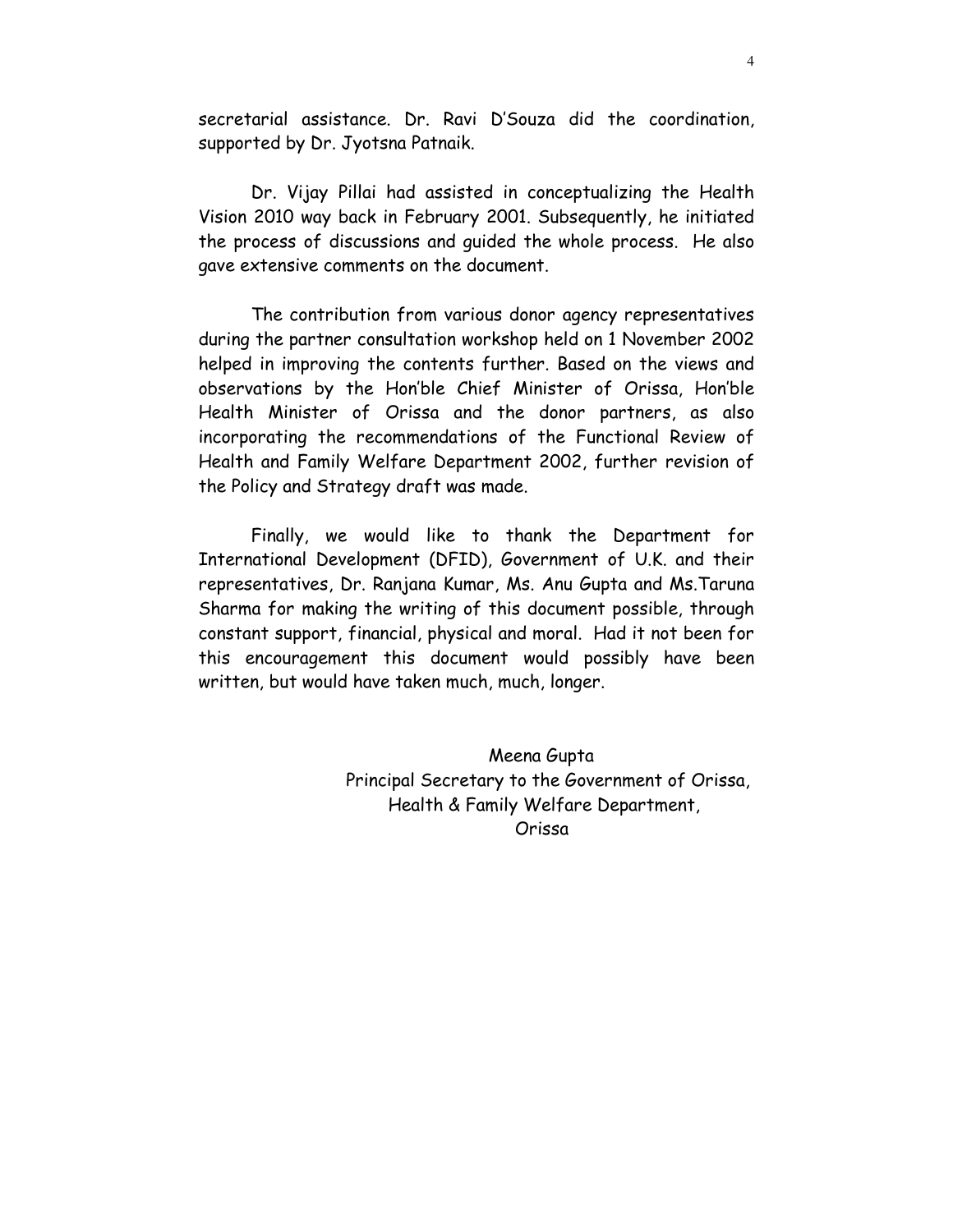# **GLOSSARY**

| ADMO (PH)       | <b>Assistant District Medical Officer (Public Health)</b> |
|-----------------|-----------------------------------------------------------|
| <b>AIDS</b>     | Acquired Immunodeficiency Syndrome                        |
| <b>ANC</b>      | Ante Natal Care                                           |
| <b>ANM</b>      | <b>Auxiliary Nurse Midwife</b>                            |
| <b>ARV</b>      | Anti Rabies Vaccine                                       |
| <b>AWW</b>      | Anganwadi Worker                                          |
| <b>BEOC</b>     | <b>Basic Emergency Obstetric Care</b>                     |
| <b>BMW</b>      | <b>Bio Medical Waste</b>                                  |
| <b>CDMO</b>     | <b>Chief District Medical Officer</b>                     |
| <b>CEOC</b>     | Comprehensive Emergency Obstetric Care                    |
| <b>CHC</b>      | <b>Community Health Centre</b>                            |
| <b>CME</b>      | <b>Continuing Medical Education</b>                       |
| <b>CPR</b>      | Contraceptive Prevalence Rate / Couple Protection Rate    |
| D & C Rules     | <b>Drugs and Cosmetics Rules</b>                          |
| <b>DCG</b>      | Drug Controller General                                   |
| <b>DDC</b>      | <b>Drug Distribution Centre</b>                           |
| <b>DFID</b>     | Department For International Development (United Kingdom) |
| <b>DIMIS</b>    | Drug Inventory Management Information Systems             |
| <b>DMET</b>     | Director of Medical Education and Training                |
| <b>EDL</b>      | <b>Essential Drug List</b>                                |
| EOC             | <b>Emergency Obstetric Care</b>                           |
| <b>FLE</b>      | Family Life Education                                     |
| FP              | <b>Family Planning</b>                                    |
| <b>FRU</b>      | First Referral Unit                                       |
| <b>GMP</b>      | <b>Good Manufacturing Practice</b>                        |
| GOI             | Government of India                                       |
| GoO             | Government of Orissa                                      |
| <b>GSDP</b>     | <b>Gross State Domestic Product</b>                       |
| <b>HIV</b>      | Human Immunodeficiency Virus                              |
| <b>HMIS</b>     | Health Management Information System                      |
| <b>HRD</b>      | Human Resource Development                                |
| IAP             | <b>Indian Association of Paediatricians</b>               |
| <b>ICDS</b>     | <b>Integrated Child Development Scheme</b>                |
| <b>ICMR</b>     | <b>Indian Council of Medical Research</b>                 |
| <b>ICPD</b>     | International Conference on Population and Development    |
| <b>IEC</b>      | Information, Education and Communication                  |
| IMA             | Indian Medical Association                                |
| <b>IMR</b>      | <b>Infant Mortality Rate</b>                              |
| IQ              | <b>Intelligence Quotient</b>                              |
| <b>ISDN</b>     | <b>Integrated Services Digital Network</b>                |
| ISM & H         | Indian Systems of Medicine and Homeopathy                 |
| <b>LBW</b>      | Low Birth Weight                                          |
| MCI             | Medical Council of India                                  |
| <b>MDSS</b>     | Multi Disease Surveillance System                         |
| <b>MIS</b>      | <b>Management Information System</b>                      |
| <b>MMR</b>      | <b>Maternal Mortality Ratio</b>                           |
| MO              | Medical Officer                                           |
| <b>MOHFW</b>    | Ministry of Health and Family Welfare                     |
| <b>MPHS</b> (M) | Multi-purpose health supervisor - Male                    |
| <b>MTP</b>      | <b>Medical Termination of Pregnancy</b>                   |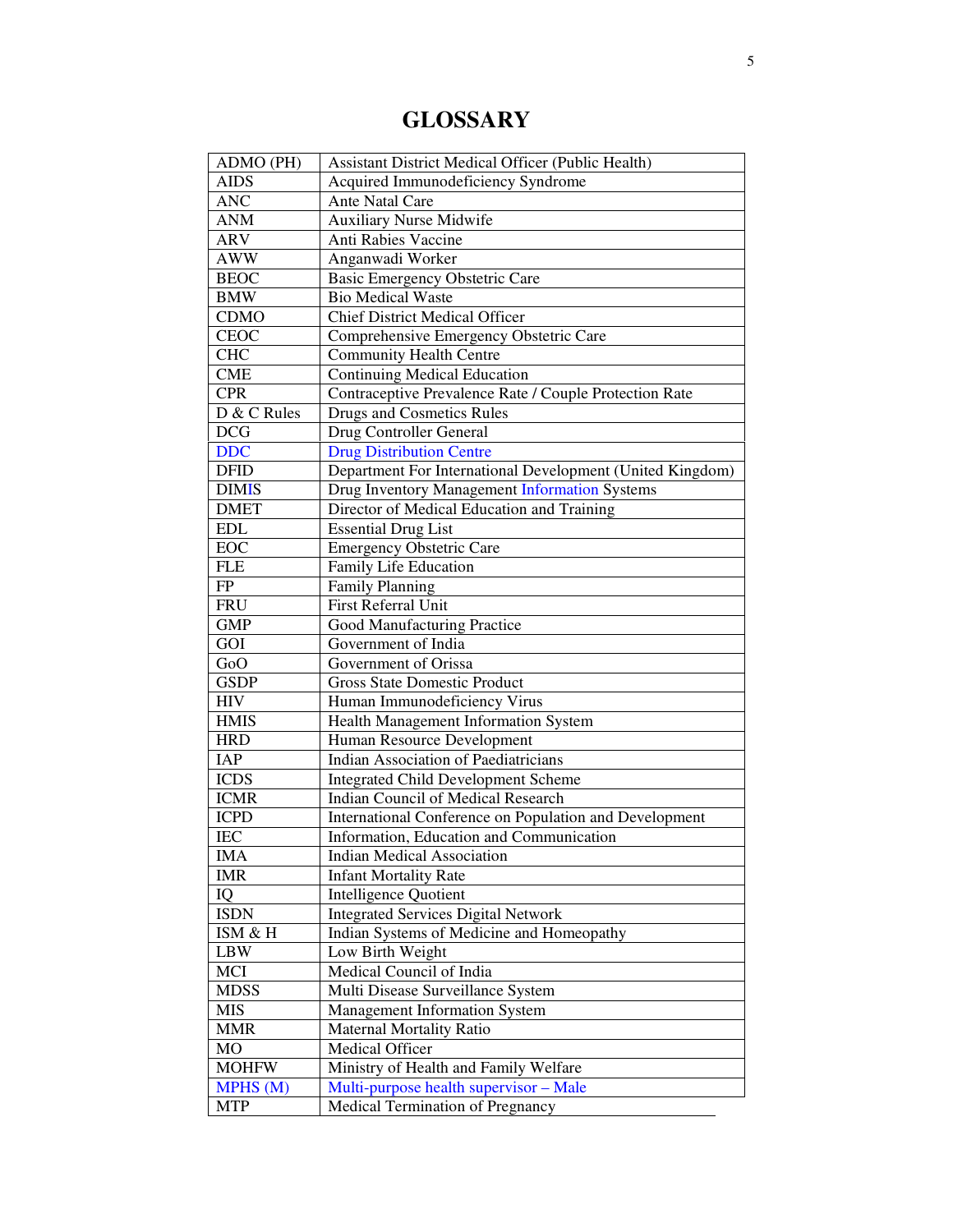| <b>NFHS</b>   | National Family Health Survey                     |
|---------------|---------------------------------------------------|
| <b>NGOs</b>   | Non Governmental Organizations                    |
| <b>NPP</b>    | <b>National Population Policy</b>                 |
| <b>NSQ</b>    | Not of Standard Quality                           |
| <b>NSSO</b>   | National Sample Survey Organization               |
| <b>OFA</b>    | <b>Obstetric First Aid</b>                        |
| <b>OHFWRP</b> | Orissa Health and Family Welfare Reform Project   |
| <b>OHSDP</b>  | <b>Orissa Health Systems Development Project</b>  |
| OOP           | Out of Pocket (expenditure)                       |
| <b>OPD</b>    | <b>Out Patient Department</b>                     |
| <b>OVHA</b>   | Orissa Health Sector Development Project          |
| PFA Act       | Prevention of Food Adulteration Act               |
| PG            | Post Graduate                                     |
| PHC           | Primary Health Centre                             |
| PHC           | Primary Health Care                               |
| PHC(N)        | Primary Health Centre (New)                       |
| PF            | <b>Plasmodium Falciparum</b>                      |
| <b>PLA</b>    | Participatory Learning Exercise                   |
| PMU           | Project Management Unit                           |
| PRI           | Panchayati Raj Institution                        |
| <b>PSPU</b>   | Policy and Strategic Planning Unit                |
| PT            | <b>Presumptive Treatment</b>                      |
| <b>PWD</b>    | <b>Public Works Department</b>                    |
| R & D         | <b>Research and Development</b>                   |
| <b>RCH</b>    | Reproductive and Child Health Programme           |
| <b>RDD</b>    | <b>Rural Development Department</b>               |
| <b>RTI</b>    | <b>Reproductive Tract Infection</b>               |
| <b>RWSS</b>   | Rural Water Supply and Sanitation Department      |
| <b>SDMU</b>   | <b>State Drug Medicinal Unit</b>                  |
| <b>SDPHC</b>  | Sector (Single Doctor) Primary Health Centre      |
| <b>SDTRL</b>  | <b>State Drug Testing and Research Laboratory</b> |
| <b>SHG</b>    | Self Help Group                                   |
| <b>SIHFW</b>  | State Institute of Health and Family Welfare      |
| <b>SRS</b>    | Sample Registration Scheme                        |
| <b>STD</b>    | <b>Sexually Transmitted Disease</b>               |
| <b>STG</b>    | <b>Standard Treatment Guidelines</b>              |
| <b>STI</b>    | <b>Sexually Transmitted Infection</b>             |
| TB            | Tuberculosis                                      |
| <b>TBA</b>    | <b>Traditional Birth Attendant</b>                |
| <b>TFA</b>    | Target Free Approach                              |
| <b>TT</b>     | <b>Tetanus Toxoid</b>                             |
| <b>UG</b>     | Undergraduate                                     |
| <b>UNDP</b>   | <b>United Nations Development Programme</b>       |
| <b>UNFPA</b>  | United Nations Family Planning Association        |
| <b>UNICEF</b> | United Nations Children's Fund                    |
| W & CD        | Women and Child Development Department            |
| <b>WHO</b>    | World Health Organization                         |
| <b>WMT</b>    | Waste Management Team                             |
| <b>ZSS</b>    | Zilla Swasthya Samitee                            |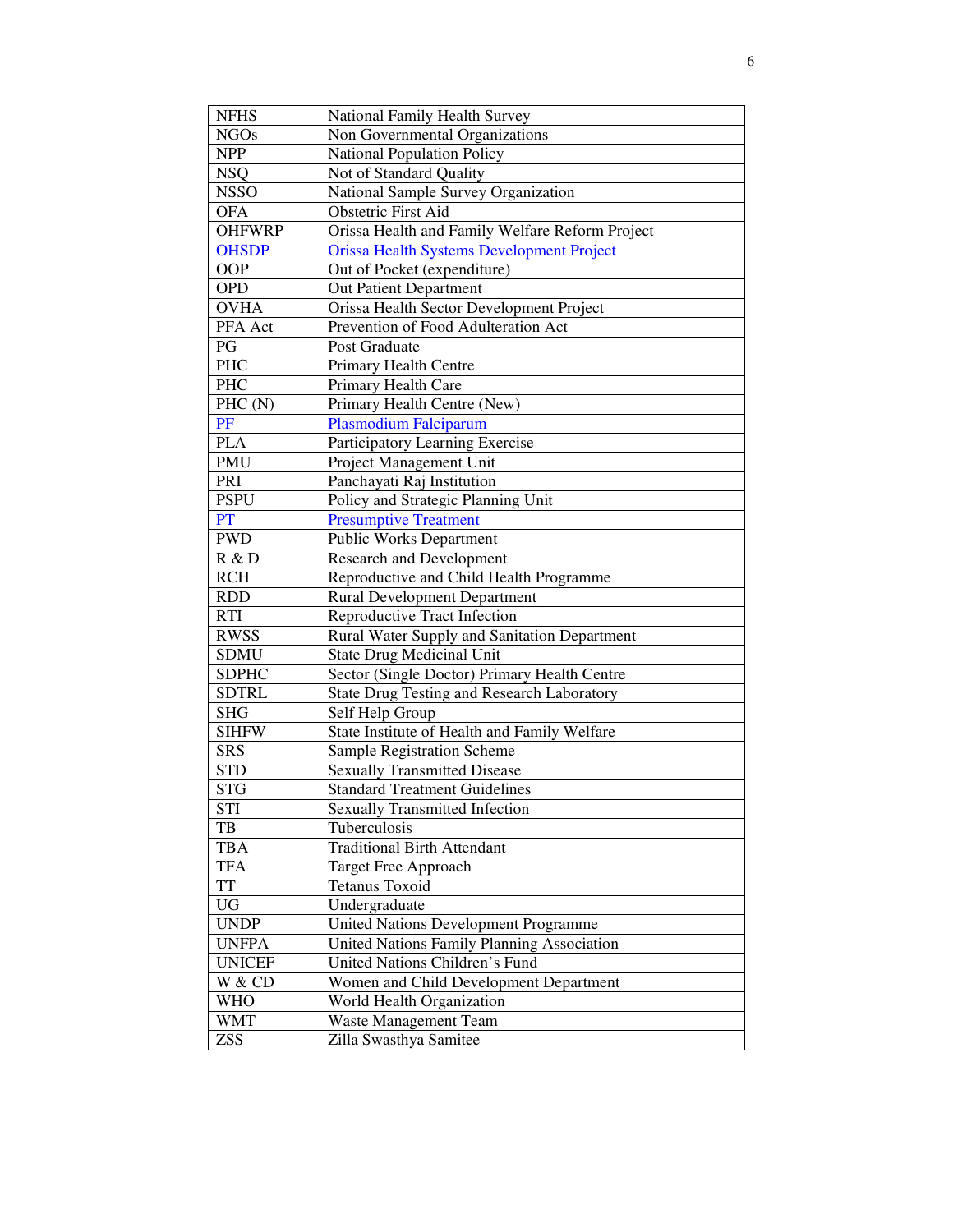# **ORISSA VISION 2010 - A HEALTH STRATEGY**

## **CONTENT LIST**

| No.            | <b>CHAPTERS</b>                                                    | PAGE NO. |
|----------------|--------------------------------------------------------------------|----------|
| 1.             | Acknowledgement                                                    | 2        |
| 2.             | Glossary                                                           | 5        |
| 3              | Chapter 1 – Introduction                                           | 8        |
| $\overline{4}$ | Chapter 2 - Overview of Orissa Health Sector Reform                | 9        |
| $\overline{5}$ | Chapter 3 - The Health Strategy Development Process                | 14       |
| 6              | <b>Chapter 4 - Orissa State Integrated Health Policy 2002</b>      | 16       |
|                | <b>STRATEGIES AND ACTION POINTS</b>                                |          |
| $\overline{7}$ | <b>Chapter 5 - Component I - Public Health and Primary Health</b>  |          |
|                | Care                                                               | 36       |
|                |                                                                    | 36       |
|                |                                                                    | 43       |
|                |                                                                    | 48       |
|                | Communicable Diseases in General                                   | 48       |
|                |                                                                    | 55       |
|                |                                                                    | 59       |
|                |                                                                    | 63       |
|                | 5.6 Population Issues and Reproductive Health                      | 71       |
|                |                                                                    | 78       |
|                |                                                                    | 86       |
| 8              | <b>Chapter 6 - Component II - Health Humanpower Development</b>    | 90       |
|                |                                                                    | 90       |
|                |                                                                    | 96       |
|                |                                                                    | 101      |
|                | 6.4. Allied Health Professional and Health Worker Training         | 105      |
| 9              | <b>Chapter 7 - Component III - Organizational Development and</b>  | 107      |
|                | <b>Systems Management</b>                                          |          |
|                | 7.1                                                                | 107      |
|                | 7.2                                                                | 111      |
|                | Decentralized Management and Administration<br>7.3                 | 114      |
|                | 7.4 Health Care Financing and Financial Management                 | 119      |
|                |                                                                    | 124      |
|                | Strengthening Construction and Maintenance of Built Assets.<br>7.6 | 127      |
|                |                                                                    | 130      |
|                | Drugs Management, Control and Rational Use<br>7.8                  | 133      |
|                | 7.9                                                                | 140      |
| 10             | <b>Chapter 8 - Component IV - Emerging Initiatives</b>             | 146      |
|                | 8.1. Community Participation in Health Service Delivery and        |          |
|                |                                                                    | 146      |
|                |                                                                    | 150      |
|                | 8.3. Integrating Indian Systems of Medicine and Homeopathy         | 153      |
|                | 8.4. Strengthening Medical Technology in Health Care.              | 156      |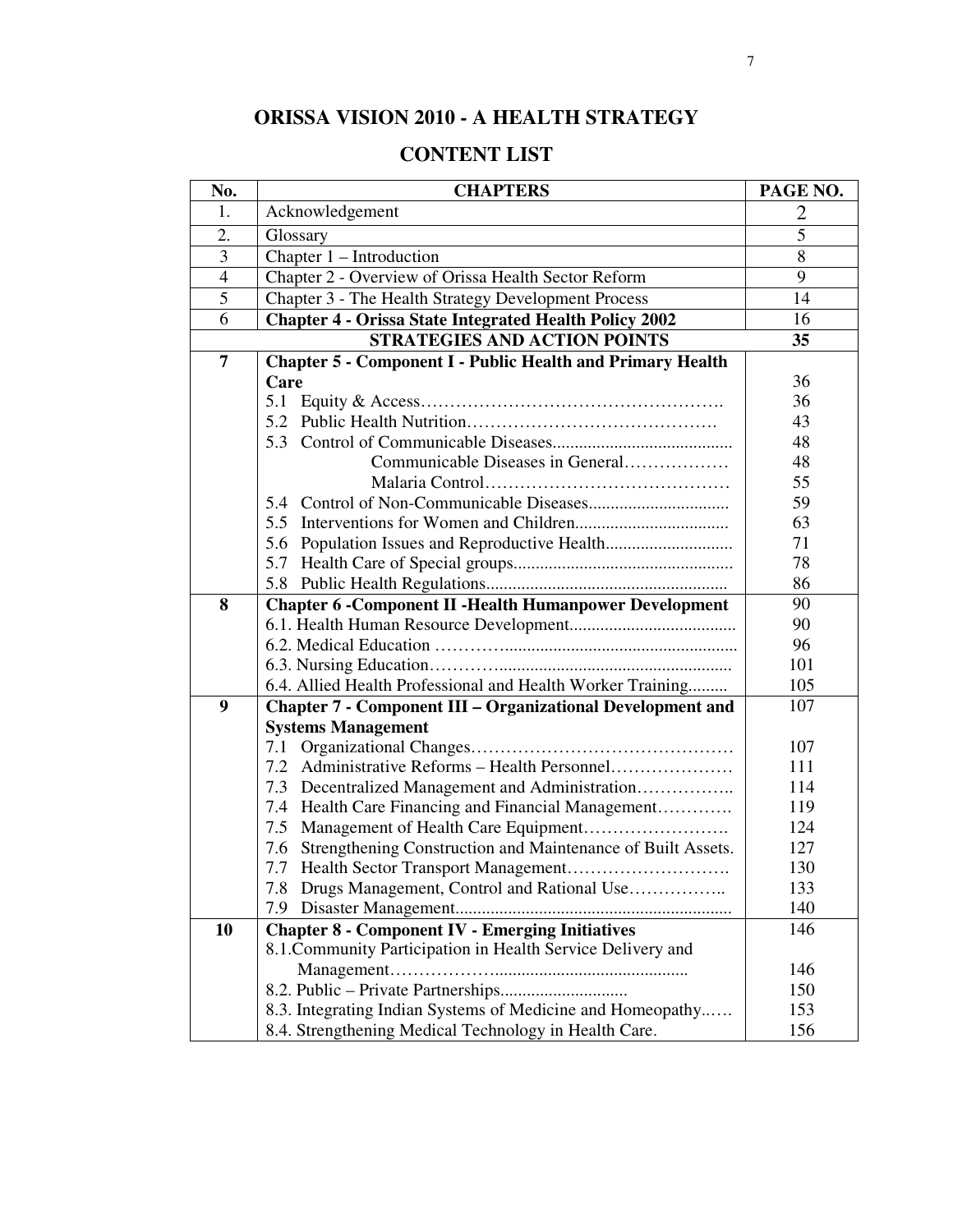#### **CHAPTER ONE**

#### **INTRODUCTION**

The Vision 2010 for the Health Sector conceptualized by the Government of Orissa in February 2001 has been taken forward to the formulation of a health policy, strategies and proposed activities in key areas. This was accomplished through an elaborate consultative process, backed up by documented experience and studies. The health sector strategy presents the plans, priorities and broad steps for action by the Government of Orissa to all concerned partners. Translating these strategies into medium term action plans with clearly defined interim targets, and developing cost budgets for the first year action plan will form the next step. This will be done in the next few months. An institutional arrangement to take the action forward, integrating the existing and new functions of the Health and Family Welfare Department will be put in place. A taskforce will be constituted to lead the business, and the think tank, the Policy and Strategic Planning Unit, will be reorganized and regrouped to support the process.

The Government of Orissa recognizes that investing in health results in invaluable gains in human development. It has as its goal the improvement of health of its people and equitable access to good quality health care.

Many determinants of health such as nutrition, water supply and sanitation are not directly within the realm of health care services. However, other services with health effects are addressed to a certain extent through an inter-sectoral approach, highlighting the specific role of the department of health with the State taking the role of collective mediator. The strategy uses the primary health care approach and public health principles for priority health problems. It gives prime importance to health systems management issues building on its own recent experience in reforms. Human resource development and management with good governance and accountability are recognized as critical areas. Greater effort will be put into health care financing, financial management and accounting systems. Building partnerships will be a thrust area with greater scope and capacity building for community involvement and closer linkages with NGOs, civil society, the private sector and donors to meet shared social goals. Special attention will be paid to the poor and vulnerable sections of society.

Despite financial constraints, the Government of Orissa will continue its effort to systematically enhance its investment in health. It is also actively seeking alternative and additional sources of support to strengthening its health system. The State is confident that these efforts will make a positive contribution to the lives of its citizens.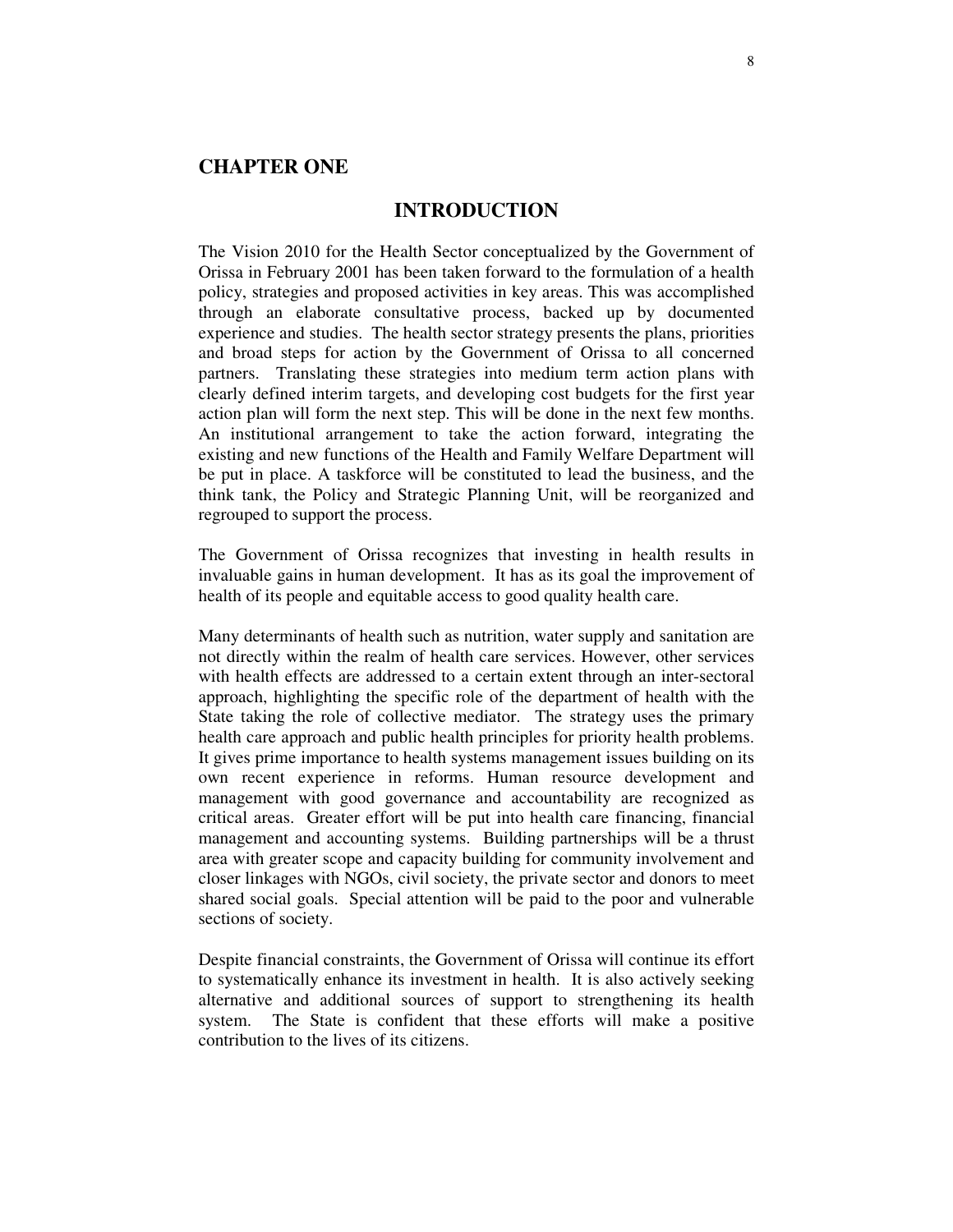### **CHAPTER TWO**

#### **OVERVIEW OF ORISSA HEALTH SECTOR REFORM**

#### **Context**

Despite gradual improvement in health status over many years, preventable mortality and morbidity in Orissa are high. The root causes of poor health continue to be poverty, social deprivation, lower levels of literacy, inefficient health systems and infrastructure for health care and control of diseases, particularly communicable diseases. Sociocultural inequities and barriers, insufficient assertion and demand for health care, inadequate geographic spread of service outlets and poor quality health care reduce access to and effectiveness of public services. Women, children and tribal people are the worst affected.

#### **The Beginning of the Current Reform Initiatives**

In 1996, following public debate and dissatisfaction with the health services, the House Committee of the Orissa Legislative Assembly paved the way for a health sector reform agenda, with three major recommendations:

- a) The need for additional resource mobilization for the health sector;
- b) The need for sustained effort towards autonomy for health institutions;
- c) The need for abolishing private practice of Government physicians.

This was the time when DFID, in partnership with GoO, had concluded a strategic review of the Orissa health sector, as well as an investigation of the impact of health project inputs of the previous ten years. Major observations pointed to the following:

- Utilization of health infrastructure by the needy was less than adequate;
- Asset maintenance was far from satisfactory;
- In-service training did not bridge the skill-gaps of service providers;
- Primary health care services were beset with major but removable constraints.

The Government initiated investigations in priority areas based on the above findings and recommendations. Studies on burden of disease, beneficiary social assessment and cost of services provided were among them. The health financing level, which was constant but low over the years was understandably the major deterrent for any sweeping reform initiative. A sudden and substantial increase in the health budget remained ill affordable.

However, the GoO decided to go ahead.

#### **The Steps Taken**

1. One of the first efforts towards reform was to mobilize local resources through **introduction of user charges** in tertiary and secondary hospitals with a built-in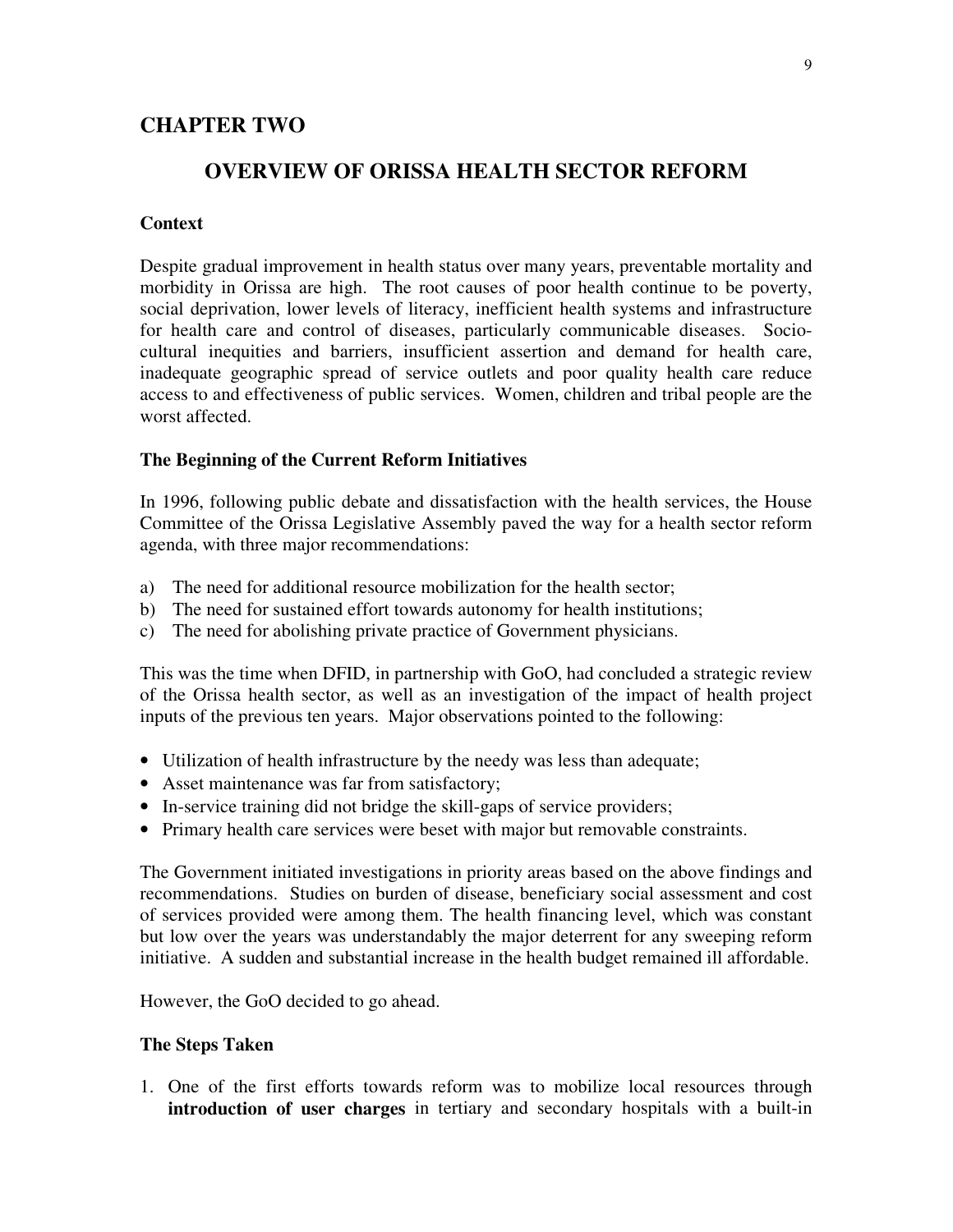exemption plan for the poor. The result was encouraging. User charges helped hospitals secure working capital for day-to-day miscellaneous needs, and provided more autonomy to hospitals for financial decision-making (fixing rates, collection and spending). Social impact, service utilization patterns and cost effectiveness will need further evaluation.

- 2. Efforts at **decentralization** started side by side. The district health societies or *Zilla Swasthya Samitees* (ZSS) were revamped, with merger of parallel societies at district level to improve efficiency and coordination. Performance of different districts varied considerably, but further inputs were planned to make the ZSS an enabling health management structure at the district level, while retaining the role of the state for overall health planning, guidance and supervision.
- 3. There were efforts towards partnerships and outsourcing. On a pilot basis the Government transferred the **management responsibility of selected PHCs to private-not-for-profit agencies (NGOs).** This was later evaluated and found not very successful. The terms of reference and modalities of the transfer were insufficient and very few organizations had the capacity to run or sustain the comprehensive services provided through PHCs. The findings however helped in capturing important lessons that feed into the Government's proposed policy of transfer of management to peripheral levels. Another effort at outsourcing was the **handing over cleaning services to private agencies** in major hospitals. Aimed at improving efficiency of ancillary services in hospitals, this initiative was found to have a notable effect on hospital cleanliness, and has resulted in better user satisfaction.
- 4. Existing **personnel policies** and practices were not properly addressing the HRD function. Employee morale and motivation were low, and lack of job satisfaction affected the quality of service. Frequent transfers and large number of vacant positions of doctors and other health personnel complicated the scenario. A few initiatives introduced in this direction were:
	- **Para-medic cadres were converted from state to district cadres**. Transfers became less frequent and limited within the district of choice of the employee.
	- **Multi-skilling of pharmacists through training as laboratory technicians** for TB and Malaria programmes.
	- Short **training course for general doctors in anaesthesia** administration.
	- Change in **internship training programme towards greater community health** orientation.
	- **Rural service incentives to doctors** (cash allowance in remote districts, weight age for postgraduate course entrance).
	- **Increased travel expenses for all ANMs** for job-related travel.
	- **Mandatory pre-postgraduate service in remote districts.** This helped in filling a large number of vacancies of doctors in remote primary health centres.
	- Orissa Medical Service rules were amended to make the **first posting to rural areas mandatory.**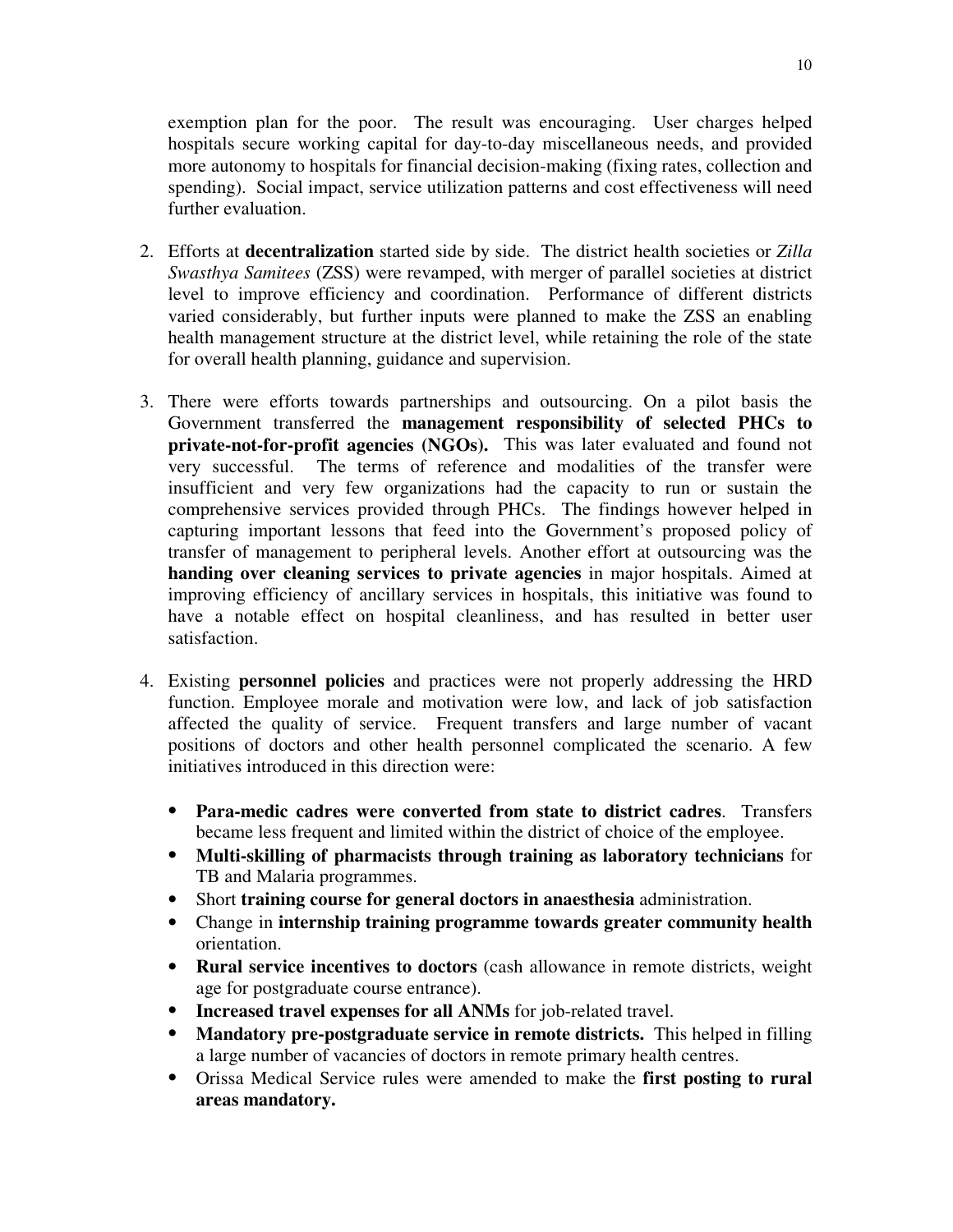- 5. Drug shortages were widespread in all health institutions and drug budgets did not increase with increasing need. Realizing that this was the most tangible aspect of user satisfaction and a poverty reduction measure from the health service delivery point of view, the Government introduced reform in the form of **a new policy for drug procurement and distribution.** The result was encouraging. The hospitals got more autonomy in indenting required drugs within the prescribed essential drug list using generic names. Rational reallocation of funds, bulk procurement and stringent quality checks resulted in better quality medicines in larger quantities for the same budget. An external evaluation of the scheme gave a very positive report.
- 6. Another reform introduced was to ensure **total risk protection against five selected diseases** that used to drain large amounts of family income all over Orissa. Treatment for these diseases was made absolutely free for all through government health institutions, and any private expenditure incurred was made reimbursable from the Zilla Swasthya Samitees (ZSS) or hospital societies.
- 7. **Campaign approach for vitamin A coverage** among children was introduced in the state on the lines of polio campaign for comprehensive protection of children against vitamin A deficiency. This is changed after the recent Government of India guideline.
- 8. **Building and other asset maintenance** suffered from serious lack of funds and inadequate systems for cost-effective maintenance management. The Government adopted a policy for the maintenance system to become more effective and responsive to needs within available resources. As a first step, **petty and contingency maintenance was made the responsibility of the medical managers** of CHCs by providing them a particular amount every year with flexible guidelines for easy operations. This was evaluated, and corrective measures for better policy implementation were undertaken. The Government also decided to attempt **cost effective building technologies** wherever possible, that would further reduce the maintenance costs. **A maintenance management information system** is slowly being built up. **A built asset database** to rationally assess the maintenance needs and budget, to negotiate an increased maintenance budget is also being developed.
- 9. Routine financial systems provided little scope for managers at different levels to initiate a timely response to financial needs of projects, programmes and specific activities. Delays often resulted in non-achievement of results. As a policy, the Government decided that fund flow for various activities would be facilitated and simplified through State and District health societies. The Government encouraged **channeling of funds from the GOI and other donors through the state society and the Zilla Swasthya Samitee** to the spending centres.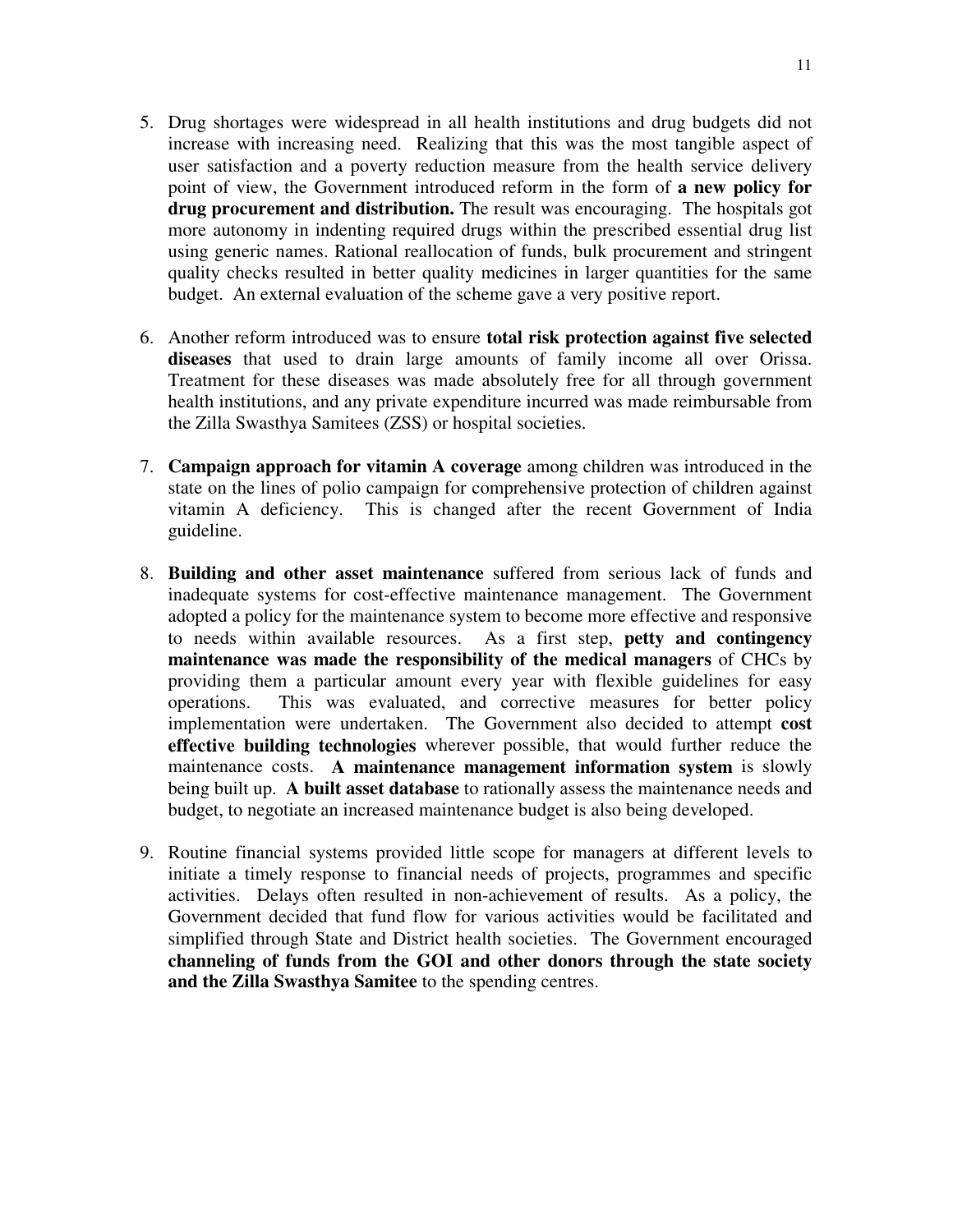10. **The Vision for 2010** was articulated in February 2001 and presented for discussion at the Puri workshop.

Major components of the Vision Statement are:

- Substantial reduction in communicable disease burden.
- Effective control of non-communicable diseases.
- Risk protection against major communicable diseases, injuries, all ailments of women and children, with particular reference to conditions associated with pregnancy and childbirth. This will be achieved through a mix of service and financing options.
- Better distribution of public provided services with equity and geographic access.
- Partnership with private providers in comprehensive health care delivery through an effective balance of facilitation and regulation.
- Professional hospital management with greater autonomy. Service provision would instill reassurance and confidence in the nature and quality of service. Issues to be addressed are quality, personnel skill upgradation, staff motivation, incentives, supervision, better management, mechanisms for autonomy, more funds, differential charging of services, maintenance, equipment and other tools of trade, medicine, adequate built space, staff quarters, medical audit, pay wards, risk pooled local community based insurance schemes, rotation posting of doctors to and from medical colleges, pay clinics, community participation in hospital management, fair-priced drug outlets, blood banks, diagnostic facilities, better laboratories, decision support information systems, computerized case records, better referral systems, privatization of most support services, rational staffpatient ratio.
- Health service market failure issues would be addressed through the following actions:
	- a) The public would be better informed about the nature and type of services available at publicly provided institutions.
	- b) A mix of financing options would be tested and the most suitable method mix chosen, based on results of internal experiments and lessons learned from elsewhere. This would include community financing, social health insurance and government financing.
	- c) Allied health and para-medical professionals would be made available according to need with enhanced production through increased training seats in academic institutions. Contracting of service personnel would be encouraged where regular government positions are not necessary.
- There will be a state heath manpower policy and human resource development strategy that would effectively address issues of health professional supply and demand.
- Community involvement in health service delivery will become more meaningful through performance audit by the user community, hospital development forums, built-in user feedback systems etc.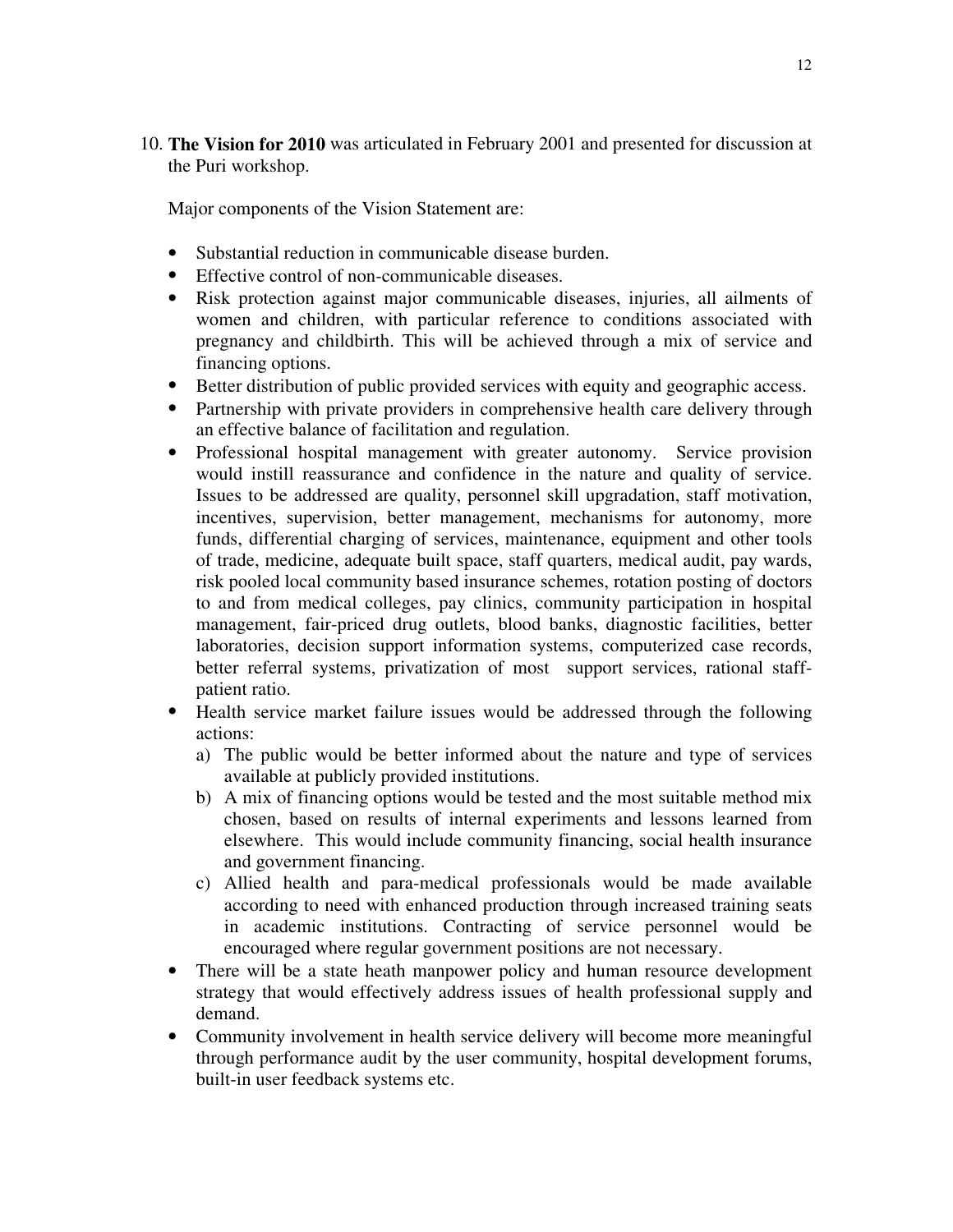- Family Welfare services will be of good quality and more responsive to needs of the public, with charges at cost price for people above a particular income level.
- Diseases like polio, measles, neo-natal tetanus, yaws, and blindness due to vitamin A deficiency will be eradicated.
- State-of-the-art treatment facilities that are relevant and affordable will be made available for non-communicable diseases, including cancer, at a cost, with some form of insurance cover or exemption for poor patients.
- Medical and health administration will be improved through suitable policy changes.

#### **It was decided to develop:**

- 1. A comprehensive health and family welfare policy statement for Orissa to address issues mentioned in the Vision 2010 document, and to incrementally achieve the objectives of the National Population Policy.
- 2. A medium term strategy for development of health services.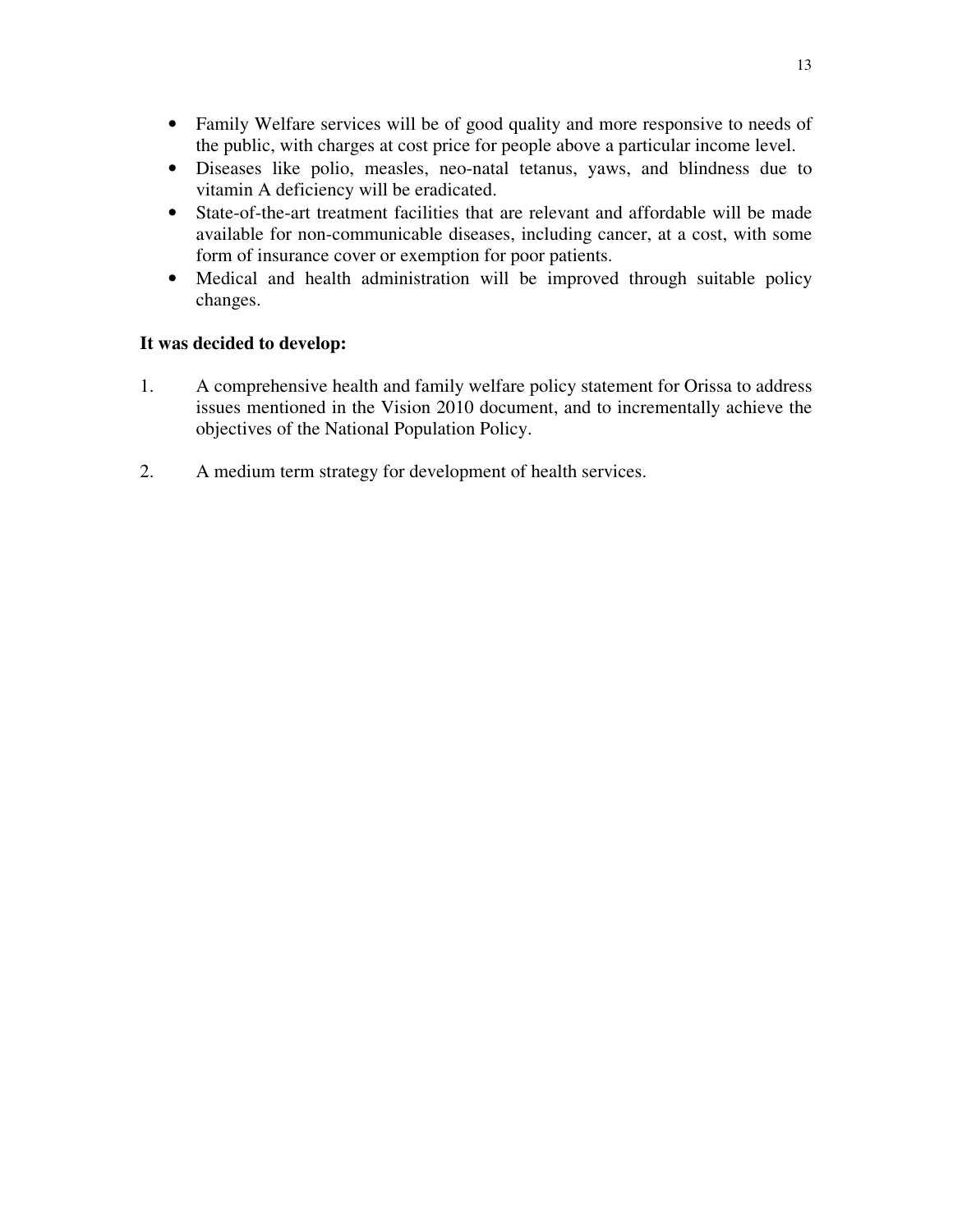#### **CHAPTER THREE**

# **THE HEALTH STRATEGY DEVELOPMENT PROCESS**

The Health and Family Welfare Department, Government of Orissa, under the guidance of the Principal Secretary led the process of developing the medium term health strategy. Due to an enabling continuity in leadership, partnership and teamwork over the past six years the strategy document built organically on the departmental reform or change processes that have taken place.

The Orissa Vision 2010 for Health was articulated in February 2001, outlining strategic components. The strategy framework slowly evolved from August 2001 in a highly participatory approach through several meetings, state and district level workshops. The department also secured the guidance of two consultants from the Institute for Health Systems Development, UK under a DFID contract. Further work was through internal efforts. Persons were identified to write different chapters.

From February 2002, these papers were discussed, critiqued, rewritten and re-presented at twenty seven weekly / twice weekly meetings till May 2002, all chaired by the Principal Secretary, Health. Participants included twenty-nine government personnel, twenty-one persons from related organizations (DFID, WHO, UNICEF, OHSDP, UNFPA, ECTA, etc) and twelve persons from the PMU and PSPU. Stakeholder workshops to elicit feedback regarding the strategy were held in two districts, Kalahandi and Khurda, with elected representatives, NGOs, self-help group members, media and government functionaries from departments of Health, Women and Child Development, Education and Rural Development.

The broader ownership of the strategy development process is expected to flow into the implementation phase, which is an integral part of the cyclical health policy, strategy and service delivery cum care continuum.

The strategy document builds on work already initiated, such as the IMR Reduction Mission, drug policy related interventions, the multi-disease surveillance system and the Panchabyadhi Chikitsa scheme. It takes further the work in Bhadrak and Keonjhar districts regarding maintenance of built assets and equipment, a rational approach to provider mobility support and community participation. A large number of studies including those on health financing provided necessary evidence and direction for strategy development. The Tenth Plan Approach Paper, and work in other states such as Maharashtra, West Bengal, Andhra Pradesh and Karnataka were taken note of. The health sector strategy development formed part of the broader reform process taking place in the state.

In June 2002, the Community Health Cell, Bangalore was contracted to compile the disparate inputs into a unified draft document. At that stage, meetings were also held with the Chief Minister, the Minister of State for Health, the Chief Secretary, Development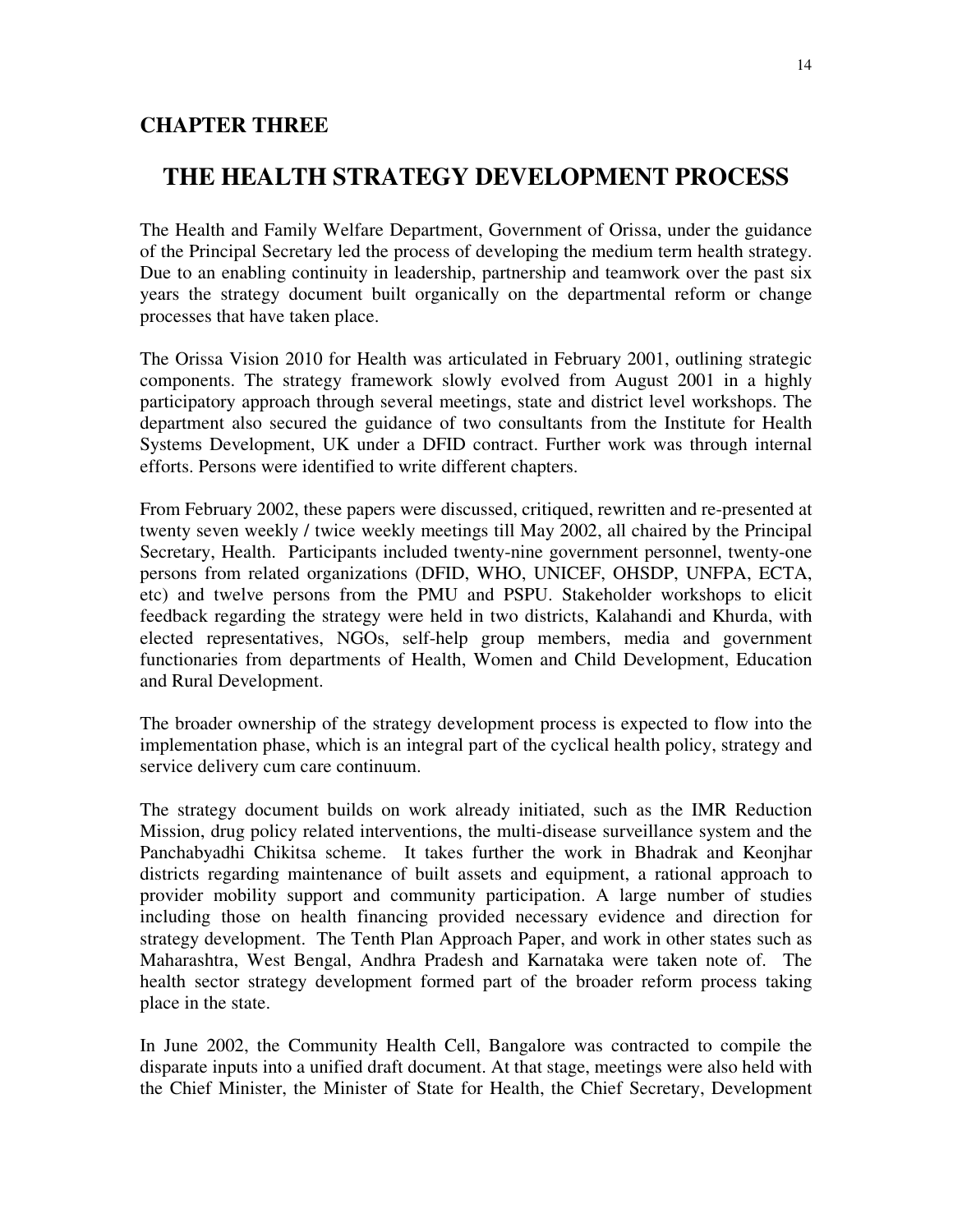Commissioner and Secretaries of Finance and Women and Child Development. This was to reinforce the need for policy and financial commitments by the State to the health sector as an investment in the human development of people. A four-member team from Orissa also visited Bangalore in end June for discussions on the papers and a meeting with the Karnataka Task Force on Health and Family Welfare.

The key assumptions underlying the strategy include: a continuity with the strong collective leadership of the past few years; active involvement of implementers; civic society and community participation in a meaningful way supported by a think tank such as the PSPU; commitment of finances and human resources by the state; mobilization of additional resources (financial and technical) for health; strengthened administration and management; prioritization and costing of strategies; identification of nodal officers or agencies responsible for each strategy; the setting of time frames; identification of health outcomes and indicators: and most importantly, the State acting as a 'collective mediator' for better health of its people.

Risks include frequent change of leadership at level of the directorate or the strategic units; mismatch between skills and experience required and persons appointed to key posts; inadequate communication of the department's mission and strategies to different levels; excess focus on medical care rather than on public health and primary health care; apathy on the part of providers; the expected short fall of doctors in the next two years; and lack of focus on performance and outcomes. These aspects will be monitored on a regular basis through institutional mechanisms (taskforce and review committees), and corrective steps would be put in place as appropriate.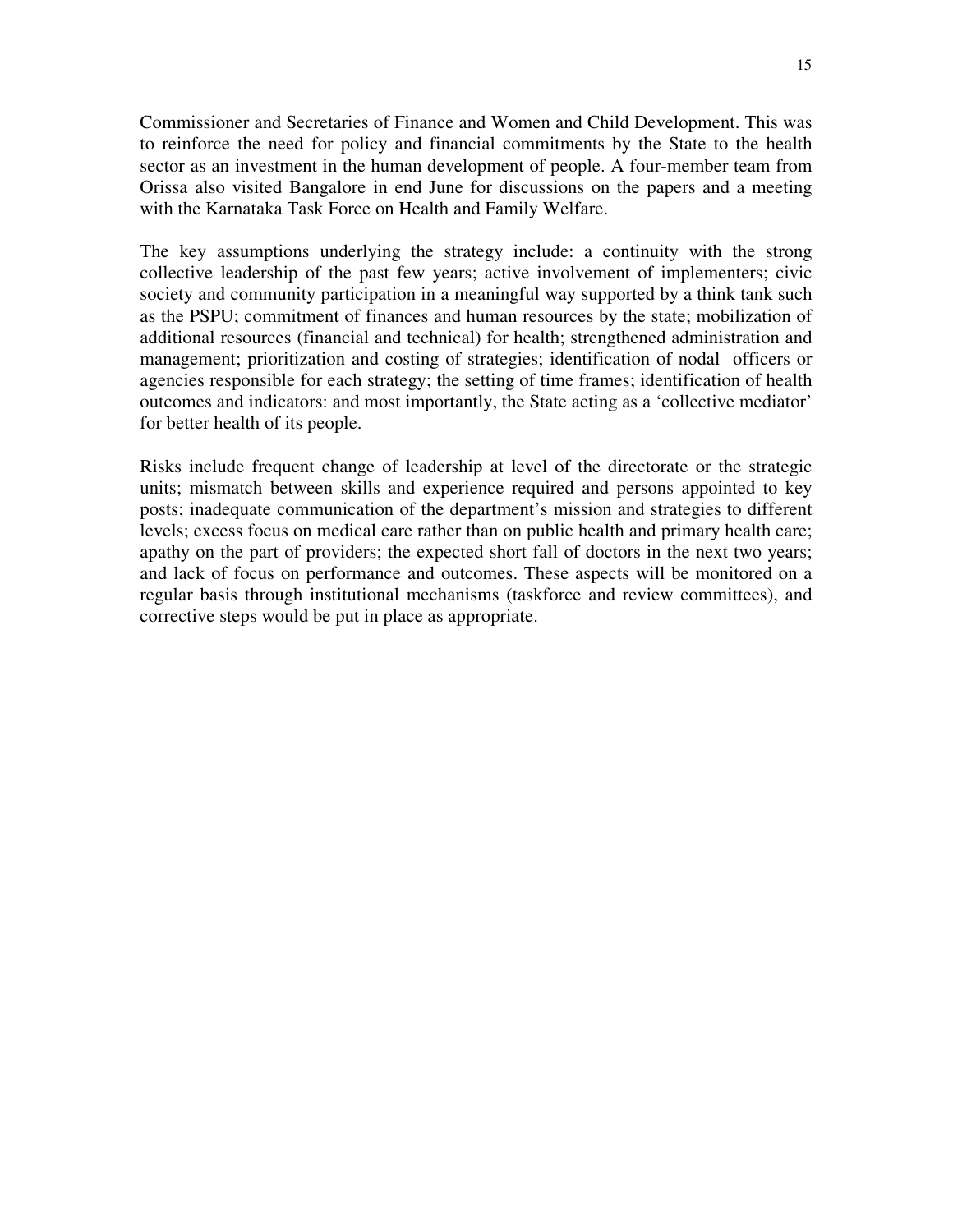**CHAPTER FOUR**

# **ORISSA STATE INTEGRATED** HEALTH POLICY - 2002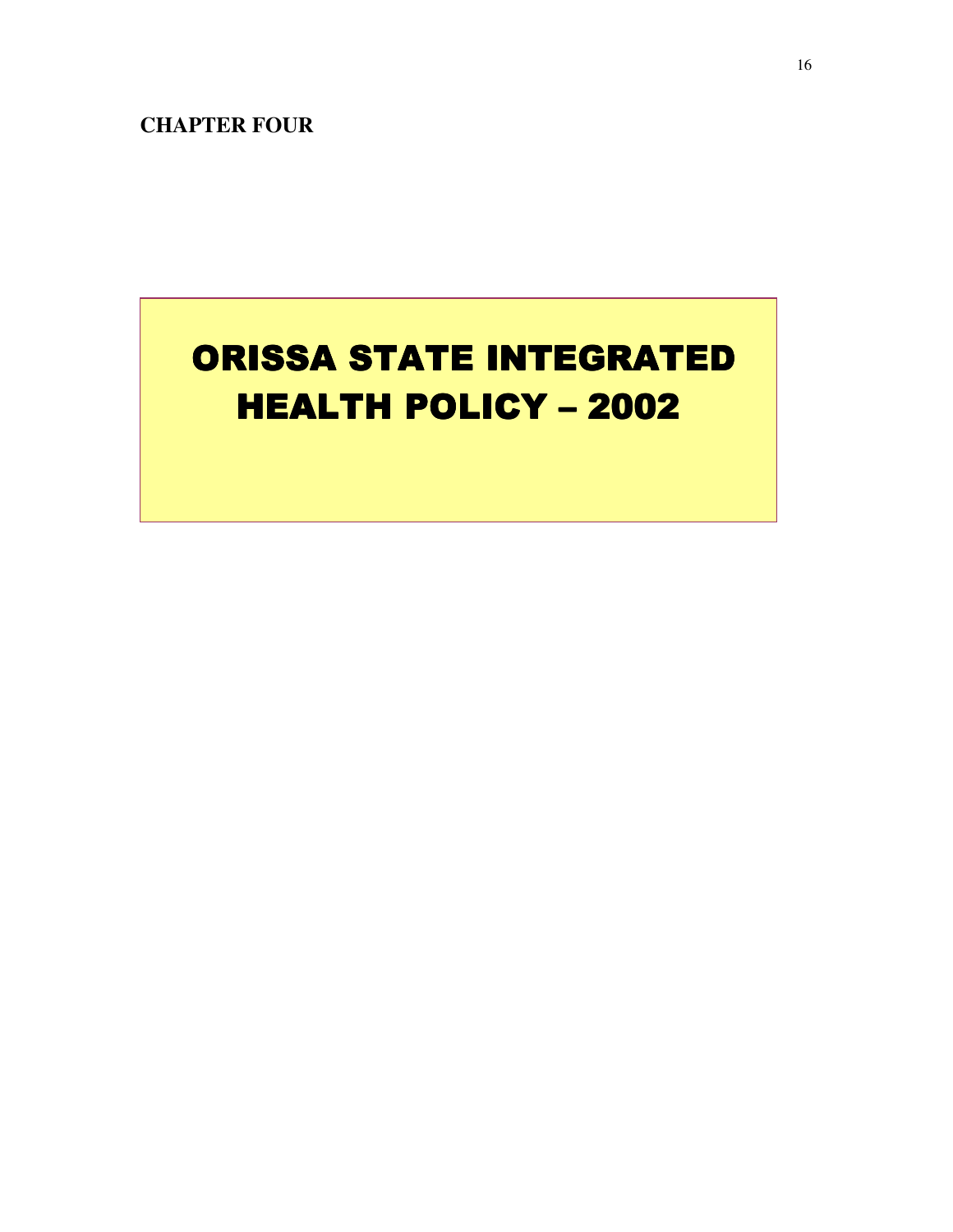# **ORISSA STATE INTEGRATED HEALTH POLICY - 2002**

#### **1. Introduction**

- 1.1 Through a planned process since 1947, there has been an expansion in infrastructure and systems for providing health care services throughout Orissa. Orissa has adopted Central Government norms, guidelines, policies and programmes for this development.
- 1.2 In recent years, there have been a number of additional statewide initiatives to enhance the reach and quality of health care to improve the health of people. These include the multi disease surveillance system; several measures towards streamlining drug procurement, distribution and rational use of drugs; total risk coverage for five major communicable diseases through the *Panchabyadhi Chikitsa Scheme*; the Infant Mortality Rate Reduction Mission; mandatory prepost graduate placement of doctors to serve in difficult areas; establishment of district cadres for paramedical staff, among others. It is a matter of pride that in several of these areas Orissa has been a pioneer and positive results are seen. District level initiatives have piloted important components of primary health care such as community participation, improved mobility assistance for field staff, support to training and health education systems, maintenance of built assets and equipment, use of low cost construction for primary health centres and sub-centres. All these have led to improved capacity and confidence of health service providers and improved health care. The Policy and Strategic Planning Unit (PSPU) has initiated work on policy areas including health financing. These involvements have led the State Health and Family Welfare Department to develop a Vision for 2010 and to this policy statement.
- 1.3 Since the year 1947, there has been a gradual improvement in the health status of the population due to several factors including developmental and educational interventions, economic improvement and better health care services. While the Infant Mortality Rate (IMR) has declined from 135 in 1981 to 97 in 1989, it is still one of the highest in India – much above the national average of 70. The Crude Death Rate (CDR) has declined from 15.4 per 1000 population in 1971 to 13.1 in 1981 and 10.6 in 1999. Rural urban differences remain (for 1999 rural, IMR-100, urban IMR – 65; rural CDR 11.1, urban CDR 7.1). The Crude Birth Rate (CBR) has declined substantially from 34.6 per 1000 population in 1971 to 33.1 in 1981 and 24.1 in 1999 (rural 24.6, urban 20.3, all India 26.1). The gender ratio (females per 1000 males) is 972 in 2001, which has increased from 971 in 1991 and is higher than the all India level of 933 in 2001. Orissa is on its way to achieving population stabilization with an annual growth rate of 1.59% (2001 census), against the all India figure of 2.13%. The life expectancy for 1996-2001 is projected as 58.5 years for males and 58.1 years for females, up from 54.1 and 51.9 years for males and females respectively in 1981-86. Indicators of nutritional status among women and children and burden of diseases indicate a substantial proportion of preventable morbidity and mortality. The people of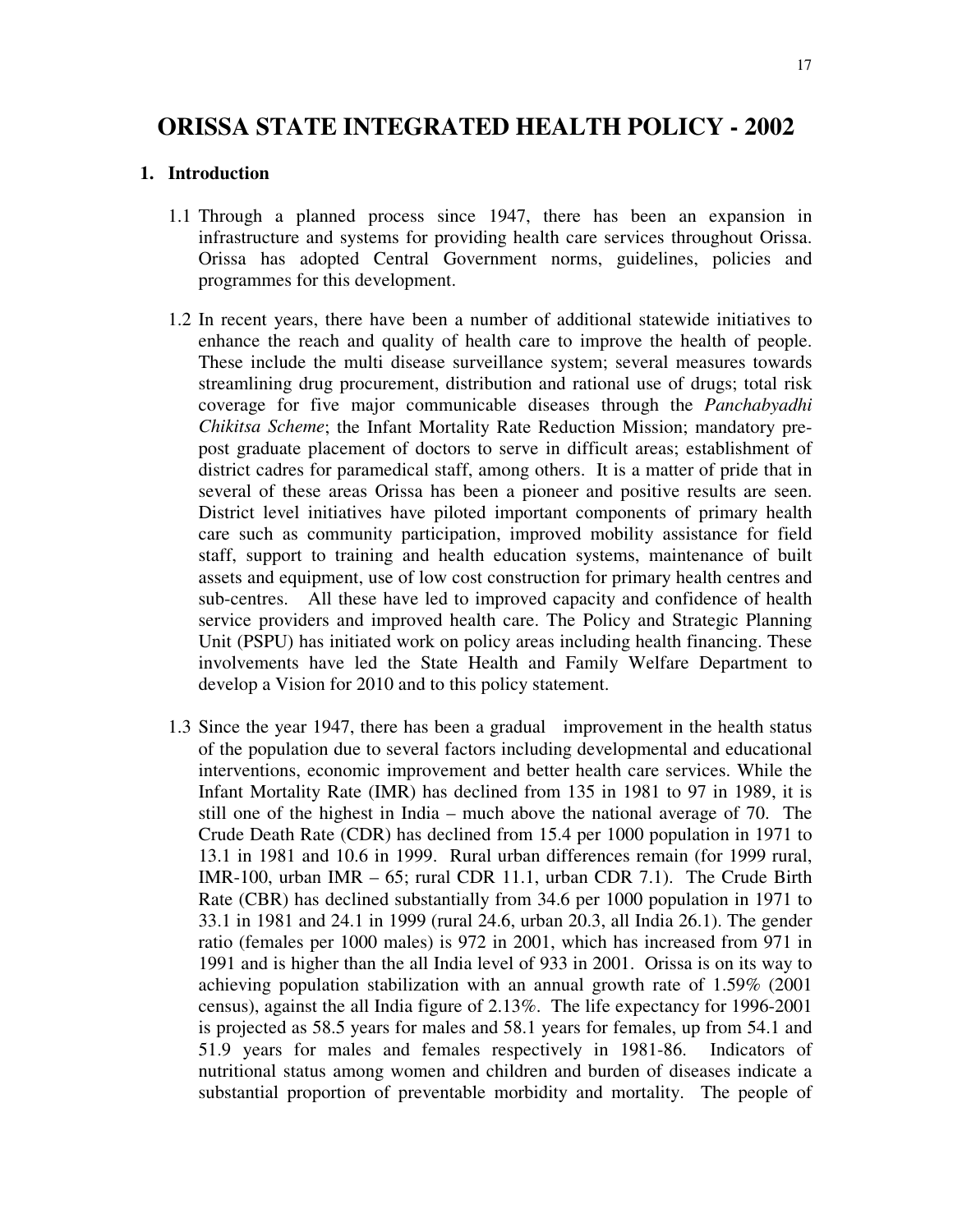Orissa experience a large number of disasters – about 40 major disasters in 50 years – that adversely affect health and development and health care services.

1.4 It is in this context that an integrated health policy statement is being articulated for the comprehensive, planned development of the entire health sector (public, voluntary, private; allopathic and Indian systems of medicine as well as homeopathy); and to address key determinants of health (nutrition, water supply, sanitation, environmental hazards); in order to improve the health of people and their access to care. This state health policy draws upon the National Health Policy 1983 and 2002. Central policies regarding specific health related issues, such as education for health sciences (1989), nutrition (1993), drug policy (1988 and 1994), pharmaceutical policy (2001), Medical Council of India guidelines (1997), blood banking (1997), the elderly (1998), Population Policy (2000) and others continue to be the guiding documents. The Orissa State Integrated Health Policy developed by the Health and Family Welfare Department, Government of Orissa, indicates directions for health improvement in a state-specific context, as health is a State subject under the Constitutional framework of India. It helps to actualise the Vision Statement for 2010 by providing a framework within which strategies and operational plans are developed, implemented and reviewed.

#### **2. Mission Statement**

*The Mission of the Health and Family Welfare Department, Government of Orissa, is to facilitate improvement in the health status of the people of Orissa with their participation, and to make available health care in a socially equitable, accessible and affordable manner within a reasonable timeframe, creating partnerships between the public, voluntary and private health sector and across other developmental sectors.*

Medium and long-term goals are derived from the Vision 2010, and some of the specific goals are given in Section 8.

#### **3. Approach**

The various components of the approach are outlined below:

- 3.1 **A participatory analytic and reflective approach** will continue to be used in achieving health goals. Involvement of communities and stakeholders in decision-making, planning and implementation increases ownership and can harness creative energies and resources – human, material and financial - towards shared goals.
- 3.2 **A public health and societal approach** will be used to address determinants of ill health such as nutrition, water supply and sanitation, to reduce transmission of communicable diseases, and risk factors for diseases at population levels. Public health aims to protect, promote, restore and improve the health of all people through collective action.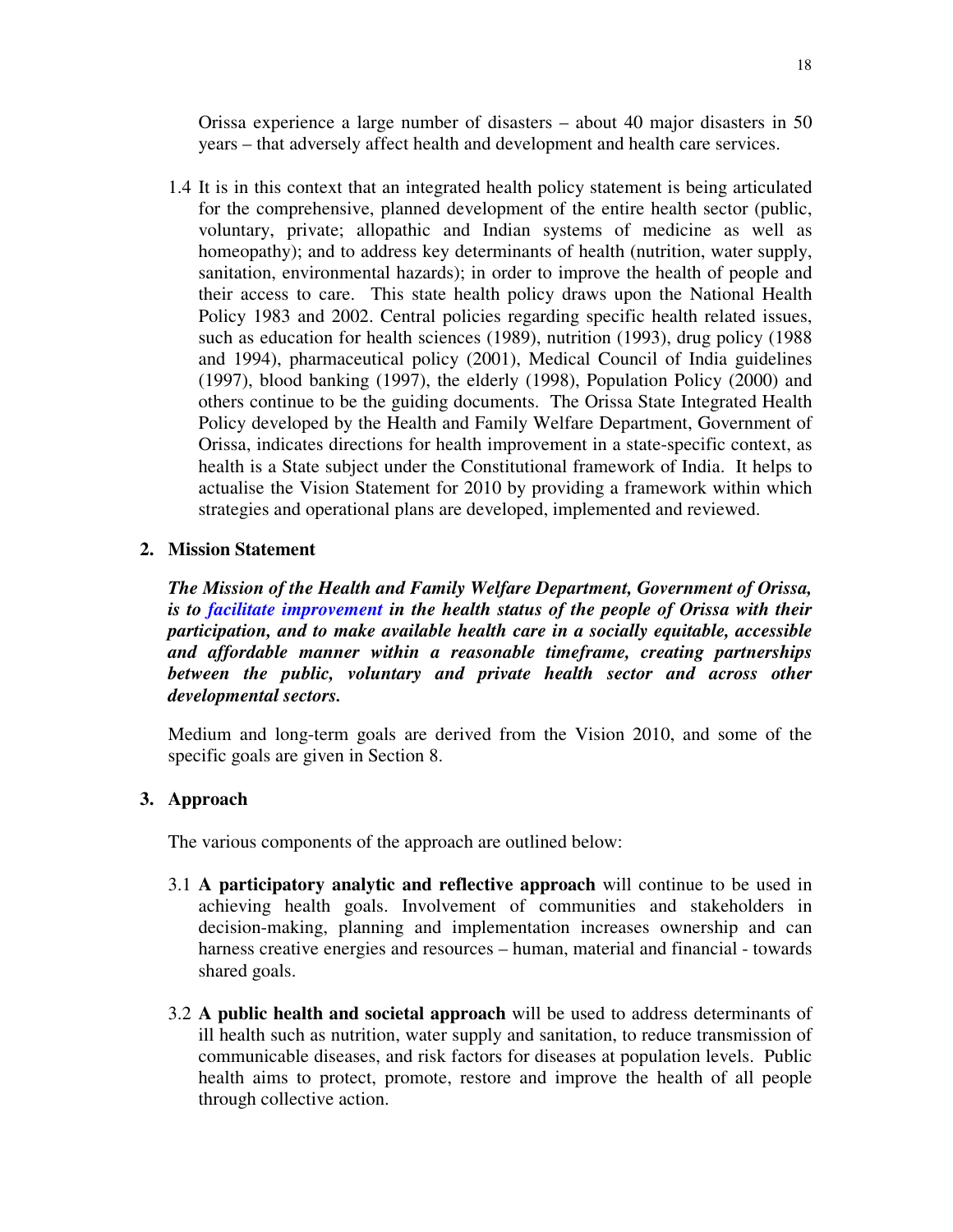- 3.3 **The primary health care approach** works together with public health and emphasizes principles of:
	- inter-sectoral coordination at all levels, especially at the district, sub-division and village / municipal level
	- community participation and social control through Panchayati Raj institutions, health committees and other institutionalized mechanisms for community feedback
	- equitable distribution of good quality health care, recognizing that health is a human right and there is need for social justice in health care
	- value of appropriate technology for health
	- adopting an inclusive approach with equal support to local health traditions, yoga, Indian systems of medicine, and homeopathy
	- referral systems and linkages between the primary, secondary and tertiary levels of health care.
- 3.4 **Health financing, management and administration** are critical support systems for the health sector. They will be developed through training, research and nurture.
- **3.5 The pro-poor approach:** The co-relation between poverty and poor health is well known. It is not only the wage-loss during illness episodes or due to consequent disabilities that make the poor poorer, but also the sudden financial loss and debt-trap that make the situation worse for them. High out-of-pocket expenditure on treatment incurred by all sections of the community, as is evident from a variety of investigations in Orissa, leads to the conclusion that unless the State takes adequate care to protect the poor and the vulnerable from the adverse economic effects of diseases, any serious effort at sustainable socio-economic development will have no long-standing and favourable impact. At present, a very large portion of the public-provided services is consumed by the better-off than the worse-off for a variety of reasons. The policies and strategies therefore attempt to address this issue in every possible situation thereby indirectly helping in sustainable human development. Health improvement complements socioeconomic development process by directly increasing human well-being and reducing economic risks and poverty. The policies and sector reform strategies contribute to health improvement by translating those strategies into actions that are cost-efficient in achieving health gains in the community, by reducing wasteful and inappropriate expenditure by the State as well as by the individual.

#### **4. Core Components**

#### **4.1 Equity**

The policy aims to reduce disparities on four parameters, namely region; disadvantaged groups (scheduled tribes and castes); gender; and vulnerable groups (persons with disability and elderly persons).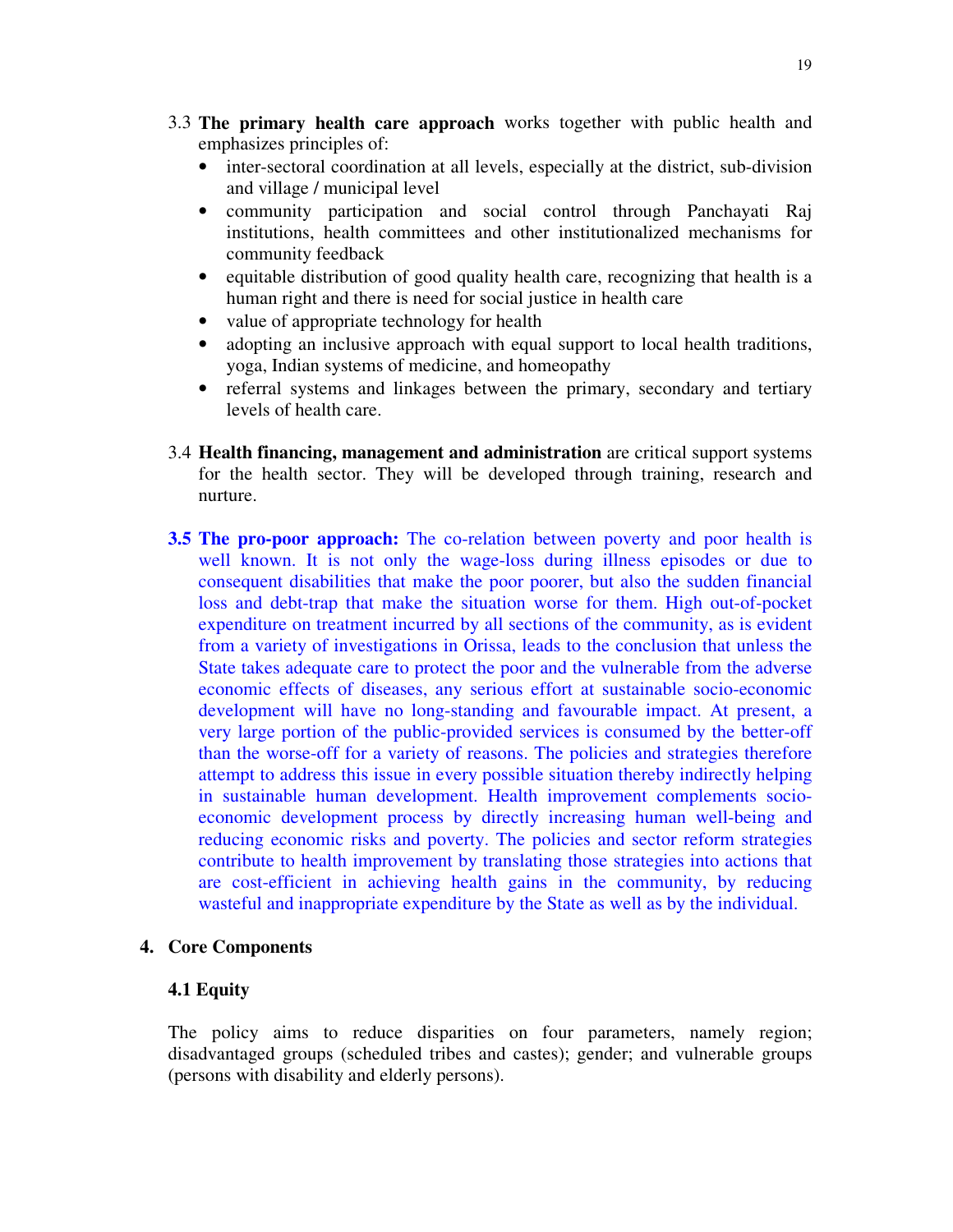#### **4.1.1 Region**

The eleven KBK (Koraput-Bolangir-Kalahandi) plus districts have been identified for priority development inputs by the state. These districts are Kalahandi, Nuapada, Koraput, Nabarangpur, Malkangiri, Rayagada, Bolangir, Sonepur, Kandhamal (formerly Phulbani), Gajapati and Boudh. Greater human and financial investments for health sector development and functioning will be made to these districts and to disadvantaged pockets in other districts over the next eight years. Rural urban disparities in health indicators will be reduced. Resource mapping of public / private, civil society and donor inputs followed by integrated planning will help avoid wastage and duplication.

#### **4.1.2 Scheduled Tribes and Castes**

The scheduled tribe (ST) population in Orissa (22%) is larger than the national average of 8%. The scheduled caste (SC) population is 16%. Together they account for 38% of the population. Available disaggregated indicators point to a poorer health status among these deprived social groups. Under-nutrition, stunting of growth and underweight are higher among SCs, ST, and backward communities. Coverage of antenatal care is lower among deprived socioeconomic groups. Geographic and other reasons have led to lower access and utilization of health care. Efforts have been made by the state on a priority basis to redress this. For indigenous people, a package of services will be made available and accessible. This would include nutrition services (education cum supplementation); communicable disease control especially malaria, TB, leprosy, yaws; services for specific diseases such as sickle cell anaemia and special norms for health services including training and induction of health workers and professionals from this social group into the state health services.

Persons of scheduled caste origin are spread throughout the state in all districts, while scheduled tribes are more concentrated in certain districts. Primary care, access to complete treatment, follow up and referrals to secondary and tertiary care hospitals at very subsidized rates will be assured. Local health traditions will be acknowledged and respected. Sensitization training is necessary for health providers to reduce negative social attitudes and to instill respect for human dignity.

#### **4.1.3 Gender**

Though Orissa's gender ratio is higher than many other Indian states, it has declined over the decades from 1037 females per 1000 males in 1901, to 971 in 1991 and increased nominally to 972 in 2001 (all India average 933 in 2001). However, in the critical 0-6 years age group it has declined from 967 to 950. This is a matter of serious concern. Implementation of the PNDT Act (1994) and creating awareness among the public and professionals of the harmful consequences of female feticide will be undertaken. Other reports suggest that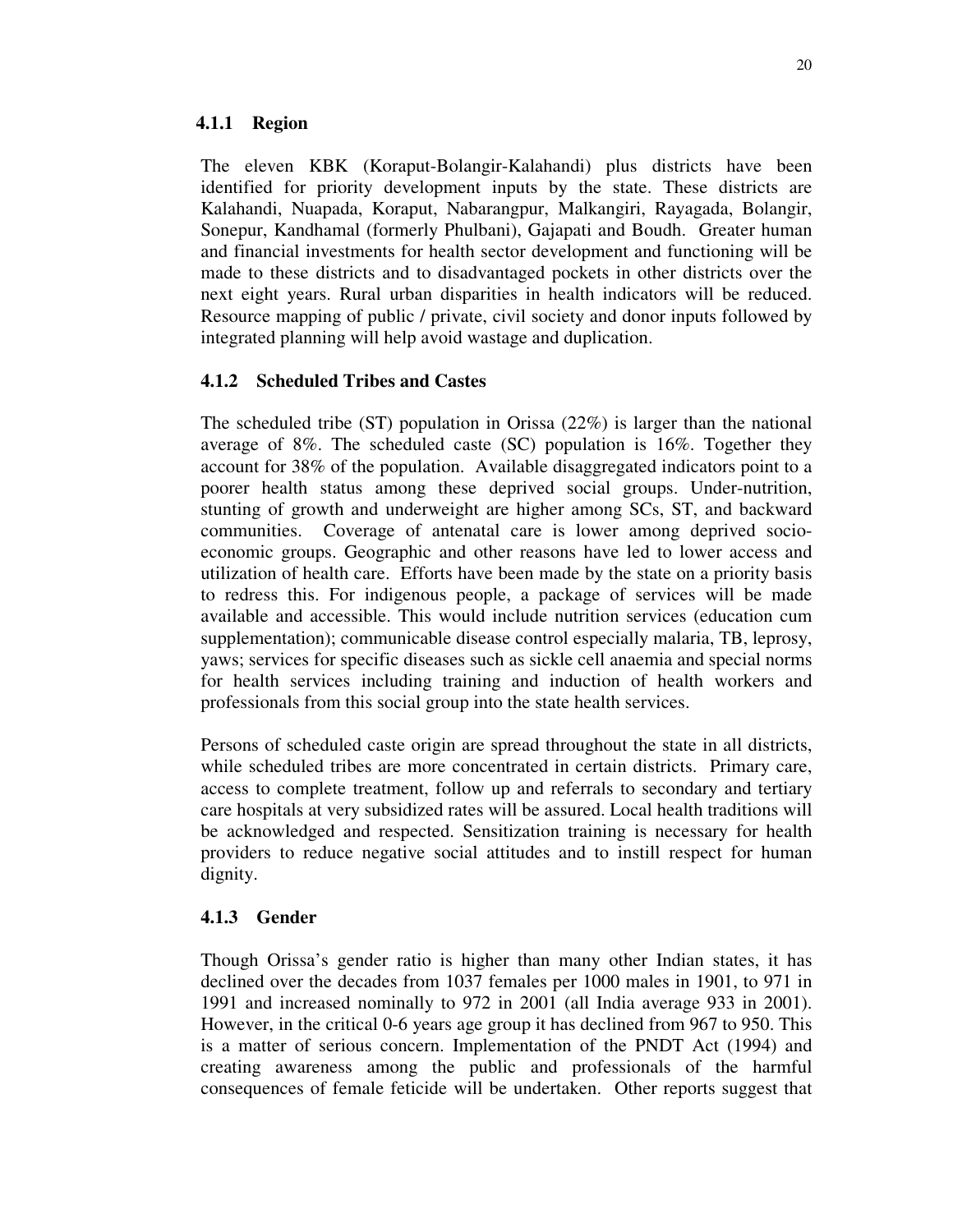violence against women is on the increase. Health providers will be trained to identify, record and manage such cases and initiate preventive measure through families and the community.

The NFHS 2 data indicate that women marry relatively late compared to other states and the small family norm is more accepted. However only 39% are involved in decision-making about their own health care, and only 29% who earn cash can decide independently how to spend the money they earn.

NFHS 2 also reports that based on a weight for height index 48 per cent of women in Orissa are undernourished, with serious nutritional deficits among women in rural areas and disadvantaged socio-economic groups. Prevalence of some degree of anaemia occurs in 63 per cent of women. Over 28 per cent of currently married women reported some type of reproductive health problem.

Therefore, highest priority will be given to improve women's health status and access to care. The number of women doctors and female health workers at primary care level will be increased with provision of residential facilities and personal security. Linkages with the voluntary and private sector will be encouraged. ICDS functionaries also play a critical role and their capacity will be strengthened through training. Empowerment training of women's groups for better health seeking practices will be supported. Life skills education for adolescent girls and boys will be developed in collaboration with the Department of Education.

#### **4.1.4 Vulnerable groups**

Innovative and collaborative efforts will be made to meet the health needs of persons with disability, the elderly, street children, out of school and working children, prisoners and commercial sex workers. The state will be open to learning from other parts of the country especially of participatory approaches. Resource generation from a variety of sources such as voluntary agencies, philanthropists, private sector, and the local community will be encouraged.

In summary, efforts to achieve equity for the four broad groupings above will cut across all health sector strategies in order to improve social, cultural and physical access to health care.

#### **4.2 Quality of Care**

Concurrent with the improvement of health care infrastructure, the focus during the coming five years will be to enhance quality of care and patient satisfaction. The State will set clearly defined standards of care for each level of health institution. Quality assurance mechanisms and certification will be established covering the public, voluntary and private sector. It will include accreditation, repeat registration, mandatory continuing education for all health care personnel, patient's charters,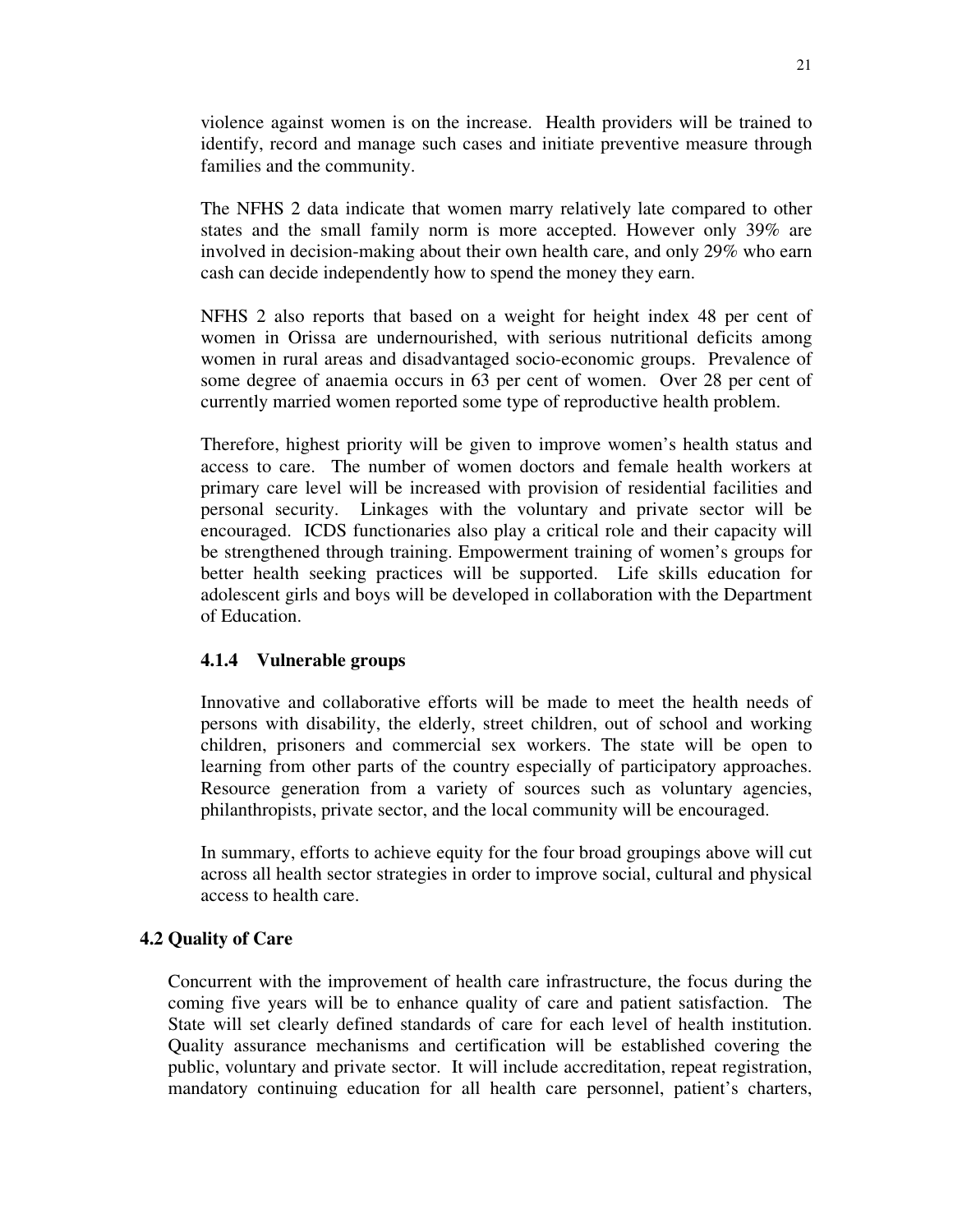grievance redress systems and legal measures. Service product offer and the quality of service delivery will be suitably tailored to increase public awareness, confidence and service consumption. An important element towards achieving this would be to train the service givers. Good governance of the large public funded health system, by internal institutional mechanisms and through elected representatives, local bodies and civil society groups needs greater attention in order to improve quality and accountability.

#### **4.3 Sustainability**

The Health and Family Welfare Department will make efforts to:

- a) sustain the momentum of changes introduced since the 1990s;
- b) build a core group of middle level and younger multi-disciplinary health professionals;
- c) develop leadership;
- d) facilitate and be open to civil society involvement;
- e) build in financial sustainability by 2010, protecting and increasing the health budget, and increasing the range of sources of funding;
- f) continue with human resource development and personnel planning to ensure retention of a core group of highly trained and motivated staff.

#### **4.4 Medical and Public Health Ethics**

In order to protect public and patient interests and human rights, including the right to life, health and health care, the State, with the support of Universities, professional bodies, consumer groups and civil society, will

- a) promote the principles and practice of medical ethics in all health care institutions, and in all sectors and systems of medicine;
- b) promote the practice of public health ethics in decision making, resource allocation and implementation of policies and programmes;
- c) address and reduce the scourge of corrupt practices or extortions through better and transparent systems and building public support.

#### **5. Organizational Components**

#### **5.1 Health Care Financing**

In view of**:**

- a) the large proportion of out of pocket expenses as part of health expenditure and its adverse consequences on the poor;
- b) the linkages of chronic ill-health or hospitalization with indebtedness and poverty, and
- c) the rising costs of medical care

the State will take proactive initiatives in health care financing. The State Government spending will be gradually scaled up to achieve the national norms. Allocations will be protected and increased in a phased manner up to 2% of Gross Domestic Product and to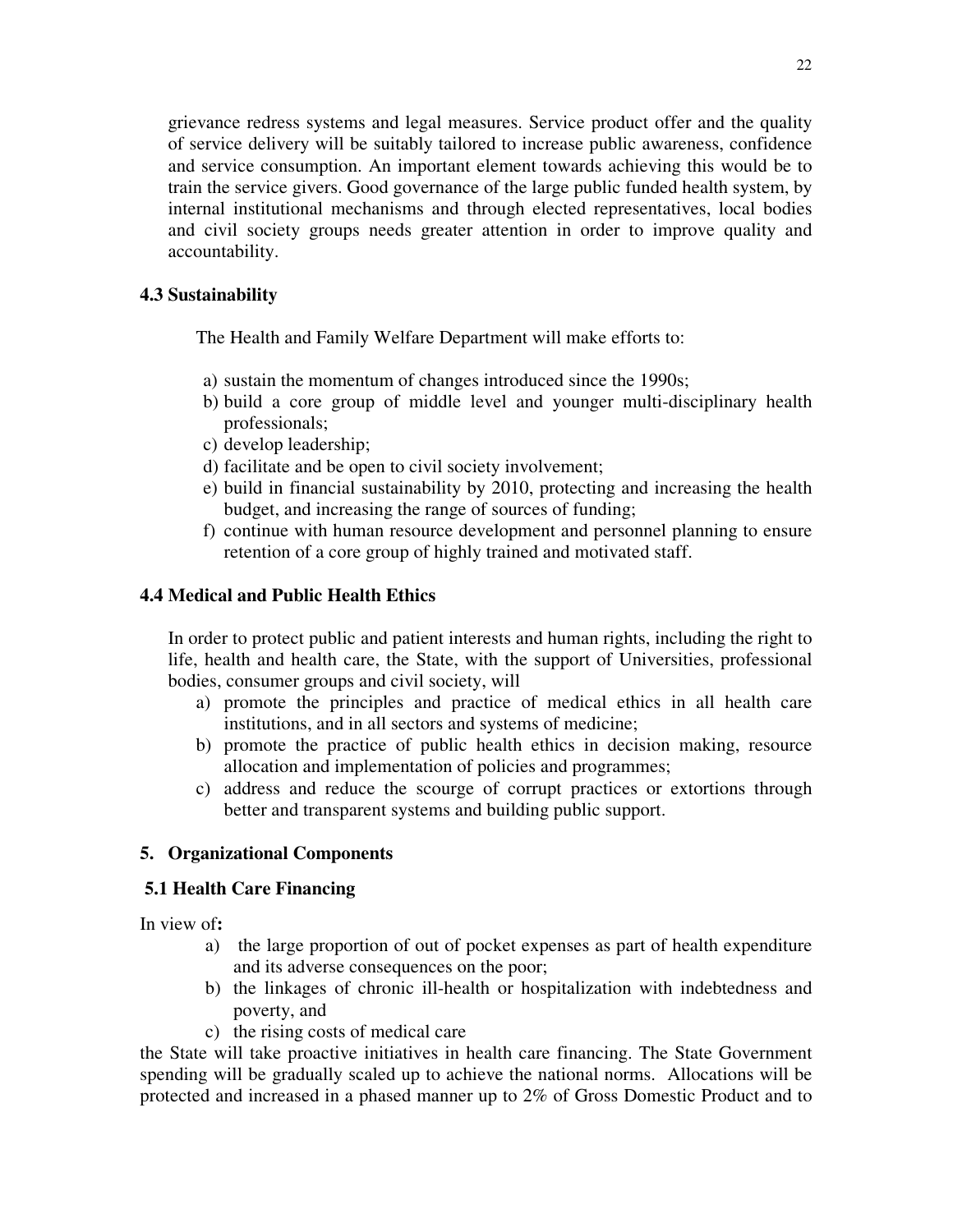5- 6% of the budget depending upon the financial situation of the State. There will be complete utilization of Central Government grants under all the schemes. Spending will be equitably distributed:

- (i) between primary, secondary and tertiary levels at  $55\%, 35\%$  and  $10\%$ as suggested by Government of India;
- (ii) between urban and rural areas, and
- (iii) between the worse off and better off districts. Indigenous systems of medicine and homeopathy will receive a better share of resources than what is available at present. Allocation and spending on health promotion will be enhanced.
- (iv) A greater consciousness about resources will be instilled among health providers and decision makers. Efforts will be made to reduce wastage and duplication through selection of cost-effective strategies and efficient management practices. Innovative financing schemes will be tried. Local needs-based planning and management will be encouraged, and financial management skills at the peripheral levels will be strengthened.

#### **5.2 Strategic Planning**

- 5.2.1 Strategic planning and management, based on sustained environmental scanning, creativity, innovation and new ways of looking at the organization to achieve its objectives and mission, will form the core element of the Policy. Based on the findings of organizational reviews conducted at least once in 5 years, adjustments in the structure, staffing and systems will be made to make the organization best suited and most efficient in achieving its operational goals.
- 5.2.2 A few areas were identified for long range planning by the Organizational Review, 2002 of the Health and Family Welfare Department, undertaken as part of the broader administrative and fiscal reform of the Government. Those identified areas will be further investigated, piloted, and appropriately implemented.
- 5.2.3 The Policy and Strategic Planning Unit (PSPU) will be an integral part of the Health and Family Welfare Department, and will comprise of internal and external experts. Using evidence obtained from studies undertaken or commissioned, and from analysis of HMIS and other surveillance systems data, it will provide strategic advise to the leadership. The unit will have a multidisciplinary team comprising of public health specialists, health administrators, economists, sociologists and anthropologists. The PSPU will keep constant watch on all critical areas of strategic concern through regular action research. The critical areas would include health care financing, decentralization, health management, quality of care, equity, primary health care, public health and health promotion.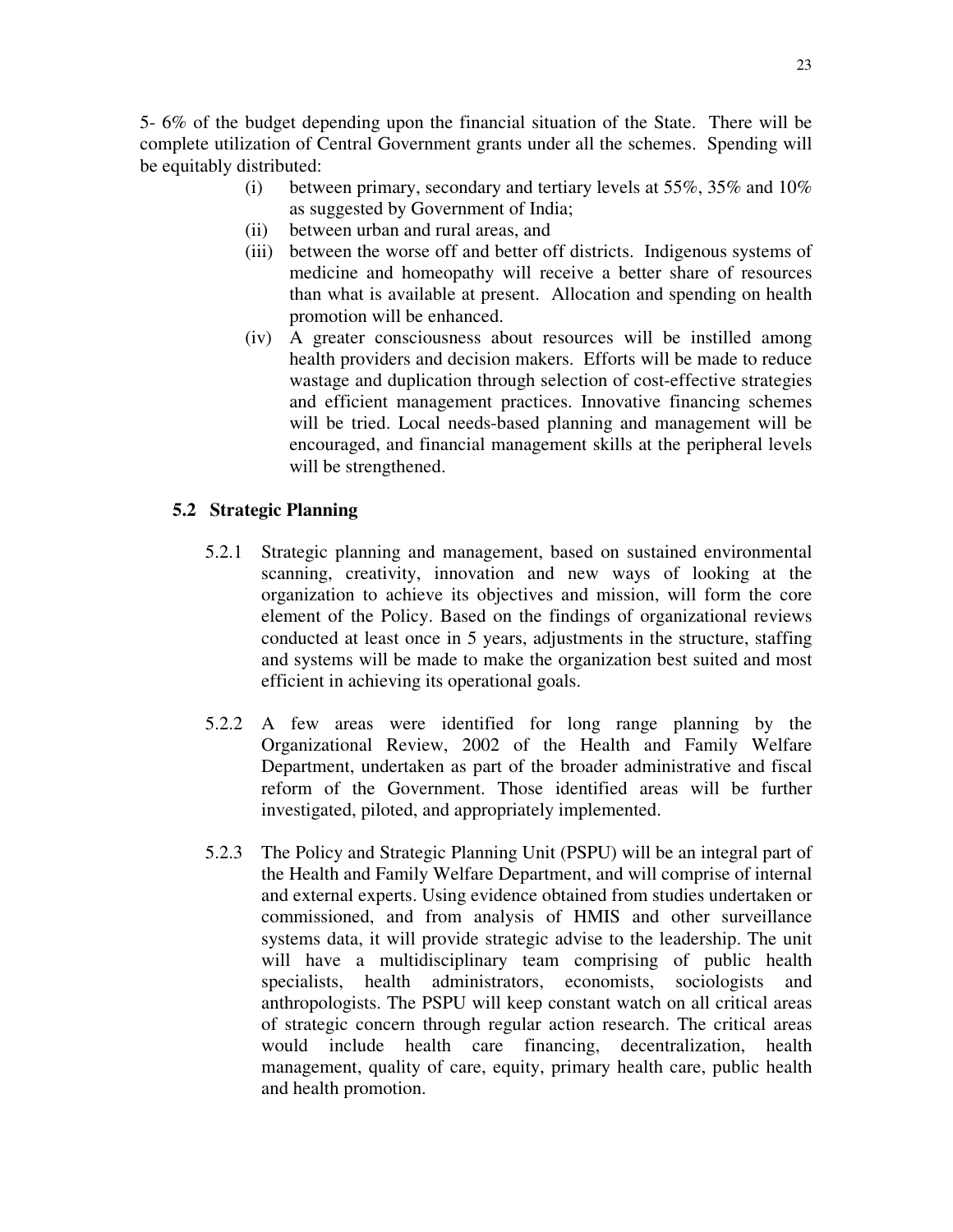#### **5.3 Organizational Changes**

The organizational review (referred to in Para 5.2.2 above) has brought out a number of factors affecting performance within the Health and Family Welfare Department. Changes in the systems, styles and internal structure are called for, to remove those constraining factors and improve the health care management functions. Since the successful implementation of the strategies depends on the appropriateness and strength of the organization, an all out effort will be made to improve the capacity, culture, structure, systems and processes within the organization through a set of carefully chosen strategies.

#### **5.4 Health Management and Administration**

A core group of young and middle level health professionals of different categories will be trained in health management and administration. This will help increase professionalism in management of public health, hospitals and health centres. Induction and in-service training will be conducted through the State Institute of Health and Family Welfare (SIHFW), with the involvement of outside experts and local faculty. Service and job protocols and responsibilities will be reviewed, updated, disseminated and discussed with staff.

The Health Management Information System will be suitably strengthened for timely decision-making in personnel management. Vacancy positions will be filled in a transparent manner without delays with trained personnel. Mismatch of specialists and staff will be minimized. Monthly staff position status will be provided to the leadership. Performance appraisals at institutional, district and state level will be streamlined.

Systems for engineering, construction and maintenance of infrastructure; procurement, maintenance and condemnation of equipment and transport; drug procurement and distribution will be strengthened based on the experience gained in the past few years. Contracting out of non-core activities such as the cleaning, laundry, security, dietary and gardening sections will be reviewed, and the most suitable outsourcing framework and mechanisms will be evolved after due consultations. Conditions for adequate wages and social security of contract staff will be ensured as contractual obligations in the memorandum of understanding (MoUs).

#### **5.5 Role of** *Panchayati Raj* **Institutions (PRI)**

In keeping with the  $73<sup>rd</sup>$  and  $74<sup>th</sup>$  Constitutional Amendments and the National Health Policy 2002, the role of PRIs (rural and urban) in governance and implementation of the public health programmes will be appropriately laid down in consultation with PRIs, followed by adequate financial devolution by 2005. The Health and Family Welfare Department will take responsibility for capacity building of *Gram Panchayat* and ward members to discharge the above functions,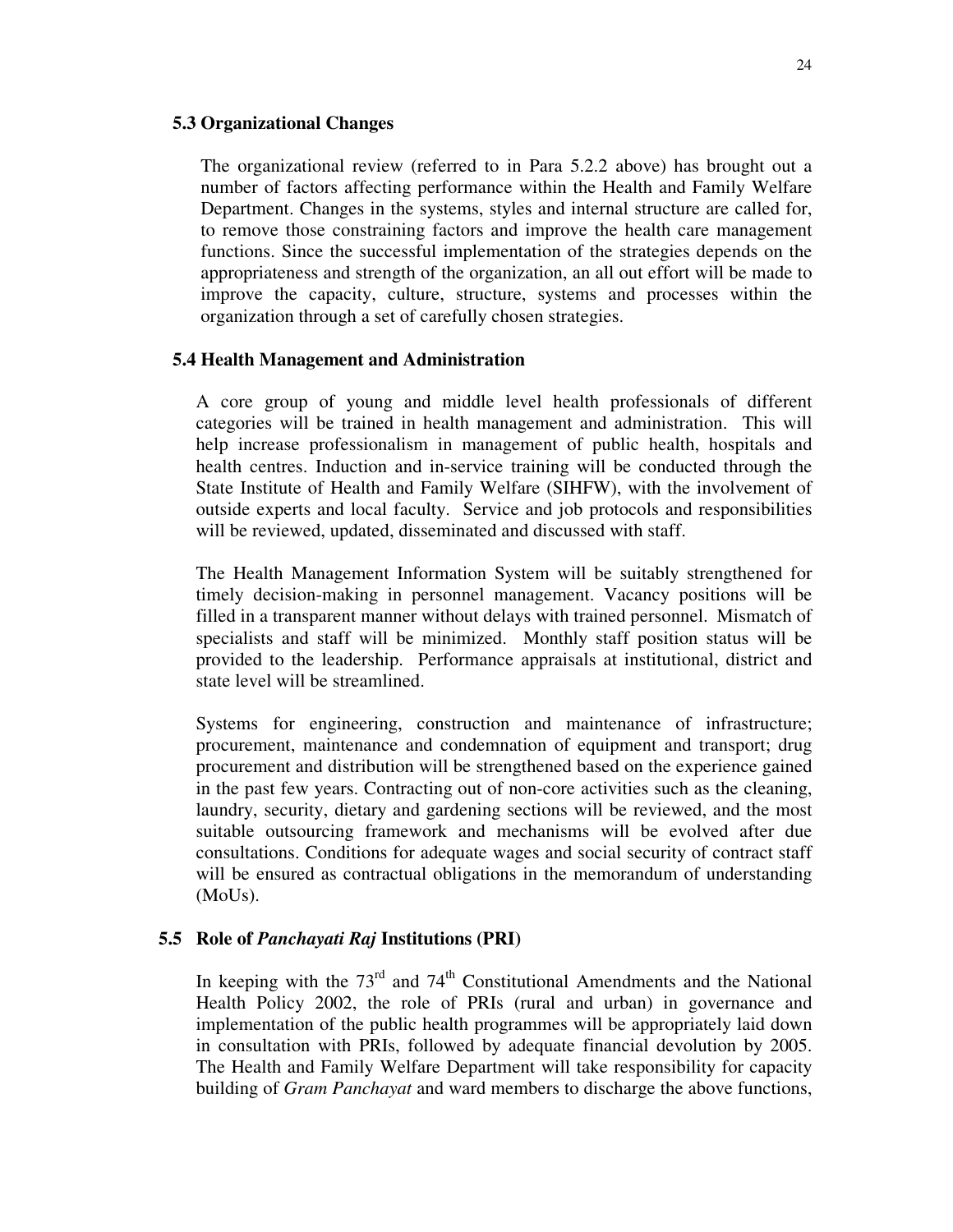in collaboration with Departments for Panchayati Raj and Rural and Urban Development, and with the involvement of NGOs. Experiences from States of West Bengal, Kerala, Karnataka and MP will be studied.

#### **5.6 Inter-sectoral Coordination**

Though recognized as an important component of primary health care since the Alma Ata Declaration of 1978, inter-sectoral coordination has received inadequate attention. Working linkages and joint programmes will be initiated with the Departments of Women and Child Development and Social Welfare, Education, Panchayati Raj Institutions, Rural Developments, Urban Development, Environment, Mines, Water Supply and Sewerage Boards, and Pollution Control Boards. Mechanisms of collaboration at village, block, sub-division*,* district and state levels will be established in partnerships with other departments.

#### **5.7 Partnerships**

In the past the government, voluntary and private sectors grew and functioned in relative isolation. Through the present policy the health sector will be seen in totality, including the Indian Systems of Medicine and Homeopathy, and the informal health sector comprising of RMPs (Registered Medical Practitioners), traditional healers and local health traditions. The state will play a facilitating role building partnerships between groups, and a regulatory role to maintain standards regarding quality of care in the public interest. There will be sufficient flexibility to allow creativity of each sector to grow. Coordination will be initiated and supported particularly in the areas of disease surveillance, notification, training, and health promotion and for national health programmes will be initiated and supported. Considering the acute shortage of medical manpower in the State, the Government will encourage establishment of medical colleges in the private sector to fill the supply–demand gap.

#### **5.8 Education for Health Personnel**

The State Policy recognizes that the basic education, training, continuing education and accreditation of the entire range of health professionals, allied professionals and health workers is vitally important for access to good quality health care. Standards of education have been deteriorating with negative effects on health care. The Government, along with Universities, professional councils and associations will undertake measures to ensure high standards in teaching and examinations, with revisions of curricula to be updated and made socially relevant. Learner centered, problem solving and experiential educational methods will be encouraged. Educational units in the different colleges will be set up, for training teachers and postgraduates in pedagogy. The infrastructure, equipment and teaching aids of colleges, training institutions, associated hospitals and health centres will be improved in accordance with norms laid down by national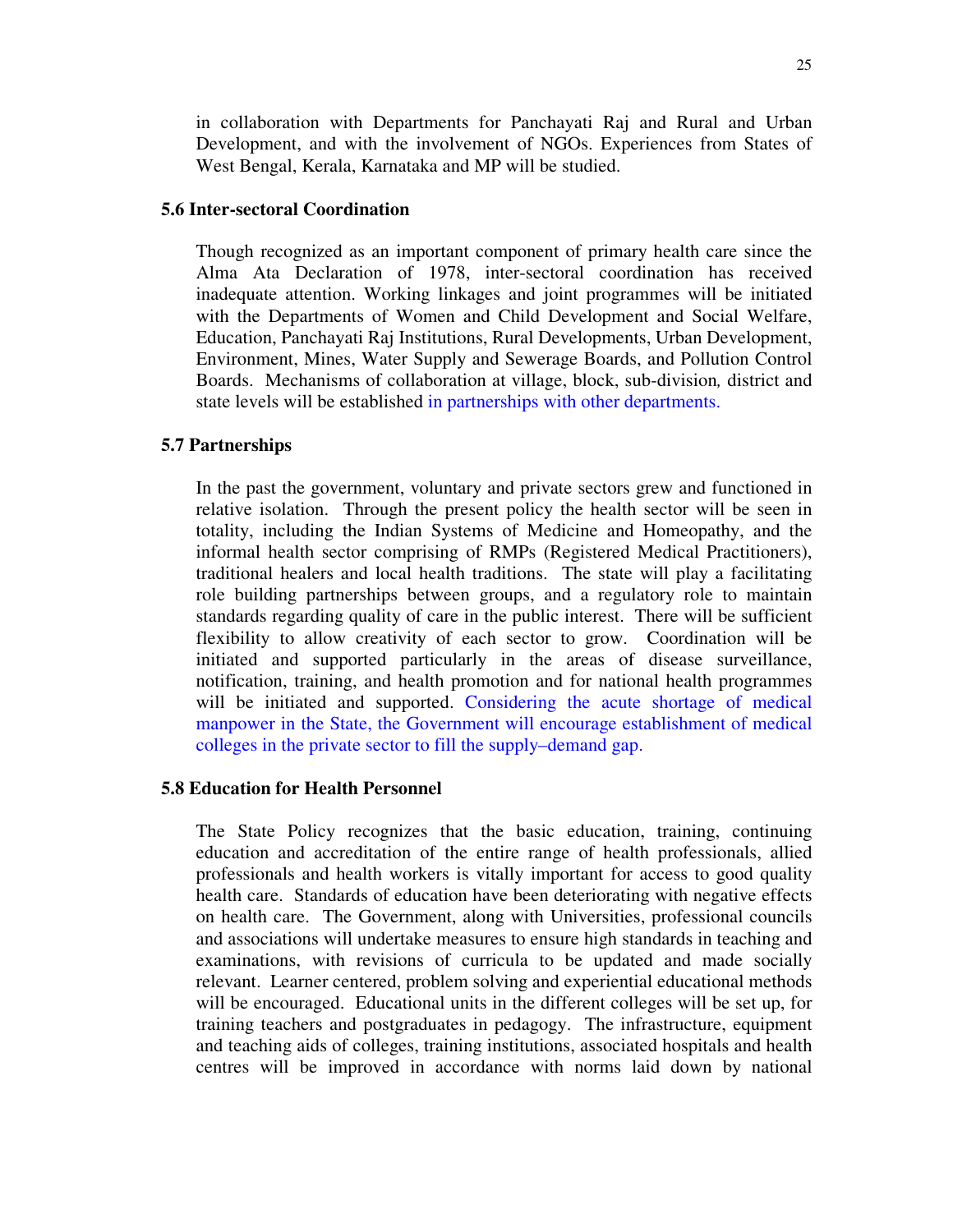councils. Staffing with required number of qualified teaching personnel, selected on merit will be ensured.

The annual and five-year financial and other resource requirements will be worked out for and by each institution, within a stipulated time. Plans will be made to assure resources from different sources. Fund raising bodies will be established for each major institution, involving well-known personalities from the public and private sector.

Research will be encouraged to provide good academic ethos and to address important, locally relevant medical and health problems. Library and Information technology facilities will be upgraded. Teaching and training institutions will adopt primary health centres (and associated sub-centres); community health centres and district hospitals so that students learn in varied health care settings, with teachers also working in these institutions.

The State Institute of Health and Family Welfare will be developed into a high quality centre for induction and in-service training, and integrated continuing education for various grades of health personnel. It will be organizationally linked to the district training centres and other health worker training institutions. The necessary infrastructure and staffing will be made available. Faculty development will be encouraged through attending conferences, seminars, and short courses and through writing professional papers. Good performance will be mandatory with annual reviews.

Each teaching institution will bring out annual reports highlighting their academic, training, service and research activities, as well as the financial and administrative aspects.

#### **5.9 Rational Drug Policy**

There are over 60,000 formulations of medicinal drugs in the open market. The essential drug list (EDL) of the World Health Organization lists about 300 drugs necessary for secondary care and  $50 - 60$  drugs for primary health care. There is an abundant over production of vitamins, tonics, health drinks, cough and cold preparations, over the counter preparations, tranquilizers, antacids and a range of other formulations. The production, sale and prescription of irrational and hazardous drugs constitute a major area of concern.

The State has already introduced an essential drug list, and measures regarding pooled drug procurement, quality assurance and distribution for its own health institutions. These will be sustained and further developed. It will regularly review and update the essential drug list, drug policy and therapeutic guidelines, rate contract lists, registration and re-registration, drug selection, pooled procurement, quality assurance systems, and drug management systems, all with transparent procedures through established bodies and with the participation of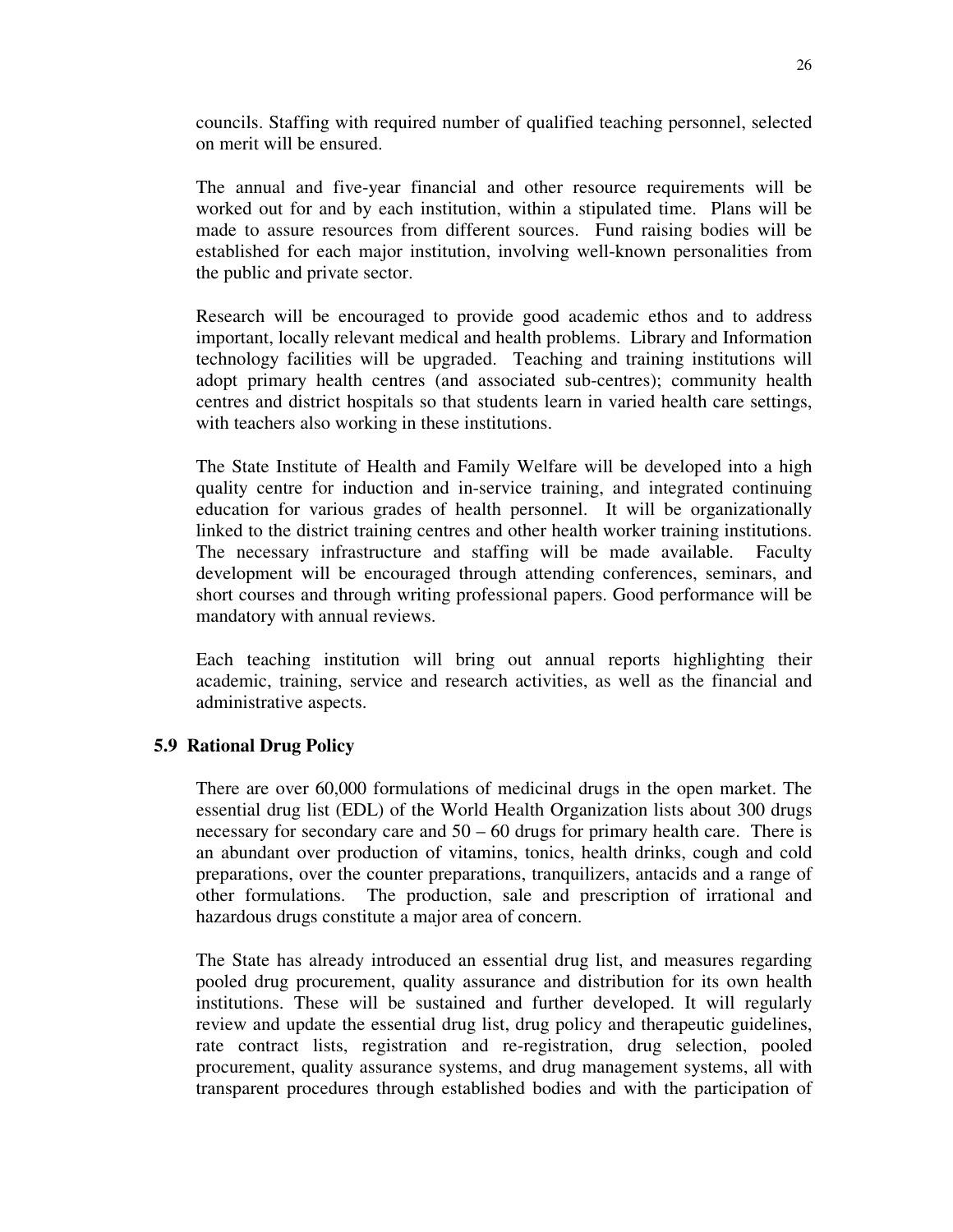professionals, consumer groups and the public. Use of generic prescribing will be promoted. Drug donation guidelines will be developed and implemented.

The State will continue its responsibility to ensure that all people can obtain drugs (including vaccines immunologicals and blood products) that they need, at affordable prices assuring safety, efficacy and quality. Hazardous drugs will be withdrawn from the market. List of banned drugs and their formulations, with trade names will be widely publicized in the consumer interest.

Education of medical professionals and pharmacists with periodic information dissemination regarding rational therapeutics will be encouraged and supported. The right to information will be respected and protected. Information about harmful, hazardous and irrational drugs will be made public. Adverse drug reaction monitoring will be piloted and developed through medical and pharmacy colleges and councils. Drug package labeling and inserts will carry unbiased drug information, with necessary warnings in Oriya and English in print large enough to read.

The Drug Control system will be strengthened with necessary qualified staff and support laboratories. Quality tests and inspection for good manufacturing practices (GMP) will be regularly done. The rational drug use unit will hold workshops and training programs, publish newsletters and updates, conduct prescription audits and studies and other activities for the wider promotion and practice of rational therapeutics. Drug pricing of new drugs following the new patent laws will be studied in the context of access to antiretroviral drugs for HIV/AIDS, psychiatric drugs, newer antibiotics etc. Linkages will be made with national and other bodies in this regard to explore compulsory licensing and methods to procure drugs at low cost to meet public health needs.

Rational drug policies for the Indian Systems of Medicine and Homeopathy will be introduced, following discussions with their councils and experts.

Functioning of blood banks will follow national guidelines, ensuring availability and distribution in rural areas. Rationalization of blood use, and preparation and utilization of blood components will be promoted.

#### **6. Public Health and Medical Care**

#### **6.1 Nutrition, Water Supply and Sanitation**

Analysis of recent data on nutritional status and data from the multi-disease surveillance system indicates high levels of under-nutrition and anemia especially among women and children and a large burden of diseases due to water and sanitation related causes. It is evident that unless people have access to basic determinants of health such as adequate food and nutrition, potable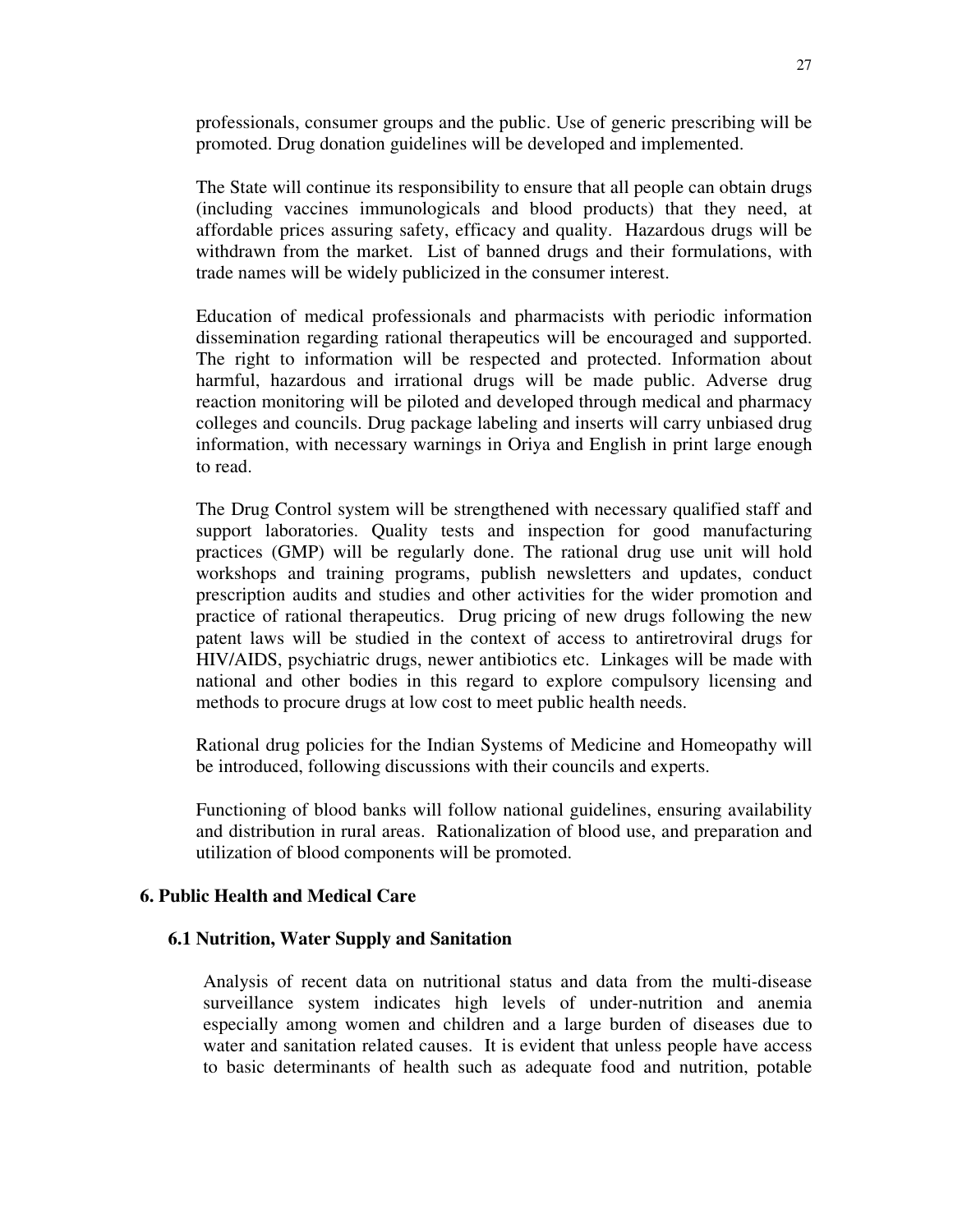water supply and sanitation facilities, the health status of the community will not improve.

While action is called for through different departments, the specific role of the Health and Family Welfare Department is important. The following steps will be promoted towards better nutrition: nutrition education of mothers and families through health workers in collaboration with ICDS functionaries; improvement in nutritional content of supplementary feeding using low cost locally available food through self help groups; improved training of health professionals regarding nutrition; nutrition and growth monitoring with trend analysis; vitamin A, iron and folic acid supplements for women and children, under supervision; early detection and treatment of childhood illnesses to prevent deterioration of nutritional status; and de-worming. These are indicative, and the department will support any action by local communities towards promotion of nutritional status.

Regarding water supply and sanitation, the specific role of the department will be limited, such as testing of water quality through its laboratories, health promotion regarding water and sanitation related problems and how they can be prevented, outbreak investigation, regular chlorination and water purification. However, efforts will be made at better inter-sectoral linkages to achieve synergy in action and outputs towards this goal.

#### **6.2 Environmental and Occupational Health**

The workplace and environment have important effects on health. Of particular concern are exposures of people in mining areas, impact of pesticide use; and water pollution. There is increasing pollution of air, water and soil due to rapid, often unplanned industrialization; inadequate compliance with pollution control regulations and poor monitoring. Increased chemical pesticide use, including of banned products, has affected the food chain. Research undertaken by universities, research groups and NGOs will be studied carefully and necessary action initiated. Health and environment impact assessment of developmental projects, industrial and power plants, dams and mines etc. will be undertaken. Government will ensure that adequate measures are taken by public and private owners regarding occupational health and safety.

The health sector will work in collaboration with the concerned agencies to improve drainage and sullage systems, and solid waste management in keeping with Supreme Court guidelines. The Government will also give priority to proper hospital and health care waste management in the public and private sector.

#### **6.3 Population Stabilization**

The National Population Policy 2002 forms the context for efforts by the State towards population stabilization. Data suggest that the small family norm has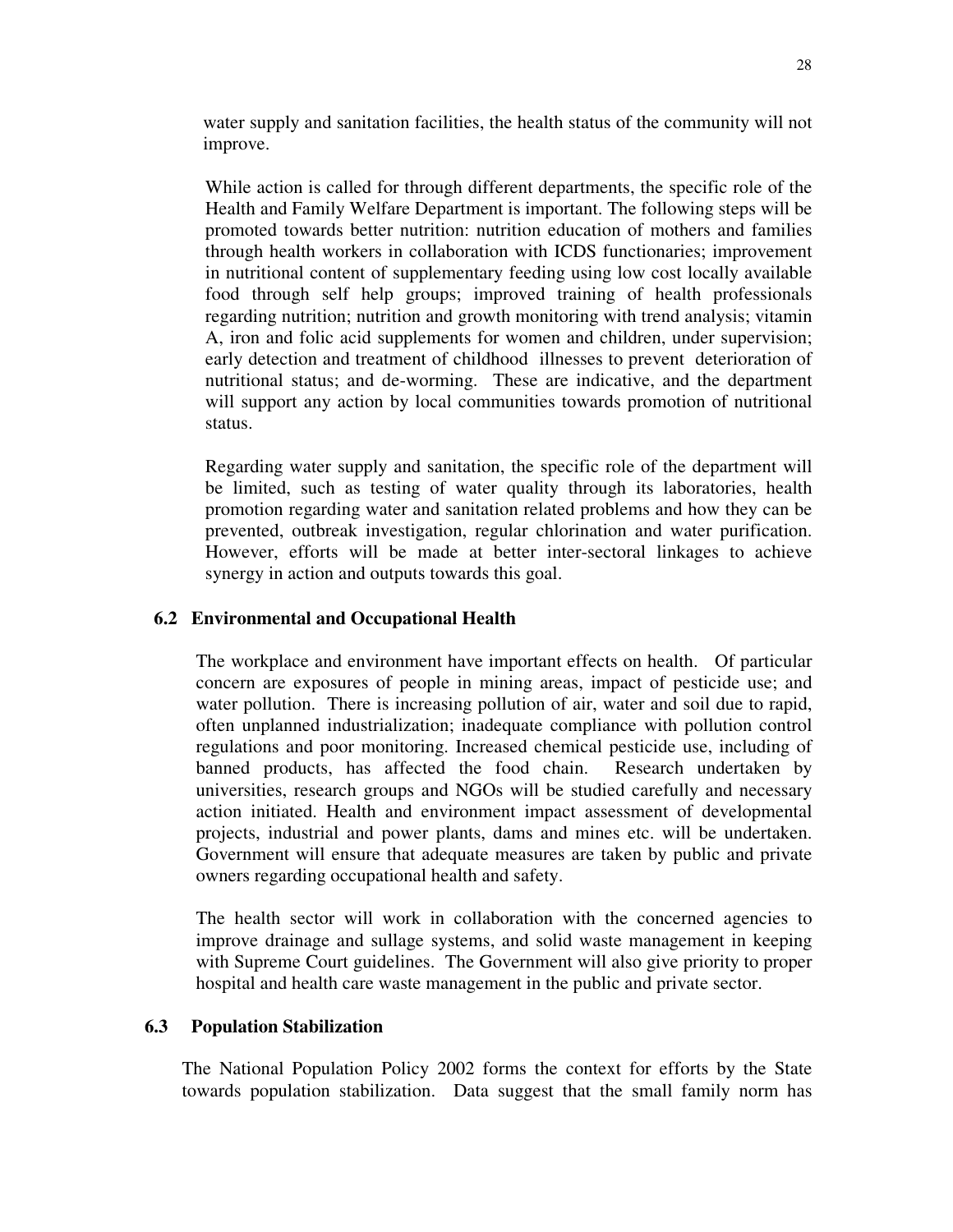been largely accepted. The Total Fertility Rate (TFR) in Orissa was estimated by NFHS2 at 2.5. The state is expected to reach the replacement level of TFR of 2.1 during  $2011 - 2016$ . The decadal growth rate is declining and was 15.9 percent in 1991 – 2001, significantly lower than the national growth rate. The age of marriage at 19.8 is higher than the national average. However the momentum of population growth will continue due to the young age distribution of the population. Thus the focus of the policy will be on providing good quality contraceptive care and increased access to spacing methods. This will be achieved through integration with the general health services. The vertical programme approach will be broadened. Reduced maternal and infant mortality, improved reproductive health care for women and men, and life-skills education will receive support (refer Para 6.8). Public campaigns and professional education against son preference and sex selection will be undertaken. Gender equity with reproductive rights will be one of the core thrust areas of the Policy. Appropriate steps such as training, application of community needs assessment, treatment of RTIs and STDs, women's health empowerment training, male involvement, and attention to the population growth of primitive tribes, will be taken.

#### **6.4 Communicable Diseases / Infectious Diseases**

These are still a major cause of morbidity and mortality in Orissa. Communicable disease control will therefore be given high priority, particularly malaria, diarrhea, acute respiratory infections, tuberculosis, leprosy, filaria, HIV/AIDS, STD/RTIs, and measles.

Capacity will be built for early detection and complete treatment at primary health centres, the health institutions closest to homes of people. Efforts will be made to reduce transmission through provision of safe water and sanitation facilities; integrated vector control including use of bioenvironmental methods; immunization and health promotion. The multi-disease surveillance system (MDSS) will be further consolidated, covering all government facilities, private and voluntary facilities and ISM& H dispensaries. It will be expanded into a public health surveillance system in a phased manner. The laboratory services will be strengthened at PHC, block, district and state level. Uninterrupted drug supplies will be ensured. Recording and reporting systems will be improved. The information technology base and network will be expanded. An understanding of these disease, their spread and methods of control will be given priority in professional education and community health education. In order to make time bound gains in communicable disease control, besides technical and financial support, attention will be paid to leadership, governance, management and administration of these programmes, with community involvement. The respective national health programmes will function as an integrated part of primary health care. Close supervision will be provided in the field by district and state programme officers. Performance reviews will be conducted at a higher level, learning from the field realities to fine-tune the operational strategies. A geographic and time trend analysis, through epidemiological units, will support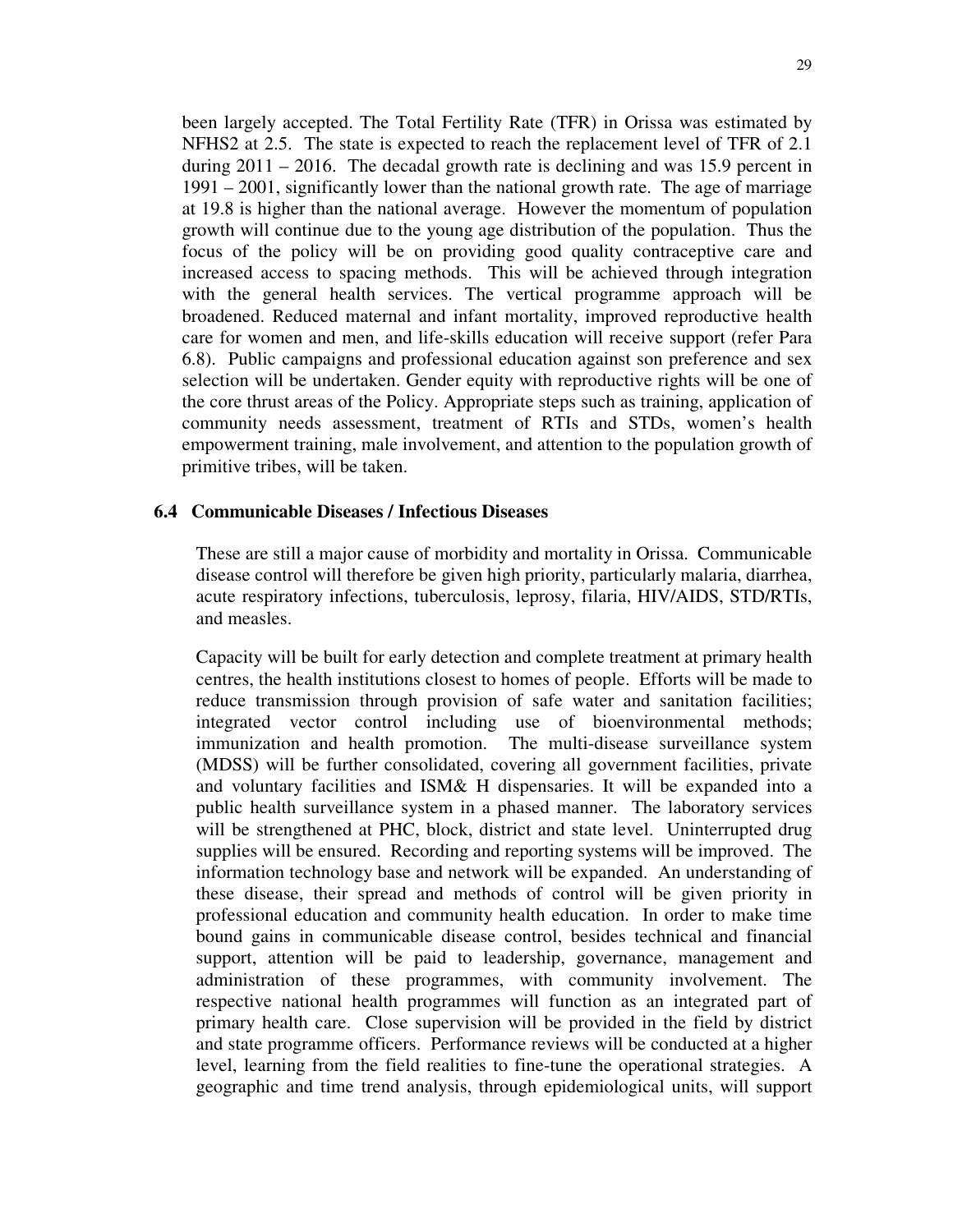control interventions. The MDSS will feed into the National Disease Surveillance Network.

#### **6.5 Mental Health**

The burden of suffering from mental illness is large enough to make it an issue of public health importance. Two percent of the population suffers from severe mental morbidity at any point of time and ten percent from neurosis, alcohol and drug addictions and personality problems. About  $20 - 25\%$  of outpatients at primary care centres come with psychosomatic symptoms. Currently more effective treatment, counseling and management methods for persons with mental illnesses are available. In keeping with the Mental Health Act of 1986 the state will develop its mental health services by sending young staff members for training in psychiatry, clinical psychology, psychiatric nursing, counseling, psychiatric social work etc. Non-institutional, community based, innovative methods of mental health care will be encouraged. The mental health component in the training of all health professionals will be strengthened. The medical colleges will be supported to develop their departments of psychiatry. Provisions in the national mental health programmes will be utilized to initiate district mental health programmes. Adequate supply of drugs for psychiatry and epilepsy will be made available at district and peripheral health institutions.

#### **6.6 Non-Communicable Diseases (NCD)**

Orissa, as in India, carries the double burden of pre and post-epidemiological transition disease patterns. Non-communicable diseases such as cardiovascular diseases, cancer, diabetes, accidents and injuries, blood disorders and newer environment-related disorders are on the increase. They will increase with rising life expectancy. The state will adopt a two-pronged approach to address NCDs:

- a) Public health strategies to reduce risk factors and health education:
	- It will initiate policies to reduce use of tobacco as is being done by several countries and states in India, following WHO guidelines. These include bans on sponsorship of sports and entertainment; bans on direct and indirect advertising; higher taxation; barring sales within certain distances of educational institutions; public education regarding health effects of smoked and chewed tobacco especially for of children and youth; banning smoking in public places; and education of health personnel. Steps to reduce alcohol abuse will also be initiated, some of which will be similar as for tobacco.
- b) Facilities for diagnosis and treatment for non-communicable diseases will be improved at district and CHC level. Training updates for PHC doctors will be done as part of the integrated in-service continuing education. Over time the recording and reporting of NCDs as per the International Classification of Diseases will be introduced into the disease surveillance system, after necessary training, preparation and pilot testing.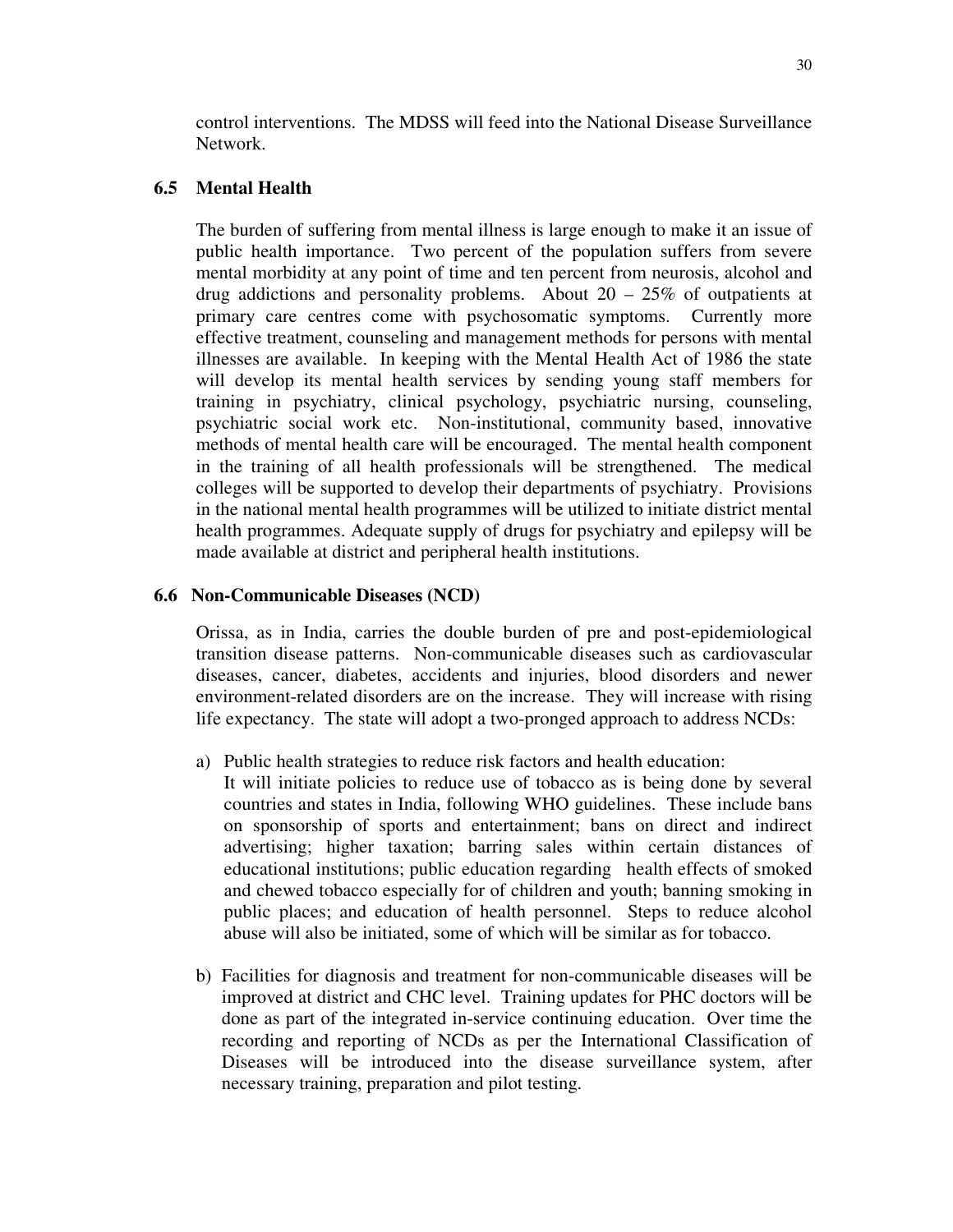#### **6.7 Health Promotion**

Information, Education and Communication (IEC) activities are fragmented, being linked to different programmes. Health promotion will be developed in an integrated and more professional way with feedback loops from the community and youth. It will shift focus from merely communicating information towards participatory change and empowerment. It will enable people to increase control over and participate actively in improving their own health. Different groups such as school children, youth, women, workers and farmers will be addressed appropriately, and the use of local folk media will be encouraged. The State Institute of Health & Family Welfare will lead this function. Pooling of resources from different programmes and from the community will be done. School health programmes will be implemented.

#### **6.8 Health of Women**

This is a high priority in the State (refer Para 4.1.3 and 6.3). The policy components for women's health will be in synergy with the Women's Policy, which is being formulated. The entire range of women's health problems for all age groups will be addressed, in the overall context of improving their social status under a gender perspective. There will be enough focus on nutrition, maternal and reproductive health care, mental health, self-esteem, and access to general health care preferably with women health professionals wherever possible. Many health problems of women have social roots, and therefore, interventions will have psychosocial, community health and medical components. Sensitization of health providers to these components will be part of their integrated training and continuing education.

#### **6.9 Health of Children**

Investing in the health and wellbeing of children is investing in the future. The state already has several health interventions for children through the RCH programme, the IMR reduction strategy, and the ICDS. The state is distressed about the high Infant Mortality Rate, widespread under-nutrition and anaemia in children, leading to stunted growth and development, and other health problems.

The State will ensure better functioning of all programmes directed at improving health of the children. The coverage and quality of the Integrated Child Development Services (ICDS) with regard to nutrition and health care will be expanded and improved, in collaboration with other departments. School Health programmes will be supported and developed further in partnership with the community, NGOs and the private sector. School age children comprise about 25% of the population and are at a very receptive and vulnerable stage in life. Innovative efforts to reach out of school children, working children and street children will be made through Self help groups, NGOs, women's groups and children's groups. Health care and education of adolescent girls and boys will be supported.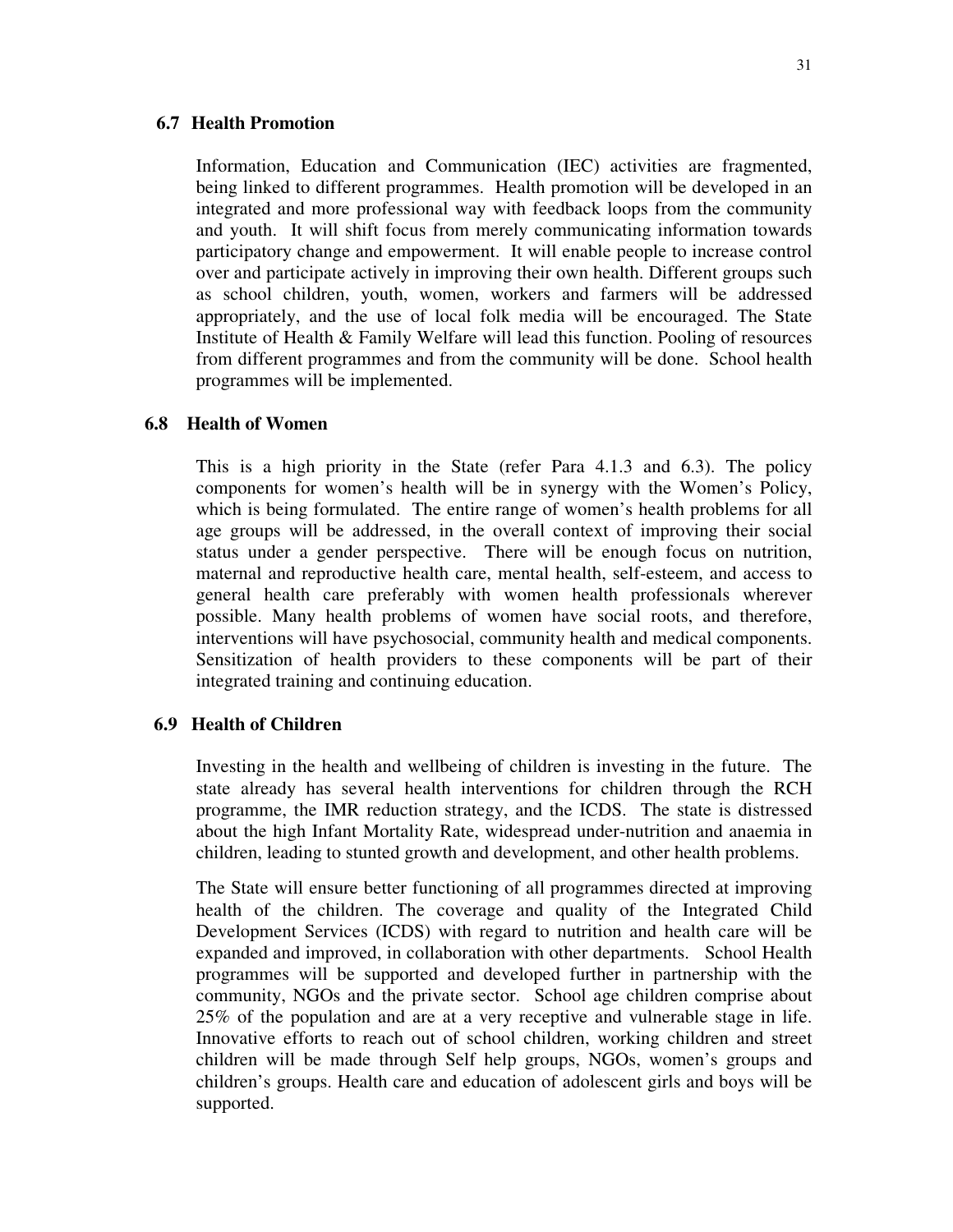#### **6.10 Disability Reduction and Management**

Persons with disability constitute  $3 - 4\%$  of the population of India. The 2001 census will provide state-specific information for Orissa. The health services will help minimize preventable disability through immunizations, genetic counseling and reduction of injuries. Medical rehabilitation services at district level will be established using national programme and external resources. The range of services will be expanded. Community based rehabilitation services will be encouraged through community health programmes. The provisions of the "Persons with Disabilities Act, 1995" will be implemented.

#### **6.11 Oral Health (including Dental Health)**

Though oral and dental health has an impact on general health, this has been a neglected area in policy and service provision. Preventive oral health will be encouraged through school health and health promotional programmes. Services at district and sub-divisional hospitals and gradually in CHCs will be improved, through provision of equipment and staff. Services of paramedical personnel as dental hygienists will be used. All dentists' posts will be filled and the number of positions gradually expanded.

#### **6.12 Indian Systems of Medicine and Homeopathy (ISM&H)**

Services of these systems though popular among people function in relative isolation and receive inadequate financial support and little policy attention. Shifts will be made with greater resource allocation, and involvement in decision making, health planning and service provision. This will increase the choices for the community. Establishment of ISM&H units in the same premises of the district hospitals will be attempted to enable sharing of infrastructure, diagnostics and nursing care, and better access by public. ISM&H medical colleges will be strengthened and continuing education promoted for public and private practitioners.

#### **6.13 Medical Industry and Technology**

Technological up-gradation will be undertaken in pathology, microbiology, virology and clinical biochemistry departments in secondary and tertiary hospitals, including medical colleges. Specialized departments of plastic surgery, burns, trauma care, oncology, cardiology, cardio-thoracic surgery, neurology, neuro-surgery, immunology, genetic studies and others will also be developed. The procurement, maintenance and insurance of costly medical equipment and health accessories will be regulated through a specialized body, which will be established with government, private and voluntary sector professionals, and NGO and consumer representatives. Criteria will include need, quality, costeffectiveness, safety, and patient and consumer interests.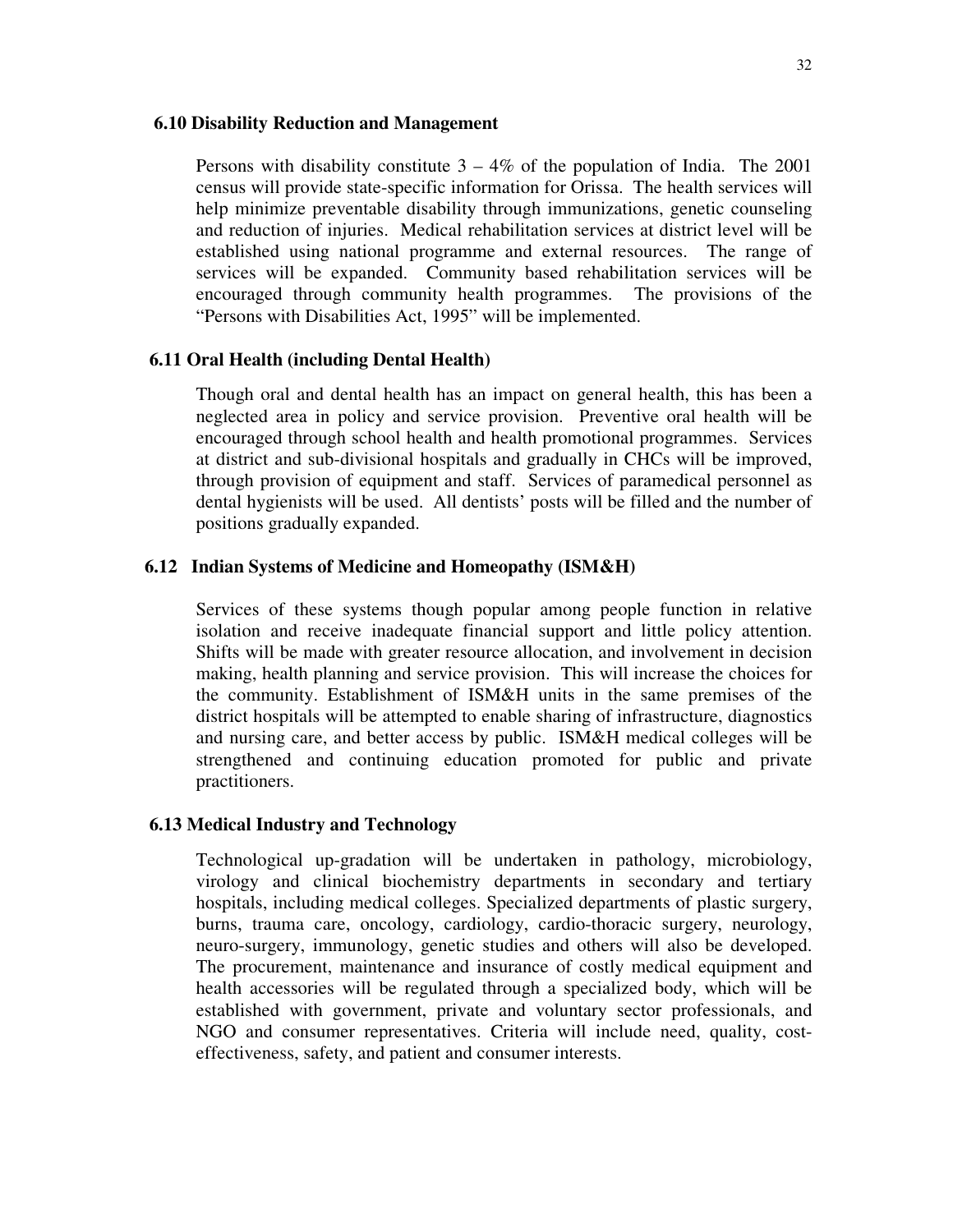#### **6.14 Disaster Preparedness**

Following a series of major disasters, the Government established the Orissa State Disaster Mitigation Authority (OSDMA). The department will continue to work on comprehensive health system preparedness and planning for disaster response at state and district levels.

Institutional capacity building for the health sector will be facilitated. Emergency response and comprehensive follow-up services that include medical, public health, psychosocial and rehabilitative components will be strengthened. Coordination, networking, communication and building community preparedness for rapid response during disasters will be undertaken systematically.

#### **7. Conclusion**

The Policy document is a guiding document providing a framework for the integral development of the health sector in Orissa to meet its stated social goals and objectives. The Policy is a working document, which will evolve and change over time in response to emerging needs and challenges. The strategic planning mechanism built into the Policy will take care of that function. Through this Policy statement, the Health and Family Welfare Department, Government of Orissa, hopes to make a positive change in health and health care within a definite timeframe. Medium term strategies and action points have been developed using a participatory approach. The Strategy sections may be referred to, for a detailed understanding of how the issues contained in this Policy paper are addressed. Annual plans of action will be developed at the appropriate time identifying details of how, by whom and when, interim goals and objectives will be met. Reviews will be inbuilt with the strategic planning process. In conclusion, the Health and Family Welfare Department reiterates its commitment to improve the health of the people of Orissa and to work in partnership with all who share similar goals.

| SI. | <b>Issue</b>                                                                                                     | <b>Time</b> |
|-----|------------------------------------------------------------------------------------------------------------------|-------------|
| No. |                                                                                                                  |             |
| 1.  | Eradicate polio and yaws                                                                                         | 2005        |
| 2.  | Eliminate leprosy                                                                                                | 2005        |
| 3.  | Eliminate lymphatic filariasis                                                                                   | 2015        |
| 4.  | Achieve zero level growth of HIV/AIDS                                                                            | 2007        |
| 5.  | Reduce mortality by 50% of on account of TB, malaria, other vector and water borne<br>diseases                   | 2010        |
| 6.  | Reduce prevalence of blindness to $0.5\%$                                                                        | 2010        |
| 7.  | Reduce IMR to 45/1000 and MMR to 100 / 100,000                                                                   | 2010        |
| 8.  | Increase utilization of public health facilities from current level of $\langle 20\% \text{ to } > 75\% \rangle$ | 2010        |
| 9.  | Establish an integrated system of disease surveillance, national health accounts and<br>health statistics        | 2005        |
| 10. | Increase share of central grants to constitute at least 25% of total health spending                             | 2010        |

#### **8. Goals to be Achieved**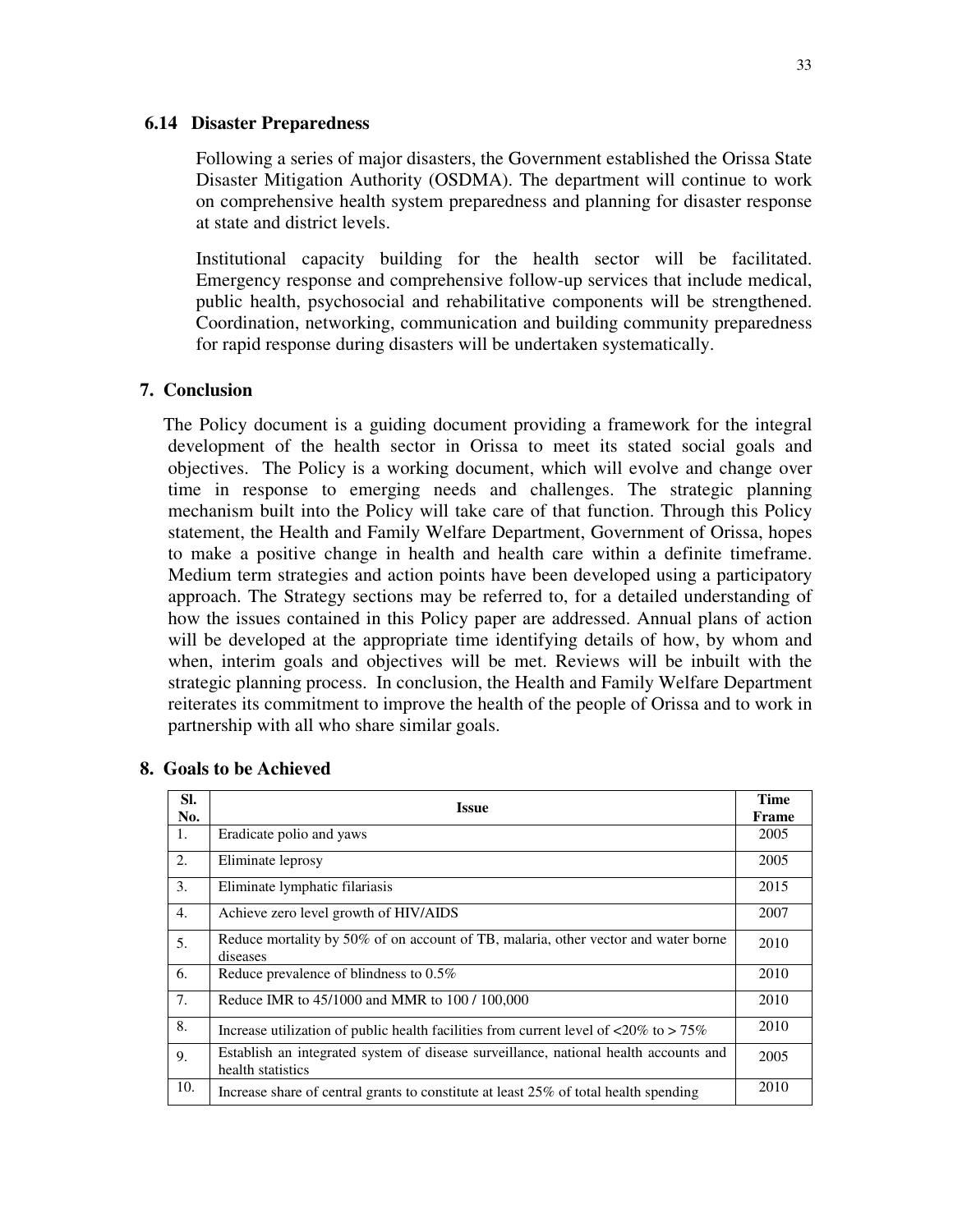| 11. | Increase state sector health spending from 3% to 5% of budget                                                                  | 2005 |
|-----|--------------------------------------------------------------------------------------------------------------------------------|------|
| 12. | Further increase this to $6\%$                                                                                                 | 2010 |
| 13. | Increase extra-budgetary health allocation and spending from alternative sources.                                              | 2005 |
| 14. | Establish networks between public, voluntary and private sectors at state, district and<br>local levels.                       | 2005 |
| 15. | Introduce mechanisms for community feedback and participation.                                                                 | 2005 |
| 16. | Incremental measurable achievement of equity goals                                                                             | 2005 |
| 17. | Establish training and mechanisms for involvement f Panchayati Raj Institutions at<br>district and gram/ward panchayati levels | 2005 |
| 18. | Create adequate infrastructure for the public health system with maintenance and<br>management systems                         | 2010 |

#### **8.1 Priority Outcomes**

While the State will pursue all the above mentioned goals, it will take up the following 7 items on priority basis :

- 1. Eradicate polio and yaws
- 2. Eliminate leprosy
- 3. Reduce mortality due to malaria by 50%
- 4. Reduce IMR and MMR<br>5. Increase utilisation of pu
- 5. Increase utilisation of public health facilities from current level of <20% to  $>75\%$
- 6. Establish networks between public, voluntary and private sectors at state, district and local levels
- 7. Create adequate infrastructure for the public health system with maintenance and management systems.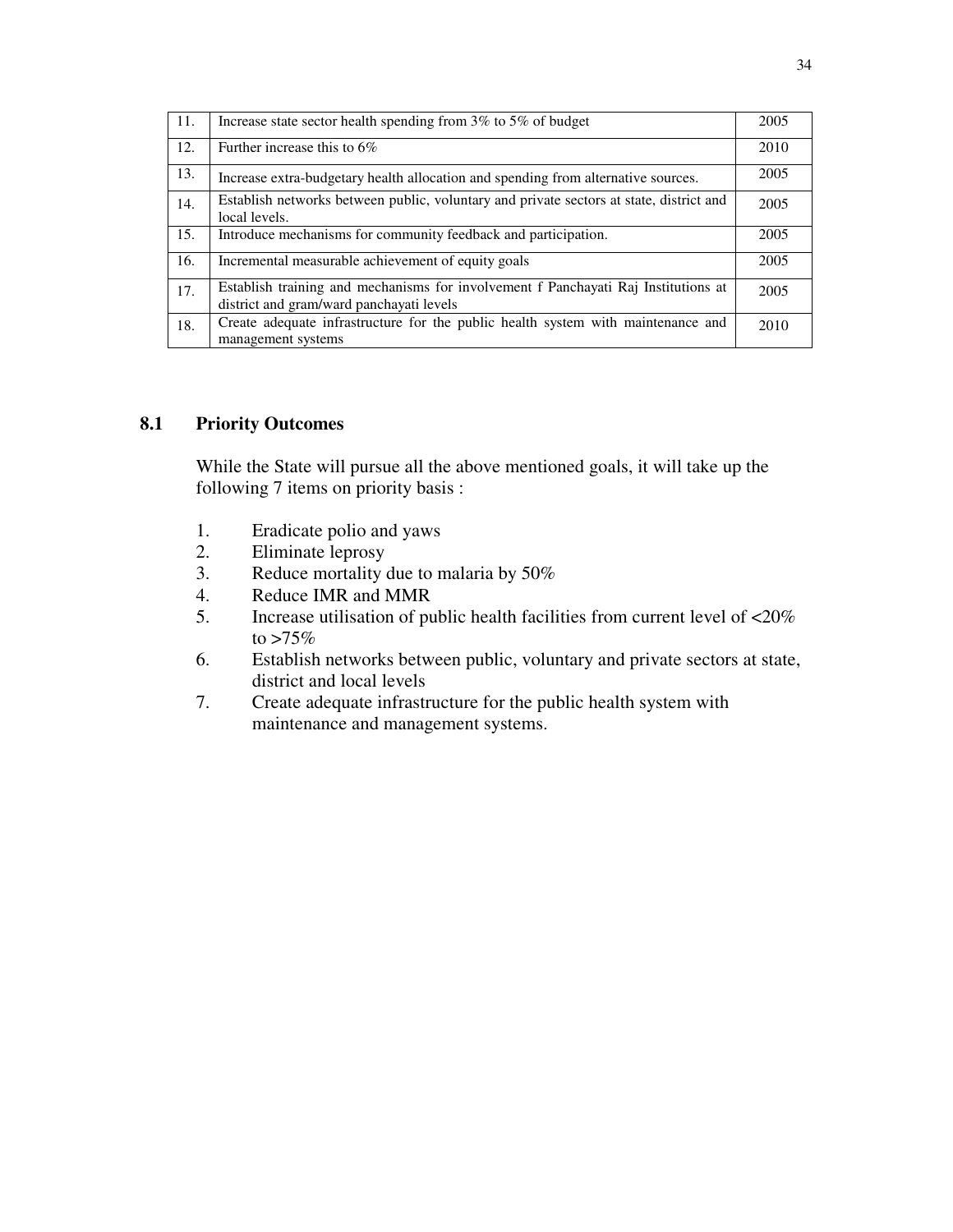# HEALTH STRATEGIES AND ACTION POINTS

**(Chapters 5 – 8)**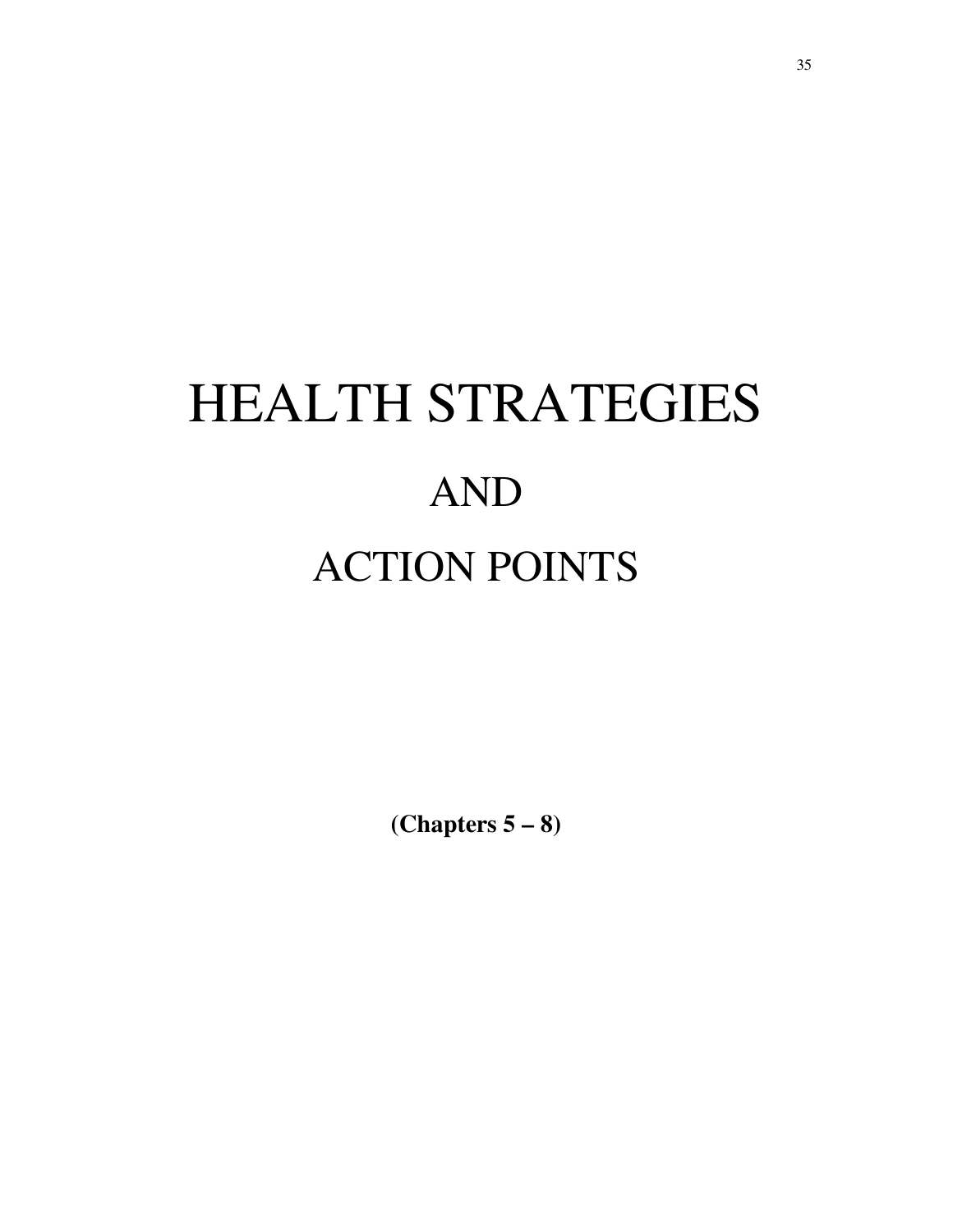# **CHAPTER FIVE (COMPONENT – I)**

## **PUBLIC HEALTH AND PRIMARY HEALTH CARE**

**………………………………………………………………………………**

# **CHAPTER 5.1**

# **EQUITY AND ACCESS**

#### **A. Introduction**

The overall goals of the health systems are to reduce mortality and morbidity, ensure equity in health status, protect the poor and disadvantaged from financial costs of illness and increase public satisfaction.

Inequality occurs due to income differentials as well as societal prejudices and structures. The health status of scheduled tribe and scheduled caste (SC/ST) populations facing the double burden of social exclusion and poverty, can serve as a sensitive indicator for inequities. Other socially and economically marginalized sections of the population include the aged, mentally retarded, disabled and physically handicapped persons. These groups, especially in the below the poverty line families from the poorest 20% income quintile have a low social value, and are usually neglected by health care services.

Overcoming inequity in health is therefore a major challenge for the Orissa State Health Sector Strategy. It requires the elimination of unjust differences in the opportunity to enjoy health, and creation of equal access to health services when ill or incapacitated.

#### **B. Situation Analysis**

In Orissa, marginalized groups comprise around 36% of the population. Women from these groups face multiple disadvantages of income, caste and gender discrimination. Women in general have a lower social status and this exposes them to more health risk factors. They also have lower utilization of health care services.

Almost 81% of ST / SC groups are landless labourers with practically no assets (Census 1991). They have consistently worse health outcomes and low access to health care facilities. Disadvantaged groups carry a larger burden of disease. It is observed that State health systems that direct resources and energies to address their health needs achieve better over all health status for the entire state. The wider the differentials for ante-natal care and full immunization coverage between ST/SC and other groups, the worse is the health outcome in the State, in terms of higher Total Fertility Rate, under five Child Mortality Rate, and under three malnutrition rates (RCH survey, IIPS 1998-99). A 1% increase in each of literacy rate, full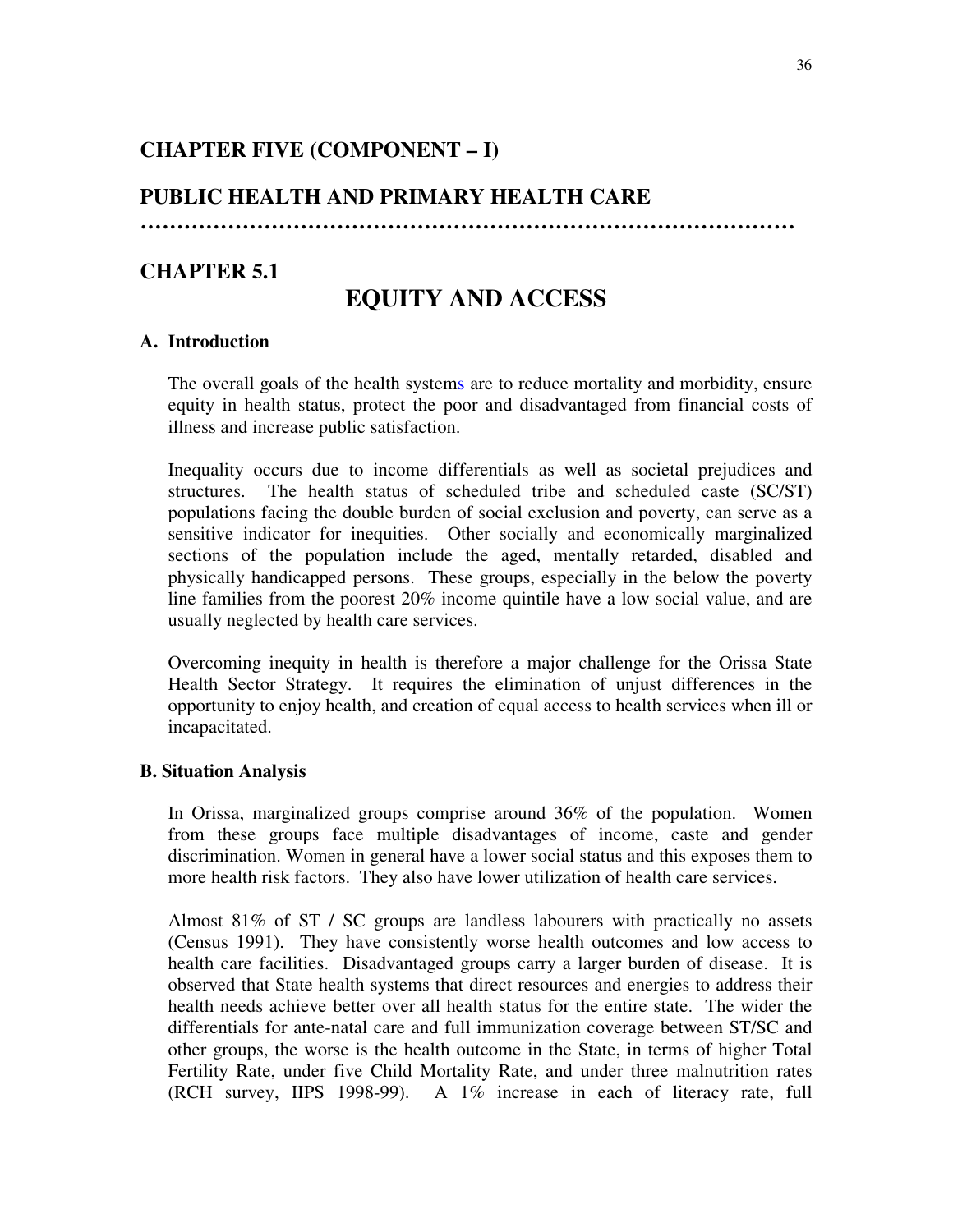immunization coverage and ORT use decreased under five Child Mortality Rate (CMR) by 0.64%, 0.44% and 0.76% respectively (Satyasekhar, MHFW 2001).

A prerequisite to good health outcomes is physical access to health care facilities. National Sample Survey data shows that the percentage of disadvantaged groups not accessing health care for locational reasons is higher in poor performing states. Likewise, the better performing states have relatively higher public bed strength. An infrastructure resource mapping or Geographic Information System (GIS) is required in Orissa to identify and improve locational and infrastructural inequities that drive up health costs for disadvantaged groups. This could be done by disaggregated spatial data at district, sub district and block levels. Existing data reveal that there is no shortage of primary health care outlets such as PHCs, if the population norm is applied to the State's population as a whole. However, when assessed Block-wise, there is a shortage of PHCs, particularly in tribal areas. There are 1166 single doctor primary health centres (SD PHC) or PHC (N) in the state. Taking into account the norms for establishing PHCs at the rate of one per 30000 populations in general and one for 20000 in tribal areas, there is need for an additional 39 SD PHCs in tribal areas alone. However, the benefits of establishing single doctor PHCs is somewhat doubtful. Doctors are reluctant to stay in these institutions and the services offered are consequently uncertain. It is therefore a better strategy to strengthen block level and community health centres. There are 156 block PHCs which remain to be converted into community health centres. Forty-three out of them will soon acquire that status with inputs from the Orissa Health Systems Development Project. The ultimate aim is to establish 30 bedded first-referral facility in all 314 block level institutions in the state.

The cost of health care has grown enormously with adverse effect on the health and economic status of disadvantaged groups. On an average they spend 12% of their annual income on health care opposed to only 2% spent by the rich. However the richest 20% enjoy three times the share of public subsidy for health compared to the poorest quintile (NCAER 2000). Hospitalized ST/SC people spend more than half their total annual expenditure to buy health care, while 45% borrow money / sell assets to cover expenses and 35% fall below the poverty line (India –Raising the Sights – WB 2001). Out of pocket medical costs alone may push 2.2% of the population below the poverty line in one year. The number of disadvantaged poor, who did not seek treatment because of financial reasons increased from 15% to 24% in rural areas and doubled from 10% to 21% in urban slums in the decade 1986-96.

Apart from geographic, social and economic adversity, low awareness of ill health affecting health seeking behaviour of ST/SC and other disadvantaged groups remain an important barrier to better health outcomes in the state as a whole. A majority of their ailments are preventable and easily curable with timely medical attention and a little money, yet unsatisfactory public health programmes and public facilities, force them to spend their meager earnings on private health care.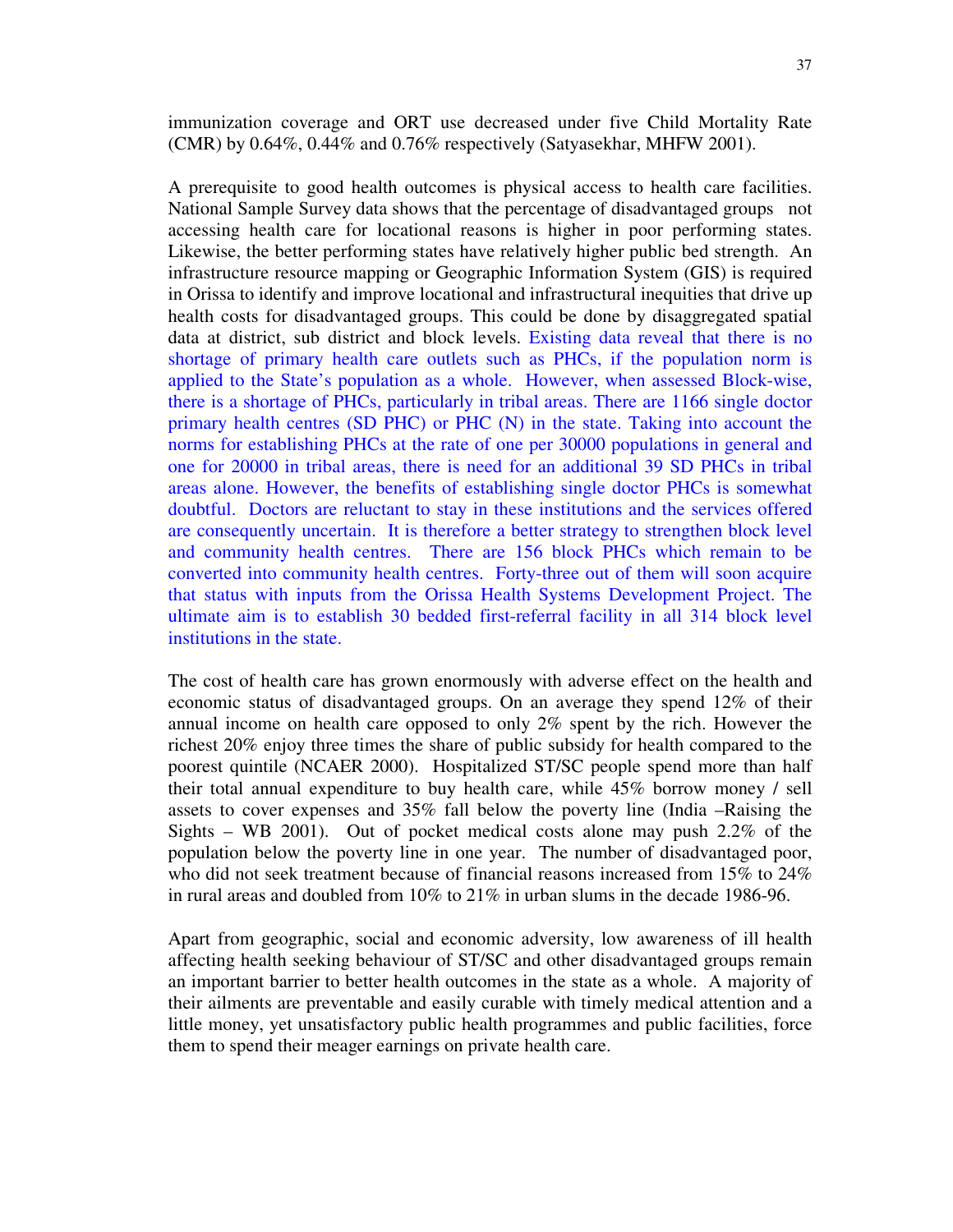In view of easy accessibility; flexible payment terms; willingness to treat on credit; drug delivery at door steps, and transporting patients when required to medical institutions, Registered Medical Practitioners (RMPs) though debarred from practice, are approached by people more often than trained medical officers in rural areas. Their quality of care may be questionable. However innovative ways of training, regulation, supervision and networking RMPs could be of benefit to the community.

Poor care in public facilities due to absenteeism of doctors / staff, rude behaviour, corrupt practices, long waiting time, un-suitable timing, unclean surrounding and lack of privacy, force the disadvantaged poor to choose private practitioners, resort to selfmedication or deny themselves treatment. The market share (i.e., utilization of services by the community) of PHCs is less than 8%, down from 29% in 1986 (NSSO  $-52$  round).

Thus, while the political agenda of the country since Independence is vigorously propoor in approach, health policy has not been so in programme design or in allocation of budget and other resources. Absence of disaggregated health status data of disadvantaged and below poverty line groups reduce the evidence base for change. The consequence has been low priority to pro-poor interventions. In the absence of proper focus and of social justice, the rich receive a disproportionately higher subsidy.

The process of globalization is a destabilizing factor. Evidence is growing from India and elsewhere of increasing inequity in health and health care caused directly and indirectly by this process. Expected increases in prices of drugs, advanced medical technology and medical services after 2004, under TRIPS (Trade Related Intellectual Property Rights) and GATS (General Agreement on Trade in Services), will widen health care disparities between the rich and poor.

All these points reveal the nexus between ill health and deprivation – the disadvantaged poor become ill and illness makes them poorer. This calls for a proactive pro-poor public policy to ensure access to health services as an integral component of health strategies. Interventions focusing on the marginalized will be a part of the overall health services and not a separate programme. This is the greatest challenge that the Orissa state health system faces. The equity imperative is crucial to betterment of health.

## **C. Objectives**

The overall objectives of the public health policy and strategy for equity and access in health care are:

- 1) To further develop health care services with improved access and quality to respond to the needs of disadvantaged groups.
- 2) To ensure that no one is denied services due to inability to pay.
- 3) To ensure better and equitable utilization of services.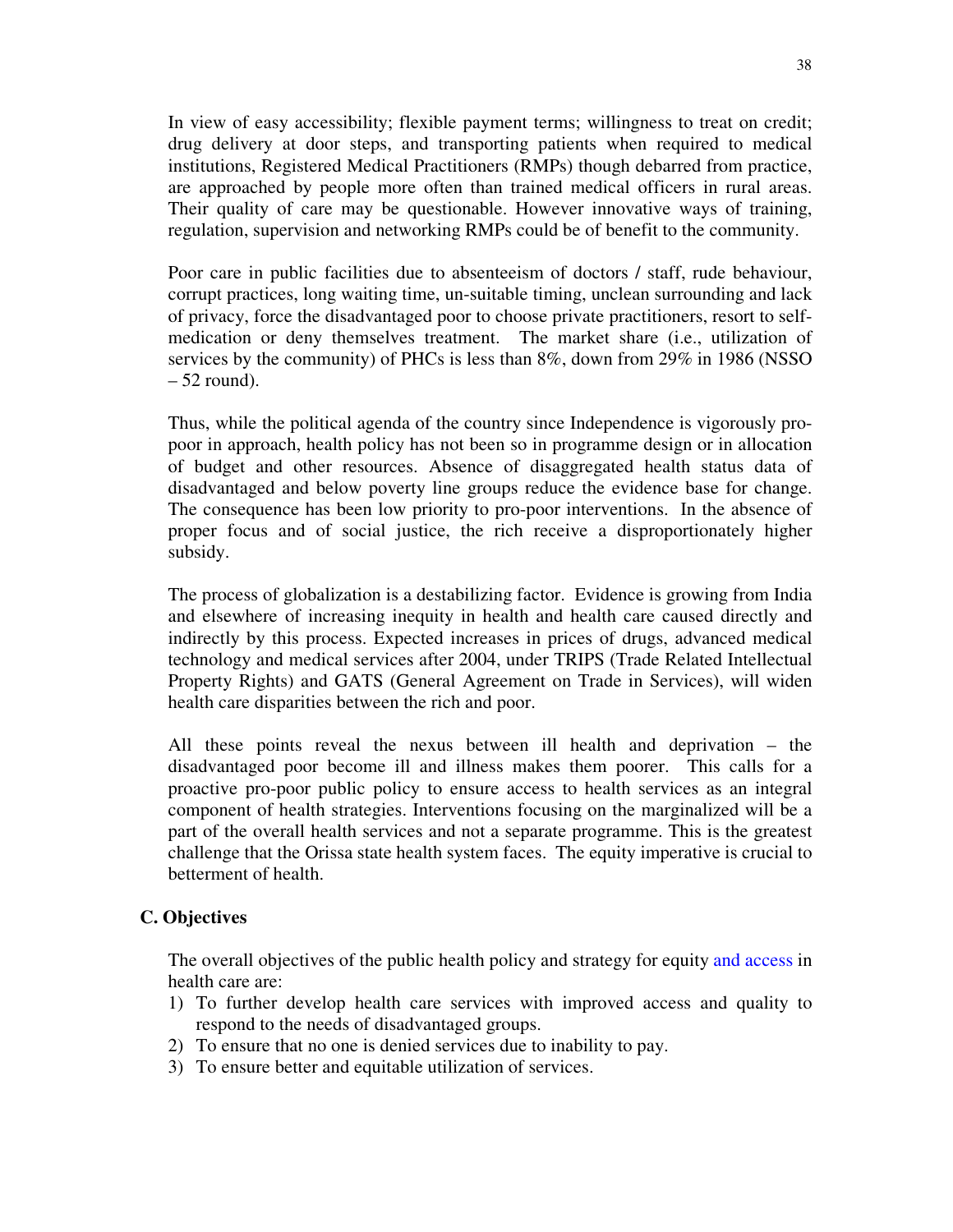All these require positive provider attitudes based on values of respect for human dignity.

# **D. Strategies**

A comprehensive, integrated equity oriented approach will crosscut all health system strategies.

# **1. Increased health spending**

- i) The State will be committed to increase health spending to address health needs of disadvantaged groups, in accordance with the National Health Policy 2002. Support of central government will be sought. Higher priority will be given to support primary and secondary health care systems.
- ii) Additional financial resources from within Orissa and outside will be mobilized to augment public health programmes and services. This will include private sources, societies, trusts, companies, individuals, non-resident Indians etc. Health Centres may be adopted or twinned by other groups.

# **2. Promotion of the third sector (not-for- profit voluntary sector)**

- i) The voluntary, not-for-profit, non-governmental health sector will be supported through tax relief, subsidized inputs such as land, power, water and concessional credit particularly in under-served backward areas. There will be active partnership with them in planning, programme implementation and reviews.
- ii) The community itself will be seen as a most important resource. Their healing traditions and knowledge, and contributions of time and service will be valued. Mechanisms for community involvement at sub-centre and PHC level will be developed in pilot sites and expanded.

# **3. Restructuring the public health systems to increase accountability**

- i) Available resources will be preferentially allocated to backward areas, regions and to disadvantaged populations within them. Allocations and expenditures will be made public through annual reports, websites and other locally accessible means.
- ii) State level policy attention will be given to strengthening capacity and processes for devolution of authority to district and block functionaries.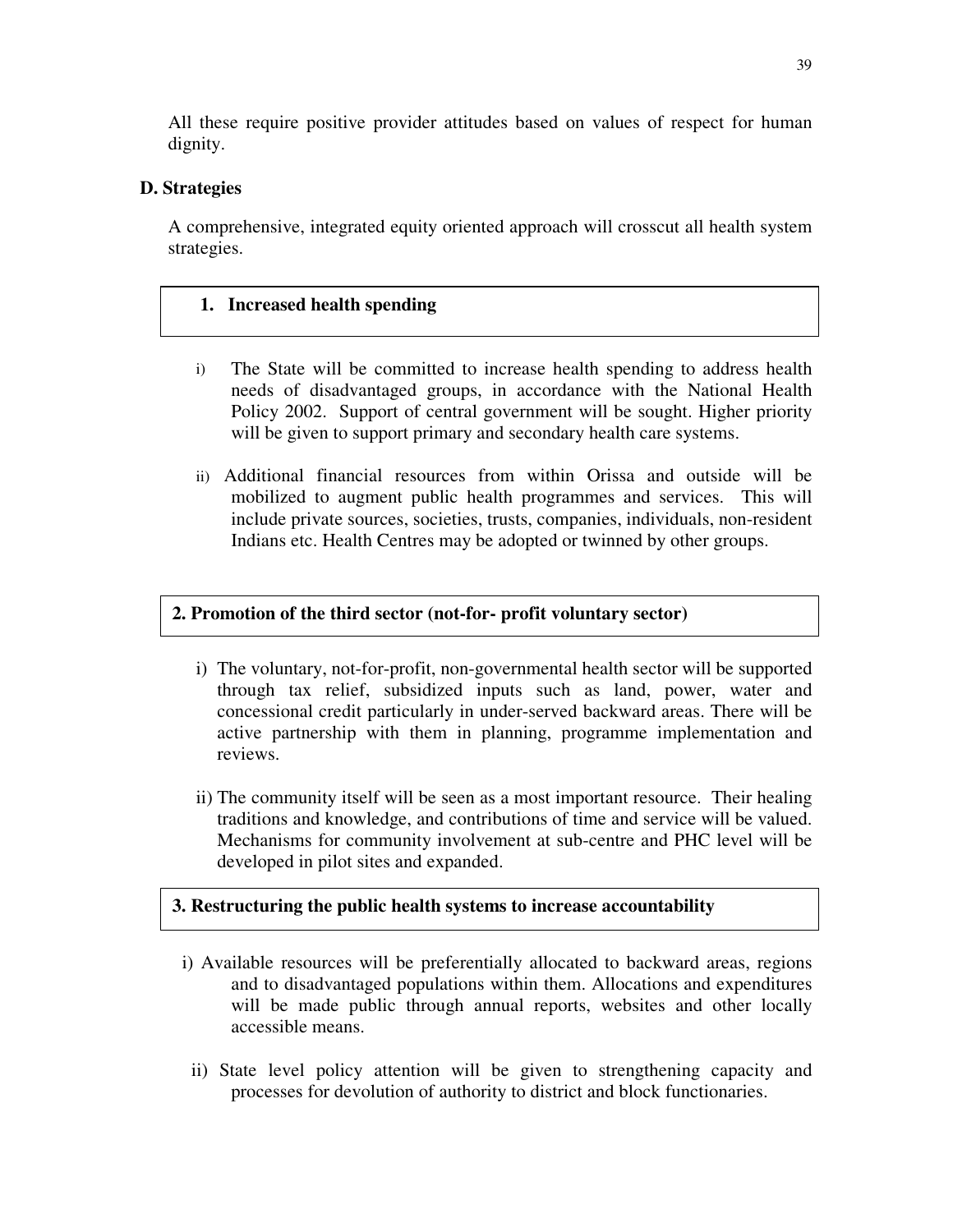iii) After setting standards for health care provisions, transparent and objective systems will be put in place for graded monitoring, evaluation and improvement of performance. Local controls will be facilitated.

## **4. Promoting Social Health Insurance**

i) Sickness funds will be available in vulnerable tehsils / districts with panchayati raj institutions (PRI) and health institutions to provide financial risk protection to the poor and disadvantaged against specific illness and hospitalization costs.

ii) Adequate safeguards and incentives will be ensured in insurance schemes. Low cost community insurance programmes run on the principle of risk pooling by local bodies, NGOs, self help groups or autonomous government / private hospitals will be developed. Pilot social insurance schemes will be tried at tehsil / district level.

## **5. Improving public sector efficiency and utilization through a mix of inputs**

i) Upgradation of health facilities will be linked with reform in hospital management, financing and accountability systems. This is covered in greater detail in other sections.

# **6. Management Information System for data on health indicators for the poor and disadvantaged**

i) Systems for collection, compilation, analysis and feedback of relevant data will be developed for evidence based policy formulation and programmatic interventions with disaggregated data, focussing on the disadvantaged. Economic, gender, social and geographical factors will be used in the disaggregation.

## **7. Differential Planning and Budgeting**

- i) Need based planning and budget allocations will be made in accordance with the extent of disease burden, economic backwardness and poverty levels of regions, districts and blocks.
- ii) In order to address the situational disparities, local planning will be encouraged, based on MIS data on the disparities existing among communities.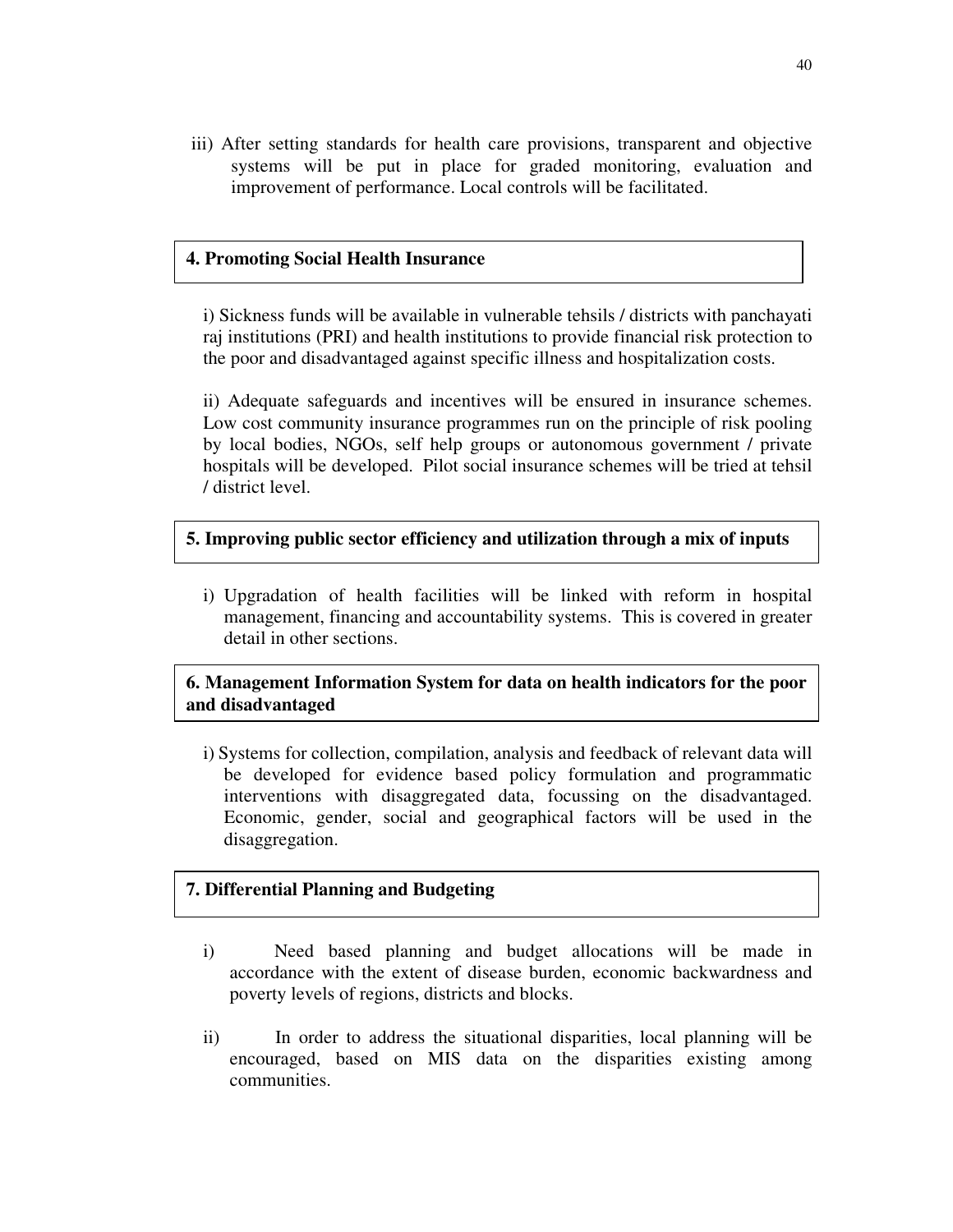iii) Ten districts referred to as the KBK plus districts will receive preference in budget, infrastructure and staff allocations because of larger marginalized populations, difficult terrain, lower population density and lower health indications.

# **8. Strengthening incentives, regulation and redress mechanisms**

i) Where required regulatory mechanisms will be established to ensure optimum utilization of facilities by the poor and disadvantaged. Medical audit and innovative mechanisms to check exploitation and malpractices will be instituted.

# **9. Outreach services in inaccessible areas**

- i) To ensure health care in tribal and remote / hilly areas, mapping of health facilities will be done and deficiencies made good through mobile health units. Local bodies (PRIs) will be encouraged to establish and run mobile health units in tribal areas.
- ii) Appointment of Community Health Workers in tribal areas, selected from the habitation by the community, trained and paid by the state (as done in Andhra Pradesh) will be done with necessary modifications made to gain community support, participation and self-reliance. Involvement of traditional healers and dais will be encouraged, with training and linkages with support systems.

**10. Establishing more PHCs in tribal areas and converting all block PHCs into CHCs**

- i) The existing shortage of PHCs in tribal areas will be made good by establishing approximately 39 new PHCs. This will however be done on the basis of a detailed facility mapping exercise, and in consideration of other factors influencing access of tribal people to adequate primary health care
- ii) Facilities in all block PHCs will be upgraded in a phased manner, and in Blocks where no CHCs exist the remaining Block PHCs will be converted into CHCs.

# **11. Primary health care in urban slums**

i) Cost effective interventions will be made through the infrastructure and manpower available in the established private sector, local bodies and NGO establishments (as in West Bengal, Karnataka and Andhra Pradesh on public /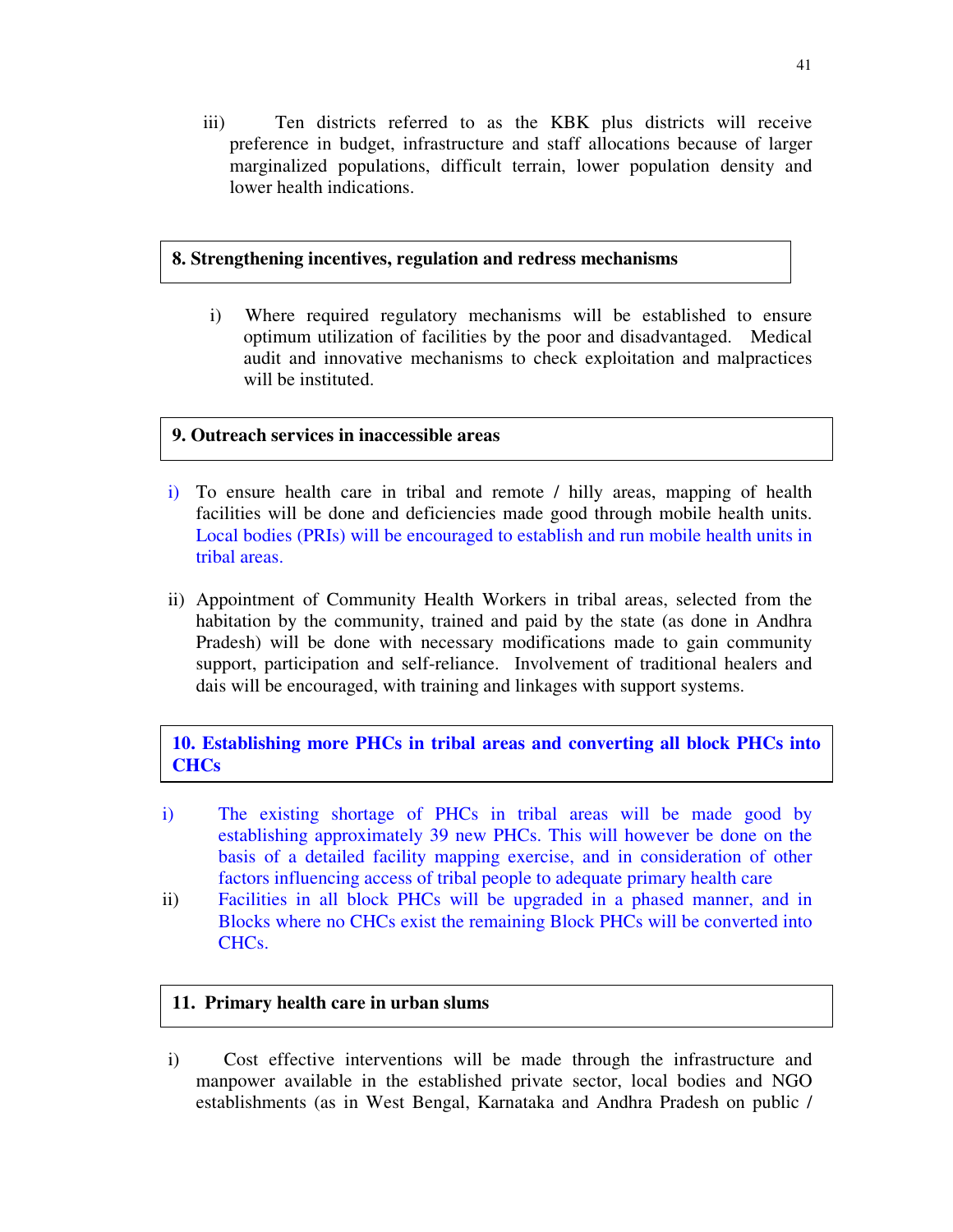private partnership basis to address health needs of the urban poor. Services of doctors and allied health professionals for basic and specialist care may be contracted from the private sector.

ii) Donations and sponsorship will be sought from the private sector and philanthropists to support particular interventions e.g., for street children's health care and health promotion in government and municipal schools.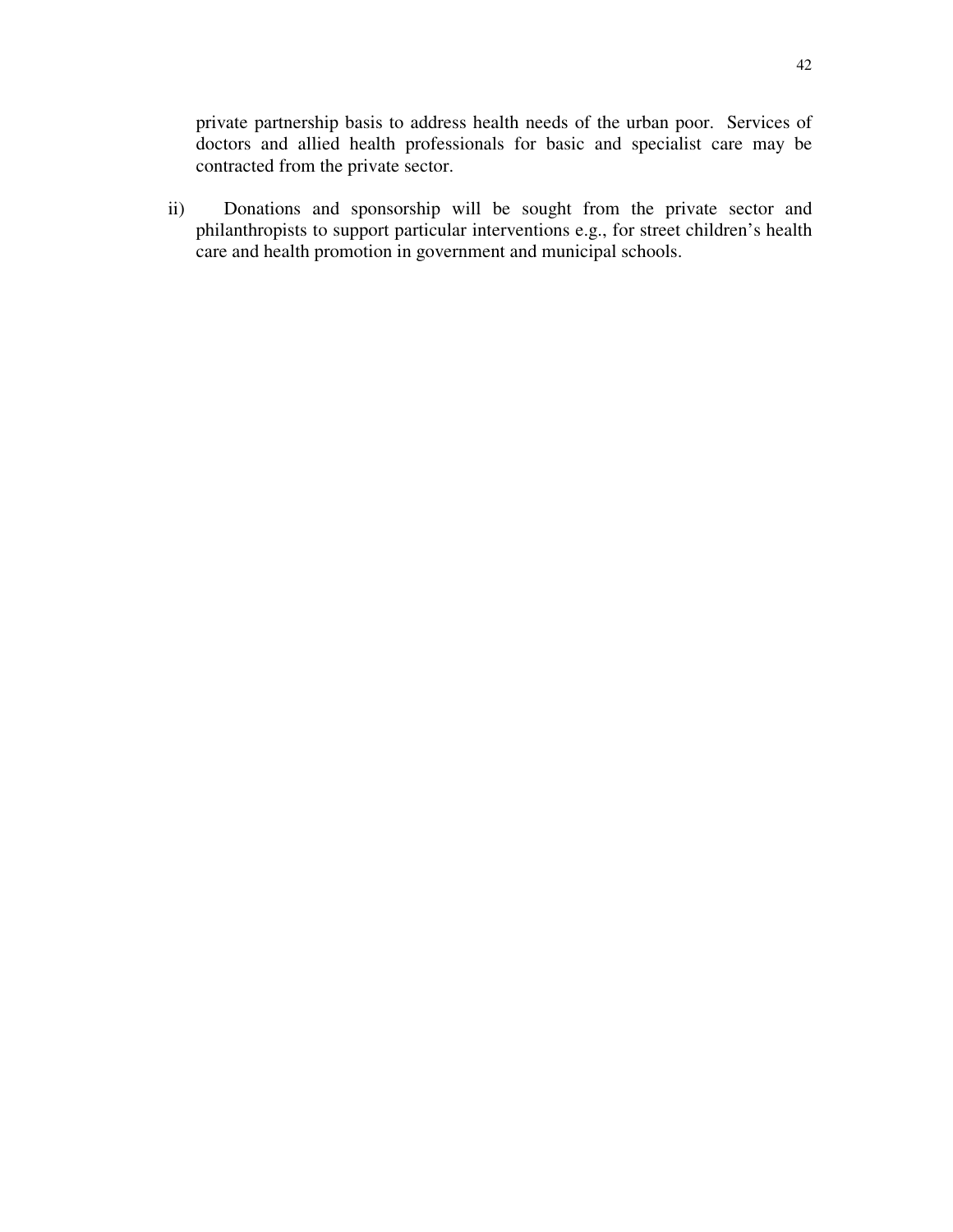# **CHAPTER 5.2**

# **PUBLIC HEALTH NUTRITION**

#### **A. Introduction**

Children whose early years are characterised by disease, hunger, poverty, or whose minds are not stimulated by appropriate interactions with caregivers and their environment, pay for these early deficits through out their lives. They are more likely to do poorly in school, to drop out early and to be marginally employable. Nutritional deprivation robs the children of their ability to fight infections. Superimposed upon a background of deprivations these lead to major setbacks in their growth, development and even death. Evidence suggests that malnutrition, even in its milder forms, can increase the likelihood of death from a number of diseases and may be associated with over half of all childhood mortality. To have a sustained impact on childhood morbidity and mortality, health programmes, therefore, must include interventions to reduce malnutrition.

## **B. Situational Analysis**

Despite investments made in nutrition, health, food security and education, malnutrition rates remain high in the State. As per the second round of National Family Health Survey (NFHS - II, 1998-99), 54% of children below three years are undernourished, with  $21\%$  suffering from severe under-nutrition (weight-for-age  $\leq$ 3SD). Moreover between NFHS I (1992-93) and NFHS II (1998-1999), the proportion of children who are underweight more or less remained the same. However, the percentage of children who are severely underweight registered a marginal decrease of two points between NFHS I and II.

Orissa is one of the ten States in the country covered under the National Nutrition Monitoring Bureau (NNMB). According to the latest NNMB data (2000-2001), nearly two-thirds (65.9%) children below five years are underweight (weight-for-age <-2SD), of which 25% are severely undernourished (weight-for-age <-3SD). Between 1990-91 and 2000-2001 the prevalence of severe undernutrition in Orissa declined from 35.7 % to 25.2 %, while the corresponding decline for all the nine states combined is 9%. On the other hand, during the above-mentioned decade, moderate malnutrition in Orissa registered an increase of 7.6%, whereas overall in the nine states, level of moderate malnutrition registered a decline of 7.2%. \* Among the nine states covered in 2000-2001, Orissa continues to have the second highest level of undernutrition. When compared with the aggregate figures for chronic energy deficiency (BMI<18.5) in adult men and women in nine states, the level in Orissa is higher. The chronic energy deficiency (CED) in adult men in the state is 38.6% as compared to aggregate of 37.4%, whereas corresponding figures for CED in adult women are 46 and 39.3% for Orissa and combined data for all the nine states respectively \*.

**\_\_\_\_\_\_\_\_\_\_\_\_\_\_\_\_\_\_\_\_\_\_\_\_\_\_\_\_\_\_\_\_\_\_\_\_\_\_\_\_\_\_\_\_\_\_\_\_\_\_\_\_\_\_\_\_\_\_\_\_\_\_\_\_\_**

<sup>\*</sup>National Institute of Nutrition, ICMR, 2002: National Nutrition Monitoring Bureau – Diet and Nutritional Status of Rural Population.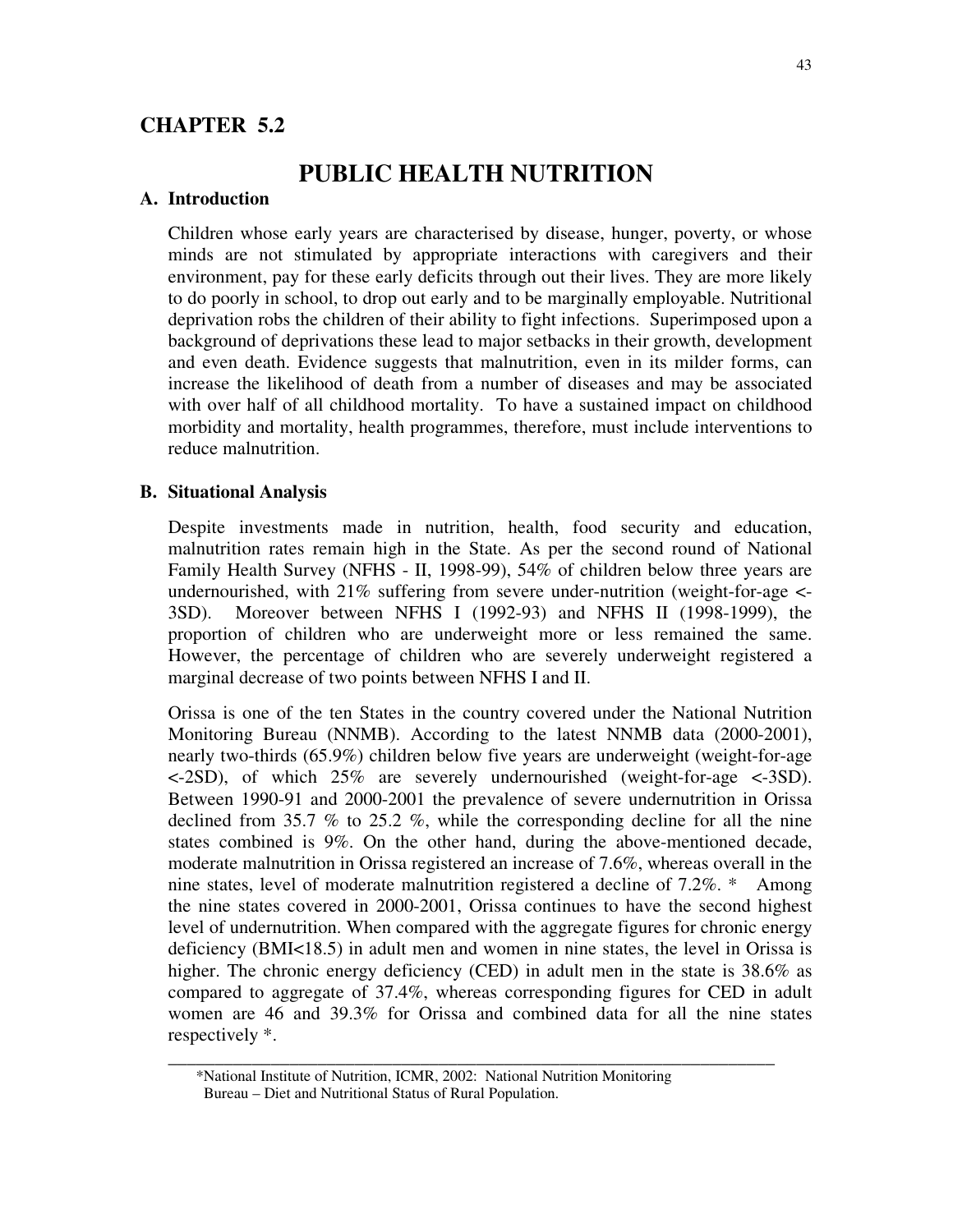The immediate determinants of child growth and development are adequate food intake, opportunities for playing & communicating and freedom from disease. These three are determined by three underlying conditions: household food security, access to health services and a healthy environment  $\&$  adequate caring practices. Availability of food, health and care in turn are affected by the basic determinants of political, historical and economic structures. Food, health and care are all necessary, but none alone is sufficient for child survival, growth and development.

# **C. Objectives**

Public health nutrition interventions in the state aim to improve the nutritional wellbeing and health of people through the Department of Health and through intersectoral collaboration. In line with the National Nutrition Policy, the objectives are:

- 1. To achieve a 30% reduction in moderate and severe malnutrition by 2010, as compared to baseline of 2000,
- 2. To eliminate vitamin A deficiency by 2005.
- 3. To encourage and ensure that 90% households use iodised salt.
- 4. To promote appropriate diets and healthy lifestyles through nutrition and health education to improve work capacity and reduce the risk of degenerative diseases.
- 5. To improve household food security through poverty alleviation programmes.

# **D. Strategies**

A preventive and promotive approach is being adopted, with strategic focus on certain areas. Guidelines from the existing policy framework will be used, namely the National Plan of Action for Nutrition; National Nutritional Anaemia Control Programme; National Prophylaxis Programme Against Blindness due to Vitamin A; National Iodine Deficiency Disorders Control Programme; Infant & Young Child Feeding Guidelines; and the Women's Policy.

# **1. Improved co-ordination with other departments**

Better coordination between Departments of Health, Women and Child Development through the Integrated Child Development Services Scheme (ICDS), Rural Development & Panchayat Raj. This will improve access to a good quality integrated package of health and nutrition care services by pregnant and lactating women, children below two years and those segments of population who presently, by and large, are out of reach of the routine service delivery system.

\_\_\_\_\_\_\_\_\_\_\_\_\_\_\_\_\_\_\_\_\_\_\_\_\_\_\_\_\_\_\_\_\_\_\_\_\_\_\_\_\_\_\_\_\_\_\_\_\_\_\_\_\_\_\_\_\_\_

i) A framework for organizational responsibility at state and district level will be established early, with identification of nodal officers and reporting

National Institute of Nutrition, ICMR, 2002: National Nutrition Monitoring Bureau – Diet and Nutritional Status of Rural Population.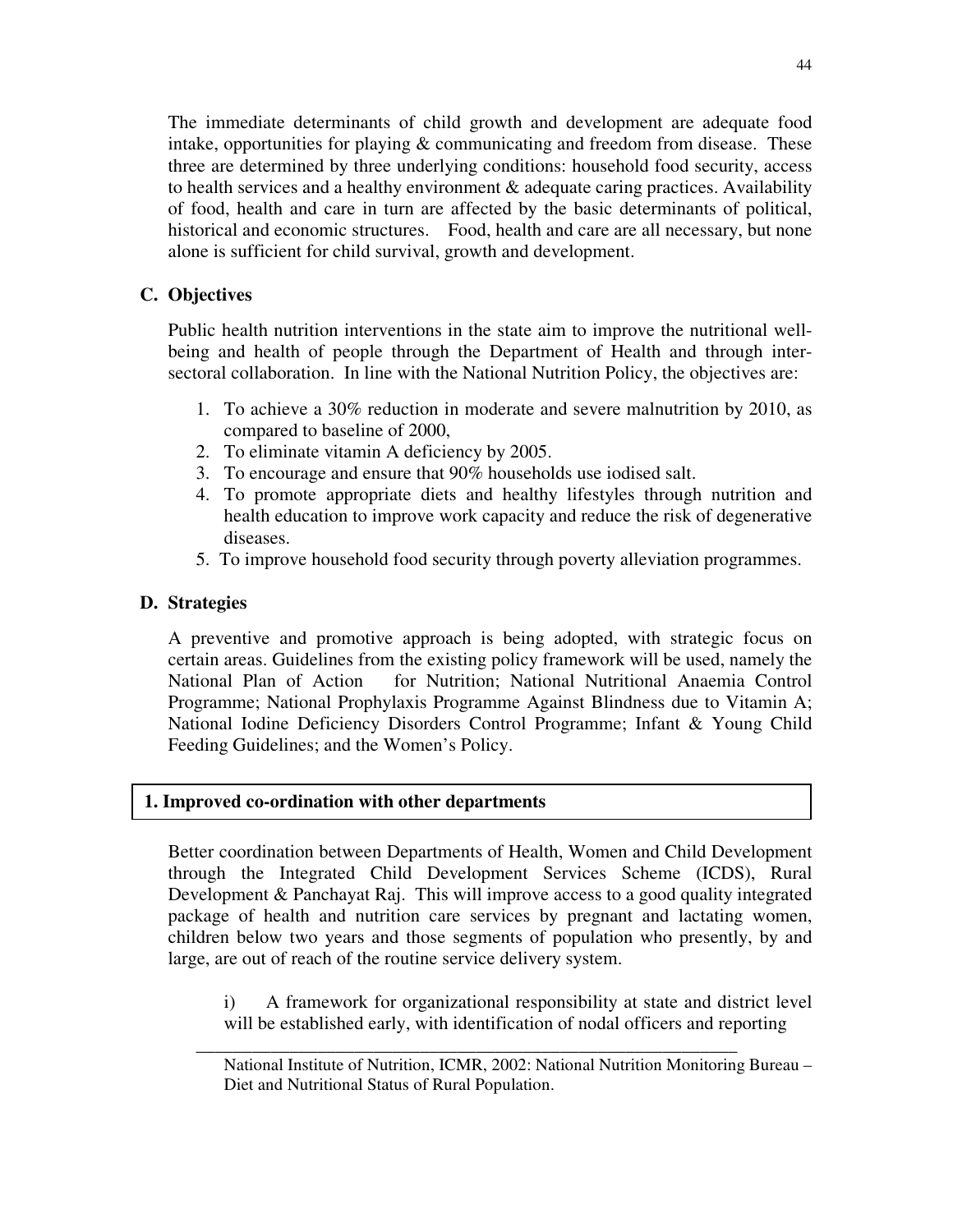Systems, building on existing mechanisms. Competency will be enhanced regarding technical & managerial components of nutrition programmes, including project formulation, management and monitoring.

- ii) Incremental increase in coverage of children by supplementary feeding and other nutrition services will be ensured.
- iii)Special focus will be given according to evidence-based need e.g. KBK Plus districts, specific taluks or vulnerable groups e.g. street children.
- iv)Nutrition competence and skills of ANMs, anganwadi workers and supervisory staff will be increased, through integrated training and continuing education
- v) Vacancies of these staff will be minimized.
- vi)Collaboration with people's organizations, NGOs and the private sector will be increased.

## **2. An effective integrated communication strategy**

will be developed to empower mothers' groups and families to ensure household level care of pregnant and lactating women, children below two years, care of women & girl children and care of children during illness.

- i) A professional group for nutrition education and communication will be established to advise and support the intervention.
- ii) Resources will be collected and developed using creative communication methods including folk media. Low-cost local foods and recipes that are nutritionally good will be encouraged.
- iii)Workshops will be held at regional levels to identify relevant contents of nutrition education, and develop communication strategies.
- iv)Dietary concepts from the Indian Systems of Medicine will be incorporated.
- v) The network of women's samitees, self-help groups, gram and ward panchayats will be involved.
- vi)A variety of methods will be used including print and electronic media, group education, and person-to-person methods. The thrust of group and interpersonal communication will be on feeding demonstrations, negotiations with families for improved care practices etc.

## **3. Interventions for adolescent girls**

will be introduced statewide, so that they are better prepared for their future role not only as mothers, but also as informed individual having a say in issues concerning them directly or indirectly.

- i) Iron supplementation and de-worming to reduce iron deficiency anaemia,
- ii) Educational interventions for better nutrition leading to gain in weight and height.
- iii) Forging effective partnership with schools, to promote health of school children, and to address issues of adequate hygiene practices, food safety, micronutrient malnutrition and adequate dietary practices to promote healthy lifestyle.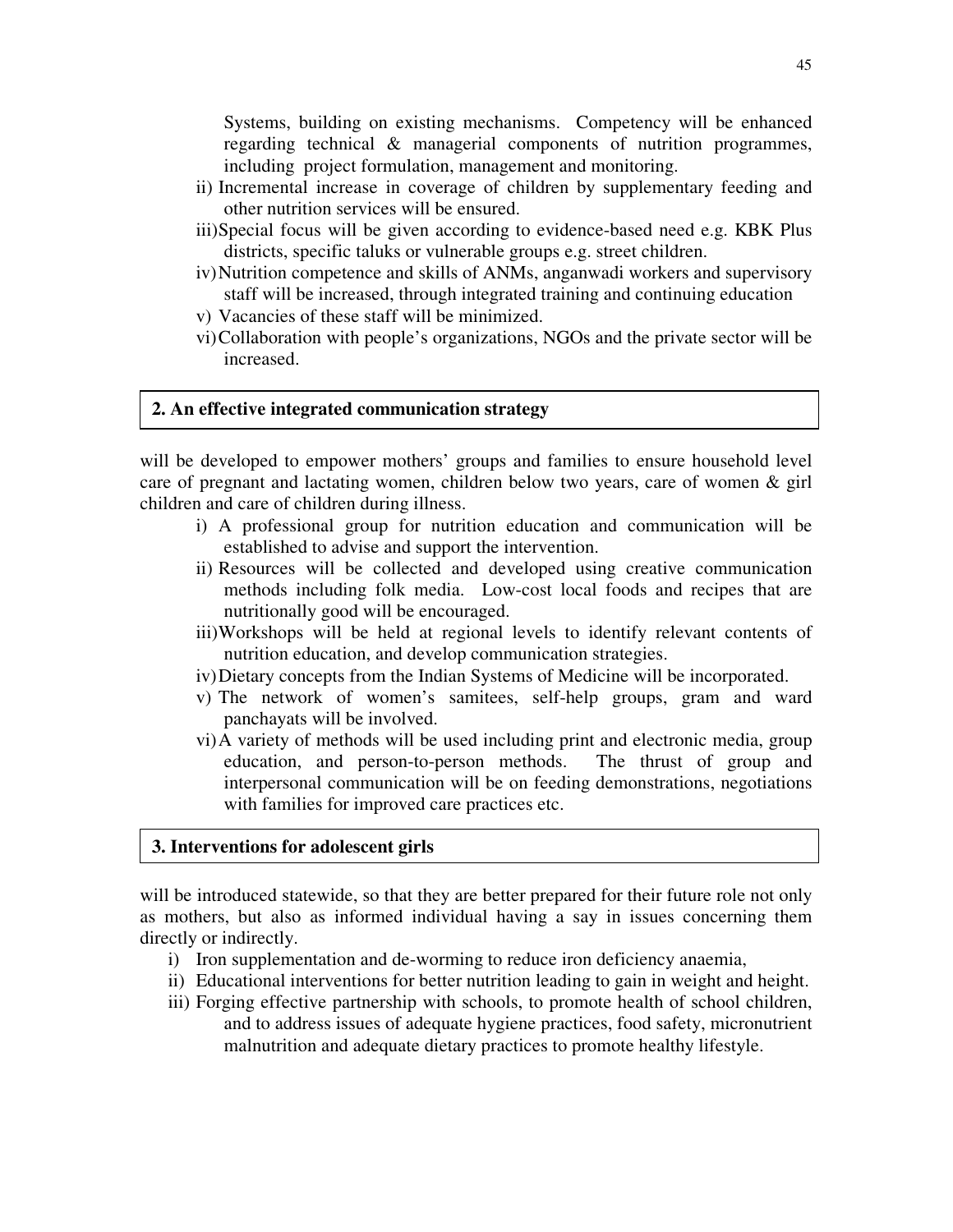## **4. Effective data management**

will be introduced at state, district, block and community level with emphasis on assessment, analysis and action.

- i) Some of the key indicators to be used are
	- % Under three years children with underweight, wasting and stunting;
	- % women with adequate antenatal care;
	- % immunization coverage;
	- $%$  children born with low birth weight;
	- % households with correct management of childhood illnesses;
	- % prevalence of micronutrients deficiency;
	- $%$  families below the poverty line; and
	- % vulnerable population outside the reach of social security net.
- ii) Growth monitoring for children below two years will be done once a month, whereas children in the age range two to five years will be weighed once in three months. This will be discussed with WCD prior to implementation. Growth monitoring information will be used for health promotion with mothers and families.
- iii) A nutritional surveillance system will be put in place to complement the existing ICDS MIS. Existing institutions like medical colleges, nursing schools, home science colleges and organizations such as UNICEF and the National Institute of Nutrition would be involved.
- iv) Special studies may be undertaken on selected samples e.g. anthropometric surveys; surveys of iron deficiency anaemia, xerophthalmia for vitamin A deficiency, and of iodine deficiency disorders. Nutrition mapping of the districts, operational studies and studies of knowledge, attitude and practice and diet will provide useful data for fine-tuning the programme.
- v) Quality of routine monitoring and analysis will be ensured.
- vi) State and District specific database on nutrition would be created using the existing data – NFHS (  $I & II$ ), RCH, NNMB and Multiple Indicator Cluster Survey (UNICEF).
- vii) Periodic reviews will be undertaken and discussed with concerned people.

## **5. Augmenting household food security**

- i) Improved access of those in need to the Public Distribution system, Antodaya and Annapurana Scheme,
- ii) Emergency feeding for elderly persons and destitute women,
- iii) Community grain banks, mid-day meal and livelihood support through labour intensive work and food for work programmes.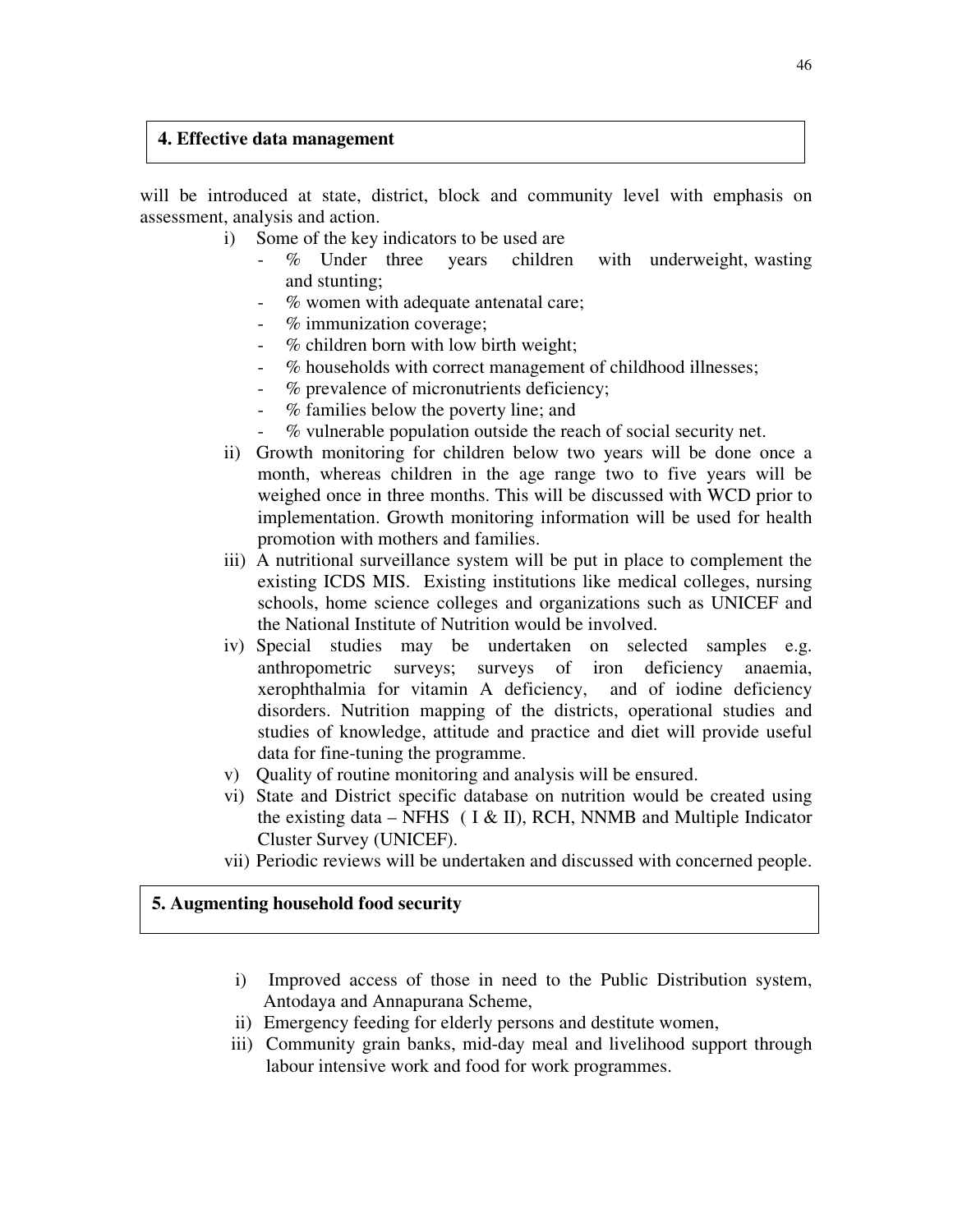iv) The policy to ensure universal access to iodised salt in iodine deficient areas will continue to be implemented and monitored for coverage and quality.

**Strategies to ensure access to safe water supply and sanitation** will be developed later. It is recognised that waterborne and water related diseases constitute a large proportion of the burden of disease in Orissa. Addressing the basic determinants of health such as nutrition, water supply and sanitation is understood as being critical to improving the health status of people in Orissa.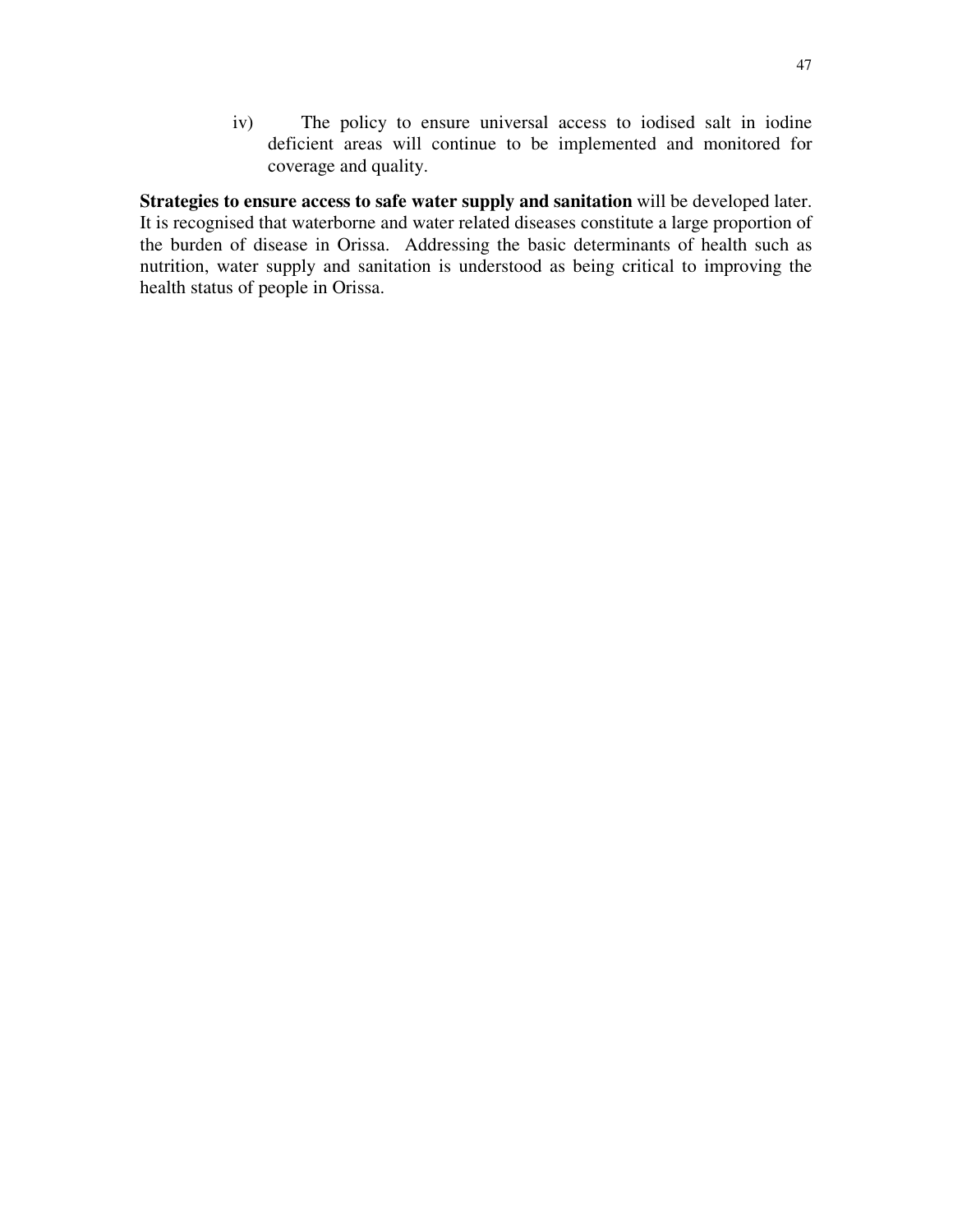# CHAPTER 5.3

# CONTROL OF COMMUNICABLE DISEASES

# **SECTION 1:**

# **CONTROL OF COMMUNICABLE DISEASES IN GENERAL**

## **A. Introduction**

Communicable diseases still account for a large proportion of the disease burden in Orissa. Implementation of national health programmes for communicable disease will be optimized, overcoming administrative and technical gaps. Close supervision will be ensured by district and state programme officers to implementers at PHC and taluk level. Value additions will be made to the national health programmes. Locally relevant additional initiatives will be introduced where necessary after adequate discussion and planning.

#### **B. Situation Analysis**

Communicable diseases are the major cause of morbidity and mortality in Orissa both among adults and children. Infectious and parasitic diseases accounted for 20% of all deaths and 7% of infant deaths in 1998<sup>1</sup>. The magnitude of burden of infectious diseases is illustrated by the health statistics of Orissa for the year 2000-2001 from the public health institutions- (Table 1). Orissa accounts for the largest share of deaths due to malaria in the country; leprosy is far from elimination, yaws is yet to be eradicated, cases of neonatal tetanus and outbreaks of measles are still reported, prevalence of tuberculosis has not reduced significantly, and the prevalence of filariasis and HIV infection are increasing. The central support by the various national disease control programmes for priority diseases is augmented by the state through the free comprehensive treatment cover provided for five diseases of high public health importance under the *"Panchabyadhi Chikitsa"* scheme. These five major diseases (Malaria, Diarrhoeal illnesses, Acute Respiratory infection, Leprosy and Scabies) are estimated to account for approximately 70% of the morbidity in the state<sup>2</sup>. Morbidity and mortality data of key infectious diseases with improved quality and timeliness is currently available to the health managers for planning and monitoring of infectious disease control programmes through the weekly disease surveillance system comprising of the entire rural public health institutions.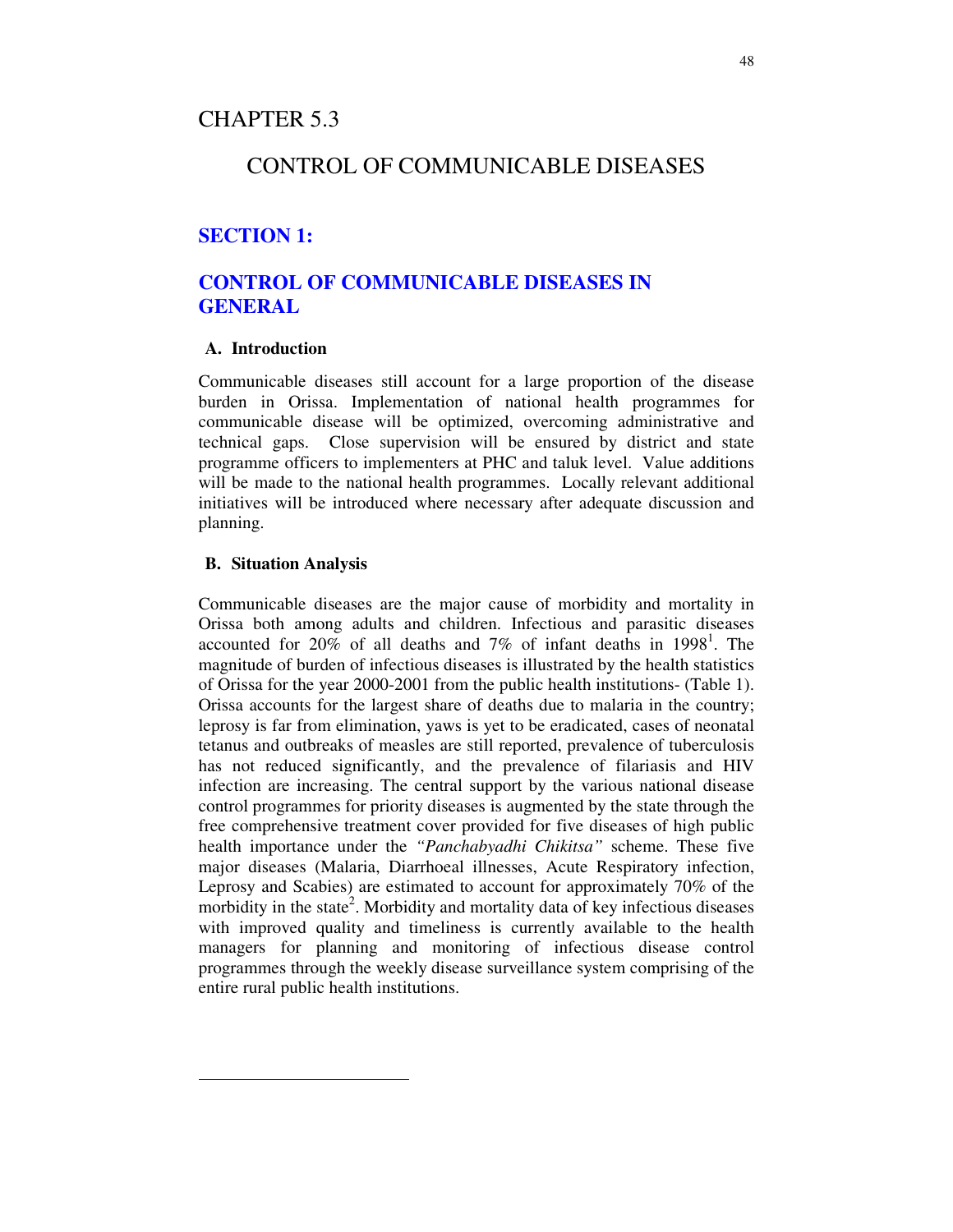| <b>Diseases</b>                                          | <b>Cases</b> | <b>Annual Incidence per</b><br>100,000 population |
|----------------------------------------------------------|--------------|---------------------------------------------------|
| Year 2001 – Weekly Disease Surveillance System           |              |                                                   |
| <b>Suspected Malaria</b>                                 | 2,985,092    | 8,132                                             |
| Simple Diarrhoea                                         | 1,712,288    | 4,665                                             |
| Bloody Diarrhoea (Bacillary Dysentery)                   | 809,752      | 2,206                                             |
| Severe Diarrhoea (Cholera)                               | 147,724      | 402                                               |
| <b>Acute Respiratory Infection</b>                       | 2,589,948    | 7,056                                             |
| <b>Suspected Meningitis</b>                              | 765          | 2                                                 |
| Acute Jaundice Syndrome                                  | 15,276       | 42                                                |
| <b>Measles</b>                                           | 7,708        | 21                                                |
| Year $2000$ – National Programme Statistics <sup>2</sup> |              |                                                   |
| Leprosy (New cases detected)                             | 45,342       | 124                                               |
| Tuberculosis (New cases detected)                        | 20,212       | 55                                                |
| Filariasis - Clinically confirmed                        | 3,323        | 9                                                 |
| HIV positives detected                                   | 380          |                                                   |

Table 1: Morbidity in Orissa due to Infectious Diseases – 2000 & 2001

1 (*Synonym: infectious disease)* Illness due to a specific infectious agent or its toxic products that arises through transmission of that agent or its products from an infected person, animal, or reservoir to a susceptible host, either directly or indirectly through an intermediate plant, animal host, vector or inanimate environment. (Last JM, Editor, A Dictionary of Epidemiology, 1997)

<sup>2</sup> Health Statistics of Orissa 2000-2001: State Bureau of Health Intelligence, Directorate of Health Services, Govt. of Orissa.

3 *Panchabyadhi Chikitsa* (5 –Diseases Treatment), Health & Family Welfare Department, Govt. of Orissa.

The performance of the national disease control programmes in the state has been varied. Programmes with high level of technical and financial inputs, and a campaign approach show good results when community mobilization is also high (poliomyelitis, leprosy). They may however adversely affect the functioning of routine programmes and services. Programmes fail when community awareness has been inadequately addressed (lymphatic filariasis). Programmes with high level of inputs but with routine delivery of health technology interventions (vaccines for tetanus, measles etc, anti-tuberculosis drugs) have performed moderately well. Programmes that require interventions that are multi-pronged (malaria) and those that require the coordinated action of many departments including health (water and food borne diseases) have performed poorly. The variability in programme performance is due to problems in implementation, owing to inadequacies in health care infrastructure, staff vacancies, insufficient budgets, low levels of public health knowledge and skills among health managers, rapid changeover of programme managers at district and state levels, poor supervision, corruption and inadequate mechanisms of accountability for poor performance.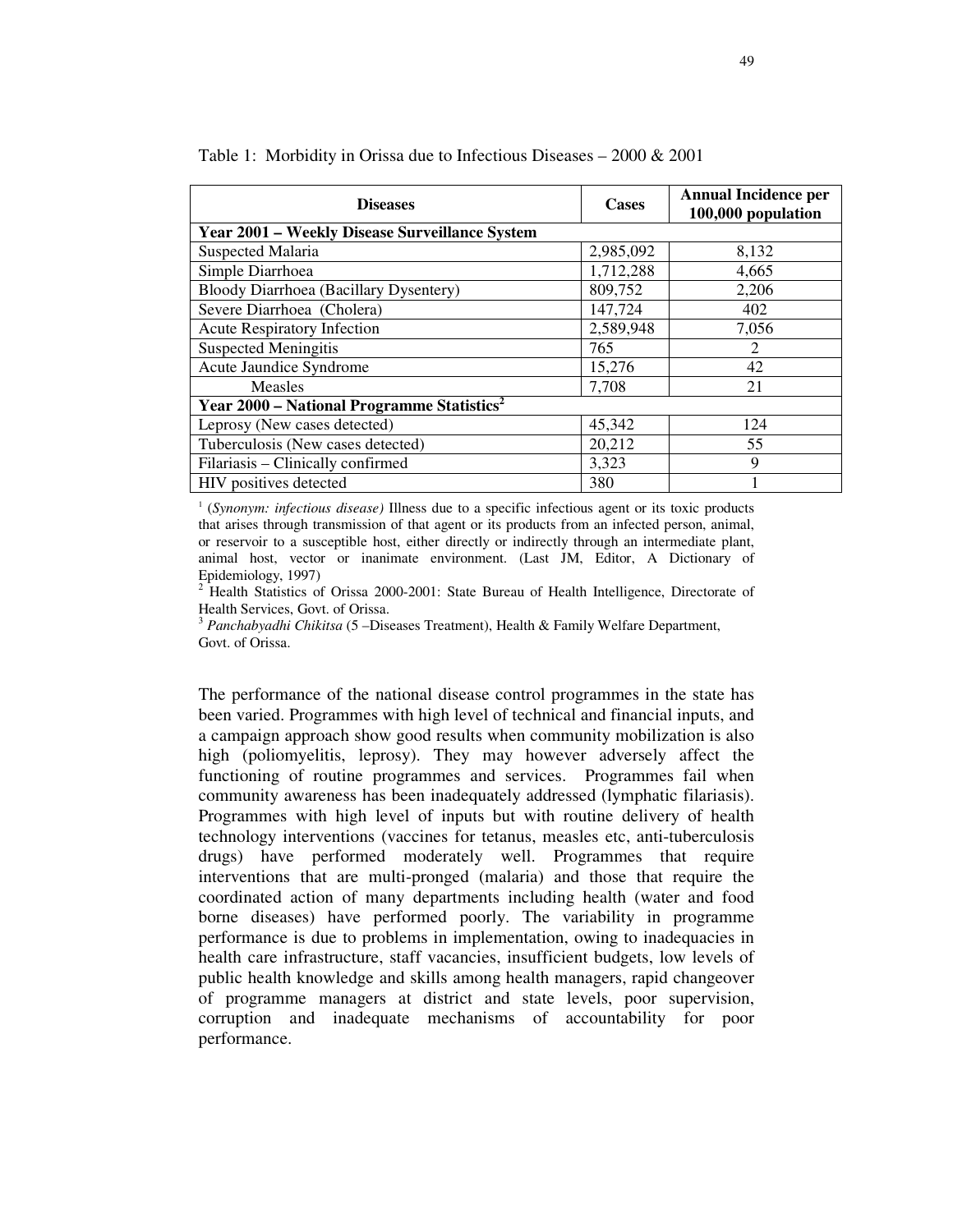## **C. Objectives**

Strategic intervention aims at substantial reduction in morbidity and mortality due to communicable diseases by preventing or decreasing the transmission and providing early diagnosis and treatment. Three major objectives are:

- Improve implementation efficiency of all national programmes for communicable diseases, in a comprehensive, integrated approach, mainly through the primary health care system.
- Bring more communicable diseases under the total risk protection policy (now covering 5 diseases).
- Eradicate selective diseases identified in the Vision for 2010.

#### **D. Strategies**

## **1. Consolidate disease surveillance system for effective management of disease control programmes**

The currently operating Multi Disease Surveillance System (MDSS) of the Health and Family Welfare Department, Government of Orissa covers all health facilities administered by the Directorate of Health Services. This system covers 10 communicable diseases / disorders / syndromes. There is flexibility for additions during special circumstances e.g. heat stroke. Some entities covered and not covered by this system are also under surveillance through separate national disease control and other health programmes. Surveillance mechanisms cover only allopathic government health facilities, especially those in the rural areas. Rural homeopathy and Indian system of medicine facilities, and urban (Municipal and ESI) facilities of the state government, the central government health facilities, public and private corporate hospitals, the voluntary sector and the private health sector are currently outside the surveillance network. This situation is not peculiar to Orissa, in fact Orissa is better placed since it is currently the only state with an operational statewide multi disease surveillance system. Consolidating the disease surveillance system is a key strategy to increase impact of the communicable disease control programmes. This involves:

**Increased coverage:** The number and type of health facilities covered by this system would be increased, including allopathic and Indian system facilities, all rural and urban government facilities and selected private and voluntary facilities. This will also include health facilities of other departments, organizations and local administrative bodies.

**Regulatory measures:** Apart from government health authorities, private health sector institutions would also be required to implement / fulfil requirements of the Orissa Clinical Establishments Act (OCEA) and the two recent MCI regulations (Jan 2002). It will be made mandatory for any medical practitioner to notify to the district health authority any of the notifiable diseases under CBHI list (17 diseases'data that are sent to CBHI). All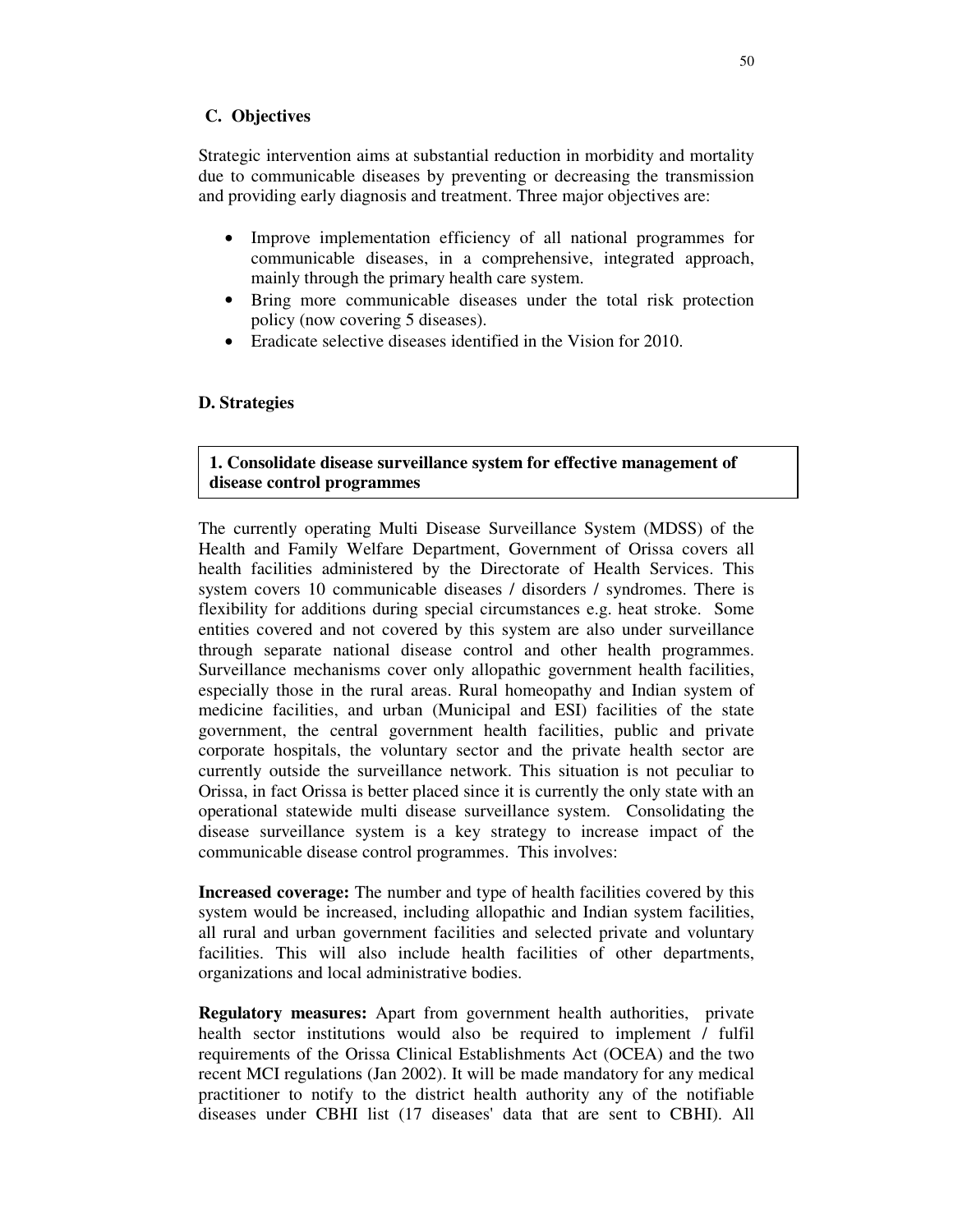hospitals / nursing homes should maintain records of patients admitted in their wards and should share the relevant information with government authorities if necessary.

**Integration and expansion:** Data from various special surveillance mechanisms and routine health data reporting system will be integrated into the multi disease surveillance system. The system will later expand to include surveillance of crucial determinants of communicable disease like water quality, food quality, vector bionomics and anti-microbial resistance to make it a comprehensive public health surveillance system**.** This will start with surveillance of water quality in districts where intensive water and sanitation programmes and/or water resources development / management programmes are being implemented. Progressively the entire state would be covered.

**Institutionalizing the system:** Disease / public health surveillance will be recognized as a core activity of health services, with annual budget provisions and regular system monitoring.

**2. Strengthening five critical aspects of the system at different levels**

**Information for effective management decisions:** Timely and relevant reporting from all institutions to higher levels will be mandatory, not only on disease surveillance, but also on all aspects of programme management. Feedback to lower level institutions will be introduced. Data will be computerized at the district level. Managers at district and block levels will analyse, interpret and act on the basis of timely information. It will also be mandatory to discuss such information at monthly meetings.

**Public Health action**: In addition to the routine action, this includes epidemic preparedness, outbreak response and care and cure of cases. Activities planned and undertaken in response to the surveillance information should be submitted by all the workers/institutions at the lower rung to the higher rung of the system regularly. State, district, block and sector level task forces for disease control should be activated and the action plans of these task forces should be driven by the surveillance information.

**Quality assurance**: Action will be directed towards development of guidelines and protocols; monitoring and supervision. Communicable disease control protocols will be developed and distributed to all workers and other health sector actors. Disease surveillance manual will be revised to make it comprehensive and will be linked to the modules used for individual disease control programmes. Uniform guidelines for medical officers and other supervisory staff will be developed for supervision and monitoring of the disease surveillance and control. The Social and Preventive Medicine departments in the three medical colleges will be involved, with responsibility to facilitate quality assurance in 10 districts.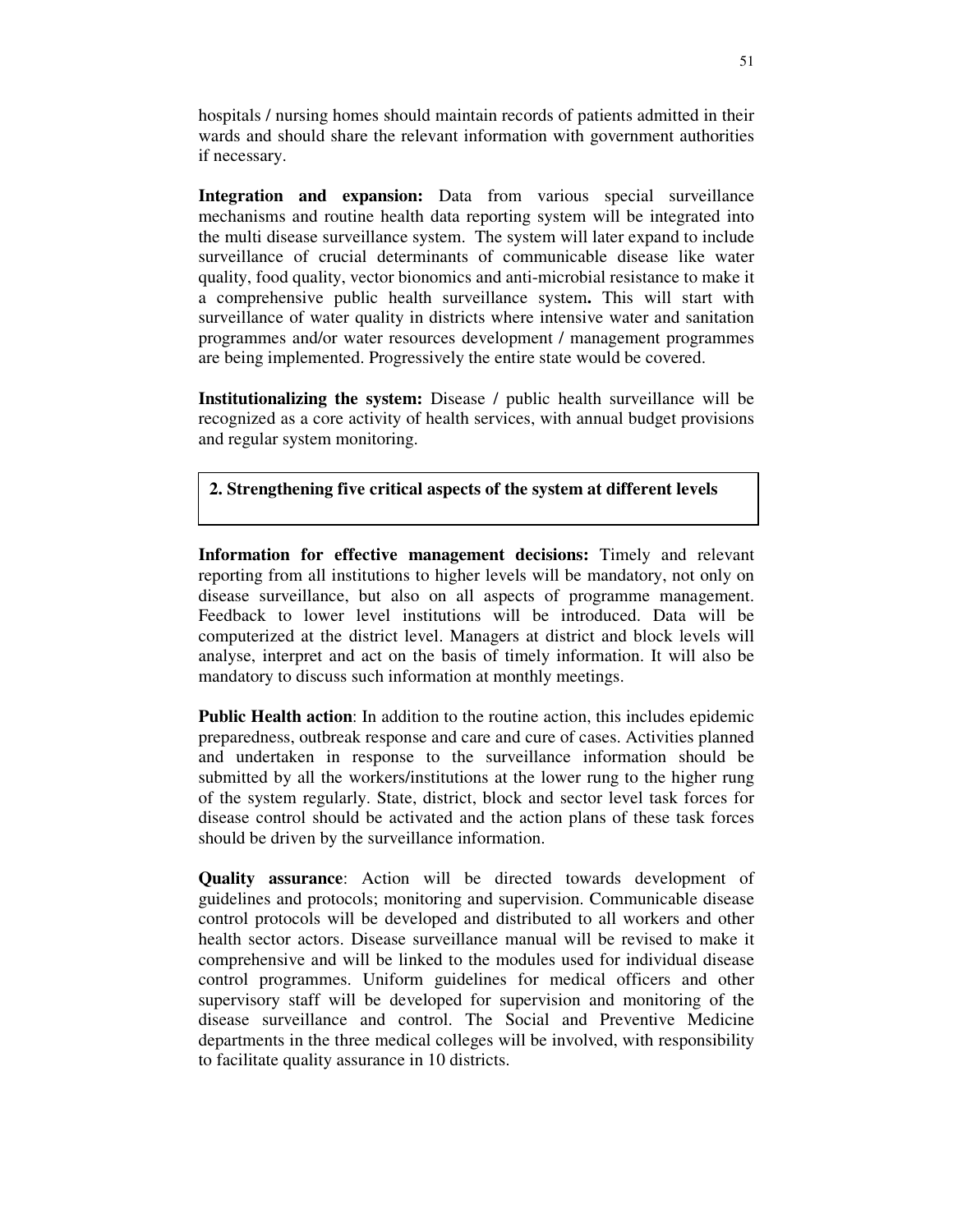**Human resources**: This covers areas such as ensuring adequate staff strength; clear role assignment among staff; training for improving knowledge and skills; performance-linked incentives for enhancing motivation; inter-sectoral cooperation and coordination; qualified and committed managers; experts with skills to design, apply and evaluate specific interventions for communicable diseases. The Joint Directors will coordinate all disease control programme. The SIHFW will act as the nodal centre for training needs assessment, development of training strategy, design and execution of various training programmes for different categories of staff, avoidance of duplication in training curriculum, keeping and disseminating proper database of trained persons, identification of expertise for training faculty, identification of other specialized agencies for special training and to collect feedback information on the performance of trained staff and officers. State, district and field level staff will be periodically trained on the basis of need assessment. SPM department of medical colleges will establish facilitating linkages with the SIHFW for such activities. Development of skills in the State to design, apply and evaluate specific interventions for the control of communicable diseases has been identified as one of the priority training areas. Key trainers among the various categories of staff at the sub district level will be identified and trained.

**Infrastructure**: This would cover vital areas like information and communication technology support, laboratory support, drug supply, mobility support, logistics support and contingency funds.

*Laboratory Diagnostics:* Laboratory infrastructure at PHC, block, district, regional and state level will be strengthened. Inputs and efforts of all disease control programmes will be integrated to improve capacity and reduce duplication. Additional capacity will be provided after due assessment to all levels of laboratories in a phased manner with pooling of resources from different programmes. Laboratory protocols for communicable diseases will be developed. Laboratory quality control programme will be introduced involving medical colleges, central and other research and reference laboratories to be designed and implemented. Health staff like the male health workers, leprosy workers, pharmacists, health supervisors etc will be equipped with specific laboratory skills to ease the load on laboratory technicians. The laboratory technician at the block PHC could be deputed to the various PHC(N) for a few days a week in rotation to undertake laboratory investigations related to disease control programmes.

*Information and Communication Technology (ICT):* Appropriate ICT infrastructure including hard ware, software and human resources to be provided, such as phone connection to all medical institutions down to block level CHC /PHCs. All district offices will have fax and email/internet facilities. A computerized network will be established among the DHS, Joint Directors, health Secretariat, critical sections of the health department, CDMO offices, medical colleges and hospitals.

*Medicine, and logistics***:** Drug supply will be streamlined the recent drug policy. The principles of rational drug therapy will underpin all treatment and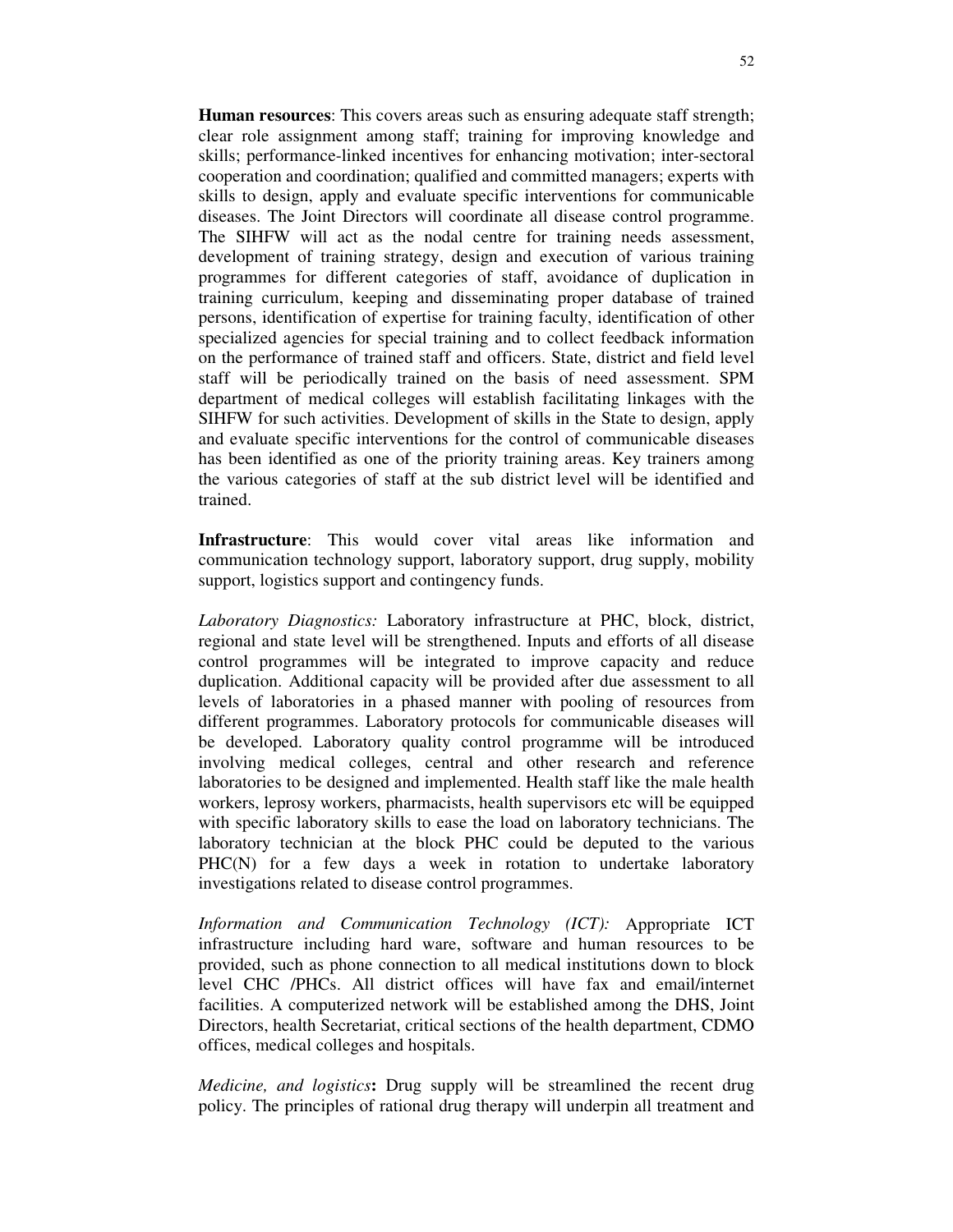control activities and be reflected in protocols that are developed. List of drugs and stocks available for communicable diseases will be displayed in all government health facilities. Mobility support will be provided to disease control task forces, PHC medical officers and other supervisors for regular supervision and monitoring. Adequate logistics support will be provided to institutions at all levels in a planned manner. This would include stationery, forms, registers, health education material, equipment like chloroscopes etc. The state authorities will make special efforts to ensure that externally funded disease control programmes provide all logistics well in advance of the commencement of the programmes. An adequate contingency fund for each level of the health system will be provided for the disease surveillance and control activities exclusively.

#### **3. Bringing more communicable diseases under the risk protection scheme**

The current scheme covers five communicable diseases – malaria, leprosy, acute respiratory tract infections, diarrhoeal illnesses and scabies. Other communicable diseases will also be covered as part of the strategic intervention for control of communicable diseases. A state working group with clinical, public health, health policy and health economics experts will be formed to develop a consensus list of diseases for adoption as policy within a stipulated period.

Specific interventions, resources convergence through disease control programmes and additional resource mobilization will be implemented.

The primary health care system will be strengthened for early diagnosis and treatment.

Other action points will follow the pattern adopted for introduction of the Panchabyadhi Chikitsa (5 Diseases Treatment) scheme.

Preventive and control measures against the diseases under the risk protection scheme will be augmented through specific interventions such as school scabies control programme.

#### **4. Eradication of selected diseases**

The state will strive to meet national goals for eradication/elimination or control of diseases as per the National Health Policy. Eradication of Yaws from Orissa will contribute to its eradication in the country. Selected diseases would be eradicated through state programmes as per the State Health Vision for 2010, even those not nationally targeted for eradication. Selection of diseases for eradication will be done by an expert group constituted for the purpose. A comprehensive, primary health care based approach will be used.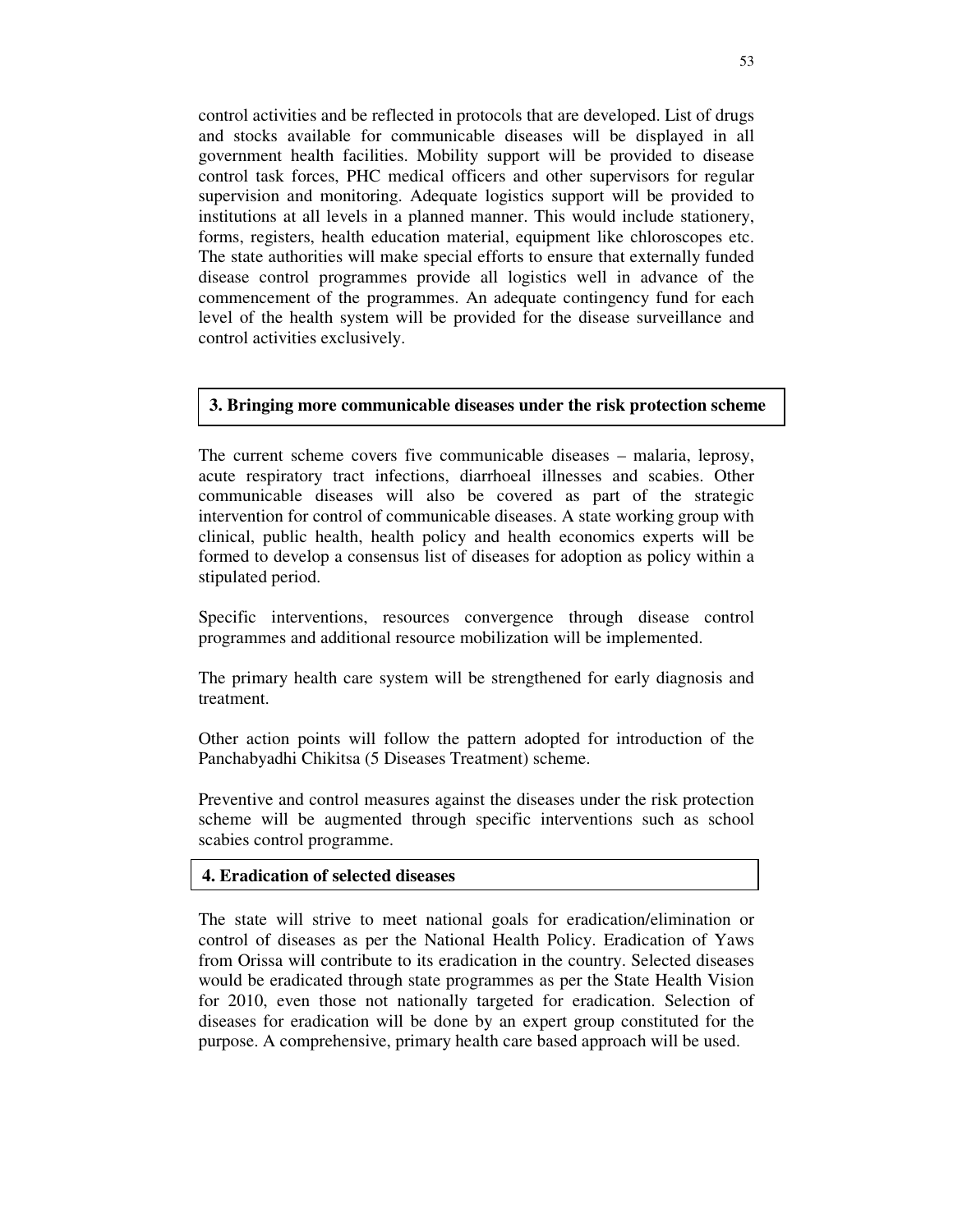#### **5. Mobilization of stakeholder support for disease control**

Involvement of other systems of medicine such as homeopathy and Indian systems of medicine, voluntary and private health facilities will be ensured. Community efforts towards disease control will be facilitated and converged. The role of traditional healers will be recognized. Support from UN agencies, international donors and agencies will be coordinated to achieve the best results against those priority diseases as defined by the state.

Provisions of the Orissa Clinical Establishment Act and Orissa Medical Registration Act will be enforced meticulously, but in a facilitating manner to derive maximum co-operation and accountability of the private sector.

District health authorities will network with all health facilities operating in the district.

Increased partnership between the health department and professional bodies like the Indian Medical Association, the Indian Association of Paediatrics etc will be ensured.

## **6. Achieving better inter-sectoral collaboration for disease control**

For more successful implementation of disease control programmes collaborative action within and between health and other line departments will be fostered. For water borne diseases collaboration will be with the water supply, drainage and public sanitation departments; for respiratory illnesses reduced indoor air pollution through better ventilation, smokeless stoves will be promoted etc.

Intradepartmental coordination mechanisms will be established between related disease control programmes. For example, the malaria and filariasis control programmes will evolve systematically into a vector borne disease control programme.

Task forces in the health department will be set up for related disease control programmes to delineate realistic inputs needed from other line departments to broaden disease intervention models from the current "medical" to an "ecological" focus.

After identifying inputs and essential collaborating departments, intersectoral coordination committees will be established, with thematic focus on control of water borne diseases, and food borne diseases etc rather than on individual diseases to achieve greater synergy.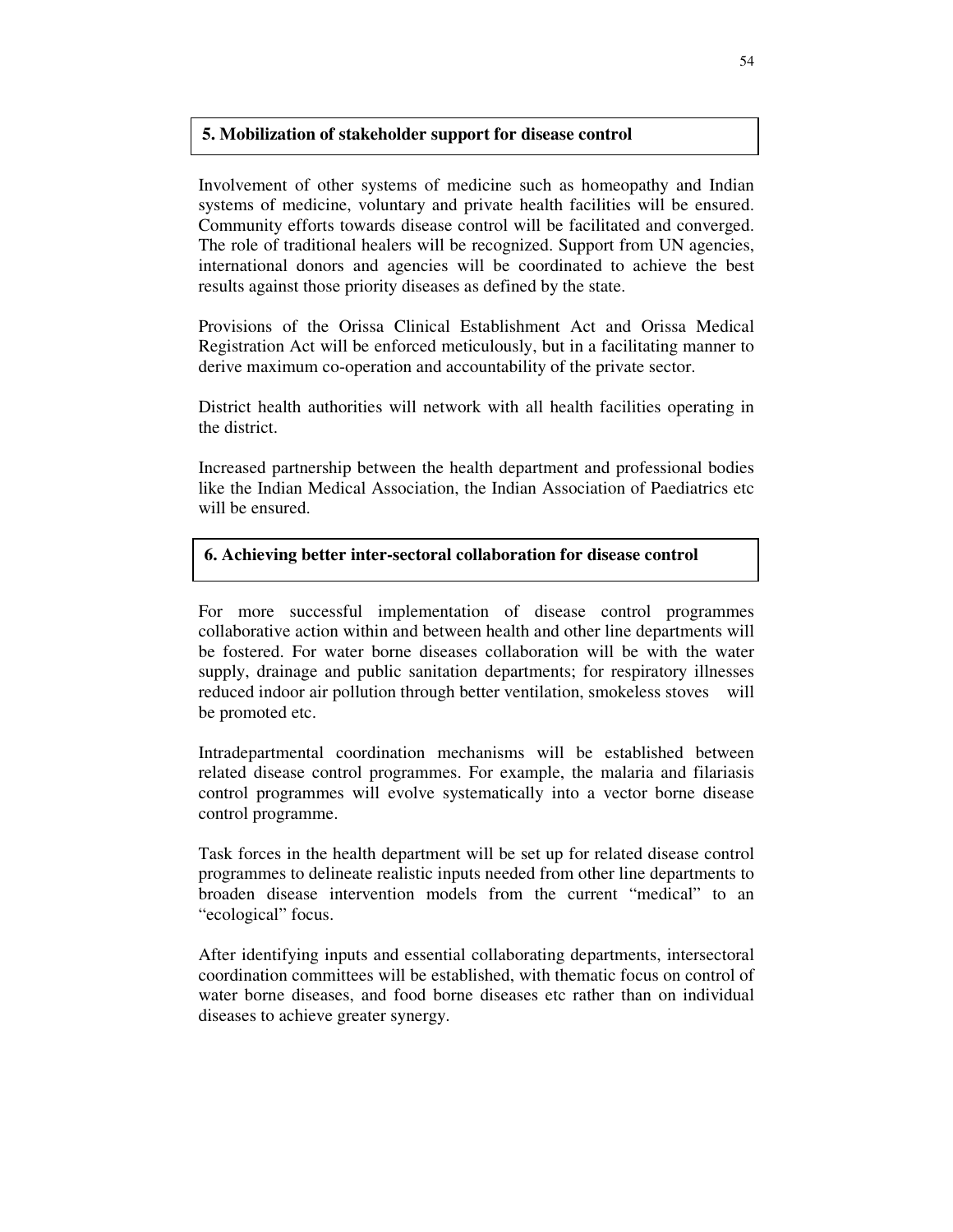#### **7. Comprehensive health education and health promotion for disease control**

Intensive financial and technical inputs alone do not guarantee success of an intervention. Good and sustained community mobilization is essential. Health promotion activities aimed at not only creating individual and community awareness, but also at fostering favourable attitudes and active participation in disease control programmes will be undertaken. Multi-media health education materials in Oriya that are situation specific, based on local needs and sensitive to socio-cultural values of the area will be developed and used, in partnership with NGOs, community based organizations, peoples health movements, traditional health practitioners and the private health sector.

Holistic approach to awareness creation will be adopted meeting the basic and essential health information needs of communities with specific information about different disease control approaches. Health workers will be equipped with effective person-to-person communication skills.

Health professionals will be trained in participatory community needs assessment, with skills to meet those needs in innovative and context specific ways. A critical number of experts in the health system will be developed with special skills in formulating and implementing health promotion strategies and media management.

A nodal agency/cell will be established in the health department to coordinate all health promotion activities.

Equal emphasis will be given towards "health rights and responsibilities" and "health needs", while creating awareness, encouraging people to actively seek and demand health services and intervention programmes and participate with responsibility and equality.

There will be active utilization of different approaches for health promotion activities including various forms of folk media, with a sustained involvement of media persons and other opinion makers so that they become catalysts of positive change.

# **SECTION 2**

# **MALARIA CONTROL**

#### **A. Introduction**

Malaria is the foremost public health problem of the State. Orissa contributes 23% of malaria cases, 40 % of PF cases and 50% of malaria deaths of the country. More than 60% population of the State is living in the malaria high risk areas, particularly in the tribal districts. Malaria problem in the tribal areas of the State is more but since the last few years the trend analysis of malaria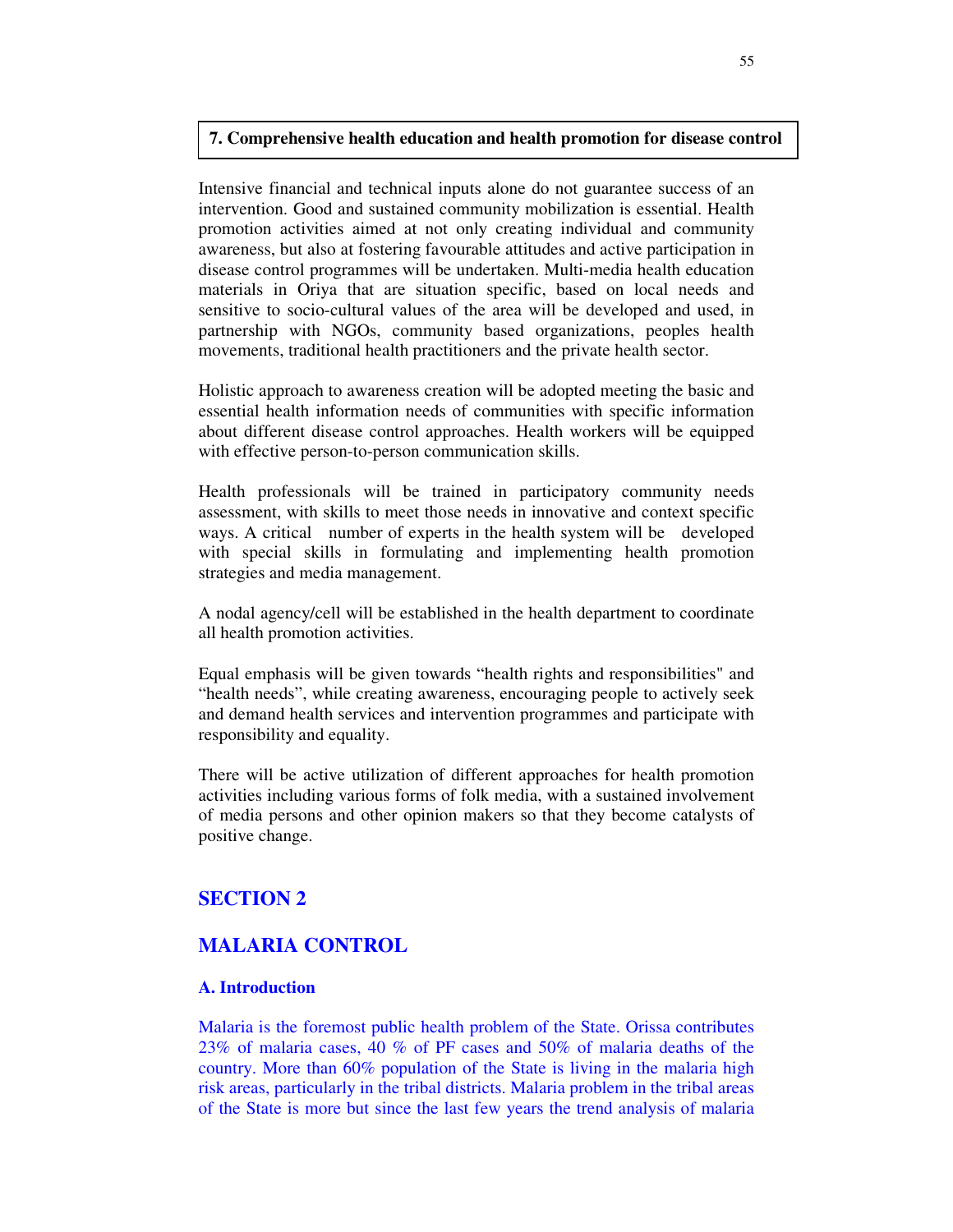indicates that the incidence of malaria, particularly of PF cases is increasing in the non-tribal areas of the State as well. The urbanization and ecoenvironmental disturbances are the main factors contributing to the high incidence of malaria in the State.

#### **B. Situation Analysis**

Malaria control activities are carried out under the National Anti-Malaria Programme. The GOI provides support for the programme on a 50:50 basis. The entire quantity of anti-malaria drugs and insecticides are being provided by GOI. The State Government bears the incidental costs of transportation to districts and also cost of wages for spraying operations but due to inadequate and lack of timely release of funds, the activities planned are not being carried out satisfactorily. The programme is implemented in an integrated manner by the general health care system. Mainly two strategies are adopted for malaria control under the NAMP, i.e., prevention and treatment. Under prevention falls elimination of malaria parasites in human beings and control of mosquito population through spray of insecticides, use of bio-larvicides and personal protection from mosquito. For control of mosquitoes, selective and focal spay with DDT and synthetic pyrethroid is undertaken in areas with high malaria incidence. For treatment, emphasis is laid on early diagnosis and prompt treatment (EDPT) of malaria cases, all fever cases are presumptively treated with 4 tabs of chloroquine at DDC and blood slide are taken at health centers. Large numbers of vacancies exists in the cadre of MPHW (M) and MPHS (M) in the general health care system, adversely affecting the malaria control activities in the field as well as supervision of spray activity. These need to be filled up.

The World Bank funded EMCP is in implementation in 158 out of 210 high risk blocks of the State since 1998-99. The project mainly places emphasis on early diagnosis and prompt treatment by establishing DDC in all the villages, engaging malaria link volunteers for PT and collection of slides, establishment of malaria clinics with microscopy facility, training of all medical and paramedical staff, selective vector control, distribution and use of medicated mosquito nets, mosquito control through larvivorous fish, IEC and intersectoral coordination. The EMCP has not so far been able to bring about a distinct decline in the incidence of malaria in the State.

#### **C. Objectives**

1. Improve implementation efficiency of the Malaria Control Programme.

2. Reduce morbidity and mortality of malaria by 50 percent by 2005.

## **D. Strategies**

**1. Improving the fund position for the programme from Government and private sector**

GoI will be requested to provide 100% support to malaria control activities of Orissa in line with the north-eastern states of the country. Agencies like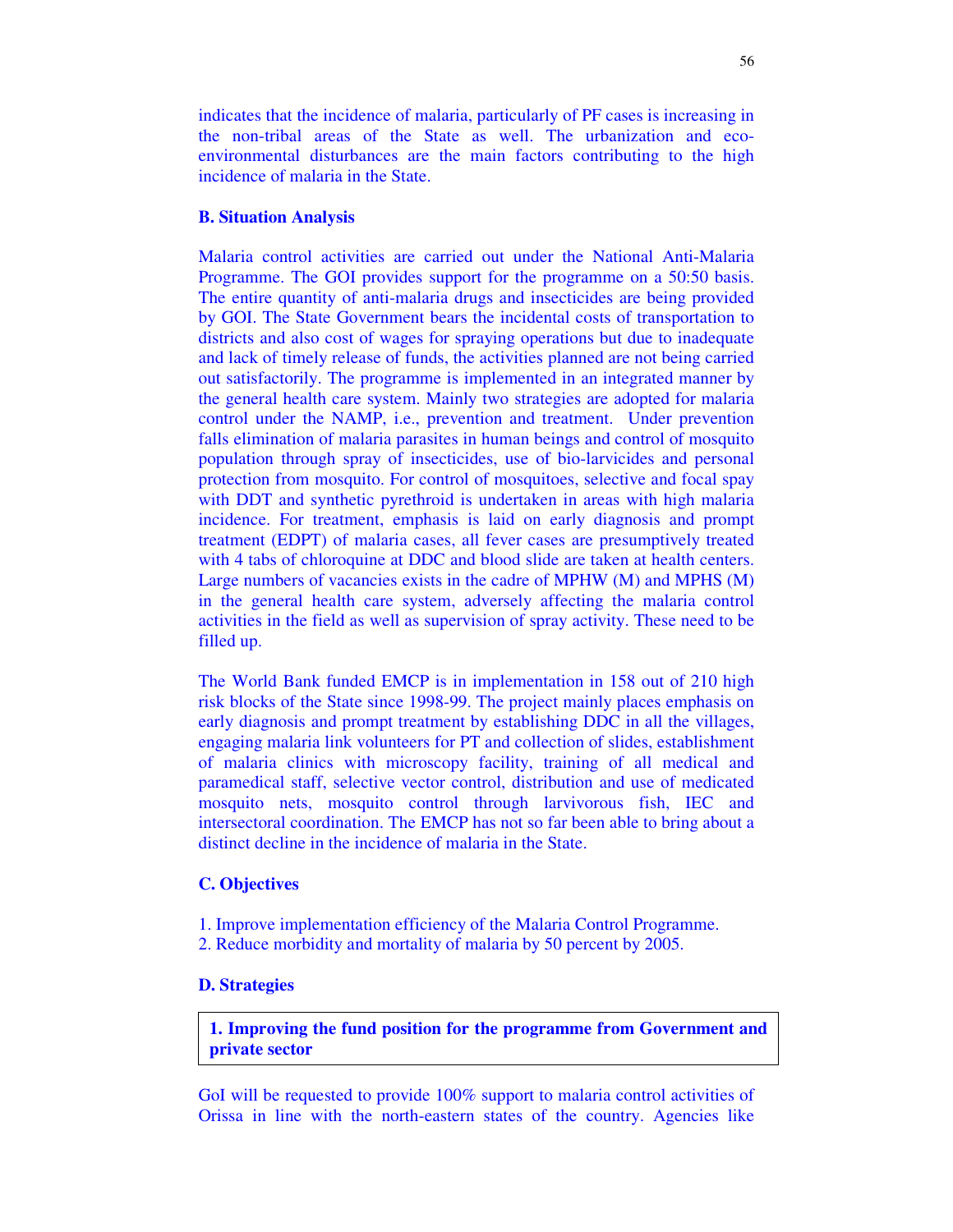Unicef, WB, WHO, Lepra, etc and national NGOs will be mobilized to extend their support for the programme so that the gap in funding position is bridged.

#### **2. Strengthening of general health care system**

The large number of vacancies in the cadre of HWs (Male) and HS (M) will be filled up by engaging leprosy paramedical workers in the vacant posts of HWs, and filling of supervisors' posts by promotion. All the staff of the general health care system will be oriented repeatedly on malaria control. The microscopic centres will be established at all PHC (N) by utilizing the services of laboratory technicians of leprosy programme, pharmacists and supervisors for malaria microscopy after adequate training. Surveillance system will be improved at PHC (N) so that early outbreak of malaria is identified and remedial measures taken. A continuous monitoring of malaria trend in every PHC (N) jurisdiction in high risk areas will be ensured.

## **3. Increased coverage**

For early diagnosis and prompt treatment of malaria cases the functioning of the DDC will be improved. Every village and hamlet will have one DDC for distribution of chloroquine tabs to all fever cases in their area. Availability of drugs at DDC and its utilization will be ensured. Functioning of DDC will be placed under PRIs and community level NGOs for proper monitoring of DDC. All the system of medicines and traditional healers and chemist outlets will be identified to function as DDC for fever cases.

#### **4. Integration of service**

Integration of malaria control activities among medical colleges and PHC (N) and with other national programmes will be done. Malaria control activities will be also integrated with other developmental activities of different departments.

## **5. Training in malaria management**

Adequate trainings will be ensured to all medical and paramedical personnel to identify complications of malaria and manage them quickly and properly at the appropriate level so that deaths due to malaria are brought down.

## **6. Selective Vector Control**

Use of chemical insecticides for spraying will be phased out as the insecticides used for killing mosquitoes cause environmental hazards. However until the insecticides are completely phased out, these will be used selectively with greater involvement of PRIs. Proper planning and supervision of spray activities will be ensured.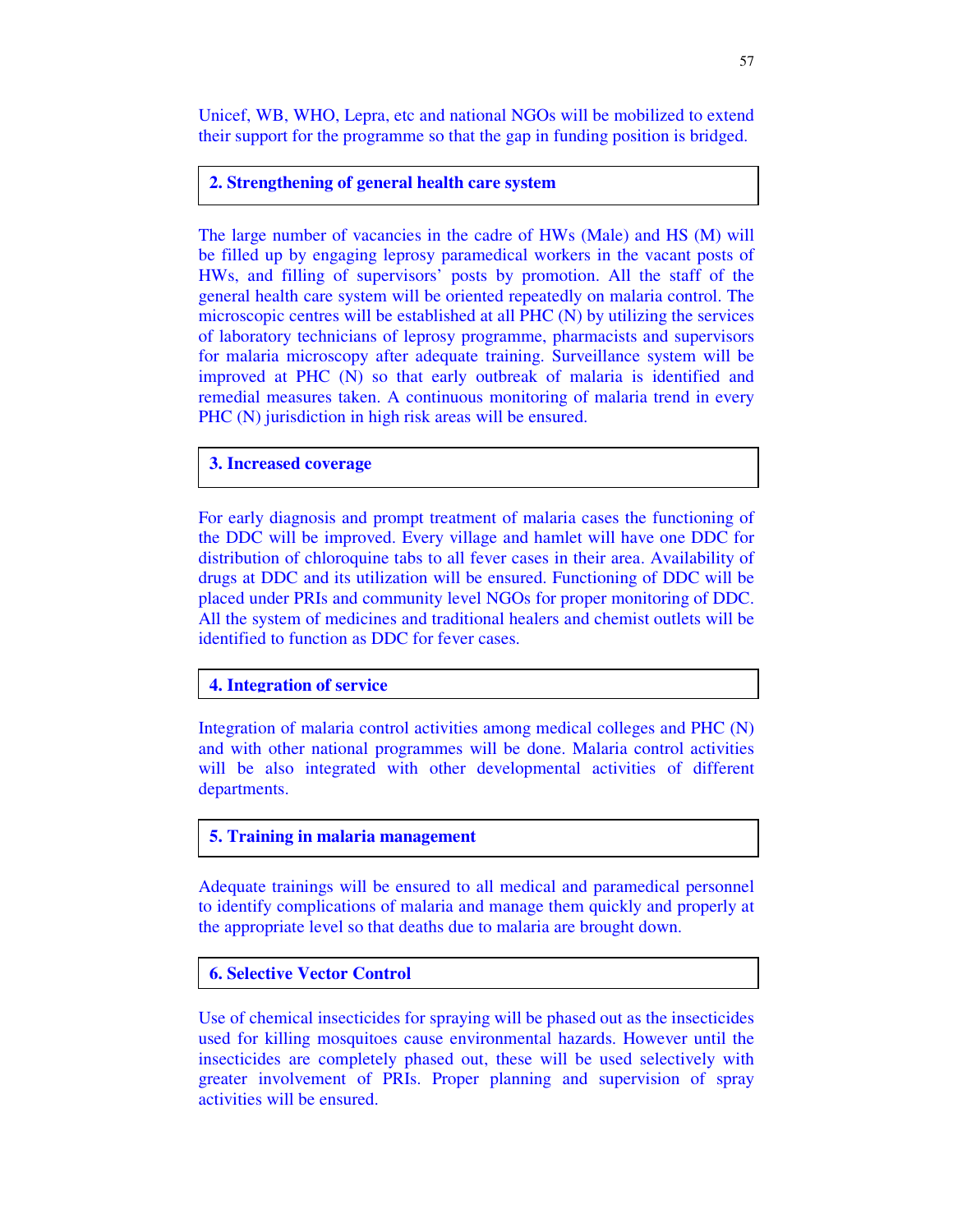#### **7. Bio-environmental methods of vector control**

Vector control through bio-environmental methods will be given more emphasis, particularly the use of larvivorous fish in the perennial water bodies. NGOs and PRIs will be encouraged to get involved in this.

**8. Use of medicated mosquito nets**

Distribution and use of medicated mosquito nets will be encouraged through social marketing of nets by identified NGOs.

## **9. Building up public awareness**

Public awareness activities involving NGOs and PRIs will be carried out to bring behavioral change in the people particularly among tribal population.

**10. Inter-sectoral coordination**

Malaria is a multi-sectoral and multi-factorial public health problem. All the concerned departments will be involved from planning to implementation of anti-malaria activities in the field.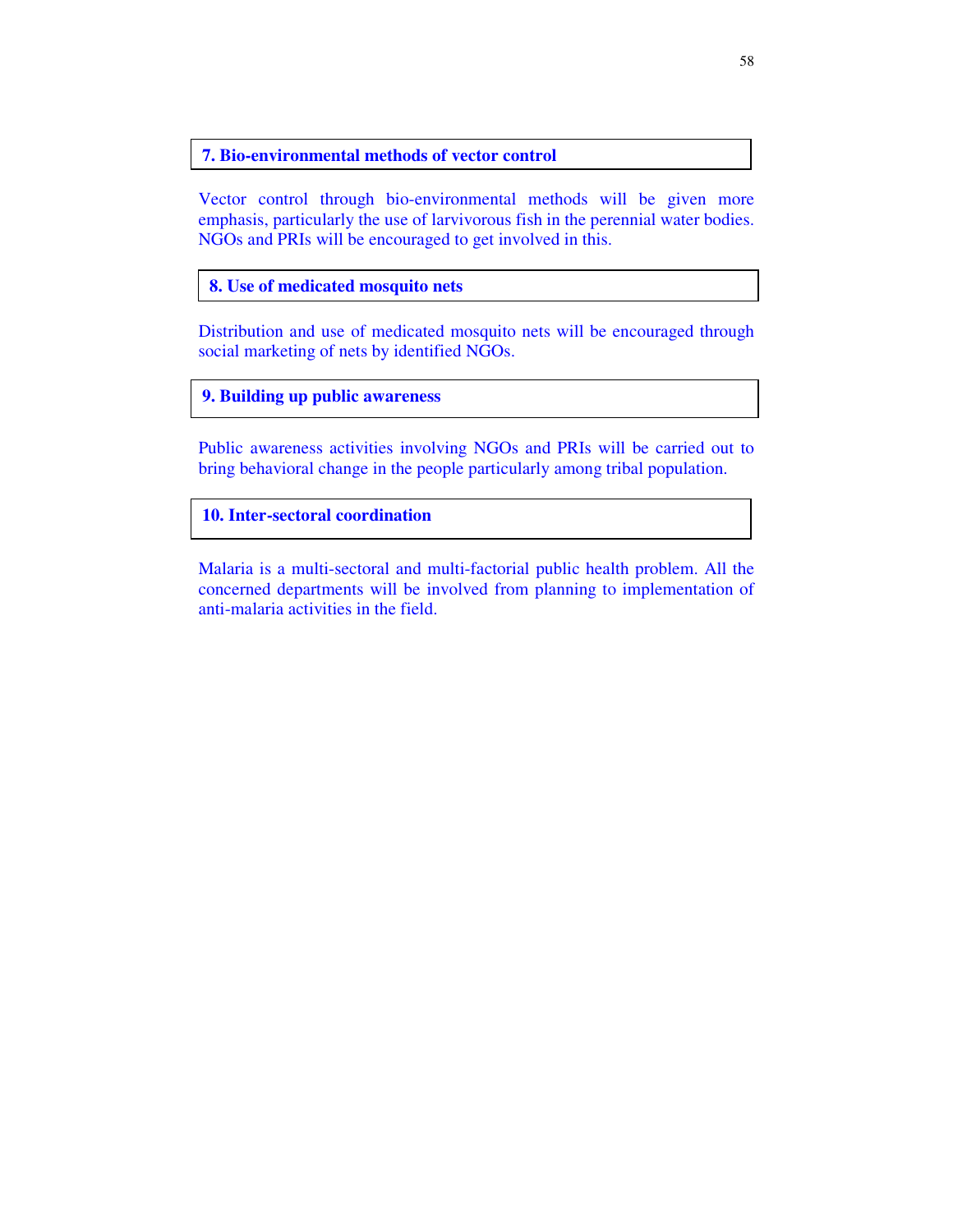## **CHAPTER 5.4**

# **CONTROL OF NON-COMMUNICABLE DISEASES**

#### **A. Introduction**

Non-communicable diseases (NCD) impair bodily structure and or function with long term, often life long effects with disability. These diseases require long-term care and management. Public health strategies for control of NCDs are twofold:

- a) to prevent or reduce risk factors through health promotion;
- b) to provide early diagnosis and management, as close to peoples homes as possible, with a referral system for persons with complications.

The Orissa burden of disease study reported 22% of morbidity being due to NCDs and 16% due to accidents and injuries. More prevalent NCDs include mental ill health; cancers; genetically linked blood disorders; diabetes; cardiovascular diseases including rheumatic fever / heart disease; chronic bronchitis and asthma; oral including dental diseases; ophthalmic / eye disorders; accidents and injuries.

#### **B. Situation Analysis**

**Cancer:** Increased life expectancy and exposure to toxic chemicals has made cancer a public health problem. Among females one third of cancers occur in the cervix, with the breast, oral cavity, ovary, uterus and gallbladder being the next most common sites. Among males 50% of cancers occur in the oral cavity, with the larynx, stomach colon and rectum being other sites affected. A large proportion of tobacco related cancers are reported across the country. This is a preventable cause of cancer accounting for about 50% of new cancers diagnosed.

**Diabetes Mellitus:** An ICMR study reports a prevalence rate of 5% among rural and 8% in the urban population of Orissa, with 95% being Type-II (genetically linked). 55% of diabetics develop ischaemic heart diseases, cardiovascular accidents, vascular thrombosis, renal failure, retinopathy, gangrene of the legs that adds to the morbidity, disability and mortality. WHO predicts a 170% increase in incidence in developing countries compared to a 42% increase in developed countries.

**Cardiovascular Diseases including hypertension, coronary artery disease and rheumatic heart diseases:** An ICMR study found a prevalence of 8% in the population of Orissa, with higher rates among males than females and lower rates among tribal people. Several studies find Indians / people of Indian origin more prone to heart disease, with the highest levels of blood lipoproteins regardless lifestyle, sex or age.

**Mental Ill health:** Epidemiological studies in India indicate that at least 2% of the population suffers from severe mental morbidity at a point of time (point prevalence). Additionally, at least 10% suffer from neurosis, alcohol and drug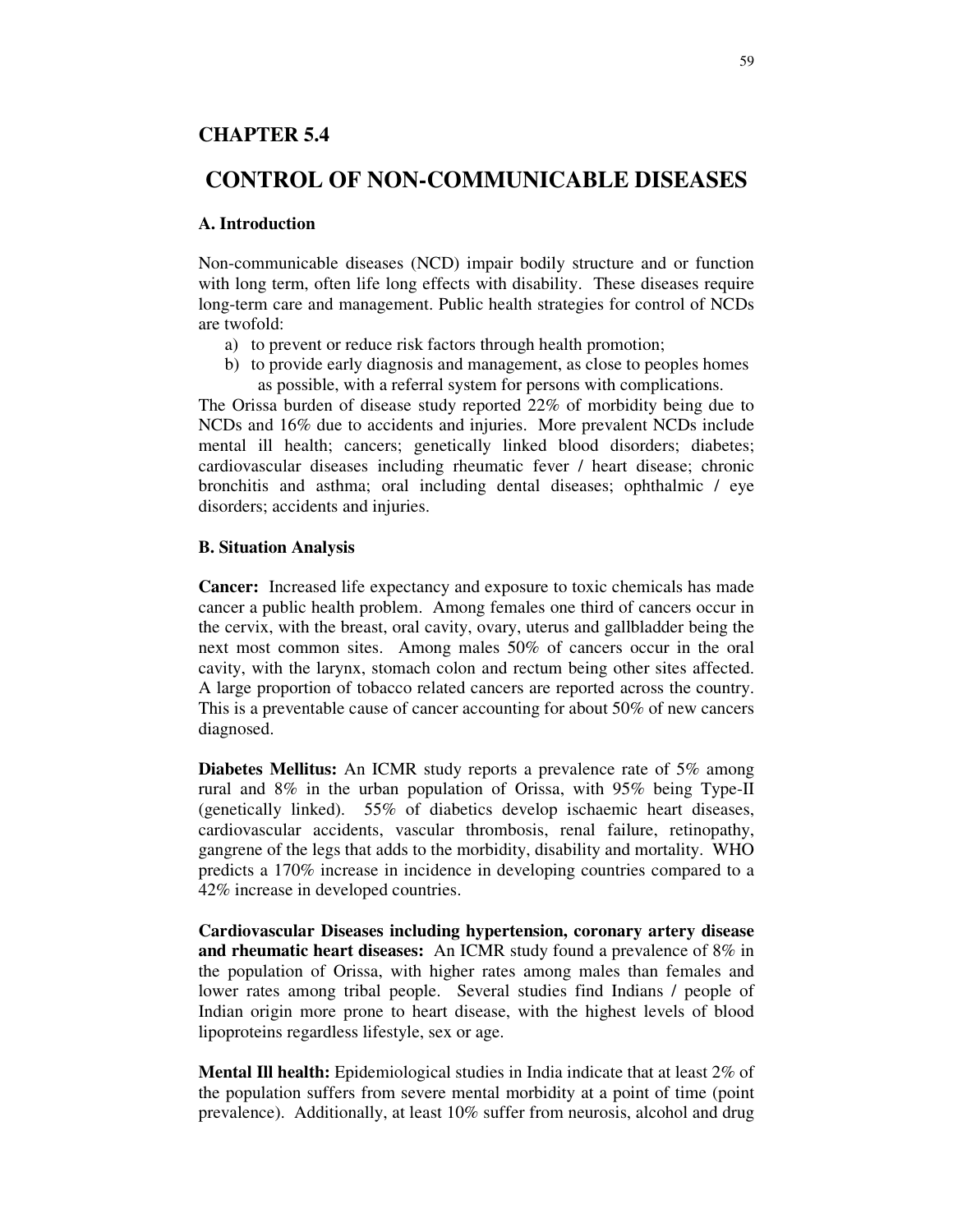addictions and personality problems. About 20-25% of outpatients presenting at general health services, such as Primary Health Centres come with psychosomatic symptoms or somatoform disorders resulting from emotional and psychosocial problems.

The trend of **Accidents and Injuries** is also rising and needs to be studied.

**Oral health:** The high prevalence of oral diseases is generally unrecognized with consequent low priority in health planning and financing. In other states periodontal disease affects 80-90% of the population resulting in early loss of teeth. Dental caries occurs in about 70% of children up to 12 years. Oral cancers affect 18-20 per 100,000 populations. Regular surveys are required to establish rates in Orissa.

**Blood Disorders:** Thalassemia and Sickle Cell Anemia are two common genetically linked blood disorders in Orissa. The former is prevalent in coastal districts and the latter in western districts including Kandhamal. Based on ICMR studies, an estimated 15 lakhs (15 hundred thousand) people in Orissa have the trait or the disease.

There is growing evidence that **environmental and occupational exposure to toxic substances** increases cancers, and disrupts the immune, reproductive and neurological systems, raising the prevalence of NCDs.

# **C. Objectives**

By 2010 to substantially reduce morbidity, mortality, disability and suffering due to more prevalent non-communicable diseases and conditions. A public health approach will be used, aiming to reduce risk factors and increase access to care.

# **D. Strategies**

**1. Preventive measures for common risk factors including tobacco use and alcohol abuse.**

Some preventive measures cut across disease groupings. For instance tobacco use is associated with 25 diseases including cardiovascular diseases, cancers of different types, chronic respiratory problems, impotence etc. Nicotine in tobacco is a potent addictive substance, making tobacco cessation difficult and placing this among mental health issues. Chronic tobacco use reduces life span by 15-20 years. Preventive measures include individual and community education, along with legislative and legal measures to control advertising, sponsorship and ultimately growth of tobacco, and reduction of the supply side. The Department of Health and Government of Orissa could support and implement measures suggested by the Tobacco Free Initiative of the World Health Organization which has been accepted by the Ministry of Health, Government of India.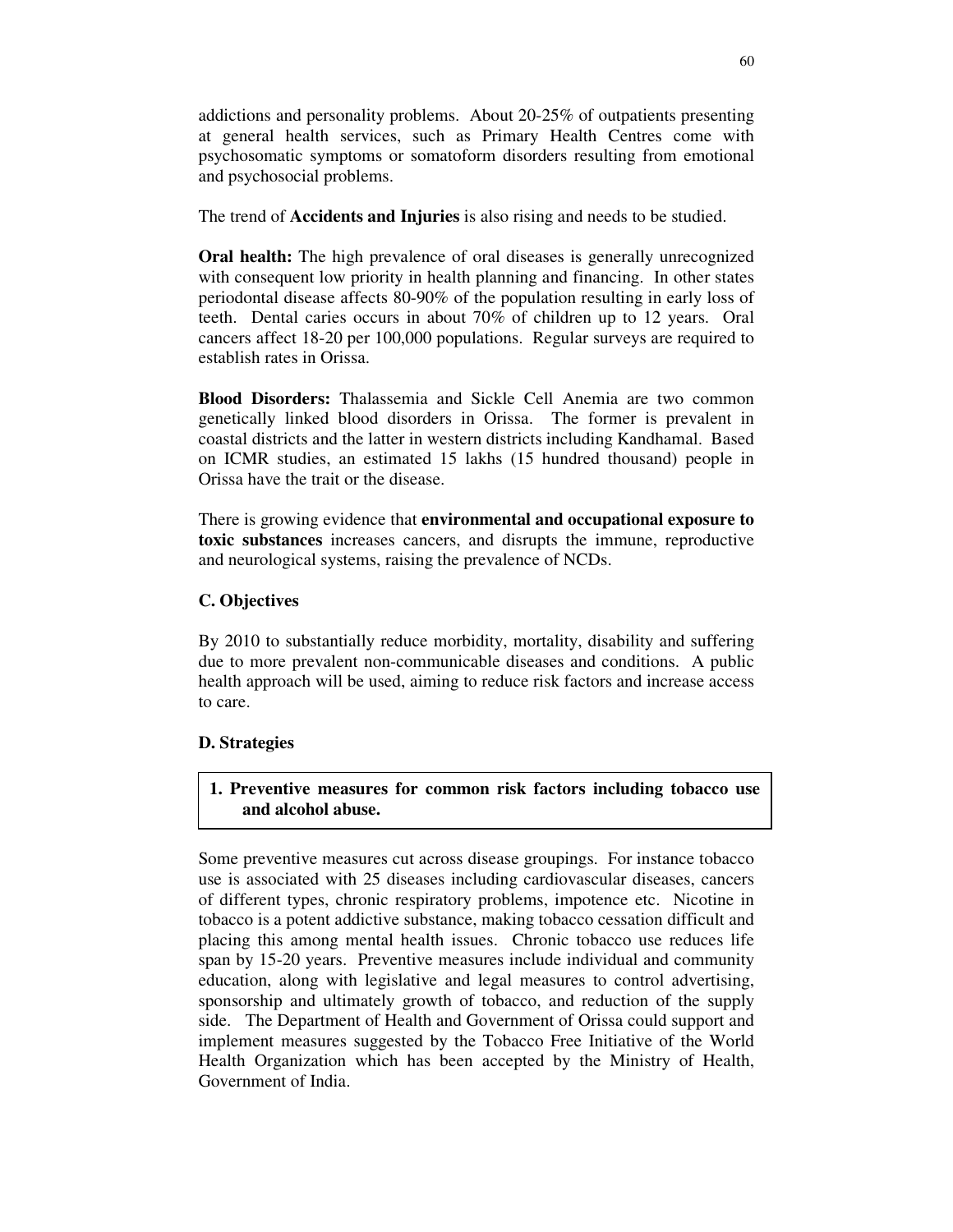Similarly community based approaches to reduction in alcohol abuse have long-term health and social gains in terms of several diseases (hepatitis, cirrhosis, cardiovascular, neurological and psychiatric).

- i)Health promotion will be introduced in schools and colleges and with the public to reduce tobacco use in smoked and chewed from. NGOs, Departments of Education and Publicity, Universities, management bodies of educational institutions will be involved, with the department providing a supportive environment for this to become a social movement.
- ii) Health promotion about ill effects of alcohol and substance abuse, healthy diets, hygiene including personal and reproductive hygiene, and exercise, with production of relevant health educational material.
- iii) Life skill education will be introduced for adolescent age children using, with necessary modifications, existing material and training modules. This helps children in developing self esteem, decision-making skills, handling peer pressure, etc. This is a primary preventive approach to many lifestyle diseases and mental health.
- iv) A core group will be set up to design health promotion and life skills education programmes, train trainers and implement programmes in collaboration with the education department.
- v) Introduction of yoga into educational institutions will be done in a phased manner, in collaboration with groups with the necessary skills.
- vi) Integrated community health approaches will be encouraged through NGOs.

## **2. Early Detection, Treatment, Disability Limitation and Rehabilitation Services**

- i) The general health services, starting with district hospitals, will be strengthened and developed in a phased manner, for care of common non-communicable diseases. Secondary care institutions are referral centres and an effective referral system will be established. District programmes for major non-communicable diseases will be developed over time. All available technical and financial resources such as the National Mental Health Programme, Blindness Control Programme, and Diabetes programme will be effectively utilized.
- ii) Capacity building will be undertaken of a core group of young staff for a public health approach to non-communicable diseases, by sending them for training, workshops etc, followed by dissemination of knowledge and skills within the departmental staff. These staff will not be indiscriminately transferred.
- iii) Proformas, standard treatment guidelines for NCDs and referral mechanisms within blocks and districts will be developed.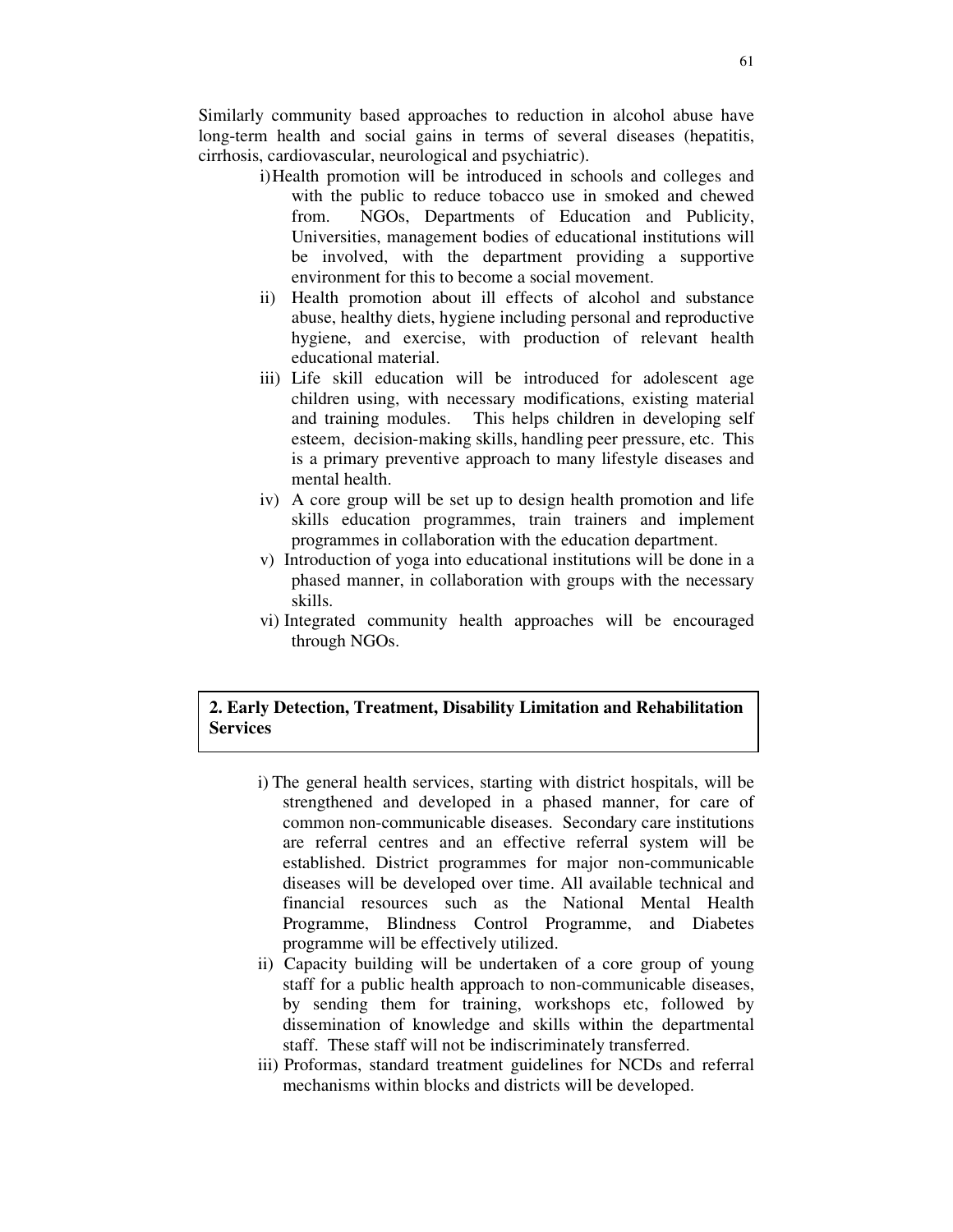- iv) At the appropriate time NCDs will be introduced into the Disease Surveillance System.
- v) Appropriate and relevant diagnostic facilities for NCDs will be made available at health institutions from district level to the periphery in a phased manner. Ultimately PHCs will be equipped to manage NCDs. PAP smear examination and Fine Needle Aspiration Cytology (FNAC) services will be available at all District Hospitals.
- vi) Centres of Excellence will be developed in different parts of Orissa, which will also undertake research. Like the Acharya Harihar Cancer Institute in Cuttack, centres for cardiovascular diseases, mental health and neurological sciences, a pathology referral centre and centre for blood disorders will be developed. Private sector support and participation will be sought for these institutions. Departments in the three medical colleges will be developed to become nodal centres. Qualitative and quantitative research into causative factors will be encouraged.
- vii)Emergency care centres will be established with trained personnel, infrastructure, equipment, ambulance services, communication systems and life saving drugs. They will cater to accidents and injuries, medical and surgical emergencies, obstetric emergencies, snake bites. They will also be part of the disaster preparedness network.
- viii) The role of Indian Systems of Medicine, Yoga, Homeopathy and non-drug therapies in non-communicable diseases is increasingly being recognized. Units will be established within district hospitals, so that diagnostic facilities and infrastructure is shared. The respective professional councils and practitioners from the private sector will be involved to update knowledge and skills.

# **3. Regulatory Measures**

i)In keeping with measures undertaken in other states and countries and with the developing international treaty through WHO titled, the Framework Convention for Tobacco Control (FCTC), necessary regulatory measures will be undertaken concerning tobacco eg. banning smoking in public places; banning chewed tobacco; etc.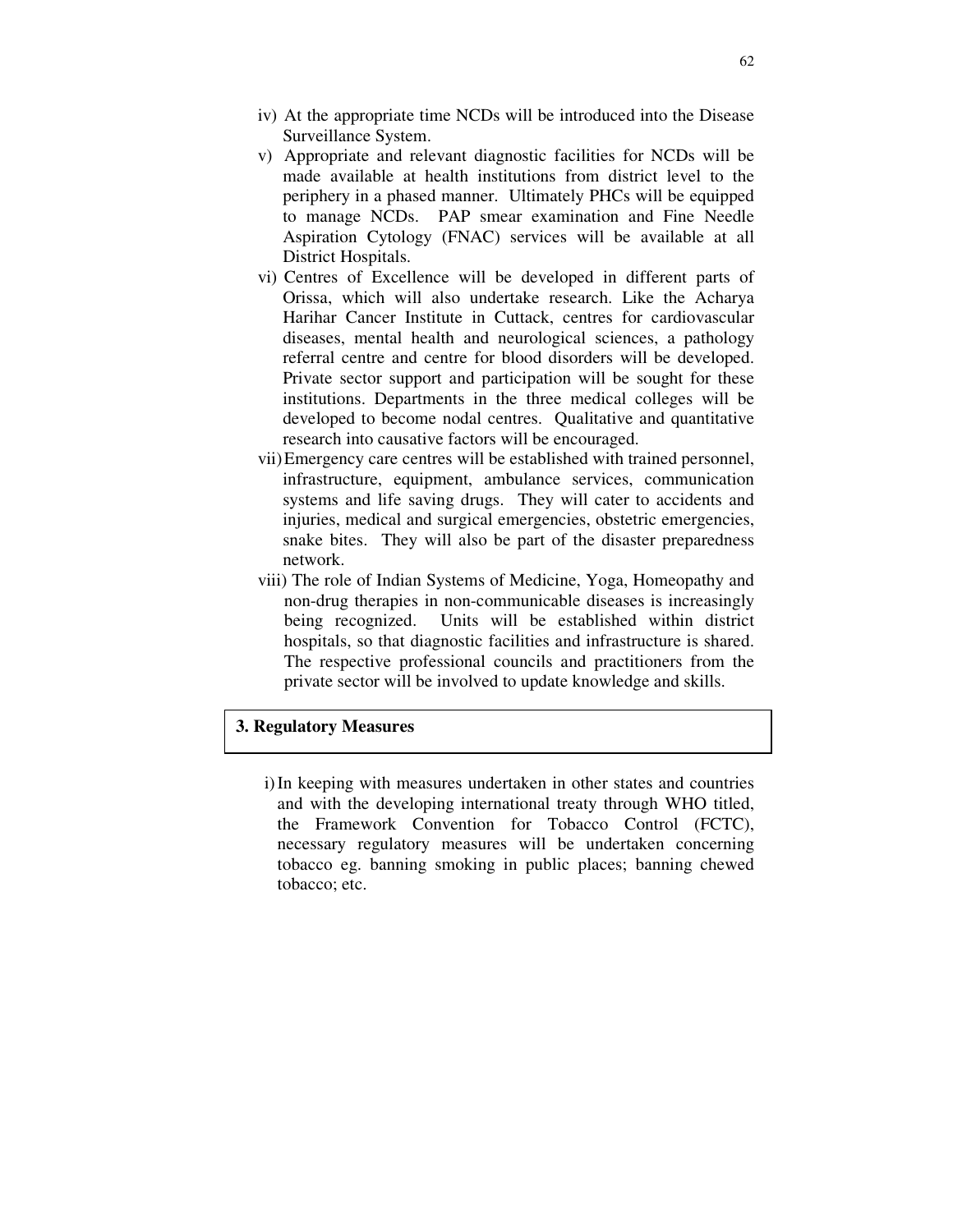## **CHAPTER 5.5**

# **INTERVENTIONS FOR WOMEN AND CHILDREN**

#### **A. Introduction**

Special attention will be given to improve the health status of women and children. Strategies will build on the Reproductive and Child Health programme (RCH) and the Infant Mortality Reduction Mission of GoO. Health needs of women as persons, in relation to their social status will be addressed and not just the reproductive aspects. Reviews will be conducted at regular intervals.

#### **B. Situation Analysis**

Orissa has poor development indicators on many fronts, including the highest infant mortality rate (IMR) in the country, as well as an unacceptably high maternal mortality rate (MMR). The IMR in 1999 was 97 / 1000 live births<sup>1</sup>. The National Maternal Mortality Ratio was estimated at 437 / 100,000 live births<sup>2</sup>, but extrapolating from the IMR, MMR in Orissa is over 700 / 100,000 live births. The Sample Registration System (SRS) in 1998 estimated the MMR in Orissa to be 361, which is lower than the national average, but is likely to be an underestimate. Maternal and child health care has been a priority of the State Health Department, but gains in child and maternal survival have not been as much as expected. Problems of access, availability and utilization of health services remain compounded by difficult terrain and cultural barriers in many places. Additionally, the status of women in Orissa, as reflected by the low literacy levels and limited autonomy, limits the care available to them. Social conditioning has resulted in a situation where 50% of women accept at least one reason for justifying a husband beating his wife<sup>3.</sup>

Orissa also has a high prevalence of malnutrition among women and children. 48.5% of adult women in Orissa are malnourished with a body mass index below 18.5, and this is the highest proportion of malnourished women in the country 3 . The same NFHS study shows that Orissa has the highest proportion of children who are wasted (24%), and the second highest proportion of children who are underweight (54%).

Anaemia, especially iron deficiency anaemia is very prevalent in the State (34% of pregnant women and 46% of children under 3 have moderate or severe anaemia). Iodine deficiency, as well as deficiency of vitamin A are also public health problems in the State.

<sup>&</sup>lt;sup>1</sup> Sample Registration System, RGI.

<sup>&</sup>lt;sup>2</sup> NFHS-1, 1992-93

<sup>&</sup>lt;sup>3</sup> NFHS-2, 1998-99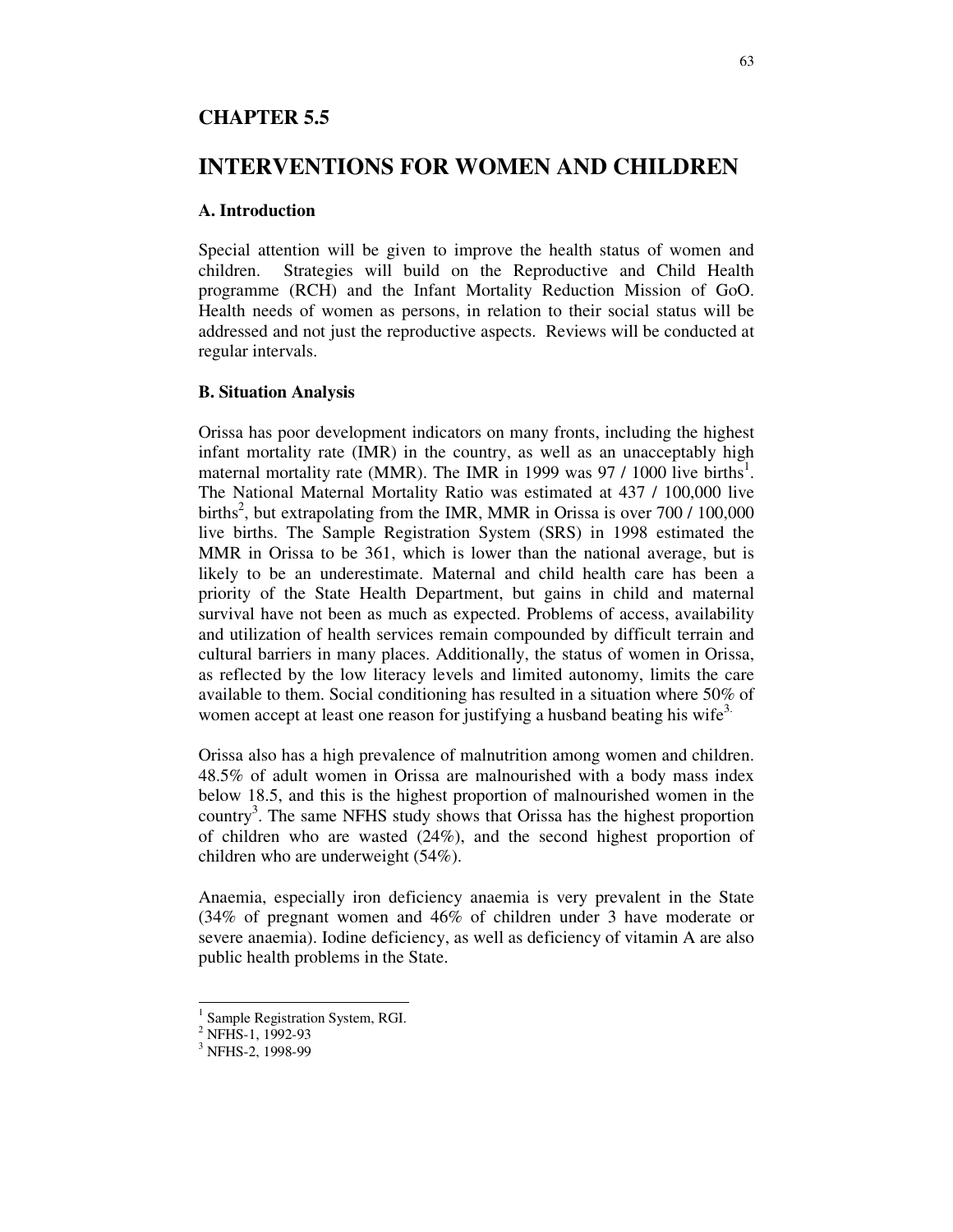Survival of the mother is key to survival of the child. Motherless children, particularly girls, are less likely to get proper nutrition, education or health care as they grow up. Motherless children are 3-10 times more likely to die within two years when compared to children growing up with both parents.

The National Health Policy of 2002 spells out the objectives of achieving an IMR of 30 / 1000 and an MMR of 100 / 1000, to improve nutrition and reduce the proportion of low birth weight babies from 30% to 10% by 2010<sup>4.</sup>

The earlier Child Survival and Safe Motherhood programme, and now the Reproductive and Child Health Programme are interventions in the health department for reducing infant and maternal mortality. The State initiated Infant Mortality Reduction Misson<sup>5</sup> aims to reduce IMR in Orissa from the current 97 / 1000 to 60 / 1000 by 2005.

## **C. Objectives**

- 1. Reduce infant mortality from 97 / 1000 live births in 1999 to 60 / 1000 live births in 2005, and 50 / 1000 live births by 2010.
- 2. Reduce maternal mortality by 20% from the current level (470 / 100,000 live births, according to NFHS-1) by 2010.
- 3. Reduce incidence of Low Birth Weight by half of current levels by 2010 (NFHS-2) and subsequently to 10% by 2015.
- 4. Work towards achieving national nutrition goals (eliminate blindness due to vitamin A deficiency; reduce anaemia in pregnancy to 25%; reduction in chronic undernutrition and stunted growth in children; achieve universal iodization of salt to reduce iodine deficiency disorders to 10%).

(NB: While this will be covered in a separate chapter it is mentioned here because of its importance for health of women and children.)

## **Objective 1: Reduce infant mortality from 97 to 60 / 1000 live births by 2005 and to 50 / 1000 by 2010.**

## **D1.Strategies:**

This is essentially an inter-sectoral approach. Good antenatal care, skilled birth attendance and access to emergency obstetric care will also be strengthened through consolidation and expansion of current initiatives.

## **1. Malaria chemoprophylaxis of pregnant women**

i) Protecting all antenatal mothers from malaria through weekly prophylaxis with chloroquine, in order to reduce maternal anaemia and / or death; as well as to reduce incidence of low birth weight among the newborns. This will be done through close co-operation between the ANM and anganwadi worker at field level.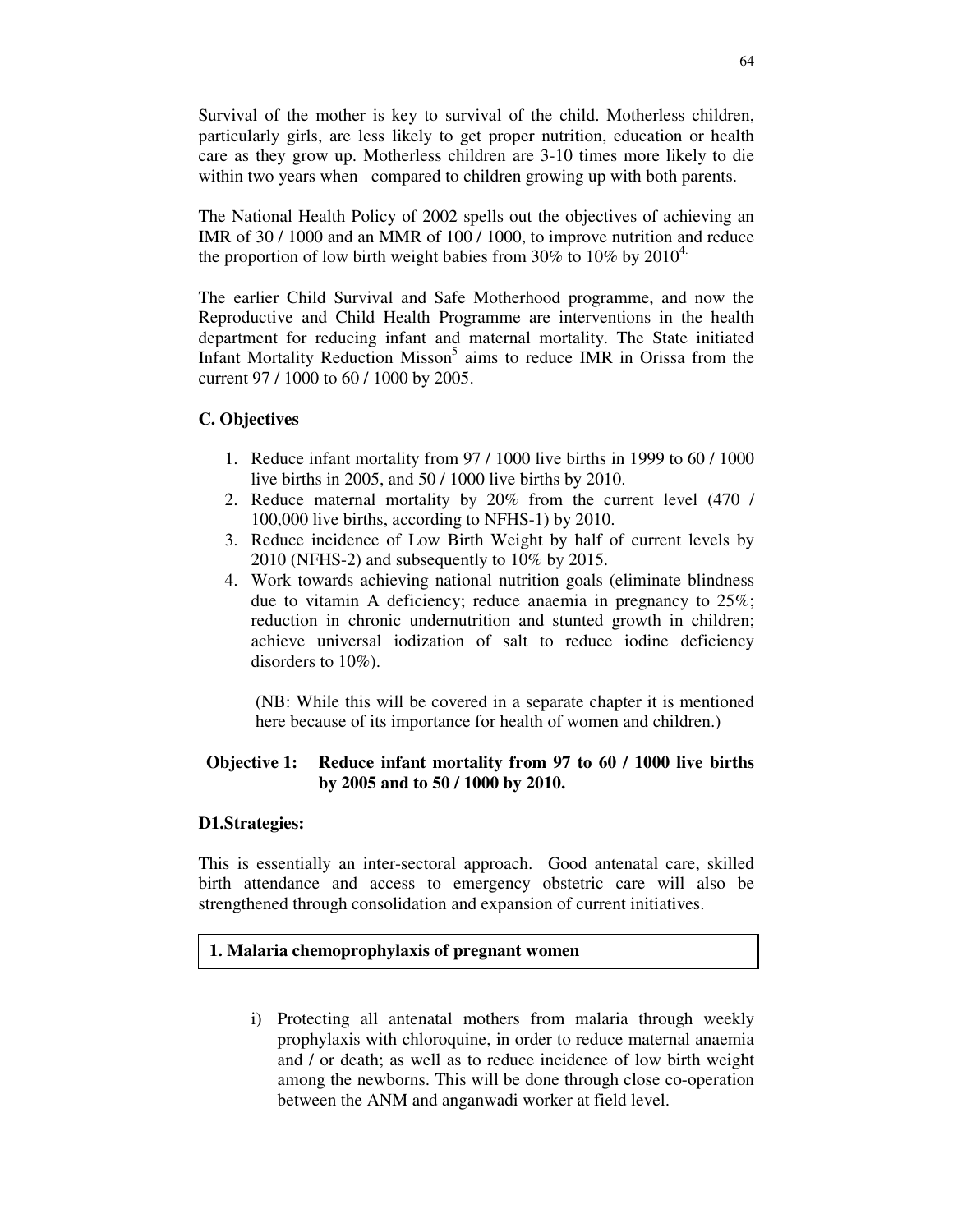# **2. Improved newborn care**

- i) At community and institution level, undertaking training, equipping frontline workers, and educating the community on essential newborn care, with focus on care of the low birth weight baby and early recognition of danger signs, will be the mainstay of this strategy.
- ii) This will be coupled with simultaneous strengthening of institutions (at all levels) to deal with sick newborns who are brought to the facility.
- iii) Medical audit of infants deaths will be instituted in order to improve childcare services.

#### **3. Encouraging institutional deliveries**

- i) In order to have skilled attendance at delivery, transport costs for institutional deliveries, as well as actual costs for conducting a normal or caesarian delivery will be met by the Government, so that financial barriers to seeking institutional delivery care will be reduced.
- ii) Ongoing training and supervision of dai's and provision of dai kits.
- iii) Involvement of private sector obstetricians and anesthetists, and NGO health institutions.
- iv) Continuing skill based training of ANM (Multipurpose Health Worker Female MPHW – F).

## **4. Community education for more involvement in maternal and child health services**

i) Information sharing and empowerment training about maternal and child health issues with the PRI members and SHGs. Encouraging their active involvement in supervising and participating in primary health care services.

#### **5. Health services for the urban poor and migrant populations**

- i) These are the most vulnerable people, and with increasing urbanization there is growth of slums as well as increase in numbers of migrants at work sites. Special attempts will be made to provide services to these populations through promotion of primary health care services, mobile services, community based workers, and contracting additional staff. This will need collaboration with the Urban Development Department.
- ii) Innovative approaches to reach street children and child workers will be supported through NGOs.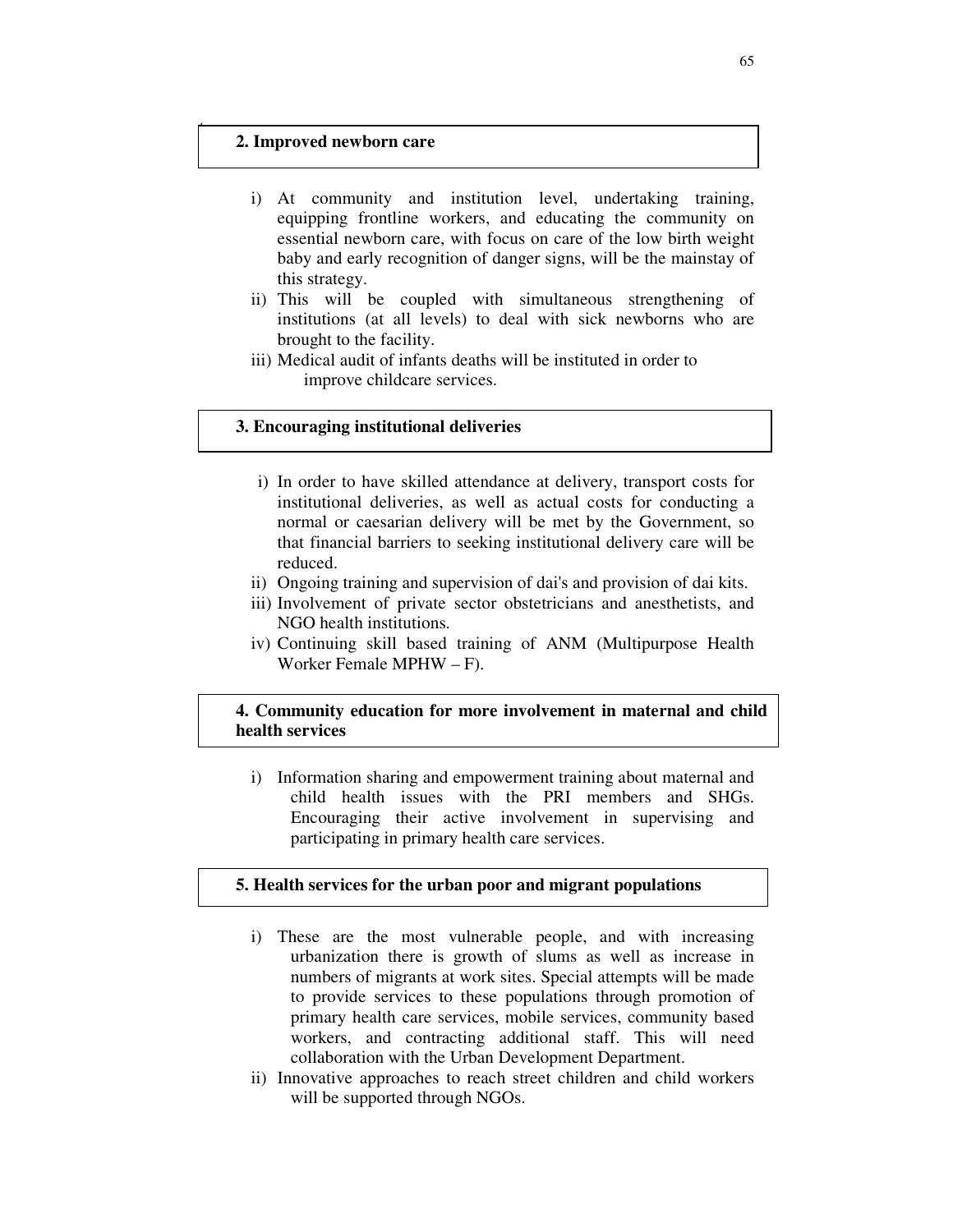# **Objective 2: Reduce Maternal Mortality Rate by 20% of current levels by 2010.**

## **D2.Strategies:**

## **1. Care for adolescent girls and boys**

- i) Address issues of adolescent anaemia through strategies for prevention and treatment for girls in school as well as those out of school.
- ii) Ensure maximum possible coverage with Tetanus Toxoid at 10 years and at 16 years.
- iii) Life skills education for girls and boys will be introduced on a pilot basis with NGOs and the Department of Education and later expanded.

## **2. Improve coverage and quality of antenatal care**

i) Improve skills of service providers in antenatal care and equip them suitably.

Regular refresher training and proper supervision are essential for this.

- ii) Awareness generation about the need for ANC involvement of families and the community for providing proper care to the pregnant woman.
- iii) Identification of risk factors and early referral community education as well as training for frontline functionaries and TBAs on recognition of danger signs during pregnancy and prompt referral, will need greater focus.
- iv) Advice on food and rest through counseling of antenatal women and families.
- v) Food supplementation through ICDS.
- vi) National Maternity Benefit Schemes (NMBS) aim at improving efficiency of coverage with this scheme, to ensure that the benefit does reach the woman when she is still pregnant.
- vii) Increase coverage through outreach services –provided services to difficult to reach areas through mobile clinics, and through a team, rather than an individual health worker. Detailed micro plans to be worked out for this.

## **3. Provide skilled birth attendance**

i) Train ANMs to handle obstetric emergencies – refresher training to ANMs and providing them with the appropriate skills for detection and early referral of complications, after providing obstetric first aid.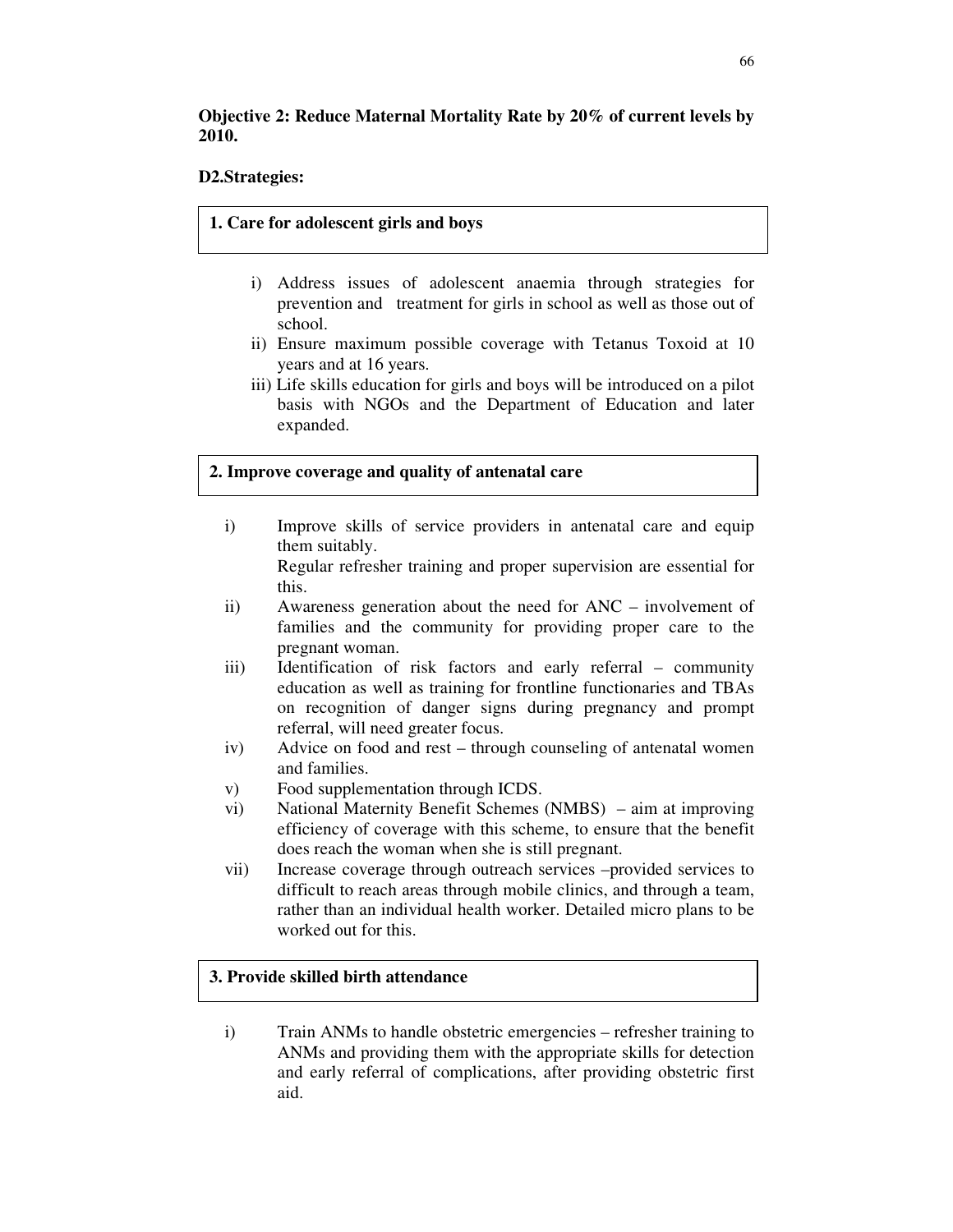ii) Encourage deliveries only through skilled birth attendants either at home or in an institution. Ensure that all block level health institutions and above provide 24-hour delivery services.

## **4. Provide Emergency Obstetric Care**

- i) Ensure that the identified First Referral Units (FRUs) are fully functional as Comprehensive EOC facilities, and are accessible as per norms.
- ii) For every block, ensure that there is at least one functioning basic obstetric care unit which provides – injectable antibiotics; injectable oxytocics; injectable anticonvulsants; manual removal of placenta; removal of retained products; and assisted vaginal delivery.
- iii) Train doctors through short courses in anaesthesia administration to assist in emergency obstetric care.
- iv) Ensure provision of obstetric first aid by adequate training to TBAs and ANMs.
	- v) For every 5,00,000 population there will be at least four basic emergency obstetric care facilities and one comprehensive emergency care facility. At least 15% of all births would be expected to occur in these facilities, with a case fatality rate of less than 1%. Caesarian sections will account for not less than 5% and not more than 15% of all births in the population.

#### **5. Postnatal care**

- i) Ensure that every woman who delivers is visited at least once during the first postnatal week (both to check on the mother as well as the newborn), either by ANM or Anganwadi worker, or both.
- ii) Educate and support mothers for exclusive breastfeeding.
- iii) Train health workers to recognize and treat post-partum infections, and to refer those cases that are not responding to their treatment.

#### **6. Provide safe abortion services**

- i) All block PHCs to provide MTP services including counseling after adequate training of doctors, provision of adequate equipment, and with proper supervision, follow-up care to be ensured
- ii) Selected single doctor PHCs may be declared MTP centres depending on well-defined criteria.
- iii) Generate awareness on the need for safe abortions and the dangers of illegal abortions.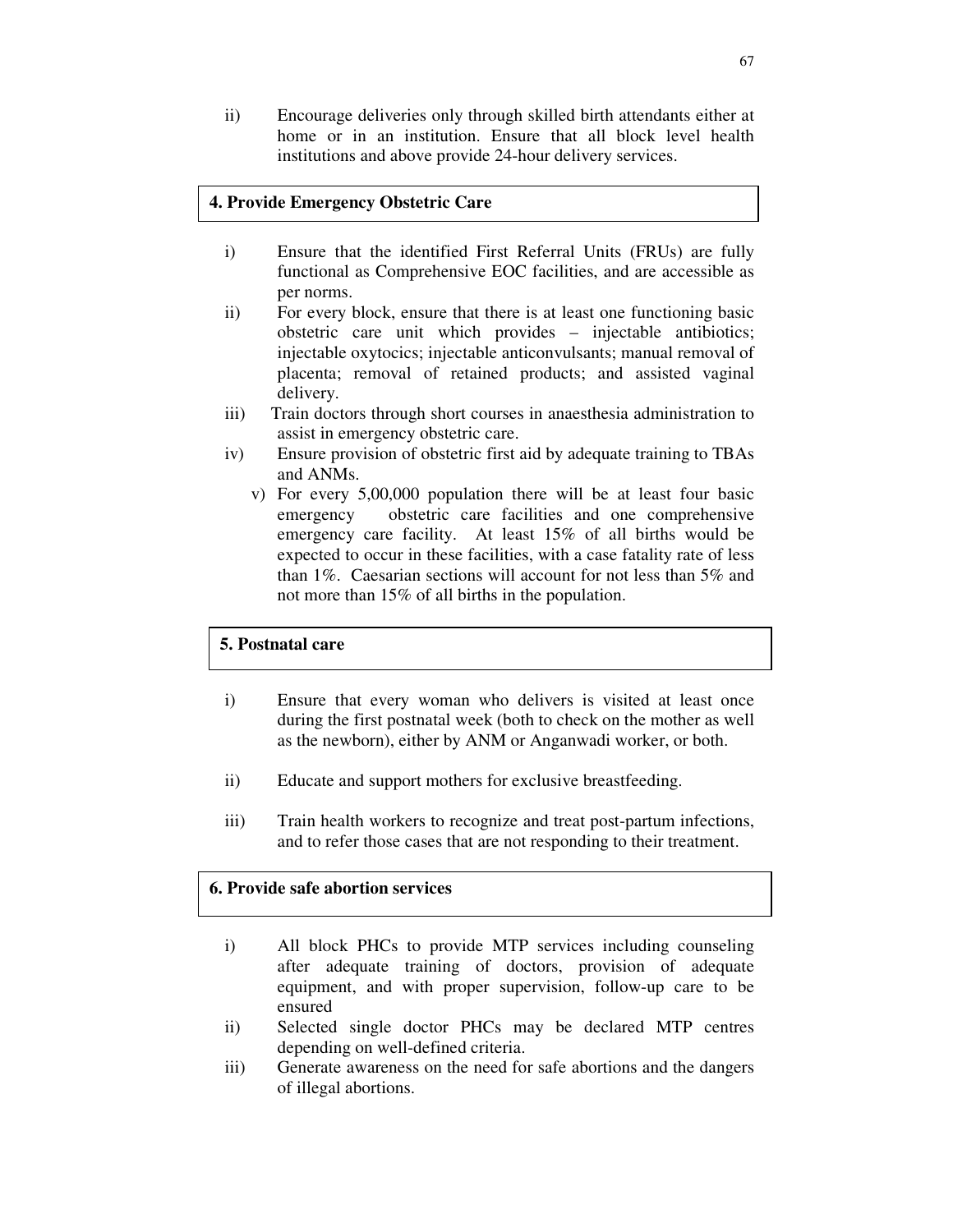- iv) Education on contraception to avoid abortions being used as a contraceptive measure.
- v) PNDT Act will be implemented, avoiding selective abortion of unborn girls.

#### **7. Medical audit of maternal deaths**

i) Audits will be conducted at all institutional levels, for learning from these occurrences, to improve quality of care and reduce maternal deaths.

#### **Objective 3: Reduce incidence of low birth weight by half of current levels by 2010**

#### **D3.Strategy:**

#### **1. Reduce anaemia among adolescents and women of reproductive age**

- i) Iron supplementation and treatment of anaemia in pregnancy.
- ii) Presumptive deworming in the  $2<sup>nd</sup>$  and  $3<sup>rd</sup>$  trimester of pregnancy.
- iii) Promote weight gain of pregnant women.
- iv) Prevention and treatment of anaemia in adolescents through iron and folic acid tablets, antihelminthics and dietary advice.
- v) Protection of pregnant women against malaria through chemoprophylaxis as well as use of mosquito nets.

#### **Objective 4: Work towards achieving national nutrition goals**

Iron deficiency leads to lower learning capabilities in children; complications in pregnancy and childbirth, and to low birth weight babies. The main causes of iron deficiency anaemia are poor intake of iron in the diet, poor absorption, as well as blood loss due to hookworm infestation and malaria.

Iodine deficiency leads to lowered IQ in children, and impaired learning. It can cause reproductive loss with miscarriages and stillbirths, and during pregnancy can lead to cretinism in the child. A countrywide survey showed that no State is free from Iodine Deficiency Disorders.

Vitamin A protects not only against night blindness, but also against diarrhoea and pneumonia in young children. Therefore, in addition to dietary intake, supplementation every six months is essential.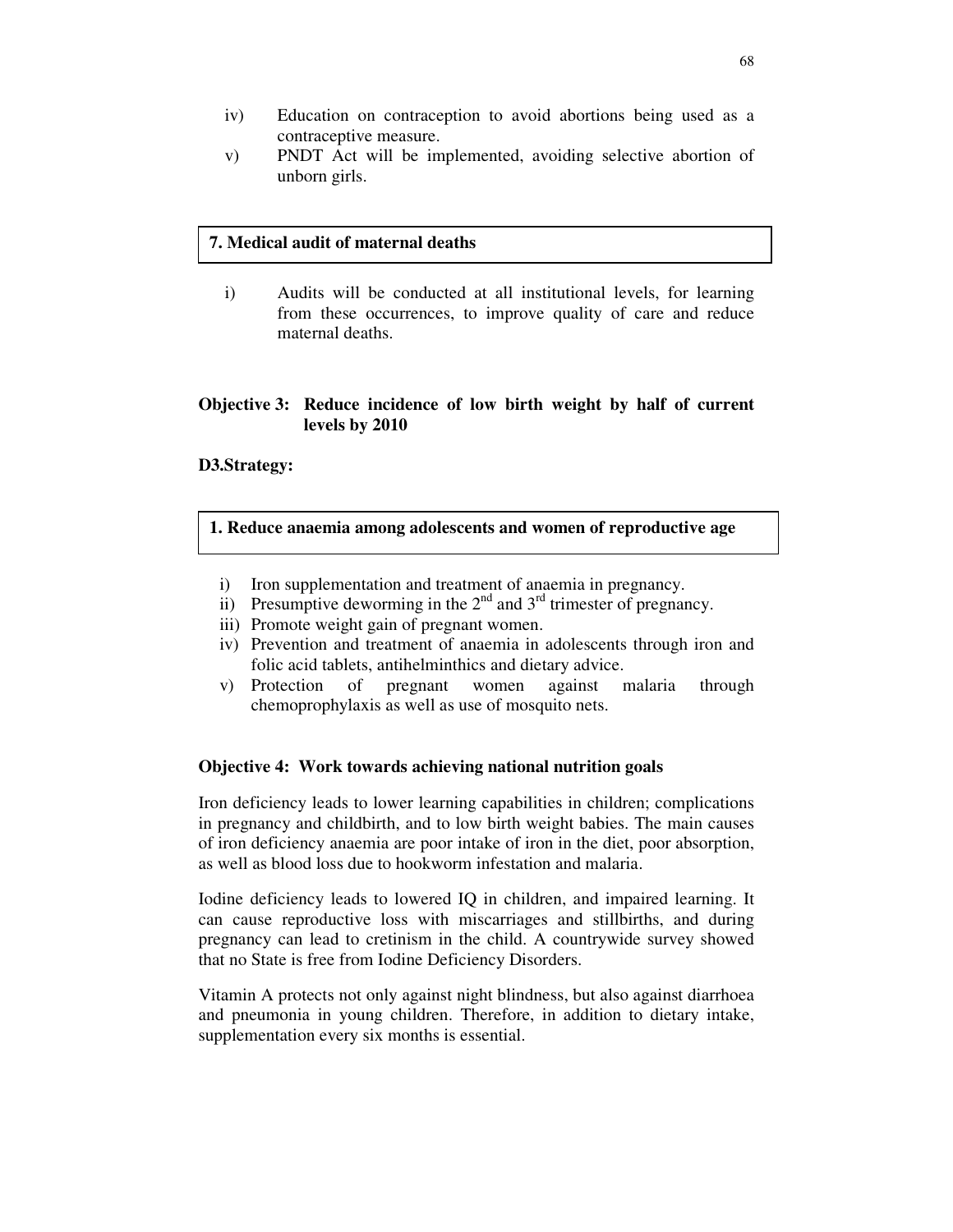- **1. Regular supplementation of vitamin A, and health education regarding vitamin A rich foods.**
- **2. Public education regarding need for iodized salt use.**
- **3. Education regarding early and exclusive breastfeeding (including benefits over artificial feeding) and initiation of complementary feeding at 6 months.**
- **4. Universal coverage with immunization to prevent post-measles diarrhoea, pneumonia and other infections, as well as precipitation of malnutrition.**
- **5. Prevention, early diagnosis and prompt treatment of diarrhoea and ARI.**
- **6. Prevention and treatment of iron deficiency anaemia in children, including education regarding personal hygiene and sanitation, and nutrition education.**

*Details and action points are discussed in the section on Nutrition.*

#### **Objective 5: Improve women's health**

#### **D5.Strategy**

**1. Increase women's access to good quality gender sensitive health care, for comprehensive health needs**

- i) Avail of all central assistance including through the RCH programme special envelope etc., for infrastructural development, training and staffing, especially of sub-centres and PHCs.
- ii) Train PHC and other staff to recognize violence against women, to care for mental health problems faced by women, to manage nonreproductive health problems faced by women, to be familiar with drug dosages in relation to different physiological states of women, to establish gender disaggregated recording and reporting systems.
- iii) Ensure that the coverage of women under non-reproductive health programmes steadily increases. Gender disaggregated data will be maintained and analysed for this purpose.
- iv) Gender sensitive care will include privacy, confidentiality and counseling of the family.
- v) Incentives to women health professionals and workers to serve in rural areas by providing quarters, mobility, safety and continuing education regarding women's health.
- vi) Increase in the number of trained nurses working in CHCs and in a phased manner in PHCs. Providing special training to nurses in obstetrics and public health.
- vii)Providing support to women's health empowerment training programmes through NGOs, SHGs, Mission Shakti, developing upon existing modules and material already available. Increase self-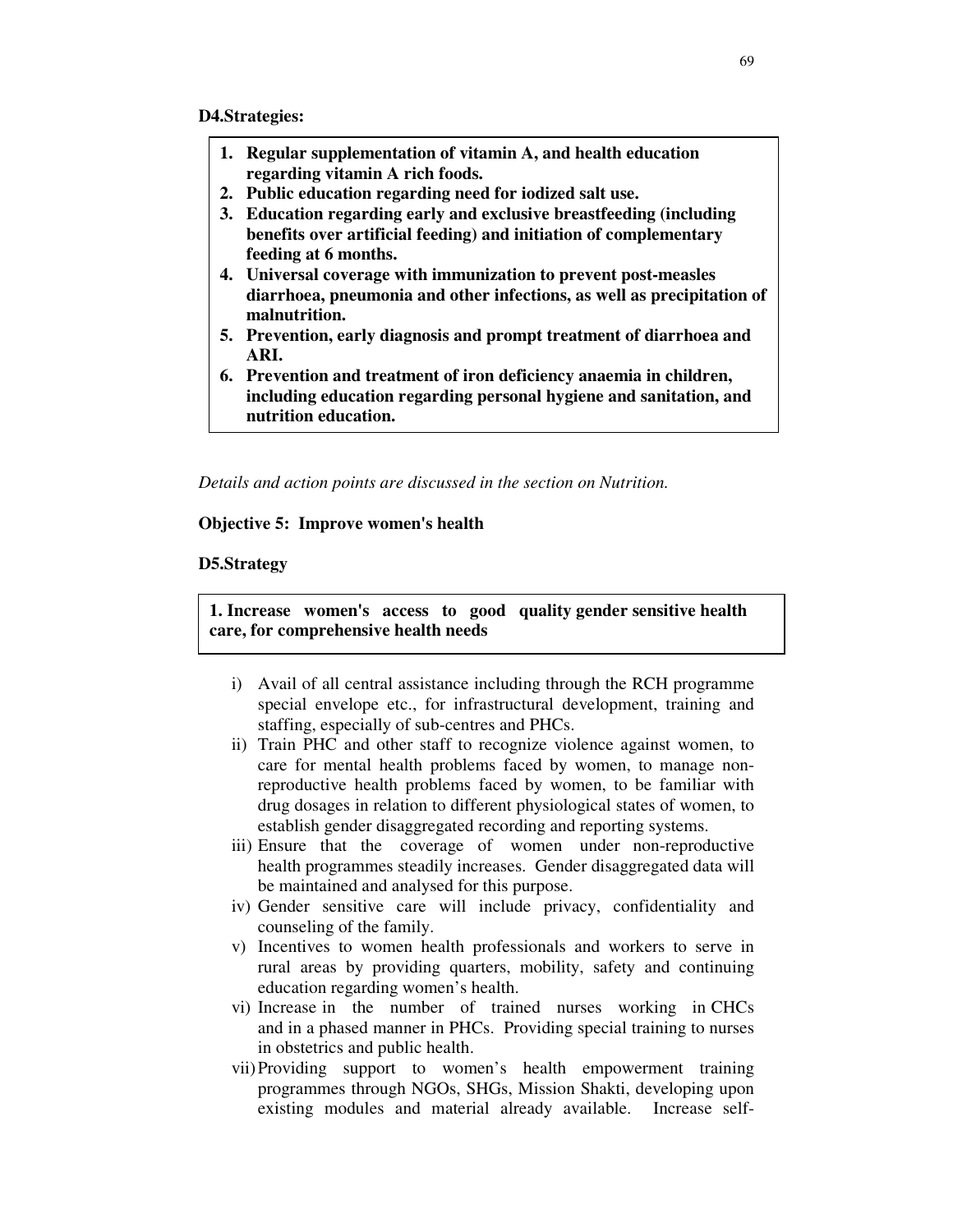reliance, self-confidence and self-esteem of women including in their role as healers in the family.

#### **Objective 6: Improve health of school aged children**

#### **D6.Strategy**

**A comprehensive approach through inter-sectoral collaboration with Departments of Education, Women and Child Development, NGOs and the community to reach children in and out of school.**

- i) Strengthen the school health programme with emphasis on health promotion and health education activities.
- ii) Initiate life skills education, initiate a training of trainers.
- iii) Develop mechanisms to reach out of school children through NGOs, schools and school teachers, women's groups.
- iv) Depute staff for training in school health, child-to-child programmes, life skill education and health promotion.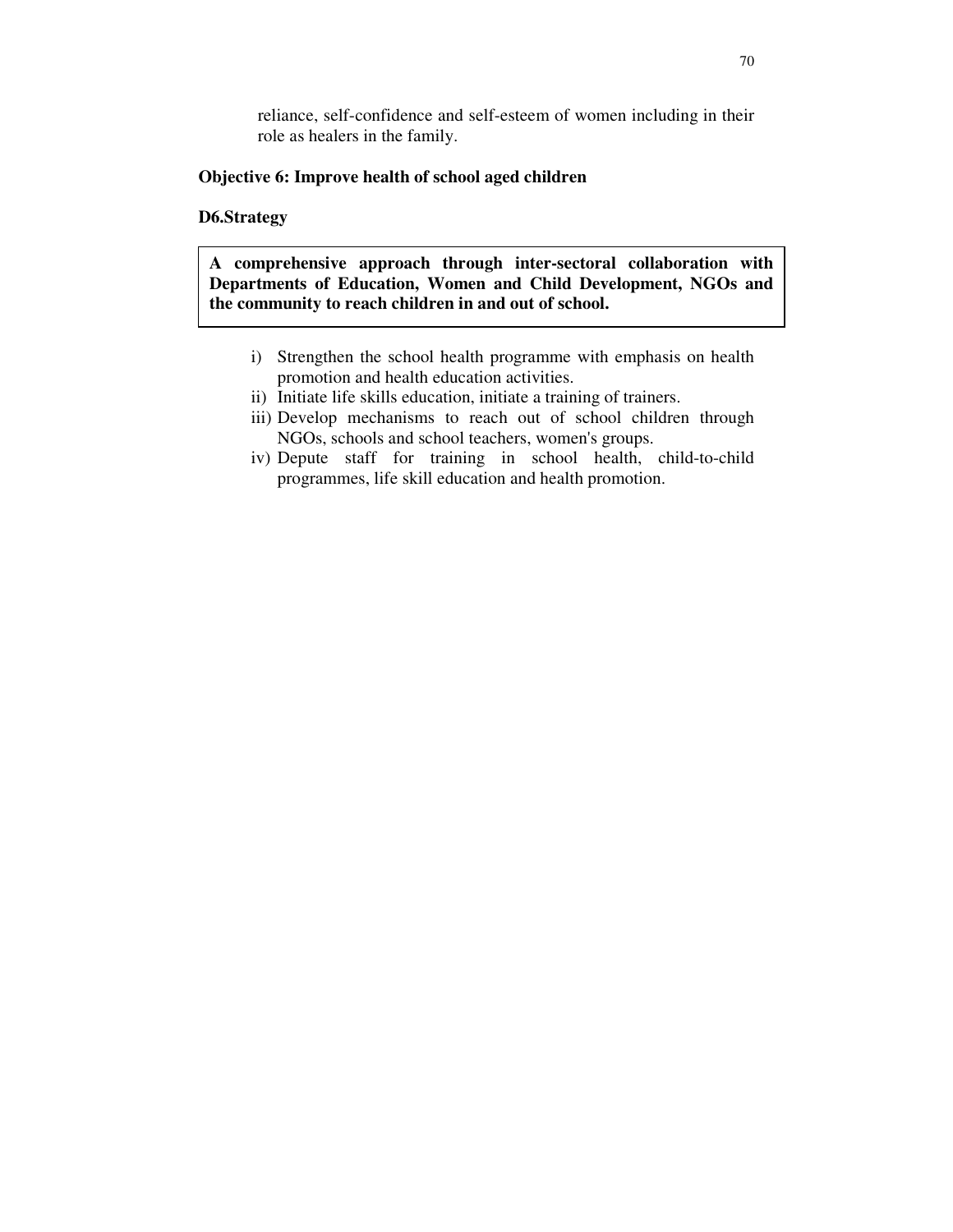#### **CHAPTER 5.6**

# **POPULATION ISSUES AND REPRODUCTIVE HEALTH**

#### **A. Introduction**

Since 1901 the population of Orissa has more than tripled. According to Census 2001, the population of Orissa was 36.7 million. The decennial growth rate of population between 1991 – 2001 is 15.94 percent, significantly lower than the estimated national increase of 21.34 percent. The age distribution of Orissa is typical of high fertility populations, with 33 percent below age 15 and 6 percent at 65 years and above (NFHS 2, 1999).

#### **B. Situation Analysis**

- 1. The Total Fertility Rate (TFR) of Orissa was already much lower in 1975 compared to other low – income states (4.6 as against all-India average of 4.9). By 1993, the TFR of Orissa was significantly lower than other lowincome states and the all India average (2.9 as against 3.4 for all India). This is reflected in the decadal growth rate of population during 1981 – 91  $(19.53 \text{ percent})$  and  $1991 - 2001$   $(15.9 \text{ percent})$ . According to Visaria (2001), the net inter-state migration (in terms of persons reporting a place of last residence different from the place of enumeration) was slightly positive but insignificant in influencing the population size or growth both during 1981 and 1991 censuses. Thus, contrary to popular belief there isn't a significant net out-migration from the state to other developed regions of the country.
- 2. The **fertility** of Oriya women is lower than the all India estimates. The NFHS-2 estimated the Orissa TFR at 2.5. This suggests that Orissa needs to reduce its fertility by only about 15 percent in order to reach the replacement level fertility of 2.1. Interestingly, all population groups have recorded a decline in fertility compared to NFHS – 1 and differentials have narrowed. This augurs well for the goal of attaining population stabilization sooner rather than later.
- 3. Orissa is poised to attain **replacement level** of TFR of 2.1 during 2011 2016, ahead of the BIMARU states and Gujarat, Punjab and Haryana. Nonetheless, the projected IMR of Orissa (84) would be high and the projected level of life expectancy at birth (62.5) at this point would be the lowest, except MP. At this point, the natural rate of growth of population of Orissa (1.55 percent per annum) would be lowest, but for Kerala and Tamil Nadu. This is a result of a relatively gradual decline in mortality rate and a relatively rapidly declining birth rate (see Padhi and Mishra, 2000).
- 4. The **population density** is 236 (Census 2001), lower than the estimated national average of 324 persons per square kilometers. Orissa lives in its villages, with an 87 percent rural population. Although the average population per habitation had more than doubled over the period 1961 to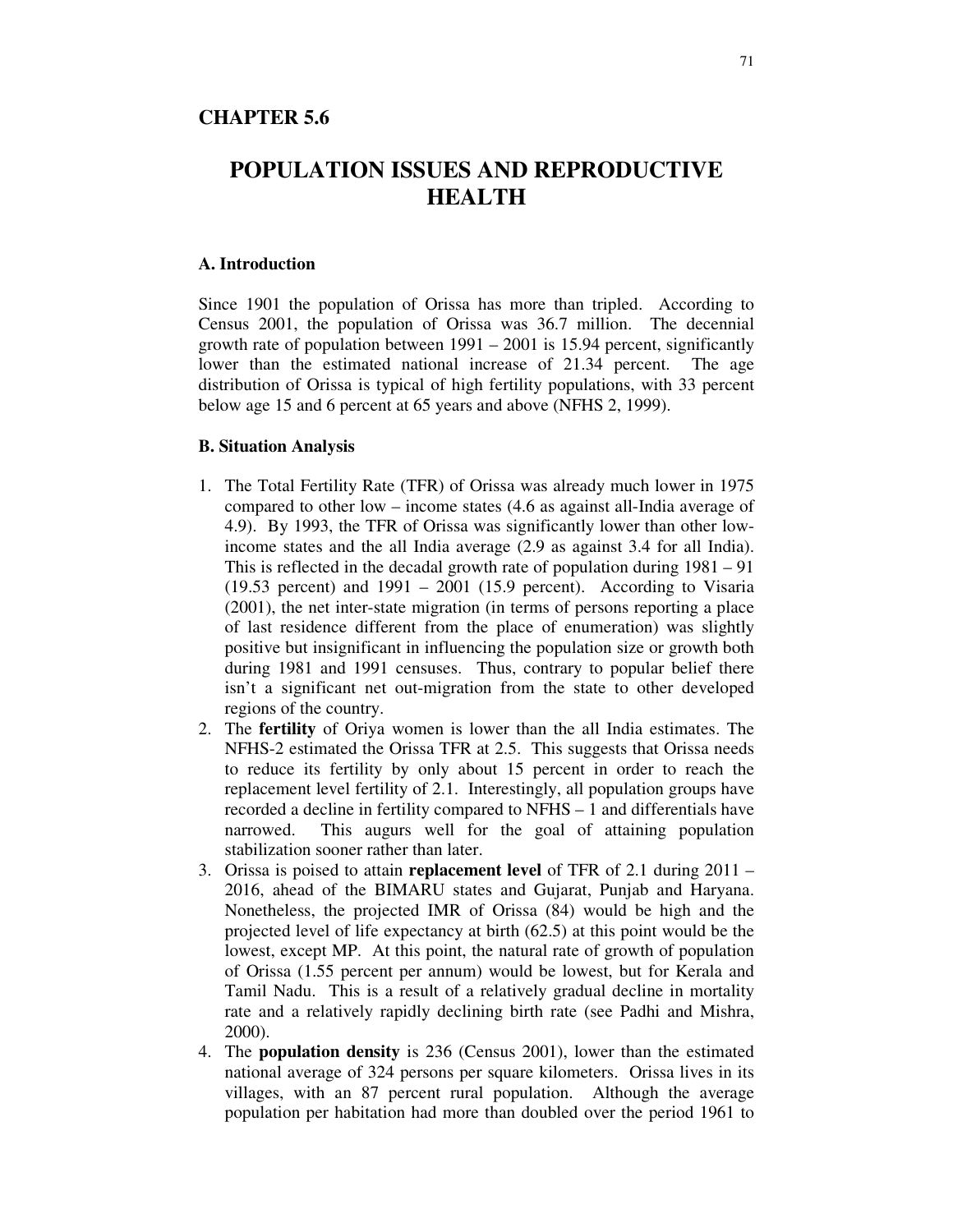1991 (from 354 persons per village in 1961 to 884 in 1991), its average village population was the fourth lowest among the major states of India. Further, 61 percent of villages in Orissa had populations less than 500 persons. Except Himachal Pradesh, no other state had such a large proportion of relatively small villages.

- 5. In Orissa, according to one report, there is a high incidence of **spontaneous abortions** 1 . – an indictor of pregnancy wastage and a possible contributor to perinatal and maternal mortality (Padhi and Mishra, 2000). One reason for the high incidence of spontaneous abortions and the high MMR is the poor nourishment of women and high prevalence of anaemia.
- 6. According to a **population projection** by Prof. Visaria, the doubling of the population in Orissa to about 60 million in 2101 is certain, due to an in-built momentum, even if the Total Fertility Rate (TFR) were to reach replacement level between 2011–16. The in-built momentum of growth on account of current levels of fertility, would account for nearly 78 percent of the population increase. Unwanted fertility in the total expected population growth is expected to be 19 percent and high-wanted fertility is estimated to be only 2.5 percent. Disasters and epidemics such as HIV/ AIDS will also have an effect on mortality.
- 7. Based on indicators such as sex ratio, literacy rate, work participation, poor nutrition and health the **status of women** in Orissa is considered low. The sex ratio of Orissa declined from 1022 (1951) to 971 (1991) and 972 (2001). The sex ratio for 0–6 years declined from 967 in 1991 to 950 in 2001 (estimated). However, the sex ratio of Orissa is comparable to some demographically developed southern states. It has an equitable gender balance in the SC population, and tops the list in sex ratio amongst the ST population (Rustagi, 2000). Compared to other parts of India, there is not a strong son-preference in many parts of the state. The status of tribal women is considered to be relatively better than that of women in coastal districts.
- 8. The state is finalizing a **policy for women**, the main goals of which are: ensuring the right to survival of all female life at all stages; preventing atrocities against women and adolescent girls; ensuring equal access to nutrition and health; proactive measures to improve the status of women; and enabling equal access in all public forums. Self Help Groups (SHGs) especially with women have been formed under various schemes, supported broadly by the Mission Shakti programme.
- 9. Women in Orissa marry relatively late, compared to many other parts of the country. The average **age at marriage** for women is 19.8, higher than the national average. There are however, regional variations and the age at marriage is low in tribal districts (RCH Data). According to NFHS2, 17 percent of the women of age 15 – 19 are already married. The survey indicates that proportion of women who marry young has been declining rapidly.

Number of cases of spontaneous abortion (OPD+IPD) for the year  $1992 - 93$  is reported to be 25, 107. Relative to the reported number of births in 1993, the incidence of spontaneous abortions works out to a high of 40.62 (25,107 divided by number of live births+ still births multiplied by 1000.) It must be noted that the estimate pertains only to attended cases of spontaneous abortion.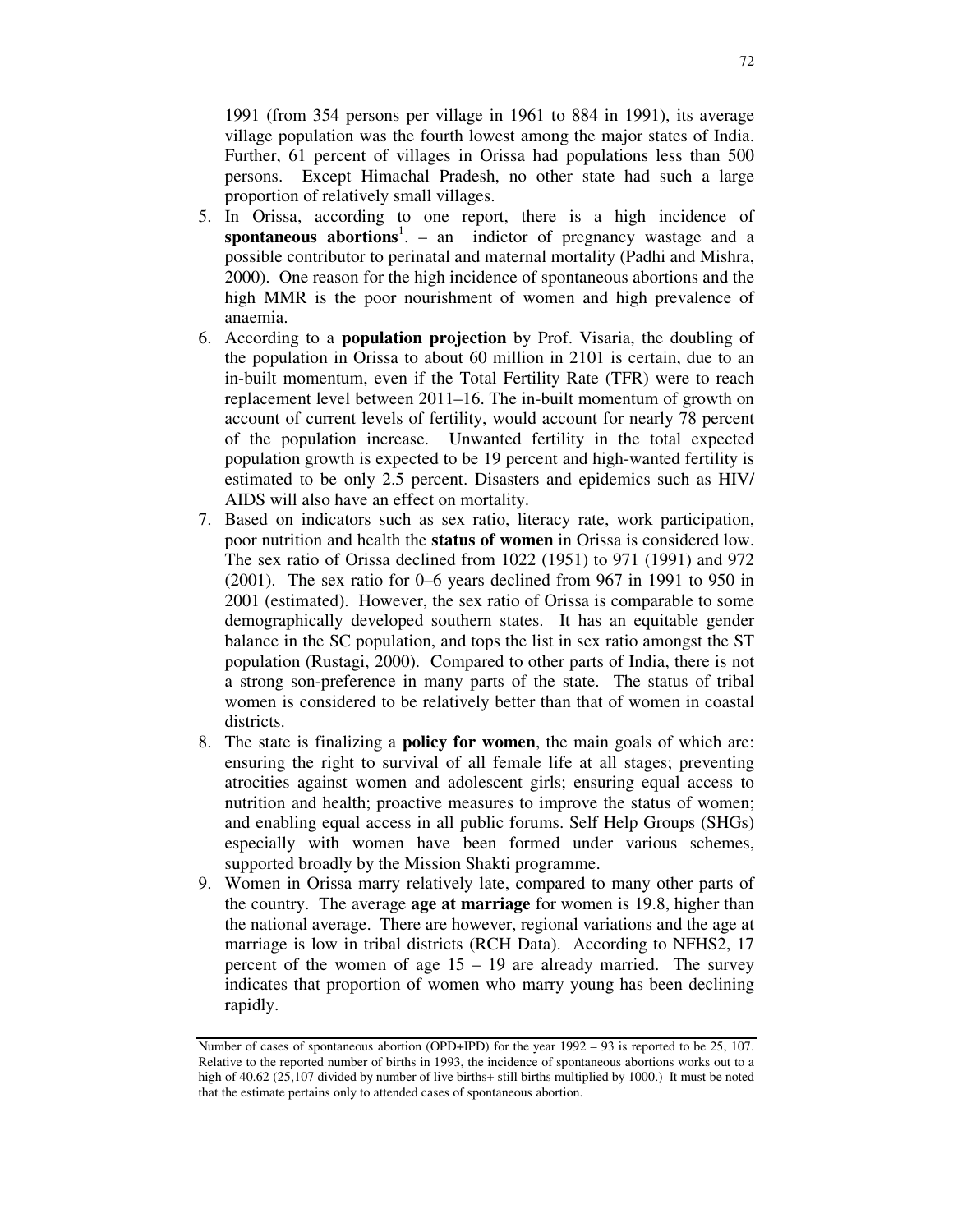- 10. Increased **violence against women** is reported with 29 percent of women in the state experiencing domestic violence (NFHS 2). Police records confirm field impressions. Though majority of cases reported relate to rape, most go unreported. Increasing number of desertions is reported in family courts organized in some districts.
- 11. **Literacy:** 63.61 percent of the total population in the state is illiterate male 75.95 percent and female 50.97 percent (Census 2001). Between 1991 and 2001 female literacy has improved, confirming 1997 NSSO survey findings. Evidently, more women are coming forward to learn. However literacy in the tribal districts, especially amongst tribal women is, abysmal. Despite increased number of literates, especially women literates, it is estimated that *mean years of continuous schooling in the state is only 2.42* years, much lower than the four years regarded as minimum for effective literacy.
- 12. **Adolescents** are relatively ignored. Adolescents' needs are often met through programmes of the WCD and Education department. Efforts are on by the Government to initiate a Kishori Shakti Yojana in the state.
- **13. Reproductive Health Services**: According to NFHS 2, 47 percent of currently married women currently use some method of contraception, up from 36 percent in NFHS 1. The Contraceptive Prevalence Rate (CPR) in the state is 46.8, higher in urban (54 percent) than rural (46 percent) areas, and higher among high school educated women (52.7 percent) than those illiterate (45.2 percent). Current use of contraception is lower among scheduled tribes compared to other women. Female sterilization is the most widely used method - accounting for 76 percent of total contraceptive use. In NFHS 2, only 2 percent of women reported their husbands were sterilized, down from 3 percent in NFHS 1. Oral contraceptives, intrauterine devices and condoms account for 10 percent of total contraceptive use.
- 14. Given the emphasis on sterilization, most women adopt family planning after achieving the desired family size. Contraceptive use rises with age, peaking at 69 percent for women age 40 - 44. Use also rises with number of children, peaking at 68 percent for women with three living children. Son preference does appear to affect contraceptive use.
- 15. Sixteen percent of currently married women in Orissa have an **unmet need** for family planning, that is, they are not using contraception even though they do not want any more children or want to wait at least two years before having the next child. The unmet need for spacing is slightly higher than the unmet need for limiting. The current programme emphasis on limiting methods is therefore not effective in meeting the needs of young married couples who would like to space their births.
- 16. **The public sector** is the most important provider of contraceptive care in Orissa with government providing for over 90% of users. Private sector medical institutions provided methods to 6 percent, and 4 percent obtained supplies from a shop. Exposure to mass media is low in Orissa.
- **17.** Despite being a significant milestone, the National Population Policy (2000) does not mention **reproductive rights.** The policy has been criticized for excessive reliance on goals rather than rights, despite obligations assumed by India under various human rights covenants and the CEDAW (convention on elimination of all forms of discrimination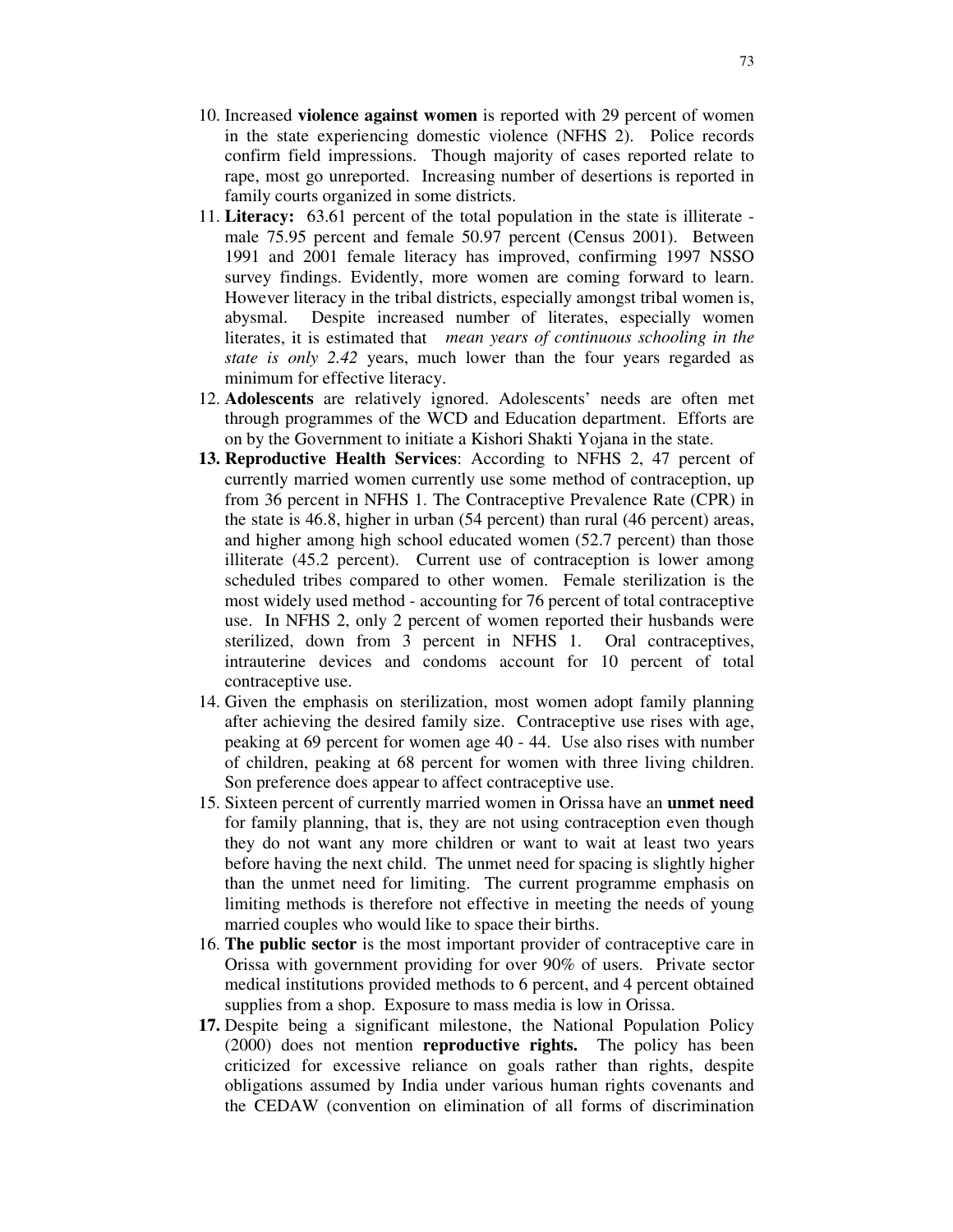against women). Reproductive rights, the foundation of the International Conference on Population and Development, Programme of Action, needs discussion at different levels.

**18. Incentives and disincentives:** The NPP 2000, does not have disincentives for family planning, but relies heavily on incentives. In Orissa there are few incentives to motivate internalization of the small family norm. The most popular was the green card for couples sterilized after one or two children. Interest in obtaining green cards by those eligible is waning, probably with the realization that any benefits are spread very thinly (Alison Dembo Rath 2002). The major disincentive provision rendering persons with more than two children ineligible to contest the Panchayat Elections has strong support amongst politicians and administrators (Buch/UNFPA 2001) though women and human rights groups contest this. However, from Visaria (2001) and NFHS 2, high wanted fertility is not an issue in Orissa and there is a significant degree of internalization of the small family norm.

## **C. Objectives:**

Population stabilization strategies are seen in a broader health and development context. In Orissa, a strategy to increase the pace of decline of TFR is not required. The small family norm has been largely accepted and internalized.

The objectives are (1) to reduce the pace of the momentum of population growth, given the young age distribution of the population, to increase access to spacing methods and provide good quality contraceptive care, and (2) to improved health and access to care which is integral to population stabilization.

## **D. Strategies**

## **1. Increase synergy between population and health policies**

Access to reproductive health services depends on a functioning, accessible and affordable health care system. Hence, the population policy will be part of a comprehensive health policy and of larger efforts at reforming the health system. Separation between the two could lead to distortions. The need for equity with efficiency, the possibility of health insurance to include the poor, the stagnation in the rate of decline of infant mortality, and the need to address maternal mortality in a time-bound manner are some of the issues that need to be addressed commonly by both the health and population policies.

Many aspects of the health strategy address the need for better health care. Support from the RCH programme will be used towards this. Closer integration between RCH and total health service functioning will be implemented covering training, job responsibilities and service delivery.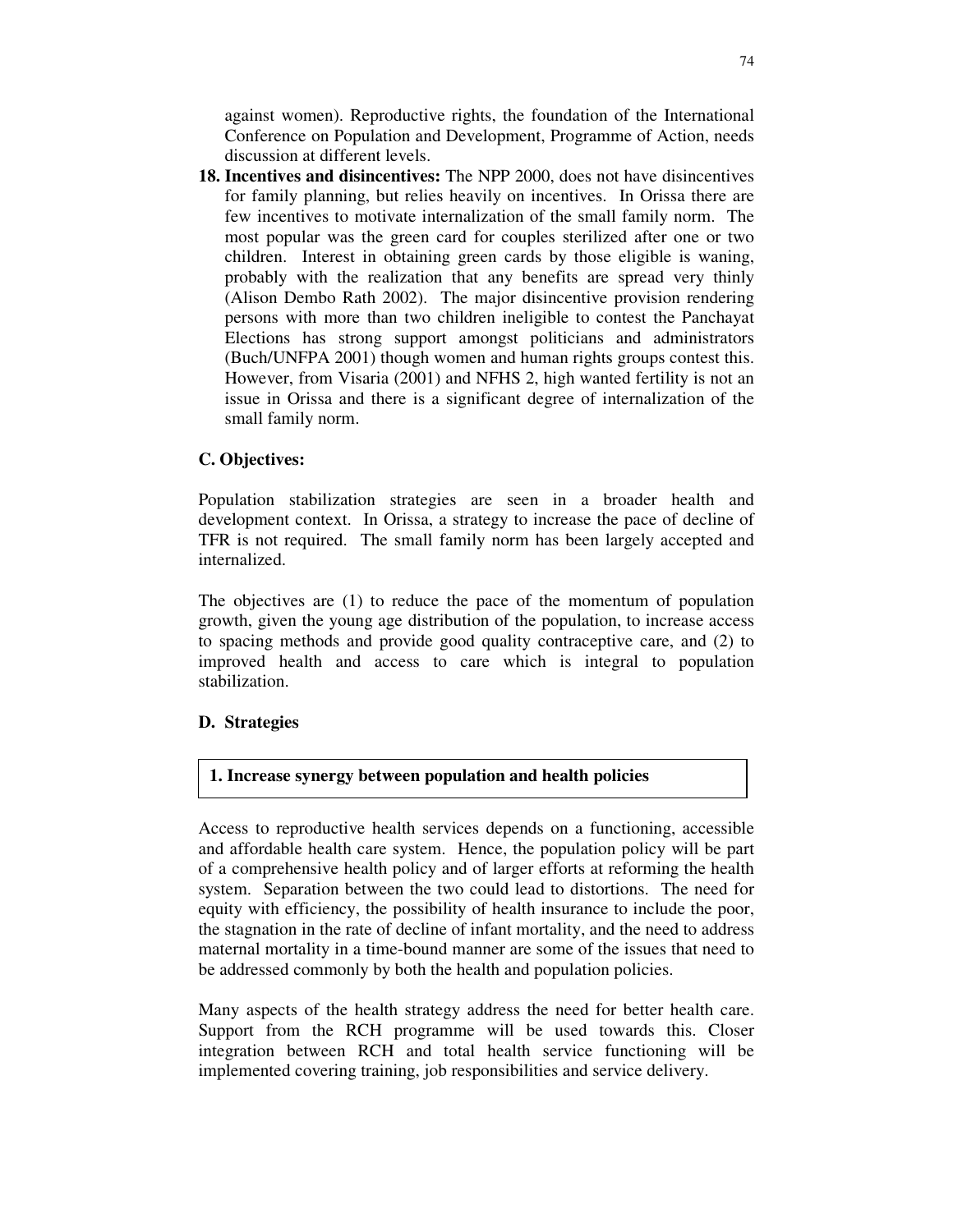Strategies for reducing maternal mortality are given in the Chapter on Intervention for Women and Children.

#### **2. Meeting unmet needs for contraception, especially spacing**

According to NFHS 2, " the almost exclusive emphasis of the family planning programme on sterilization fails to meet the needs of young women who are still in the process of family formation. Many women couples have an unmet need for spacing, especially before their first and second births".

Spacing needs will be met by increasing availability of good quality contraceptive care in primary health care units, through non-traditional outlets and community based distribution and information systems. Community awareness and health personnel knowledge about these methods will be increased. Health services will be strengthened for proper screening, handling of side effects and follow- up services. This will be introduced in a phased manner in different districts with technical support from medical colleges, district hospitals and specialists from the private and voluntary sector.

Promotion of condoms as dual protection methods will be undertaken in view of the emerging problem of HIV/ AIDS.

The range of services and method choice will be expanded to enable men to shoulder part of the burden of RH, and to cater to their reproductive and special health needs.

## **3. Improving quality and range of reproductive health services**

The Health and Family Welfare Department will further the efforts to achieve better quality of care. Patient and community feedback will provide indicators if achievement. Quality includes adequate access and availability; routine and reliable information on the scope of services and what is available at which level; a range of contraceptives; and technical quality of care. The latter includes the infrastructure and service environment; privacy and confidentiality; waiting time; inter-personal relationships and follow-up.

Education and empowerment training on reproductive health aspects will be integrated into health promotion activities with women and men, adolescent boys and girls.

**Community Needs Assessment (CNA)** was meant to decentralize target setting and planning. However, CNA has had limited use and that too mainly for contraceptive target settling. Through training and supervision it will be ensured that CNA is used as an effective planning tool to enable "community" involvement besides needs assessment.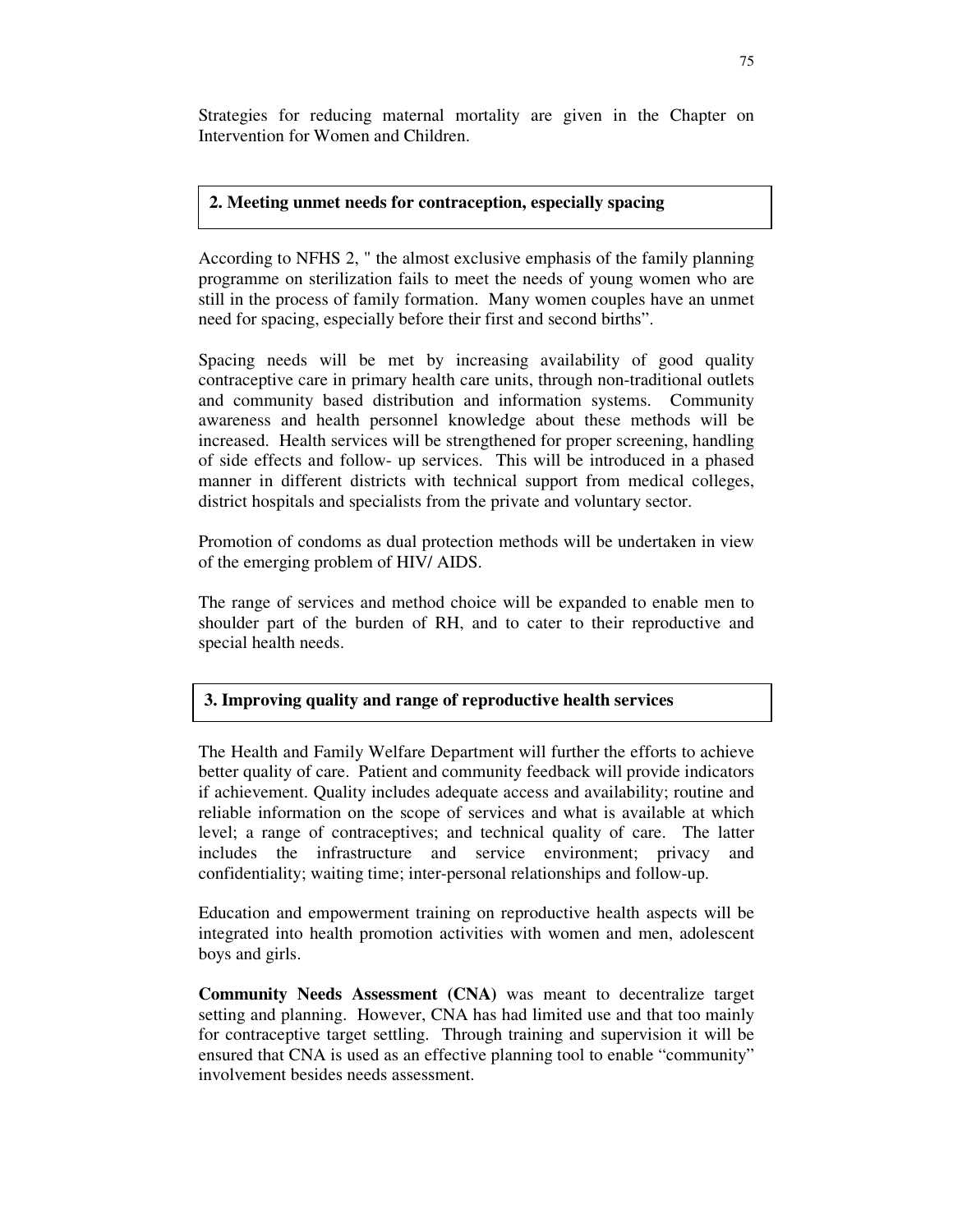**Ensuring accountability of service providers to the community** The department will facilitate creation of meaningful linkages between the community and health service providers to improve the utilization of public services and also to enable the accountability of service providers to users/clients. Besides training the community members, SHGs to participate, the service providers should be open and willing to work with the community. The recent effort of the health department requiring the ANM to participate in Panchayat meetings is one such step.

**Life cycle approach:** The Department of Health will begin to address the reproductive and health service needs of married and unmarried adolescent girls and boys, and older women and men outside the reproductive age groups.

**Integrated approach to HIV/AIDS, STDs and RTIs:** The HIV/AIDS programme is managed by a separate society and the Department of Family Welfare addresses all other reproductive and sexual health needs. A convergence between the two will be established

Management of Infertility will be integrated into the existing reproductive health services in a phased manner.

**4. Strengthen reproductive rights, women's empowerment, gender, equity and male involvement**

Initiatives will be taken to further the understanding of reproductive rights and NPP 2000 among policy makers, stakeholders (including corporate sector), health providers and the community. Discussion will be regarding the ongoing fertility transition in the state, its policy implications, and the need for broad public support for an approach based on rights, health, and women's empowerment. The best way to reduce momentum of population growth is by increasing girls' education and women's empowerment. Unwanted fertility can be decreased by increasing women's control over reproductive decisions and improving the quality of family planning services; and wanted fertility reduction depends among other things on greater knowledge and awareness of FP methods.

*Policy support for gender equality, women's empowerment and male involvement:* Proactive efforts will be made to mainstream an approach based on gender equality and women's empowerment into the functioning of the Health and Family Welfare department. The long-standing target based approach has influenced the majority of policy makers, programme managers, supervisors and staff. Often, male contraception and / or sterilization and short training courses on gender sensitization for service providers are viewed as support for gender equality. A more systematic and well-planned mainstreaming strategy will be evolved to shift provider mindsets from a biomedical to a rights – based perspective. A gender desk may be considered.

*A public campaign against son-preference and sex – selection:* Although not a major issue in the state at present, a campaign with innovative media work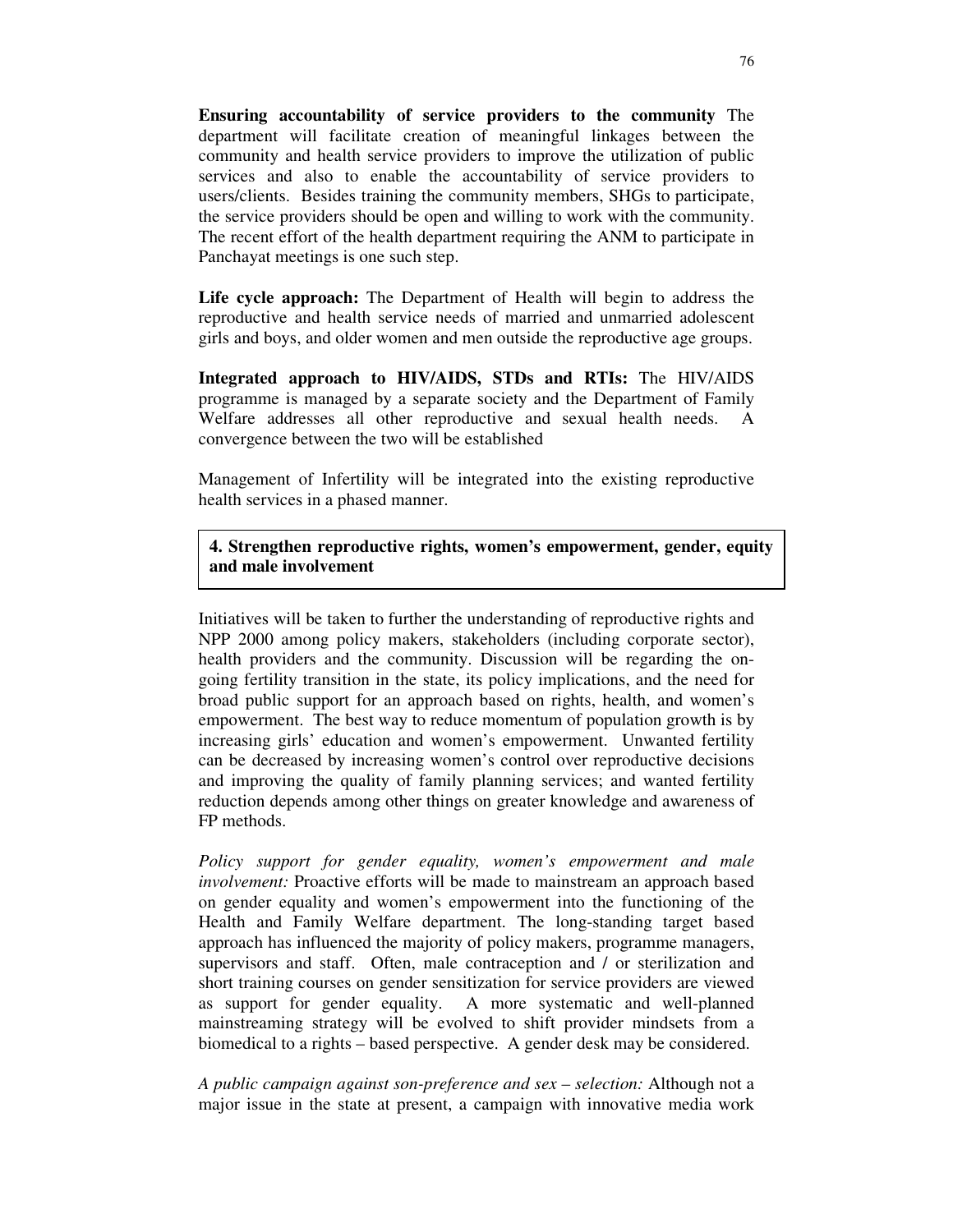will cover health professionals, administrators, community leaders, religious groups etc. The PNDT Act will be implemented.

Through training and support the involvement of health service providers in identifying victims of violence against women, counseling, support and treatment will be undertaken.

# **5. Life-skills education in schools for adolescents**

Life skills education will build on WHO modules and Indian experience using a phased approach with teacher education, community and parent sensitization. It is a primary prevention approach helping formation of young persons in decision making, handling peer pressure, developing self-esteem. These help develop responsible life styles and sexuality, increased gender equality and reduced gender violence.

There will be coordination with the Department of Education and NGOs.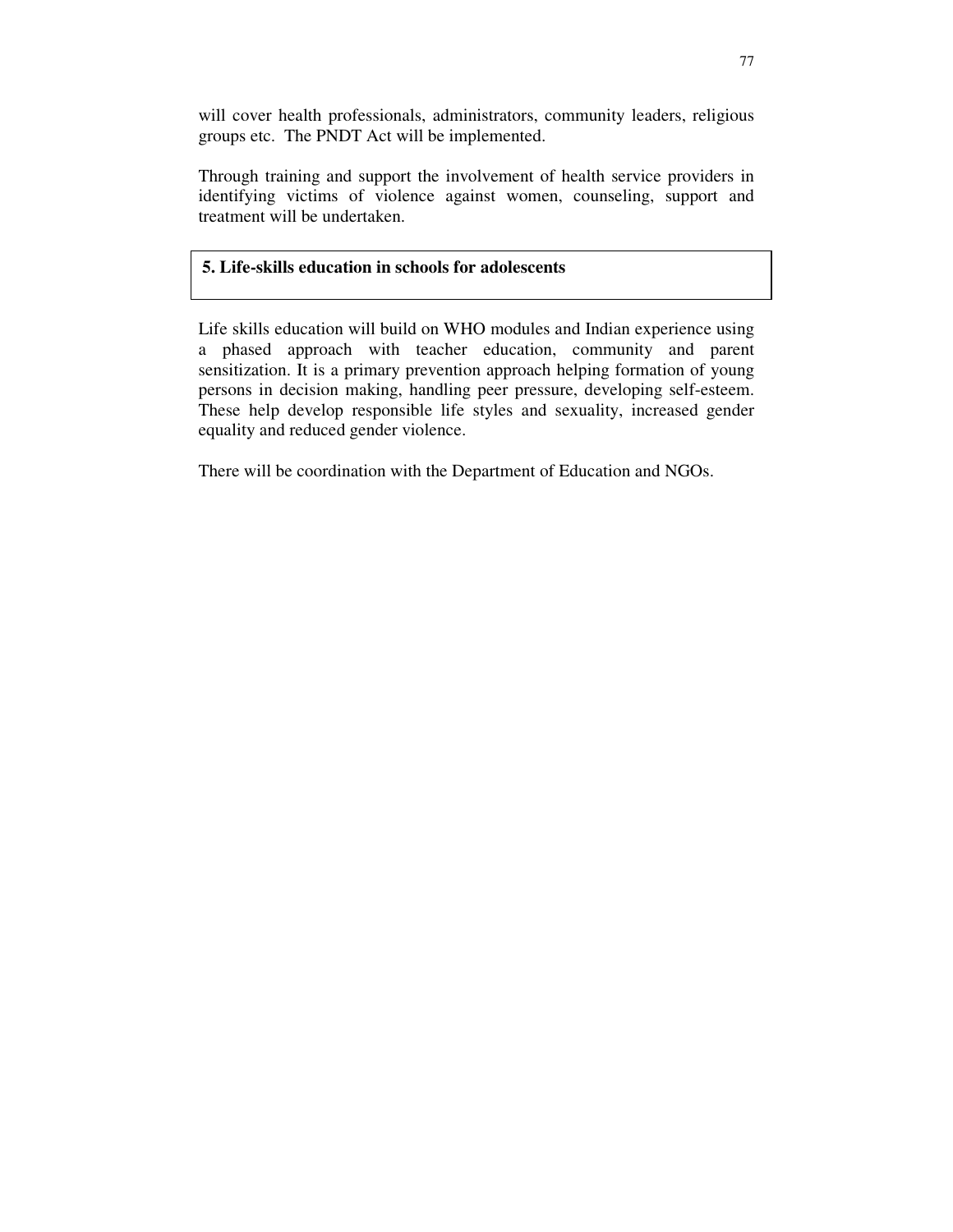## **CHAPTER 5.7**

# **HEALTH CARE OF SPECIAL GROUPS**

Many special groups require special care and attention. These groups are disadvantaged and underprivileged. Their access to and utilization of health care services are poor, because of sociocultural, geographical, economic and other reasons. Such groups include the aged, street children, working children, persons with disabilities, the tribal people, nomads, migrant labour, commercial sex workers, urban slum dwellers, prisoners and others. Together, they constitute a sizeable proportion of the total population.

The Directive Principles of the Indian Constitution (Article 42) states: *"The State shall, within the economic capacity and development, make effective provision for securing the right to work, to education and to public assistance in cases of unemployment, old age, sickness and disablement and in other cases of undeserved want".*

An important goal of the health care system is to achieve equity in health, irrespective of the situation in which people find themselves. It is imperative that we formulate and implement earnestly policies, strategies and action plans to improve the health of people belonging to special groups or people with special needs. Though all special groups are important, strategies for improvement of health with respect to the **elderly, persons with disabilities** and **tribal persons** are dealt with here. The State will encourage civil society groups including NGOs and community based organizations to work with special groups.

#### **Section 1:**

#### **THE ELDERLY**

#### **A. Introduction**

The life expectancy at birth of the people in India has increased from 32 years at the time of Indian Independence to over 60 years in the nineties. People live longer. The number of the elderly (60 years and over) has increased from 12 million in 1901 to 57 million in 1991. Population projections made by the Registrar General of India indicate that the number of the elderly would be about 100 million or 7.97% of the total population by 2016. Nearly 85% of the aged population belong to the age group of  $60 - 70$  years; their needs for health care are different from those above 80 years. The age distribution, gender and economic situation relevant to the elderly call for special provisions for health care. The high proportion of elderly widows in rural (63.89%) and urban (61.38) settings call for special care. The estimated proportion of the elderly to the total population in Orissa in 2011 is 8.84%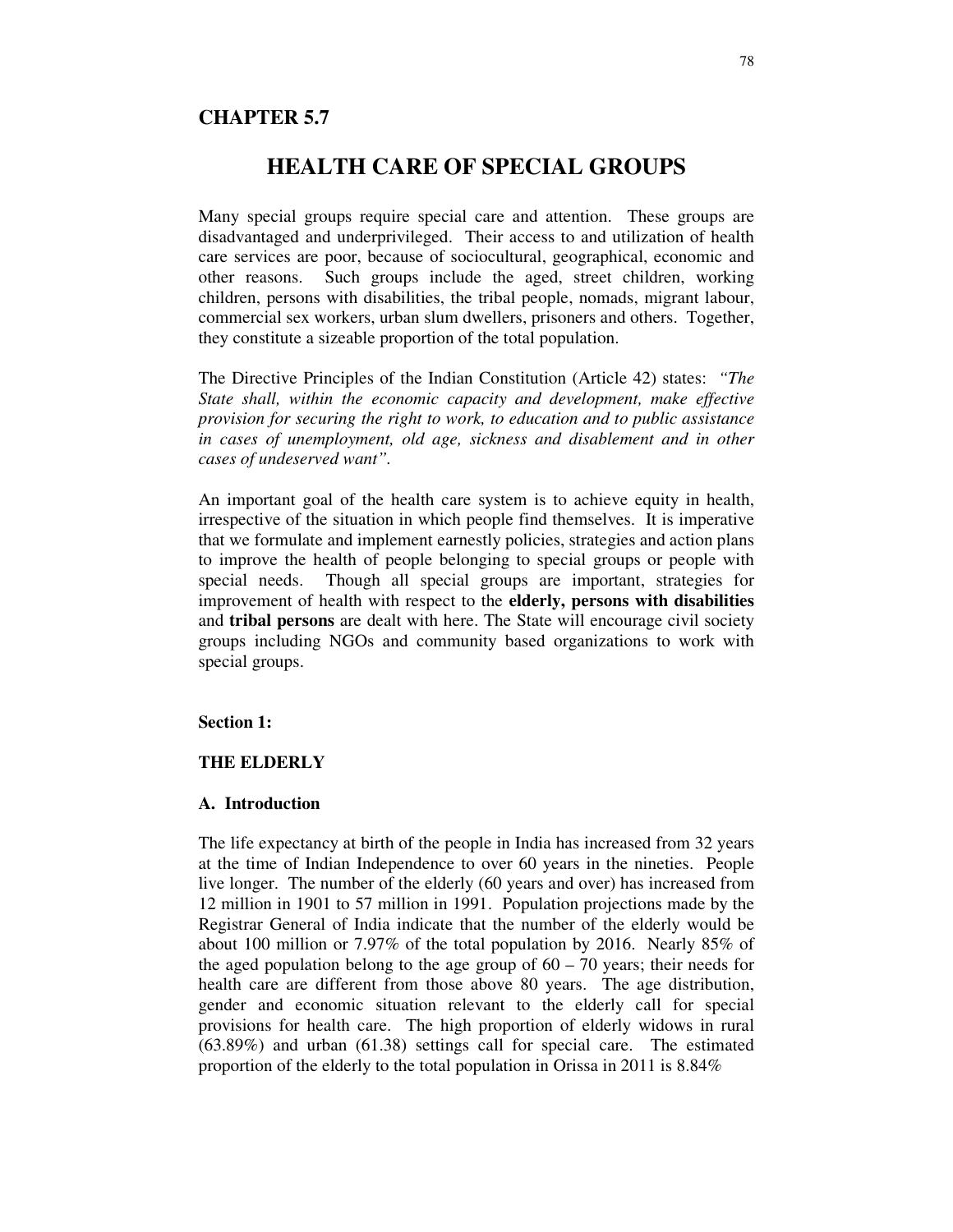Health care needs increase with age. Considering the social, economic and psychological needs of aged people, a family based health care system is probably the most effective and satisfying strategy to be adopted. However, since such a system is getting eroded due to changes in culture, behaviour patterns and life styles, other strategies by the State must be thought of. There is also a steady decline of the productive population, giving rise to a more dependent population.

Drug therapy in the elderly can cause problems. They often have multiple pathologies, leading to consumption of more drugs, with the risk of developing adverse side effects and drug interactions. Further, they may fail to comply with drug regimens. There are also variations in the normal patterns of drug kinetics and dynamics. There may be greater vulnerability due to loss of reserve functional capacity of the heart, liver, kidneys and other organs.

Elderly people are lonely, leading to psychosocial and emotional problems, which are misinterpreted as diseases with unnecessary drug administration.

#### **B. Situation Analysis**

The percentage of the elderly in Orissa is increasing, as in the rest of India.

| Year | <b>Orissa</b> | India |
|------|---------------|-------|
| 1971 | 6.02          | 5.97  |
| 1981 | 6.26          | 6.28  |
| 1991 | 6.98          | 6.58  |
| 2001 | 7.74          | 7.08  |
| 2011 | 8.84          | 8.18  |
| 2021 | 10.60         | 9.87  |

(Date based on Census and projected)

If we look at percentage of persons currently married and widowed, wide differences between males and females indicate a larger number of single widowed females.

| Percentage of the elderly, 1991 | Male | Female |  |  |
|---------------------------------|------|--------|--|--|
| Currently married               | 764  | 60.0   |  |  |
| Widowed                         | 18.1 | 39.5   |  |  |

#### **C. Objectives**

(a) To facilitate the provision of health care services to the elderly at affordable cost, as near the person as possible, through the primary health care system.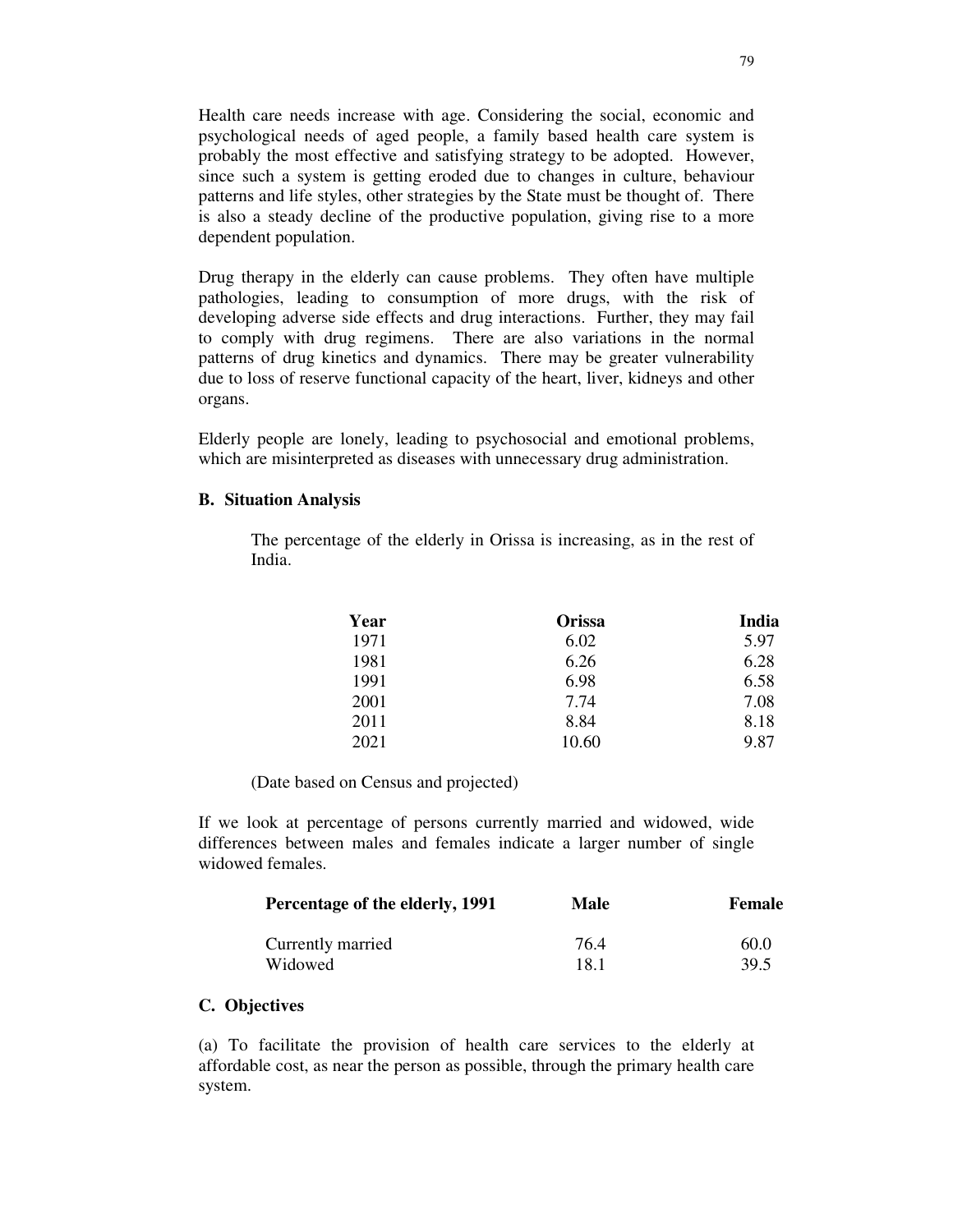(b) To facilitate provision of psychological support and adequate nutrition for the elderly.

#### **D. Strategies:**

#### **1. Planning and review of health services for the elderly**

- i) Study existing patterns of health care for the aged at family, community and government levels and implement needed reforms.
- ii) Develop a reliable database on the health status, morbidity and disability in terms of gender, locality and socio–economic status of the elderly in the State.
- iii)Use services of the elderly in micro planning, implementation, monitoring and evaluation, considering the elderly as a valuable human resource and appropriate utilization of their potential.

#### **2. Sensitize the public, voluntary and private health care services to be responsive to the needs of the elderly**

- i) Strengthen primary health care and referral systems (secondary health care) with facilities and logistics for managing health disorders of the elderly, especially noncommunicable diseases, such as cardiovascular, respiratory and nervous disorders, old age cataracts, psychological and mental infirmities.
- ii) Advocate for active ageing through health promotion.
- iii) Include gerontology and geriatrics as subjects in health professional education.
- iv) Training and re-orientation of health personnel in health and medical care of the elderly.
- v) Providing single point counters/ mechanisms for elderly patients in public hospitals, to reduce or avoid long waiting time and multiple trips (general practice units).
- vi) All buildings including health care institutions to have easy access for the elderly.
- vii) Private and voluntary health care institutions to be encouraged to provide appropriate treatment for the elderly.
- viii)Care and rehabilitation services for the elderly with disabilities.
- ix) Legislation may be considered to ensure that the family takes the responsibility of looking after the elderly (parents) in the family (e.g., the Himachal Pradesh Maintenance of Parents and Dependents Act).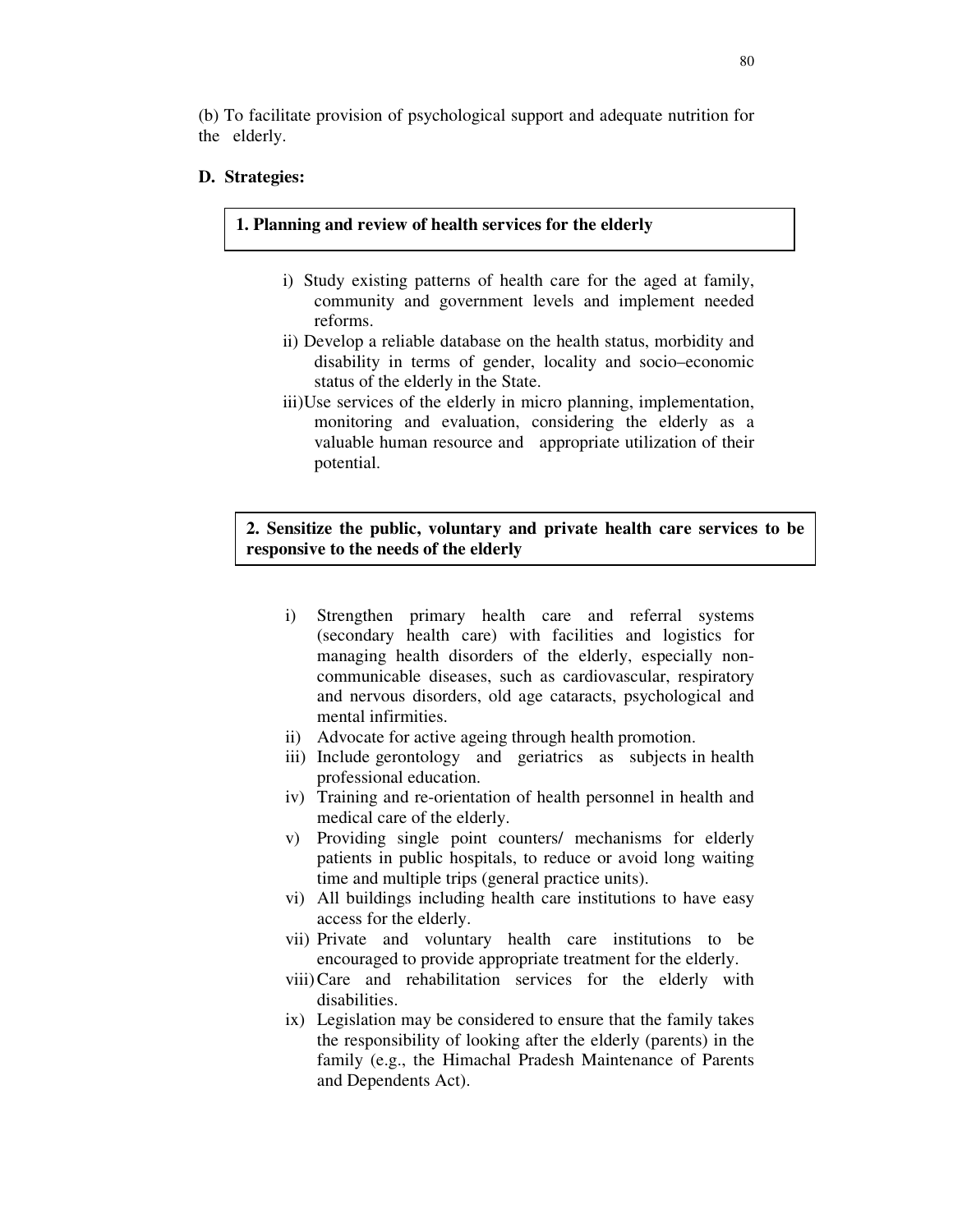#### **Section 2:**

#### **PERSONS WITH DISABILITIES**

#### **A. Introduction**

Persons with disabilities have reduced or total loss of one or more bodily or mental capacities. Disabilities include, among others, locomotor disability, visual impairment, hearing and speech impairment, mental illness, mental retardation, learning disabilities and multiple disabilities (as in the case of cerebral palsy). The disabilities may be mild, moderate, severe or profound. It is estimated that persons with disabilities (excluding the mild) constitute about 3 –4 percent of the population in the country.

Many disabilities are caused by preventable conditions. These include infections, consanguinity and accidents. Immunization against poliomyelitis has reduced locomotor disabilities. Genetic counselling can reduce some of the hereditary illnesses leading to disability. Wearing helmets by two wheeler users can reduce brain injury.

Most of the earlier efforts for rehabilitation of persons with disabilities were through the establishment of special institutions. But the impact was limited; the coverage was small; there was segregation; and it was costly. More recent efforts are through promoting community based rehabilitation (CBR)**.**

*"Community Based Rehabilitation is a strategy within community development for the rehabilitation, equalization and social integration of all people with disabilities. CBR is implemented through the combined efforts of disabled people themselves, their families and communities and the appropriate health, education, vocational and social services."*

ILO, WHO, UNESCO, 1994, The Joint Declaration, Geneva.

CBR seeks to encourage universal coverage and integration, through the combined efforts of all concerned at an affordable cost.

Favorable behavioural changes (a positive attitude) are needed, both among the general population to persons with disabilities and within themselves.

#### **B. Situation Analysis**

There are government and voluntary institutions providing rehabilitation services in Orissa. These include NIRTAR, Chetna Centre for Education of Mentally Retarded Children, Special Employment Exchange for the Physically Handicapped, and Vocational Rehabilitation Centre for the Handicapped. All of them are situated in Bhubaneswar. The Regional Spinal Inquiry Centre (govt.) and Shanta Memorial Rehabilitation Centre (voluntary) have also developed. However these efforts are insufficient to meet the needs.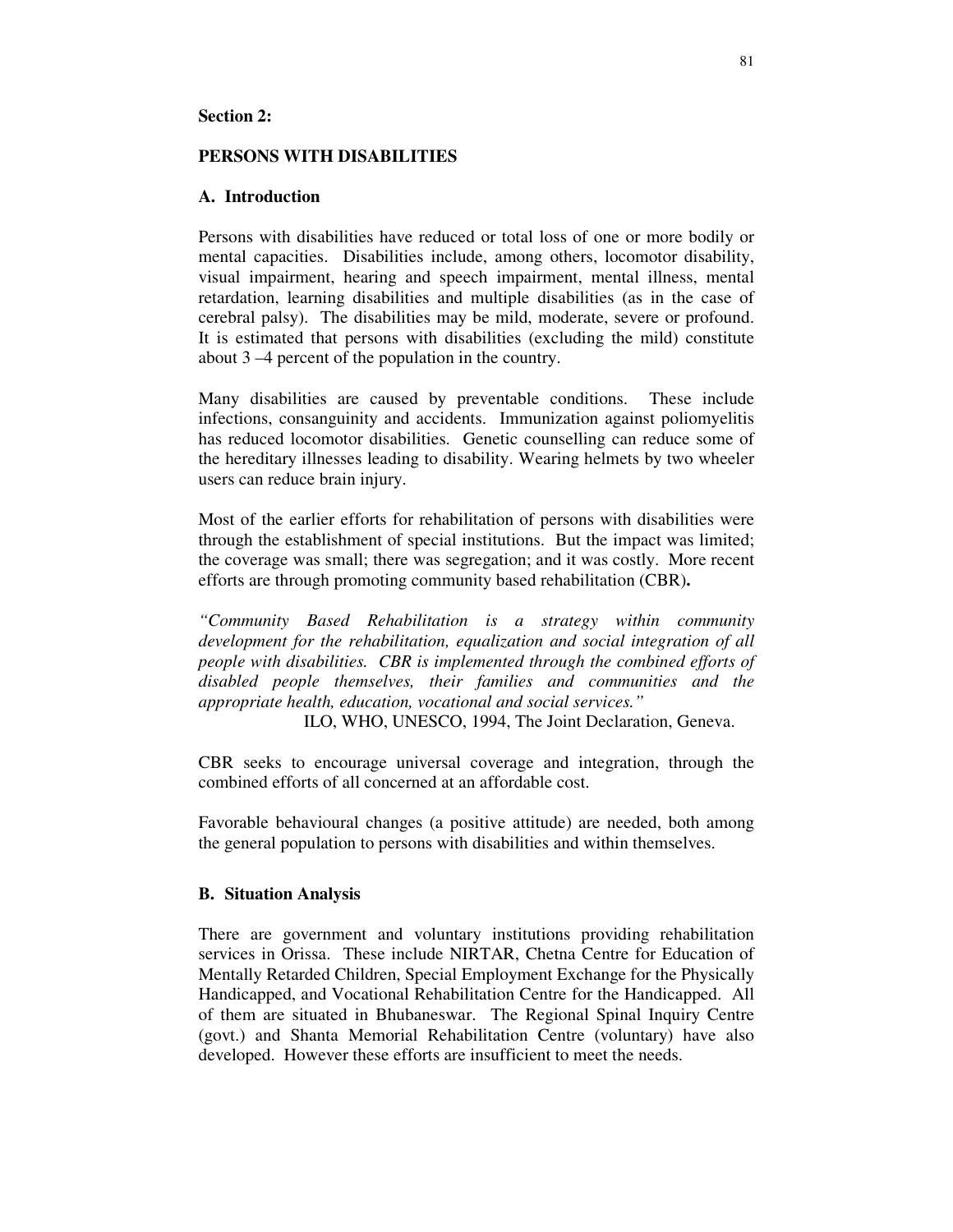#### **C. Objectives**

#### **General**

To improve the physical, mental and social well being of all persons with disabilities, developing them to their fullest potential, through support to a range of services in the public, voluntary and private sector.

#### **Specific**

- 1. To increase services for prevention, early detection, appropriate interventions and rehabilitation for persons with disabilities.
- 2. To introduce Community Based Rehabilitation programmes in different districts.
- 3. To support education and training of persons with disabilities to become productive members of society.

#### **D. Strategies**

These will be initiated at district and later taluk level and in towns. Spread of services will occur incrementally**.**

#### **1. Improve access to a range of services**

- i) The Department of Health will undertake and support prevention, early detection and interventions (surgery, physiotherapy, use of medicinal drugs, etc). Health workers will be sensitized, trained and supervised in the identification, care, record keeping and referral of persons needing rehabilitation.
- ii) The department will reduce barriers to access to its buildings, transport, etc. It will work towards reducing psychological and social barriers.
- iii) It will increase participation of people with disabilities in planning and reviewing its services.
- iv) It will support Community Based Rehabilitation (CBR), ensuring availability of suitably trained manpower. There is need for institution-based rehabilitation for persons with profound disabilities (special schools and hostels). It will work with social agencies and self-help groups to promote independent living.
- v) Initiate and spread basic rehabilitation services at the community level.
- vi) Encourage voluntary organizations to have CBR programmes, especially in rural areas. Develop partnership between the public and voluntary sectors.
- vii) Develop orthotic and prosthetic centres at district hospitals, where feasible, ensuring their effective functioning, and seeking support from specialized donor agencies.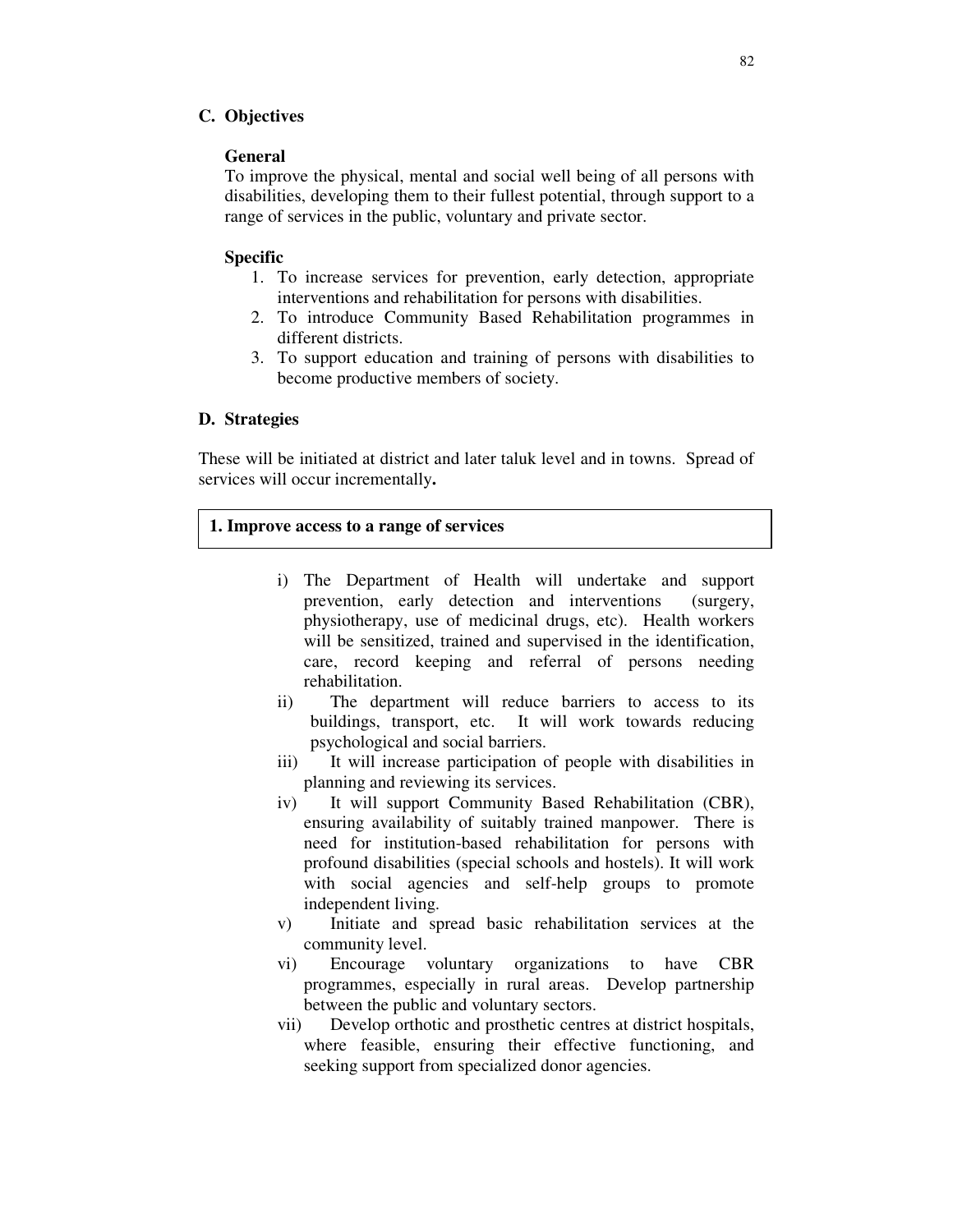iv) Distribute appropriate, low-cost aids and appliances, utilising local materials and skills, to meet the needs of the persons with disabilities; ensure their maintenance and repairs.

#### **2. Strengthen supportive action**

- i) Ensure that all the provisions in the "Persons with Disabilities Act, 1995" are carried out fully by the Government. Recognise and protect the rights of persons with disabilities, to lead a fulfilled and productive life.
- ii) Creation of a reliable database of persons with disabilities, disaggregated according to the type, severity, age, gender, region, etc. This will be carried out through detailed surveys.
- iii) Undertake public awareness programmes through the media, educational institutions, NGOs and community groups to change attitudes of people with disabilities towards themselves and attitudes of the public to people with disabilities.
- iv) Increase inter-sectoral co-ordination between health, education, vocational training, and labour and welfare sectors.

#### **Section 3:**

#### **TRIBAL PEOPLE**

#### **A. Introduction**

Tribal persons face a double burden of social isolation and poverty. Orissa has a tribal population larger than the national average. They constitute 8% of the country's population and 22.21% of the State's population. Tribal persons have worse health outcomes, and less access to health care. The tribal people suffer disproportionately more from pre-transition diseases, such as malaria, sexually transmitted diseases and tuberculosis. Genetic diseases, nutritional deficiency diseases, G6PD deficiency disease and sickle cell anaemia are specific to them. When hospitalized, they spend more than half of their annual expenditure for health care services; 45% of them borrow money or sell assets to cover the expenses and 35% fall below the poverty line.

Low awareness of ill health and health seeking behaviour are important barriers to maintaining health. The tribal people rely mainly on traditional healing systems.

Alienation from forest resources for livelihood; exploitation by the non-tribal; deforestation and various 'development' works further deteriorates their health status.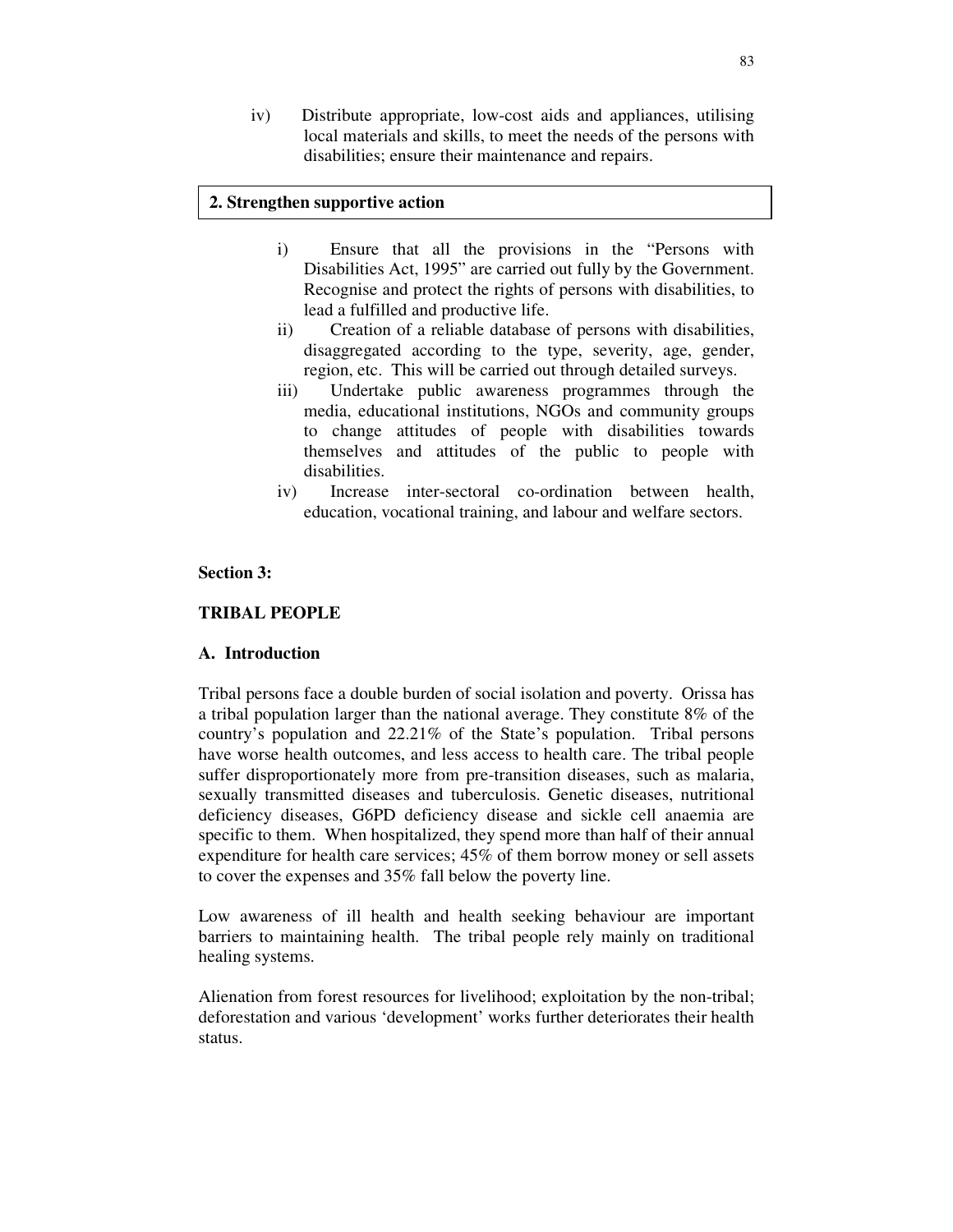## **B. Situation Analysis**

The health indices of the tribal population are worse than the national average: Infant mortality rate: 84.2; under- five mortality rate: 126.6; children underweight: 55.9%; anaemia in children: 79.8% children with recent acute respiratory infection: 22.4%; children with recent diarrhea: 21.1%; women with anaemia: 64.9%. A high incidence of malnutrition is seen in Phulbani, Koraput and Sundergarh districts.

# **C. Objectives**

- 1. Improve the health status of the tribal population, reducing progressively morbidity and mortality rates.
- 2. Protect the tribal people from the adverse financial effects of problems relating to health and access to care.
- 3. Respond to the health needs and demands of the tribal people adequately.

## **D. Strategies**

# **1. The health department will facilitate tribal specific studies and planning processes**

- i) The department will undertake or commission surveys of health status; health care needs assessment of tribal people; availability, accessibility and utilization of present health services; constraints to effective utilization; and studies of nutrition status and diet of tribal people.
- ii) Prepare tribal specific health plans including the financial component.
- iii) A participatory approach will be used to develop and implement strategies with tribal elders and councils. Annual reviews will be undertaken and reported.

## **2. Increase access to health care**

- i) Establish sub centres and primary health centres, together with residential accommodation, as per norms for tribal areas, considering geographical barriers. Develop a working referral system with provisions for transport / mobility/
- ii) Fill up all posts of health personnel in tribal areas, giving preference to local persons, inducted by training. Tribal girls to be selected with relaxed entrance criteria, trained as ANMs and posted to tribal sub centres.
- iii) Encourage traditional healing systems. Integrate modern medicine and traditional systems. Promote medicinal herbal gardens.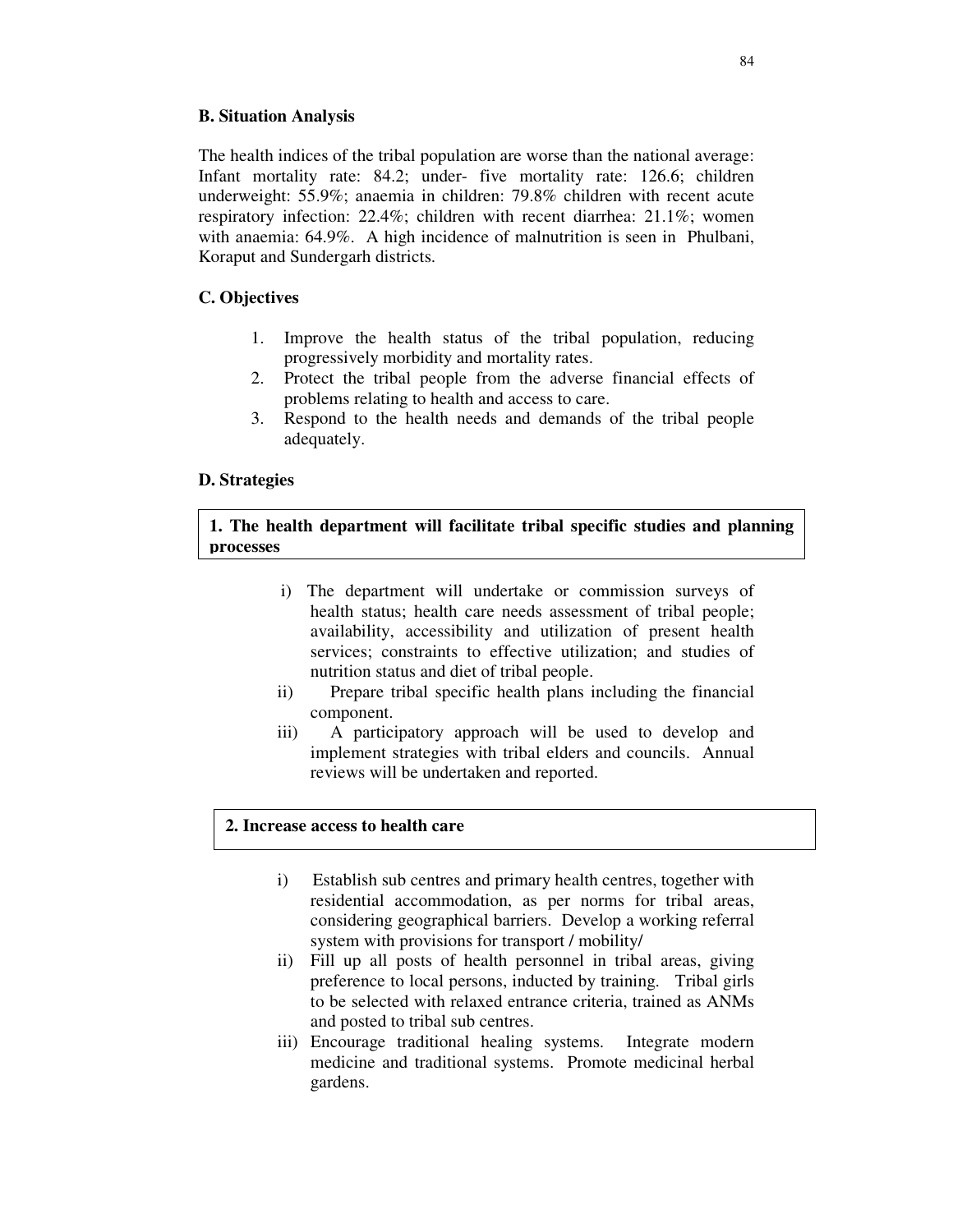- iv) Study specific tribal diseases and their management sickle cell anaemia, G6PD deficiency, etc.
- v) Mobile health units will be made fully functional.

# **3. Address determinants of ill health through inter-sectoral coordination**

- i) Provide potable water supply and sanitation and waste disposal.
- ii) Initiate culturally relevant health promotion and nutrition education; promote kitchen gardens.
- iii) Address the issue of alcohol abuse through community health and development approaches, and negotiate policy aspects with government.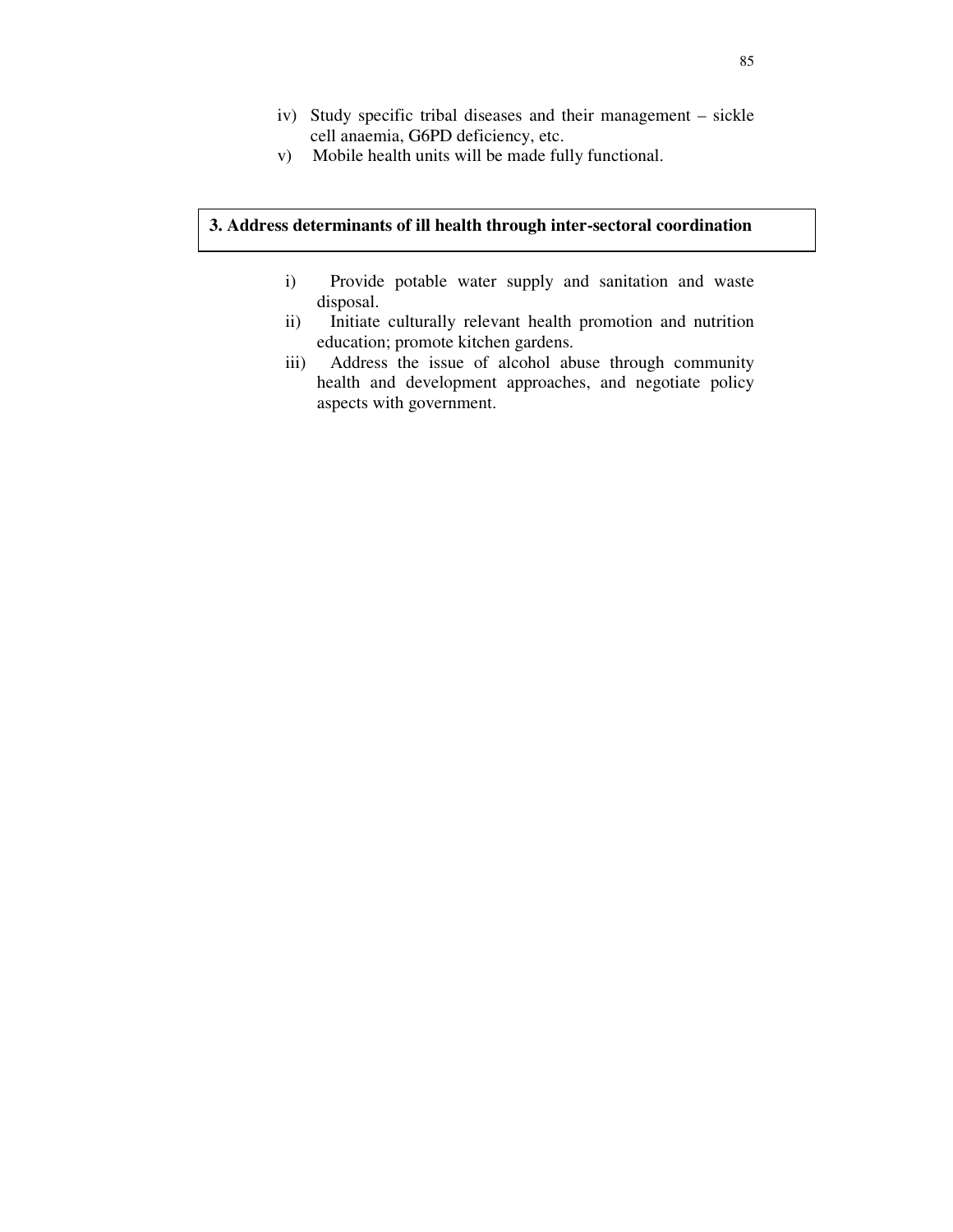## **CHAPTER 5.8**

# **PUBLIC HEALTH REGULATIONS**

#### **A. Introduction**

**The Constitution of India** provides for protection and improvement of public health. **Article 47 states** *"The State shall regard the raising of the level of nutrition and the standard of living of its people and the improvement of public health as among its primary duties---".* Legislation helps in protecting society from health hazards. There are a large number of Acts, Rules and Regulations, Central and State, regarding public health and health care. Many laws affect health of people directly; and others indirectly.

Public Health Acts have been enacted at various times, based on needs of the time. Those relating to sanitation have been amended from time to time. The Municipal and Local Body Acts of 1920-21 cover urban areas. A model Public Health Act was proposed in 1987.

There are a number of laws, which aim at preventing pollution and protecting the environment – Water (Prevention and Control of Pollution) Act of 1974, Air (Prevention and Control of Pollution) Act of 1981 and Environment Protection Act of 1986. There are Rules – Biomedical Waste (Management and Handling) Rules of 1998, to ensure safe handling and disposal of waste, including hospital waste. The environment can be endangered by pollution of air, water and soil, unhygienic disposal of human excreta, insects and rodents, and use of pesticides and insecticides. Air pollution is a growing concern in many cities and towns, with increased traffic and industry, without adequate regulatory measures.

Food adulteration is rampant, affecting the nutrition and health of people. The Prevention of Food Adulteration Act has been amended three times – 1964, 1969 and 1976. The Drugs and Cosmetic Act, 1940 and the Rules there under, with amendments control the manufacture, import, storage, distribution and use of drugs. Blood banking is also regulated. The Drug Price Control Order exercises some control over a limited number of drugs. Legal measures banning smoking in public places and anti-tobacco Acts are being designed to protect people from injurious and addictive agents in tobacco.

There are Acts which aim to protect the health of persons working in factories and industries, such as the Indian Factories Act, 1984, the Dock Labourers Act, 1984, the Mines Act, 1952 and the Employees State Insurance Act, 1954, amended in 1975 and 1984. A number of Acts aim at the protection of mothers and children. There are laws which regulate the providers of health care: Medical Council of India Act, 1956, Indian Medicine Central Council Act, 1970, Homoeopathy Central Council Act, 1973, Dentists Act, 1948, Nursing Council Act, 1947, Pharmacy Council Act, 1948, Mental Health Act, 1987 and the various Clinical establishments / nursing homes Acts. The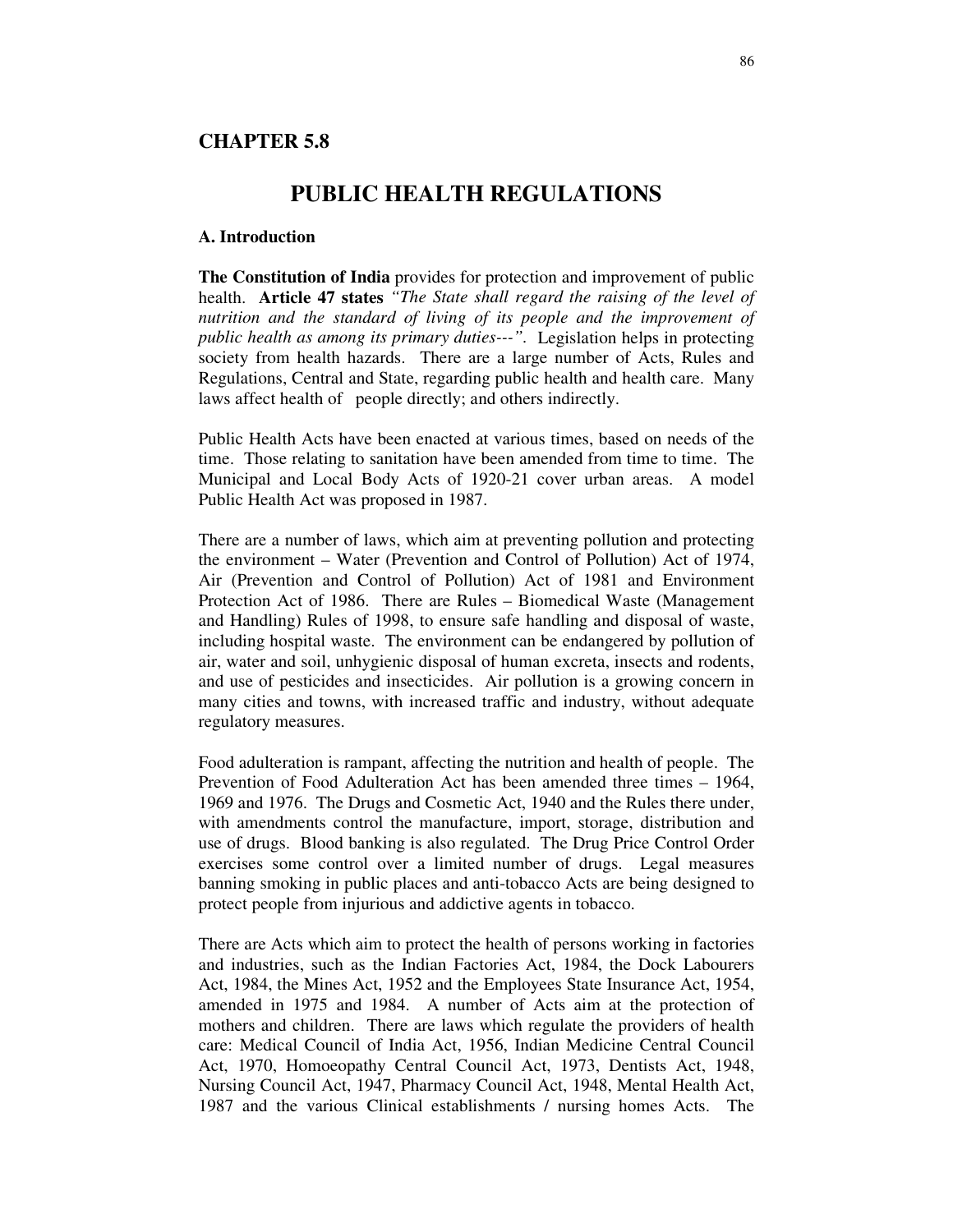Orissa Clinical Establishment Act is referred to elsewhere. Consumers are protected through the Consumer Protection Act and prohibition of cross practice. Other Acts include the Medical Termination of Pregnancy Act, 1971, the Prenatal Diagnostic Techniques (Regulation and Prevention Misuse) Act, 1994 (currently under amendment) and the Transplantation of Human Organs Act, 1994.

## **B. Situation Analysis**

Orissa has problems similar to the rest of India. While there are many laws, their implementation is poor. Database and monitoring systems are weak. Implementing agencies are fragmented, poorly funded and staffed. The consumer movement and public demand is yet to become strong and effective. To protect public health it is necessary to ensure implementation of Acts and to formulate new Acts and Regulations where necessary.

# **C. Objectives**

- 1. To protect the community from health hazards by minimizing environmental pollution affecting water, air and soil.
- 2. To protect the community from food adulteration, hazardous waste including biomedical waste, harmful pesticides and insecticides and toxic substances in the environment.
- 3. To promote consumer awareness and action for consumer protection.

## **D. Strategies**

**1. Formulation of a Comprehensive Public Health Act,** based on the Model Public Health Act, 1987, with suitable changes.

This would include the notifiable infectious diseases and their surveillance. The Orissa Chemical Establishment Act will be implemented.

- i) A committee will be set up to formulate a Comprehensive State Public Health Act within a given time frame. The necessary legislation and rules will be drafted and adopted to implement the Act.
- ii) A committee will be formed to examine the State Clinical Establishment Act, its efficacy, lacunae, etc and make recommendations for improved implementation.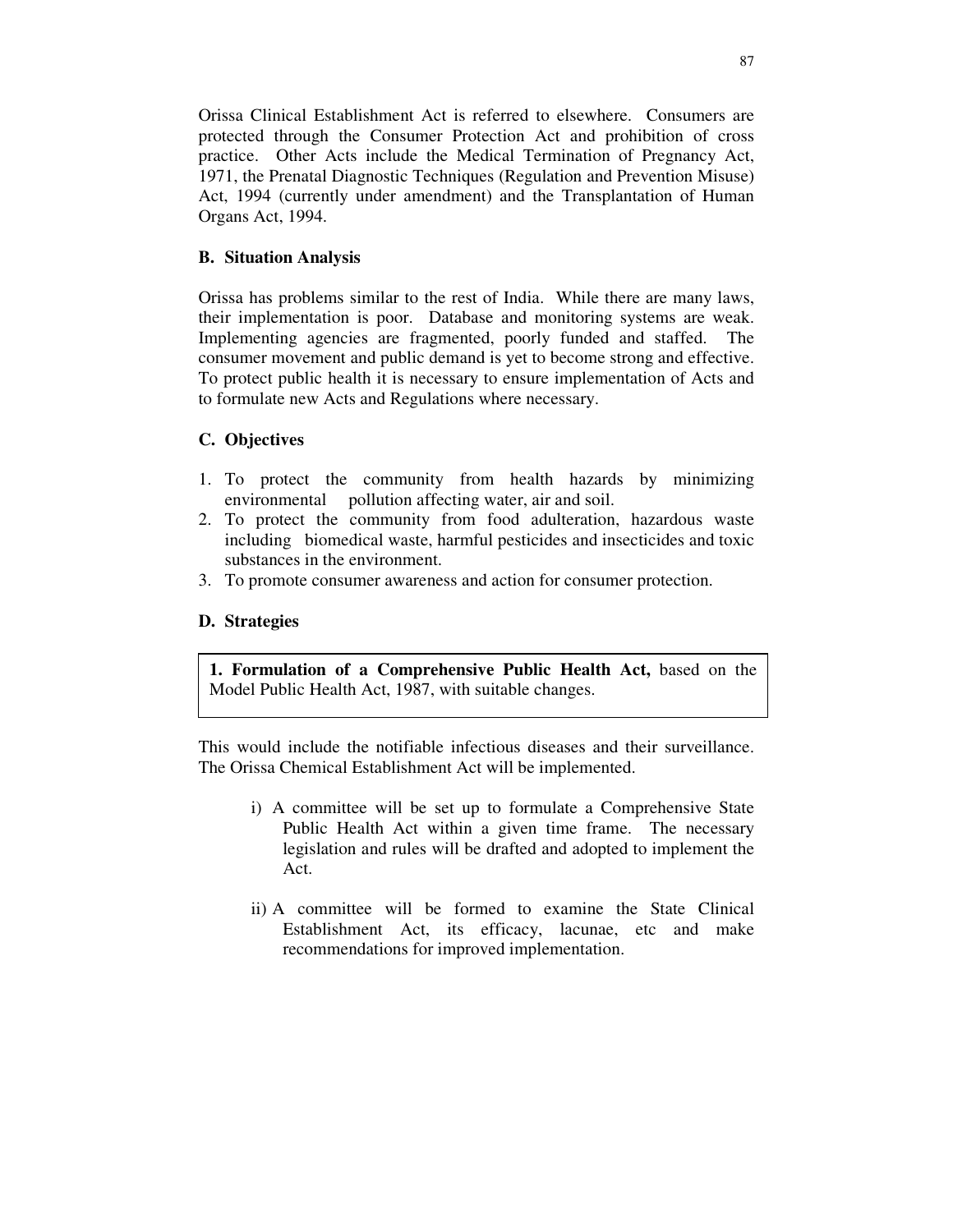#### **2. Implementation and monitoring of all Acts and Rules concerning health**

- i) The Department of Health will co-ordinate the implementation of all laws, rules and regulations affecting health. A nodal unit in the Directorate will be responsible for oversight of public health regulations. Particular emphasis will be given to enforcement of Regulation of harmful pesticides and insecticides; Prevention of Food Adulteration Act; the Drugs and Cosmetics Act; and Biomedical Waste (Management and Handling) Rules, 1998, in all public and private sector health care institutions in the State.
- ii) Inter-sectoral collaboration and co-ordination will be augmented to improve implementation of laws affecting public health. Authorities will be set up as required by the law - e.g. State Mental Health Authority; State and district authorities for the PNDT Act. NGOs will be involved in these official bodies.
- iii)Measures will be undertaken to maintain standards for quality of water, air and soil. The Health Department will develop and disseminate widely standards for the safety and quality of water, air and soil, and assist the pollution control board in ensuring that safety limits are not exceeded. Mechanisms for collection, transport and examination of samples of water, soil and air will be established through the public health surveillance system, with timely reporting. Existing laboratories at state and district level will be developed and upgraded
- iv)Studies will be undertaken regarding the adverse effects, if any, of pesticides / insecticides, working with universities, laboratories and peoples movements. Appropriate action will be taken.
- v) Improve awareness of food adulteration and contamination of food among the public and enforce the Act, Rules and Regulations. Provide necessary trained staff e.g. public analyst at state and zonal level and undertake continuing education. PHC medical officers or other staff may be notified as food inspectors where necessary.
- vi)Set up a Waste Management Cell at state and district level covering solid waste management and health care waste management. Establish a few model waste management systems, learning from other states. Ensure segregation at source and appropriate disposal in all public health institutions, and promote such segregation and disposal in private health institutions. Sensitize health care providers and training of health workers in handling, segregation and disposal of hospital waste. Provision of landfills, pits, safe incinerators etc. Work through local bodies such as city and town municipalities and panchayats, and with medical institutions.
- vii) Ensure medicinal drug quality through regular testing and taking appropriate action against producers of substandard drugs.
- viii) Play a pro-active role in matters relating to occupational health. Inspect factory premises, mines, agricultural and unorganized work sites to prevent occupational and environmental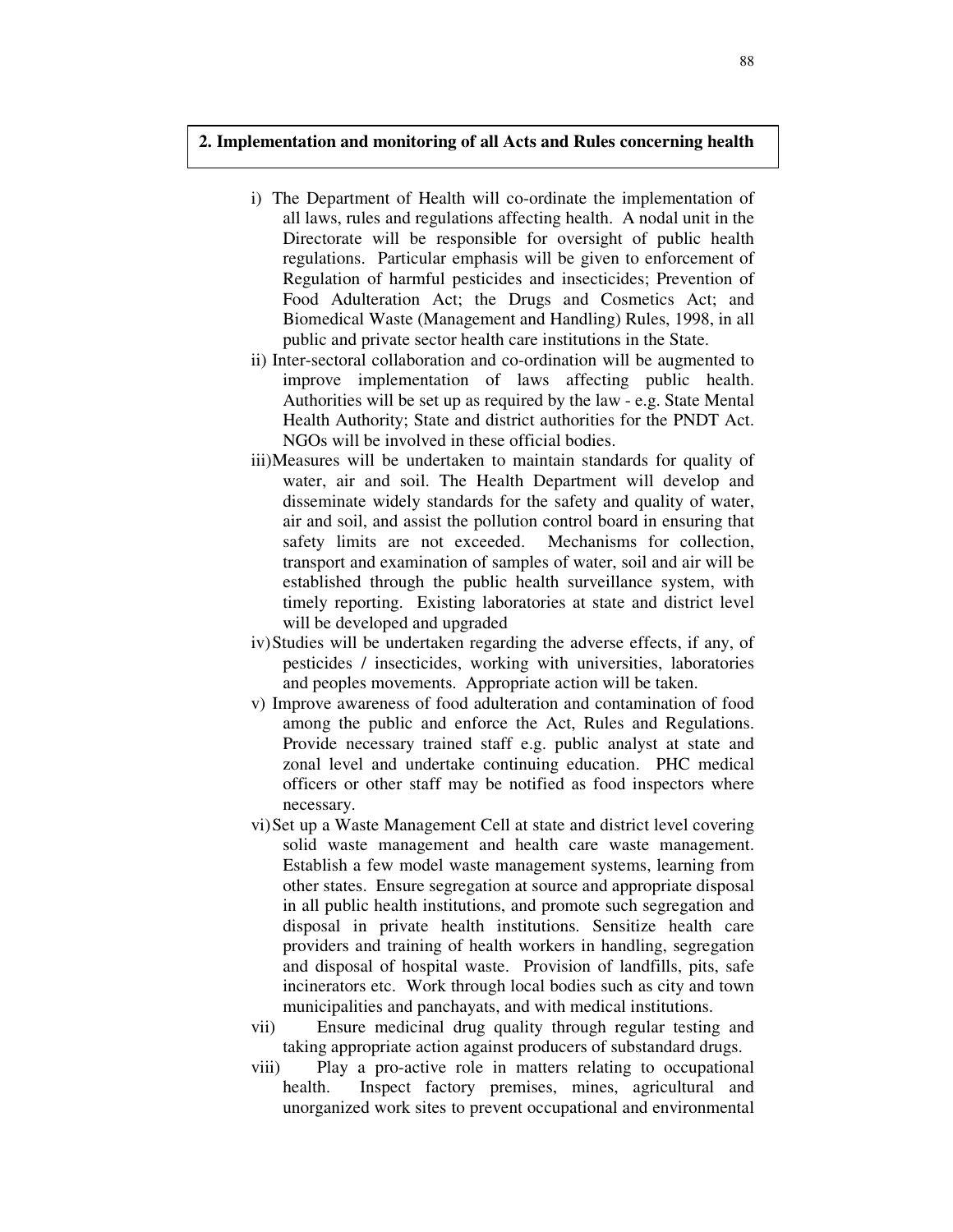health hazards and suggest appropriate measures to improve the health of the workers and people in the neighbourhood.

**3. Improve public awareness through Information, Education and Communication activities regarding health effects of food adulteration, pollution and waste management**

i) Facilitate and encourage the functioning of consumer groups, voluntary organizations and the community to play an active role as consumers and citizens.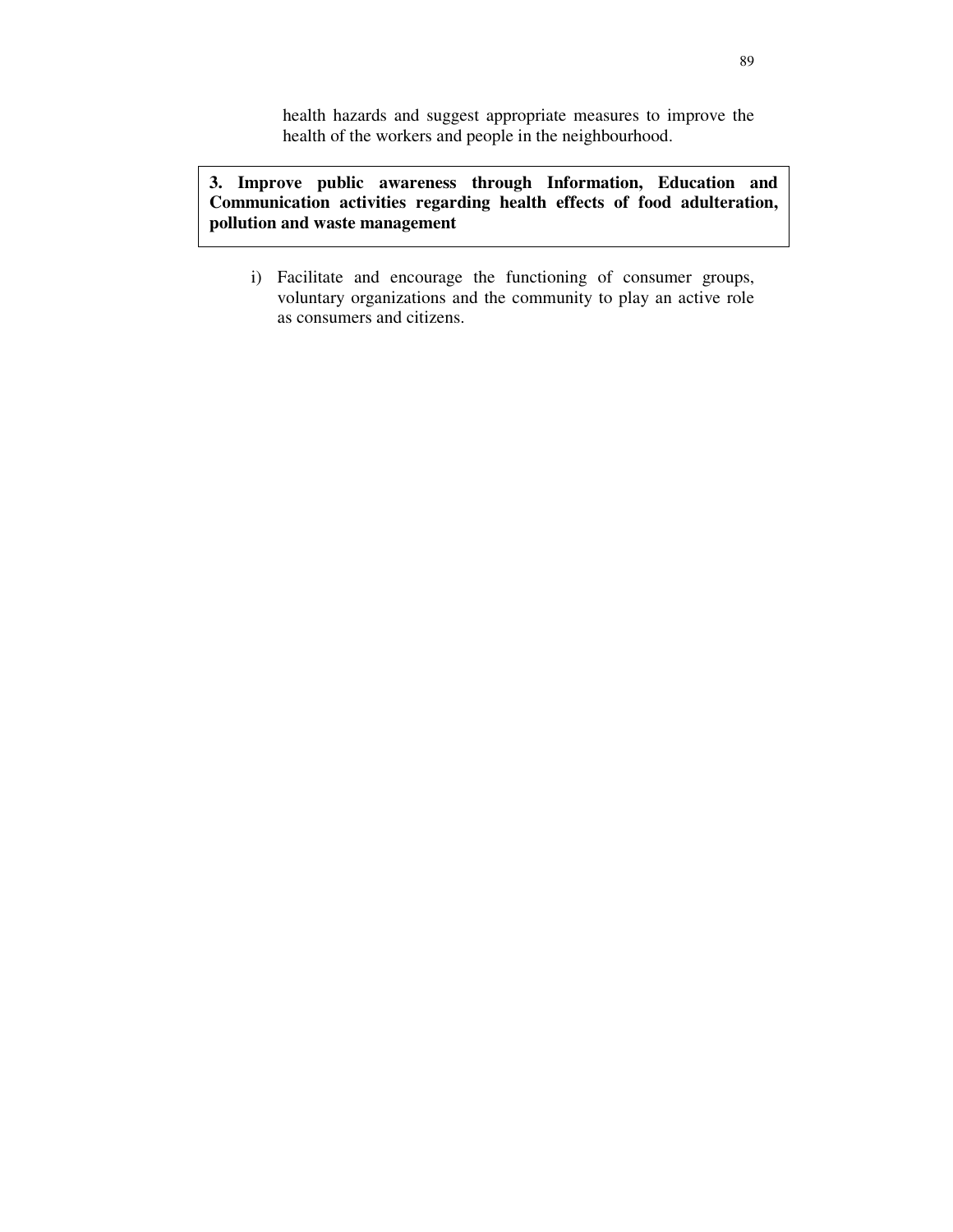# **CHAPTER SIX (COMPONENT II)**

# **HEALTH HUMANPOWER DEVELOPMENT**

**…………………………………………………………………………………**

# **CHAPTER 6.1**

# **HEALTH HUMAN RESOURCE DEVELOPMENT**

## **A. Introduction**

GoO in partnership with DFID in a strategic review of the Orissa health sector in 1996 observed that *"in-service training of personnel"*, one of the components of health project inputs of the previous ten years, *"did not bridge the skill-gaps of the service providers".*

Subsequently GoO initiated a multi-pronged health care reform initiative in which improved health human resource development was a major constituent. The following reforms to strengthen, and improve capacity of health personnel were introduced.

- Changed Internship training programme for better community health orientation.
- Short-term training for general doctors in anesthesiology in CHCs.
- Multi-skilling of pharmacists as lab technicians for TB and malaria programmes.
- Mandatory pre PG service in remote districts helped fill vacancies, and provided a rural orientation.

Since 1999 this process has been taken forward by the current Orissa Health Sector Strategy Initiative.

## **B. Situation Analysis**

The work force in the public provided health services number about 30,000 in 30 different categories. More than 84% of the health budget is directed towards maintaining the workforce. The health department is therefore very labour-intensive, largely because of the one to one nature of health service provision.

The cadre structure of the department has significant influence on the performance of employees. The Organizational Review, concluded recently, recommended a further in-depth analysis of the current cadre system that leads to stagnation and very little opportunity for vertical mobility- a major reason for low motivation and commitment.

Educational and major health institutions are mostly clustered around and in three cities – Cuttack, Berhampur and Burla. In the absence of focused health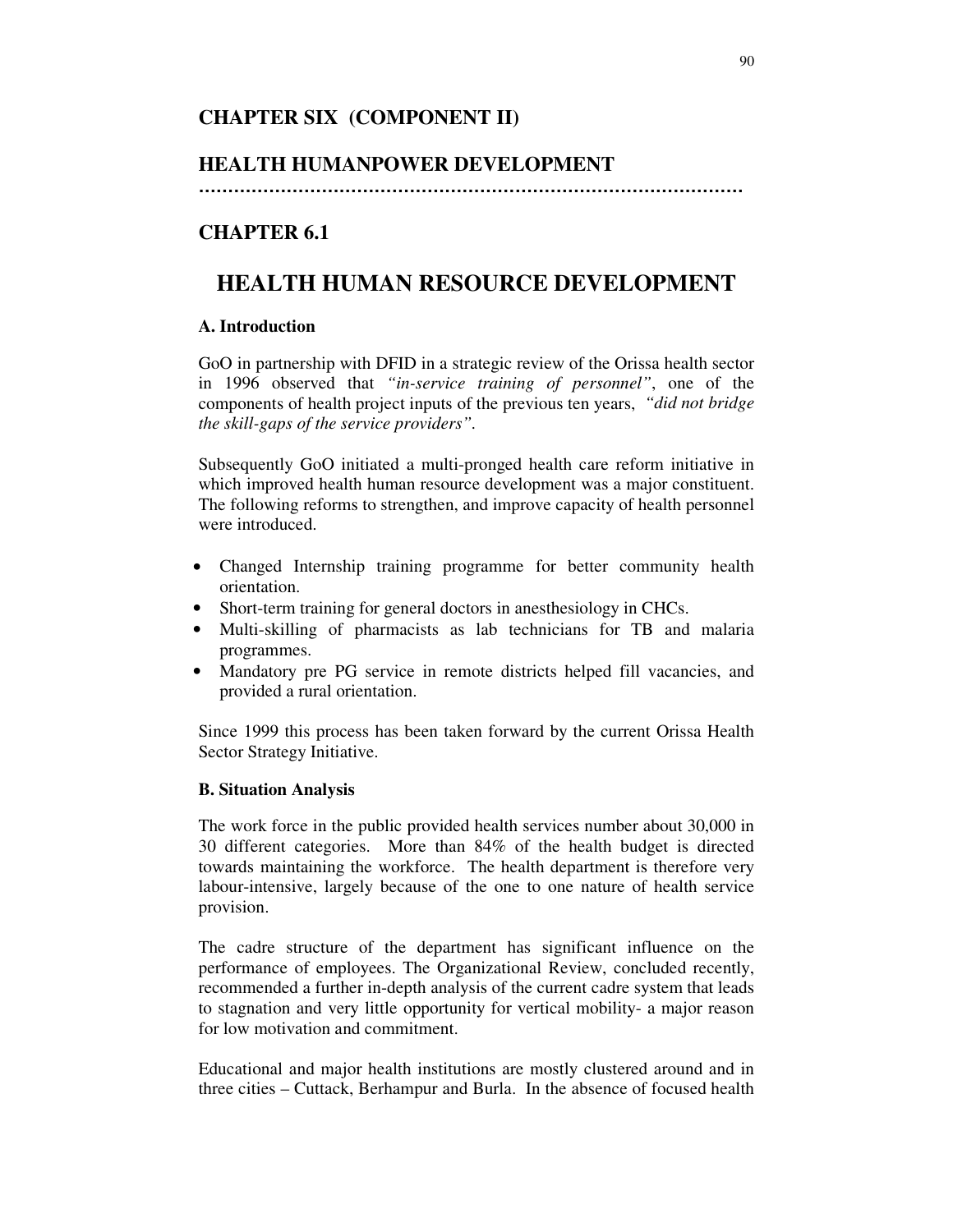human resource development strategy and state policy norms, there are shortfalls and regional distributional disparities.

The behaviour, skill, attitude and commitment of the service providers, constitute the most critical variable in finally shaping perception about the quality of the service product and consequent satisfaction among clients.

Manpower productivity pervades all other performance indicators in the health sector. It is therefore imperative that a well-designed human resource development strategy, incorporating human resource planning and management, takes the centre stage of any comprehensive health reform plan.

| Category                        | N <sub>0</sub> |
|---------------------------------|----------------|
| Doctors in Health Services      | 4107           |
| Doctors in Medical Education    | 812            |
| <b>Nurses</b>                   | 2308           |
| <b>Female Health Workers</b>    | 7121           |
| Male Health Workers             | 4480           |
| Male Supervisors                | 1019           |
| <b>Female Supervisors</b>       | 1046           |
| Other category of service staff | 5976           |
| <b>Sub-Total</b>                | 26869          |
| <b>Administrative Staff</b>     | 4550           |
| <b>Grand Total</b>              | 31419          |

# **Table 1 Staff of Health and Family Welfare Department Including Medical Education**

Important human power ratios in the state are shown in Table 2.

#### **Table 2 Health human power ratios**

| Indicator                      | <b>Ratios Currently</b> |
|--------------------------------|-------------------------|
| $Doctor$ – population ratio    | 1:6444                  |
| Doctor-Nurse ratio             | 1:0.469                 |
| Nurse – Bed ratio              | 1:5.97                  |
| Female worker population ratio | 1.4452                  |

*Problems of Health Human Power Development*

An overview of the situation in the state led to the identification of the following specific problems focused on HRD in Orissa state.

#### **Planning issues**

- Absence of appropriate body responsible for human resource planning and development
- Lack of accurate data on man power
- Weak capacity for strategic management of human resources
- Lack of clear policies
- Over-centralized system of personnel administration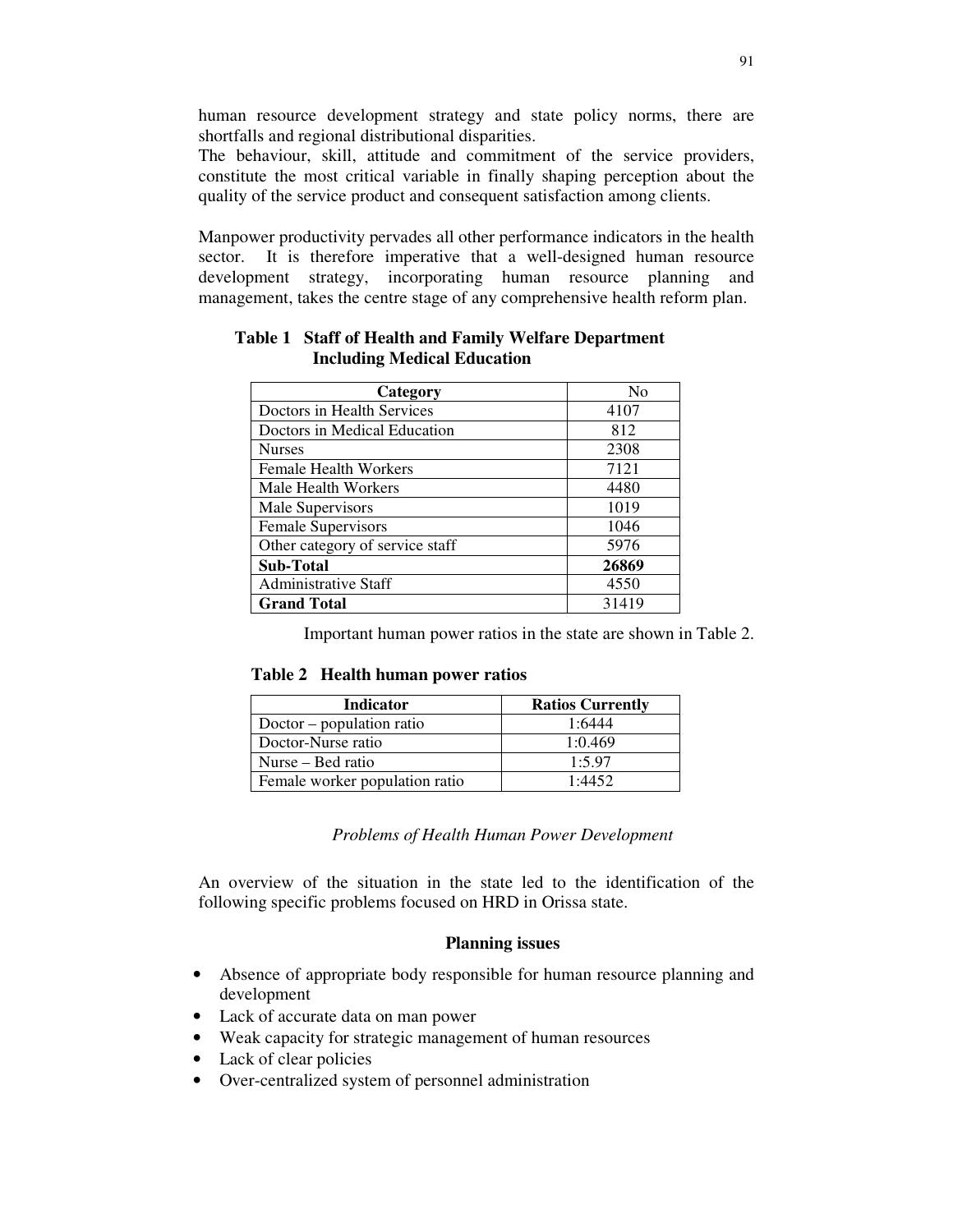• Non-transparency in implementation of rules and regulations in personnel administration.

## **Deployment Issues**

- Mal distribution of staff
- Urban concentration of medical professionals

#### **Service related issues**

- Lack of clarity of roles of individual workers
- Improper supervision and communication
- Inadequate facilities and support system
- Relatively inadequate compliance practices
- Behavioural and motivational problems
- Lack of concern for human factors in work environment.

## **Capacity Issues**

• Inadequate preparation to cope with the diverse nature of clientele.

**The Health Vision for 2010 envisages** a health human power policy and human resource development strategy that would develop and nurture a health care service delivery team that would be adequately motivated, quality conscious, ethical, competent and socially oriented.

## **C. Objectives**

The current focus on HRD in health emanates from the realization that in order to reap positive outcomes in terms of quality of output, compliance and commitment, the department needs to create an environment where there is clarity of job responsibility, sustained effort for human capacity building and human potential enrichment, and a deep concern for workers. This involves systematic planning of personnel requirements, placements, career development and career advancement programmes, action towards maintaining high morale and motivation, efforts at continuing education and an imaginative development programme that stresses quality, competence, transparency and accountability. In other words, the strategies are directed at creating a band of committed and skilled providers, keeping their morale and motivation high all the time, and moulding doctors to make them efficient health managers.

More specifically the objectives include:

- 1. To create good quality medical and paramedical professionals in the state, who would also be skilled in communications, behavioural sciences, welfare economics, equity considerations, information technology, health management, and rural services.
- 2. To maintain and update skill and knowledge levels of medical and para medical professionals on a sustained basis, maximizing their job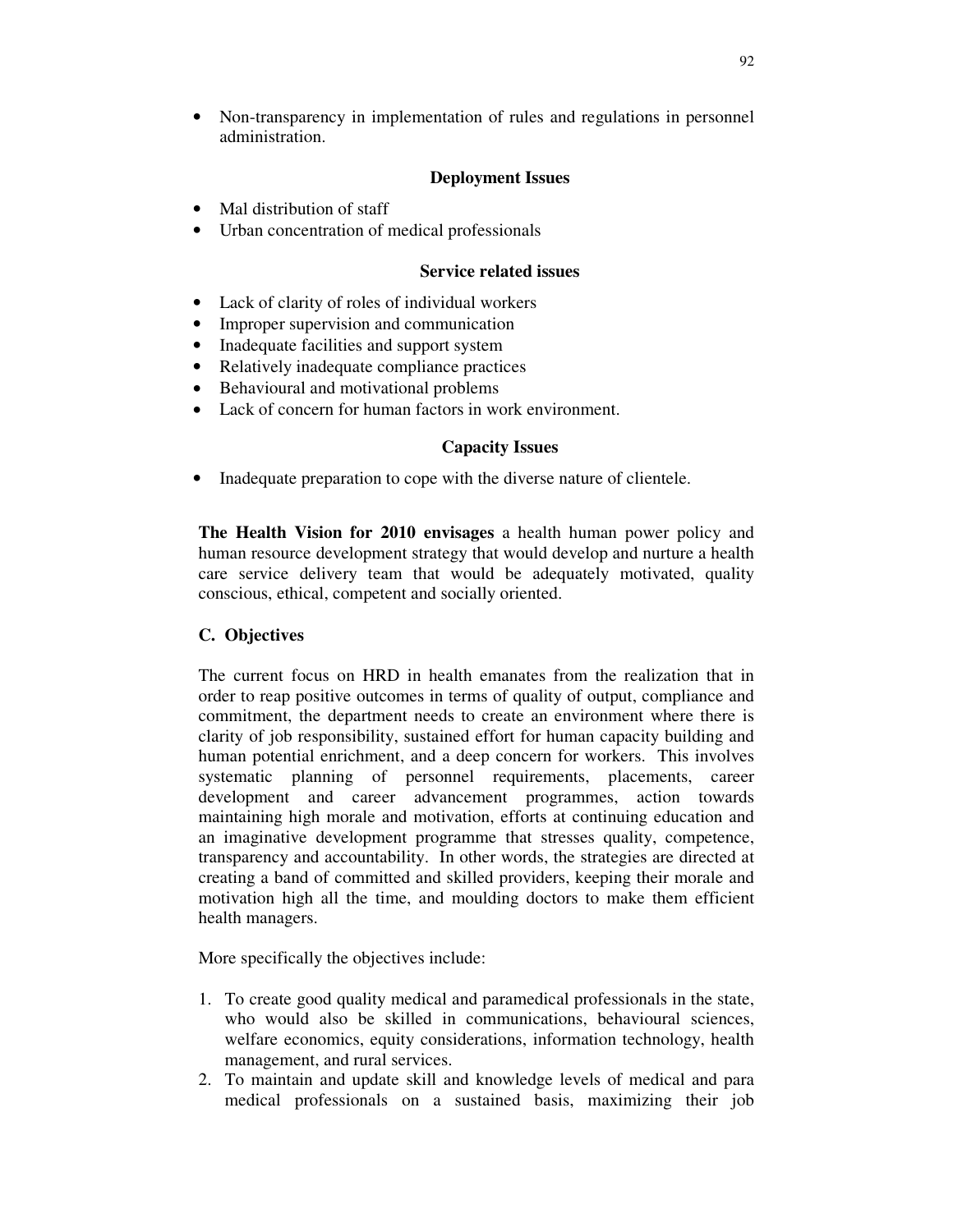satisfaction and improving the work environment for optimum performance.

#### **D. Strategies**

**1. Create appropriate human resource infrastructure for enhancing capacity for human resource planning and development**

- i) Establish a clearly defined HRD unit within the department, responsible for human resource planning and development.
- ii) Develop a central and district level system to create and continuously update a human resource database that provides decision support information in all matters connected with personnel.
- iii) Integrate human resource maintenance and routine welfare functions with the HRD unit.
- iv) Establish enabling linkages of this unit with all training institutions, particularly with medical colleges continuously redefine and refine manpower and capacity forecast, design appropriate training programmes for the appropriate number of potential providers and provide feedback to top management for effective placement and monitoring.
- v) Establish norms for number and skill mix based on service protocols and service quality that will serve as a basis for recruitment, distribution and transfer of staff.
- vi) Establish a suitable manpower forecasting system for all cadres of staff, and link it with training institutions, particularly for clinical and administrative specialties of medical professionals.

**2. Build human resource management capacity within the department including job and service protocols and promote a team approach keeping the end beneficiary (the community and client) in mind**

- i) Define / redefine job responsibilities of each cadre of staff and prepare health providers to plan their work accordingly.
- ii) Distribute the workforce to enable optimum utilization, but with a pro-rural and pro-poor bias. Staffing of disadvantaged districts and tehsils will be given priority.
- iii) Address the problem of shortage of medical and para-medical professionals on a priority basis, taking innovative and proactive steps. Identify the factors constraining the staff availability at remote locations, and take practical corrective steps.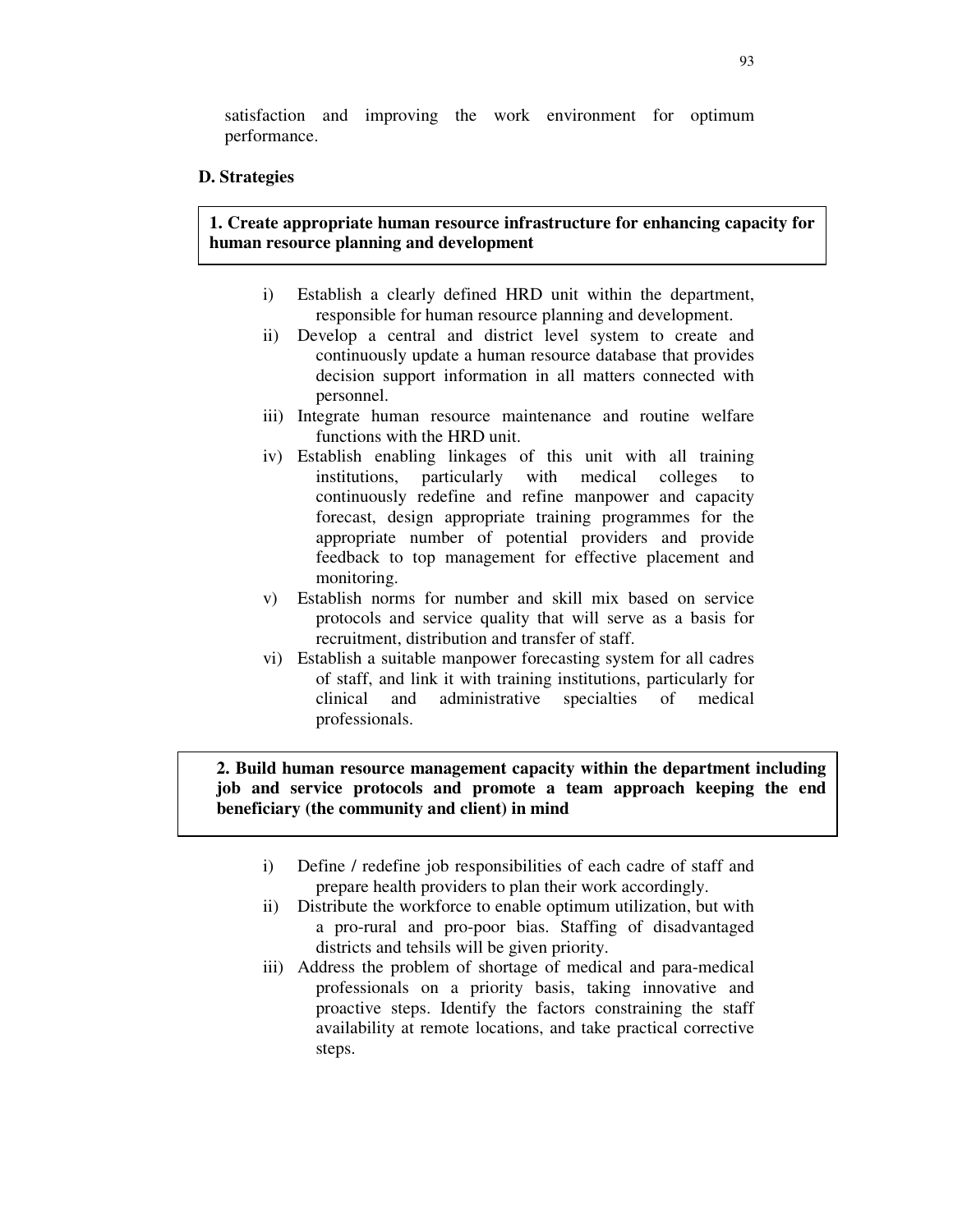- iv) Identify and implement mechanisms to ensure that field level workers belong to the same locality. This would increase people's acceptance to the services offered.
- v) Develop specific operational policies and plans in all areas of human activity in the organization, covering issues like decentralized district based manpower management, transfers, placement, promotion, selection for training, salaries, incentives, rewards, career planning and behavioural correction.
- vi) Introduce cadre separation in health management and clinical services.
- vii) Revamp the supervisory functions and styles in tune with the HRD objectives, with a special thrust on feedback, counseling and target setting in jobs.
- viii) Ensure continuity and stability of leadership, as far as possible.
- ix) Establish a Performance Recognition System, clearly defining the norms for recognition.
- x) Link incentives to actual workload, performance and output, with due consideration for location and work situation.
- xi) Keep the core function, that is, provision of quality services to the people as the main concern, and build all personnel functions, human development plans and management actions around that.

#### **3. Adopt appropriate HRD tools to assess and maintain staff capability and motivation on an ongoing basis**

- i) The HRD unit will carry out systematic investigations such as job satisfaction surveys, quality of work-life surveys and consumer surveys from time to time, in addition to those directed at skill gap assessment. It will feed the findings into designing suitable HRD instruments.
- ii) Conduct short term HRD training for health managers on a continuing basis.
- iii) Performance appraisal, performance review discussions, potential appraisals, team building exercises, organizational development schemes and other relevant processes as applicable will be put in place by the HRD unit.
- iv) Establish an effective communication channel through newsletters and other mechanisms to keep all the staff abreast of the new developments, policy directions and outstanding performance stories.
- v) Address the change management process in a systematic manner with enough consultations downwards, especially in the context of implementing the new health policy and strategy.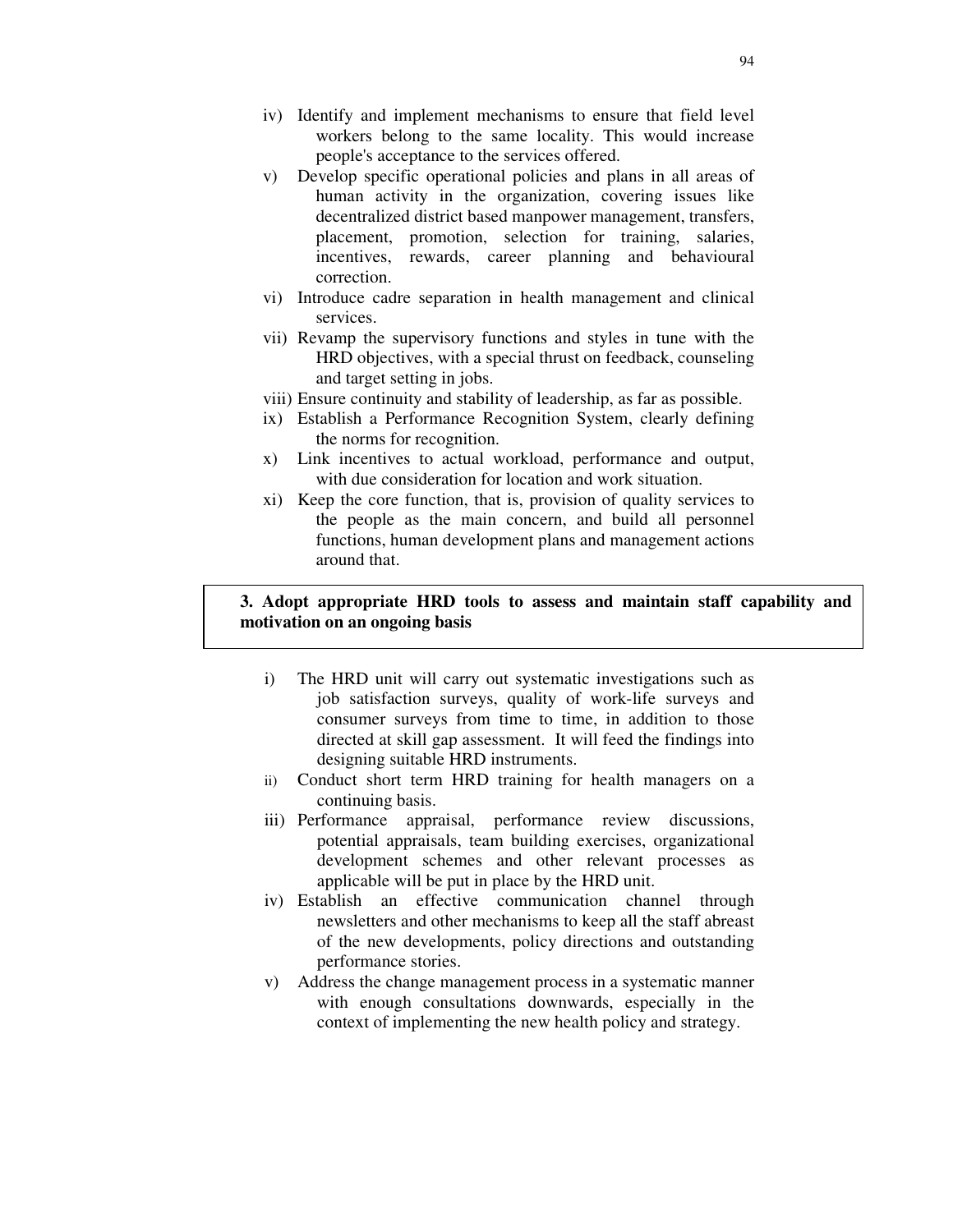**4. Build suitable training and continuing education programmes for all health providers in the state. This will be linked and integrated with the training components of other strategies.**

- i) Assess the skill gaps among staff cadres (human, conceptual, technical and managerial) vis-a-vis the service targets and design integrated and non-overlapping training plans to fill these gaps.
- ii) Integrate new skill development activities in the pre-service training programmes, particularly in medical education for future doctors.
- iii) Undertake behavioral training and communication skill development programmes on a regular basis to all categories of staff by enlisting and equipping existing training centres, or through a district training team approach.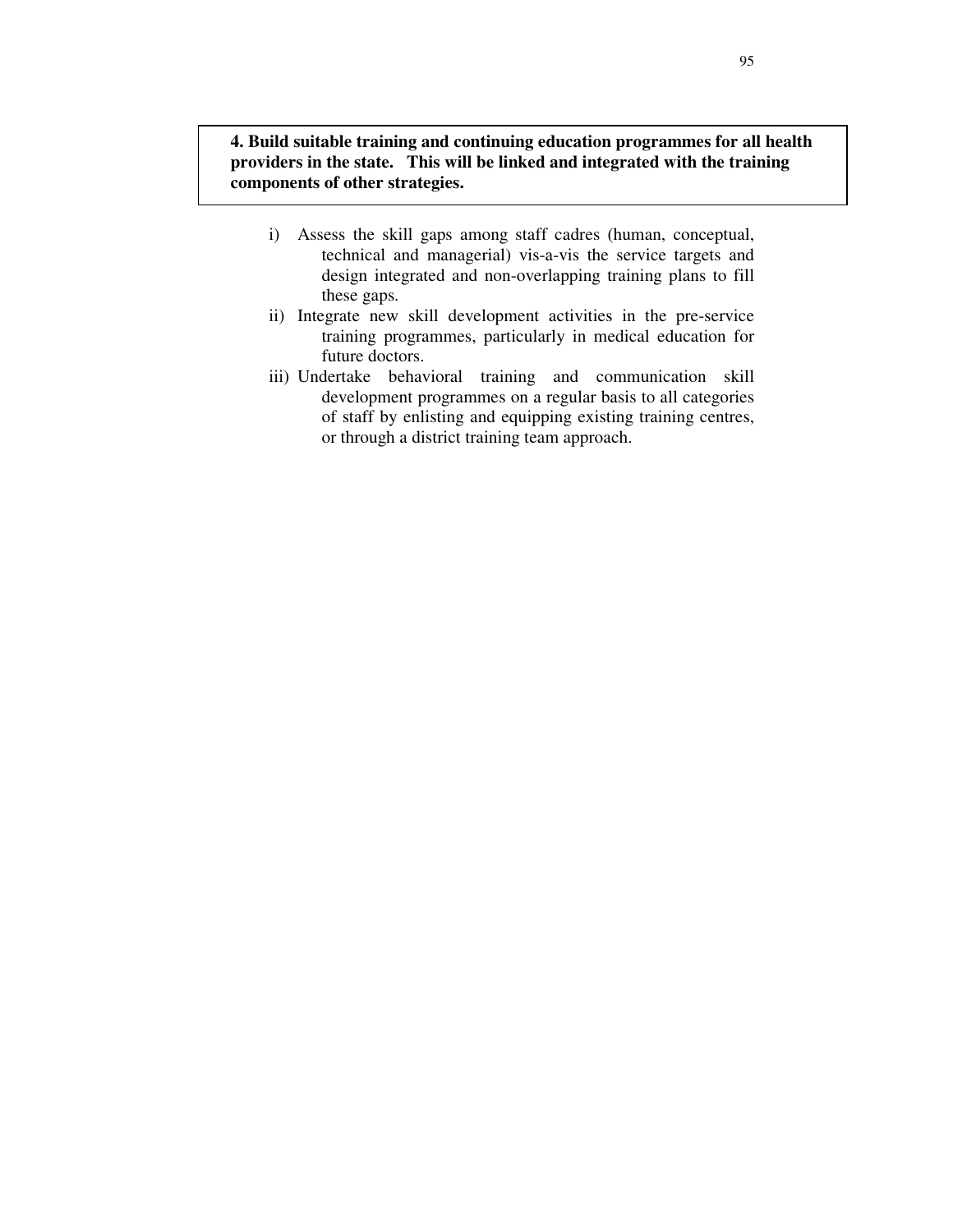# **CHAPTER 6.2 MEDICAL EDUCATION**

#### **A. Introduction**

Greater attention will be paid to improving the facilities and quality of medical education. Closer linkages need to be established between the medical colleges and the health services for mutual growth and benefit. Guidelines of the Medical Council of India (MCI) will be implemented.

#### **B. Situation Analysis**

The three medical colleges in the state at Cuttack, Berhampur and Burla have a total intake of 321 undergraduate and 246 postgraduate students per year.

| Institution                              | Under-<br>graduate<br>(MBBS) | Post<br>graduate<br>(MD,MS etc) | <b>Higher</b><br>speciality<br>(Mch,DM) |
|------------------------------------------|------------------------------|---------------------------------|-----------------------------------------|
| SCB Medical College,<br>Cuttack          | 107                          | 110                             |                                         |
| <b>MKCG</b> Medical College<br>Berhampur | 107                          | 65                              |                                         |
| VSS Medical College,<br>Burla            | 107                          | 67                              |                                         |
| Total                                    | 321                          | 242                             |                                         |

The associated teaching hospitals function as referral centres, providing tertiary level health care for training students and supporting the primary and secondary levels of the health system.

Over the last few years the quality of medical education in the state has declined. There is widespread dissatisfaction with the quality of patient care expressed by patients, community leaders, senior bureaucrats, political leaders and even by professional staff themselves.

The contributory factors include frequent absenteeism among senior teaching and consultant staff for reasons including private practice; poor working environment; lack of adequate support services such as laboratory investigations, x-ray and imaging facilities. In addition lack of opportunities for professional staff to remain up to date through attending workshops, conferences and seminars, contribute to the problem.

In spite of serious public health problems and potential areas for original research, the research output is minimal. This is partly due to lack of a research ethos, inadequate research training supervision, and poor status of patient records and documentation, lack of equipment and research facilities and lack of recognition of research work for promotion.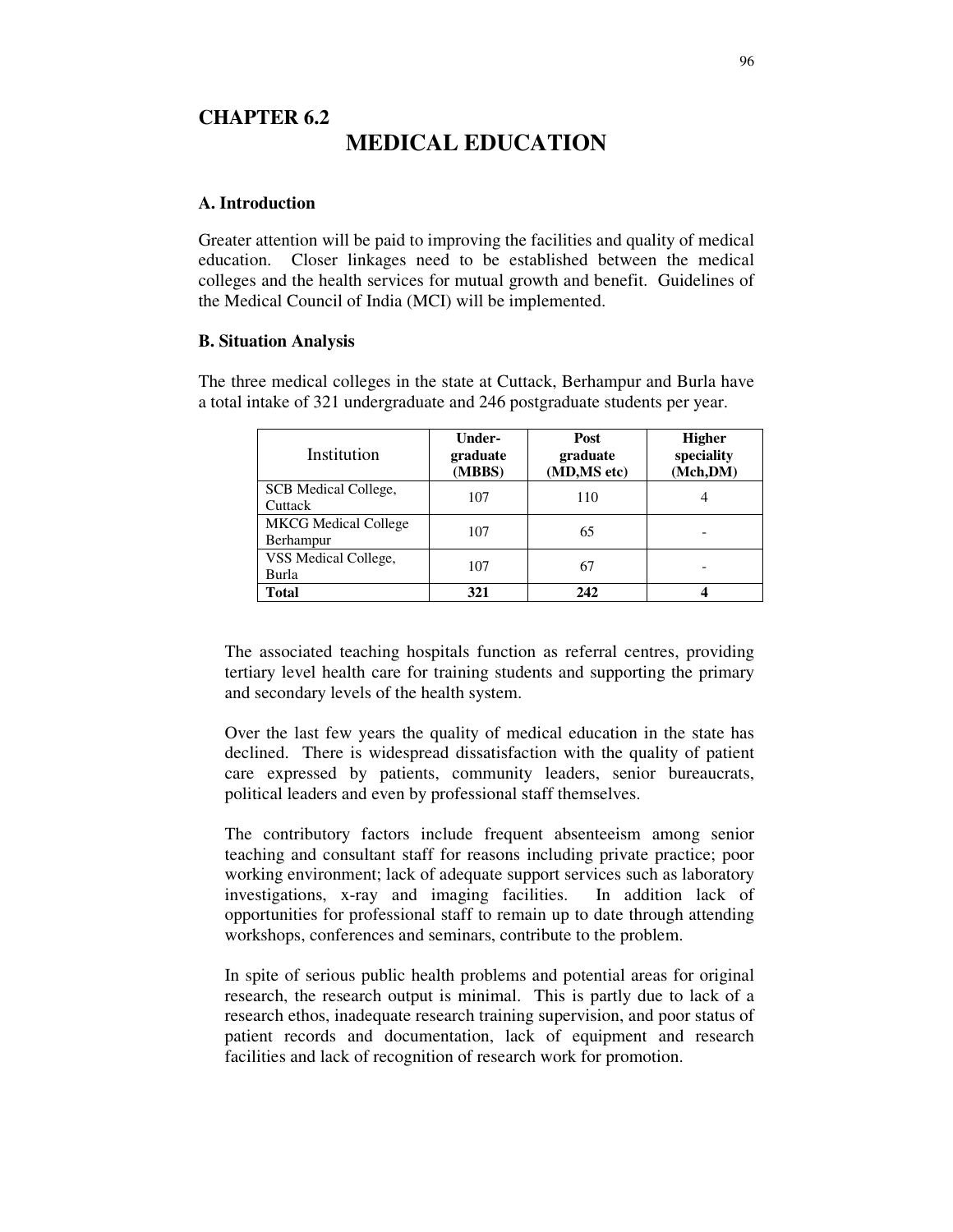## **C. Objectives**

- 1. To ensure that medical education is germane to the public health needs of the state.
- 2. To produce an adequate number of medical and paramedical professionals to meet the needs of the State.
- 3. To create competent and relevant medical and paramedical professionals of good quality, with additional skills in communication, behavioural sciences information technology and health management techniques and knowledge of welfare economics and equity considerations.
- 4. To maintain and update periodically the knowledge and skills of medical and paramedical professionals.
- 5. To upgrade and improve the departments of Preventive and Social Medicine / Community Health and ensure their active participation in the public health system, especially in policy making, planning, implementation, monitoring and evaluation, field based research and public health management.
- 6. To achieve greater integration of medical colleges and associate teaching hospitals in the public health system of the state, especially in the implementation of national programmes.

#### **D. Strategies**

These strategies are in keeping with the guidelines of the Medical Council of India (1997 and subsequent notifications). Several have been adopted by other universities and colleges in India and found useful.

#### **1. Comprehensive faculty development programmes**

- i) Assessment of faculty requirements will be done, taking into account teaching, research and patient care responsibilities.
- ii) Teacher training will be made mandatory for all teaching staff.
- iii) Regular updating of knowledge of faculty will be ensured by visits to centres of excellence, attending conferences and workshops. Sabbatical facility for senior faculty and exchange programmes and regular evaluation by peers and students will be introduced.
- iv) Rotation of headship of departments, based on academic criteria will be considered.
- v) Promoting methods of self-study and self-directed learning.
- vi) Upgrading and improvement of libraries with provision of up to date textbooks, monographs and journals, and internet and e-mail facilities to access online resources, National Medical Library, etc.
- vii) A medical education cell will be set up in each medical college to facilitate operationalization of changes in medical education, including conducting teachers training workshops.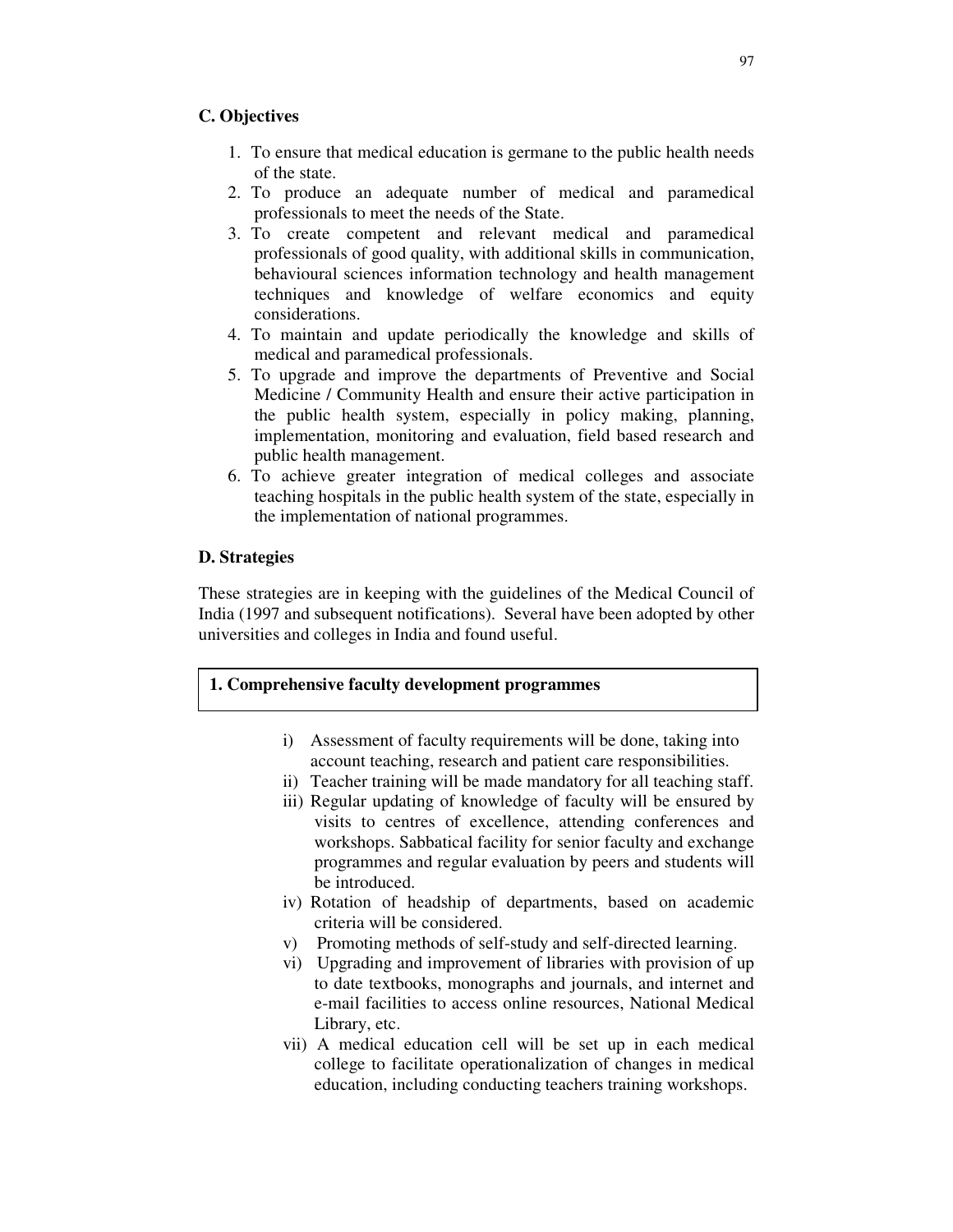viii) Medical colleges in the state will establish enabling linkages with advanced medical centres or medical institutes elsewhere in the country for faculty skill-upgradation on a continuing basis.

#### **2. Improved standards of teaching, through adoption of better teaching methods**

- i) Faculty will be trained in modern pedagogic methods with support from the National Teacher Training Centres and WHO.
- ii) Increased use of audio-visual aids like video, slides, OHP and lecture notes.
- iii) Problem-based learning, small group and other newer techniques – use of case studies, simulation games and exercises.
- iv) Increase in number of tutorials and seminars, decrease in didactic lectures.
- v) Regular assessment of teaching quality, with student feedback.

## **3. Community- based educational methods**

In order to meet the state's health needs in an effective manner, community-based medical education will get topmost priority, and these will be introduced from the beginning of the professional course to orient them to the specific health needs of Orissa.

- i) Community based education will be strengthened with part of the teaching to be done at district hospitals, CHCs and PHCs. Clinical teachers will have short teaching postings at these centres.
- ii) Teaching will be community oriented with emphasis on health promotion, growth and development, nutrition, health promotion, school health services and environmental health.

## **4. Curriculum revision and introduction of new topics into the curriculum**

i) Additional topics will be introduced into the curriculum, without detriment to the time needed to teach basic subjects. Newer topics include medical ethics, behavioural sciences, health economics, history of medicine including other systems of medicine (homeopathy, ayurveda, unani, sidda), orientation to local health traditions, alternative methods of healing, Health management, health informatics.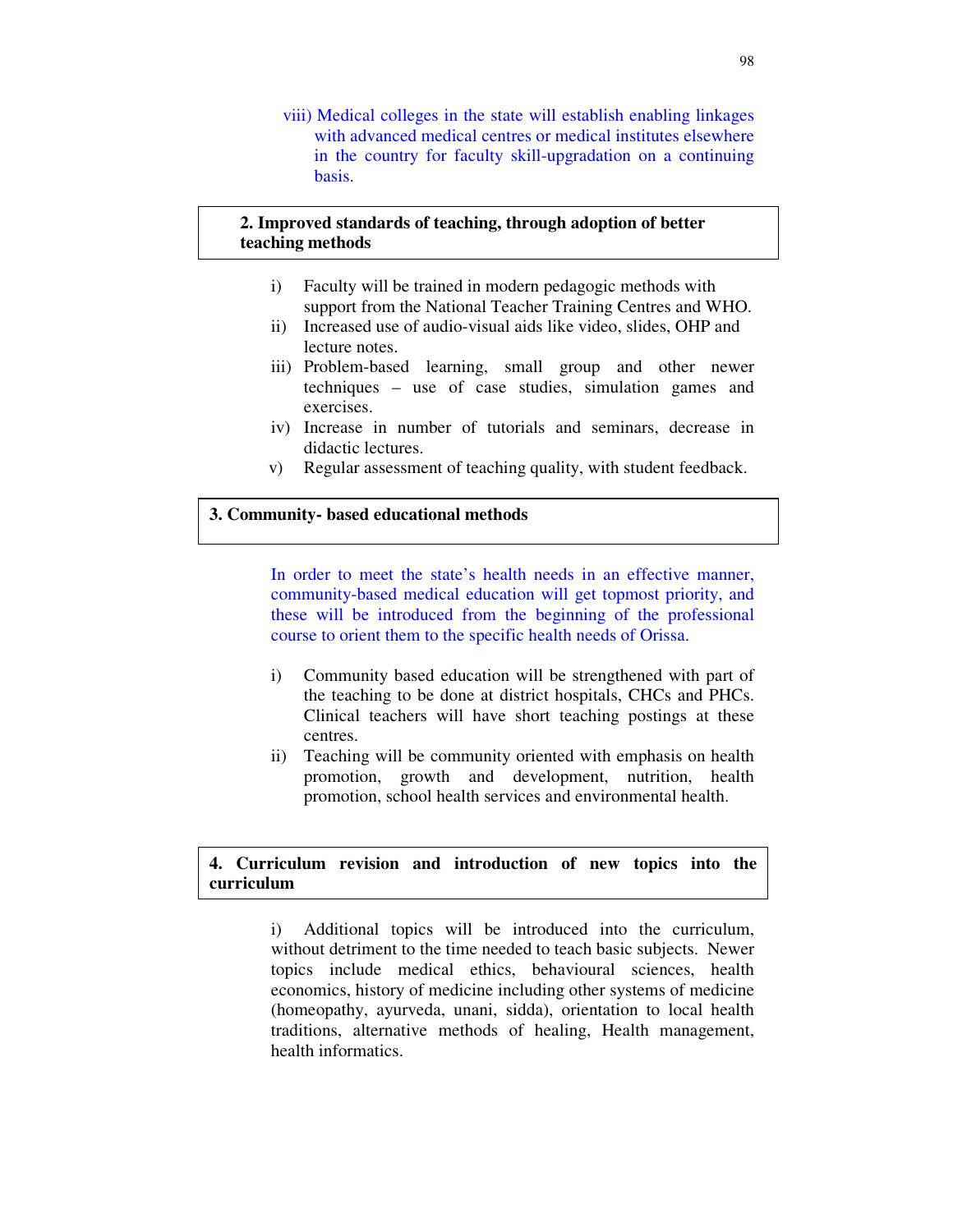ii) MBBS training (particularly internship) will be strengthened so that good basic doctors are trained. Feedback and review systems will be developed.

#### **5. Comprehensive continuing medical education (CME)**

- i) CME departments will be established in all medical colleges, which will link their work with other agencies involved in CME and re-certification (e.g., Indian Medical Association, other professional associations).
- ii) CME programme will be drawn up for government health professionals and private practitioners.

## **6. Further improvement of clinical care in teaching hospitals**

- i) Development and use of standard protocols for patient management
- ii) Improvement of nursing care
- iii) Upgrading and improvement of clinical pathology, biochemistry, radiology and imaging services with introduction of quality control.
- iv) Upgrading of medical records departments of teaching hospitals with computerization where feasible; rapid retrieval mechanism of old records, and integration of OPD and IP records, and investigation results.
- v) Regular assessment of quality of patient care will be undertaken through prescription audits; medical record (chart) audits and death (mortality) review.
- vi) Exchange visits of faculty (including nursing faculty) with centres of excellence.
- vii) Regular links with other government hospitals (such as district and sub-divisional hospitals) to improve standard of care and to improve of referral and back referral mechanisms.

## **7. Improved quality of research**

- i) Research committees (including ethics sub-committee) will be formed in each medical college for identification of research priorities; and assessment and screening of research output of various departments for quality and quantity.
- ii) Liaison will be established with other agencies and central bodies such as the Indian Council of Medical Research, and Regional Research Centres. An assessment of ethical issues in research will be followed by training and setting up of research ethics committees.
- iii) Upgradation and improvement of medical records departments (mentioned above).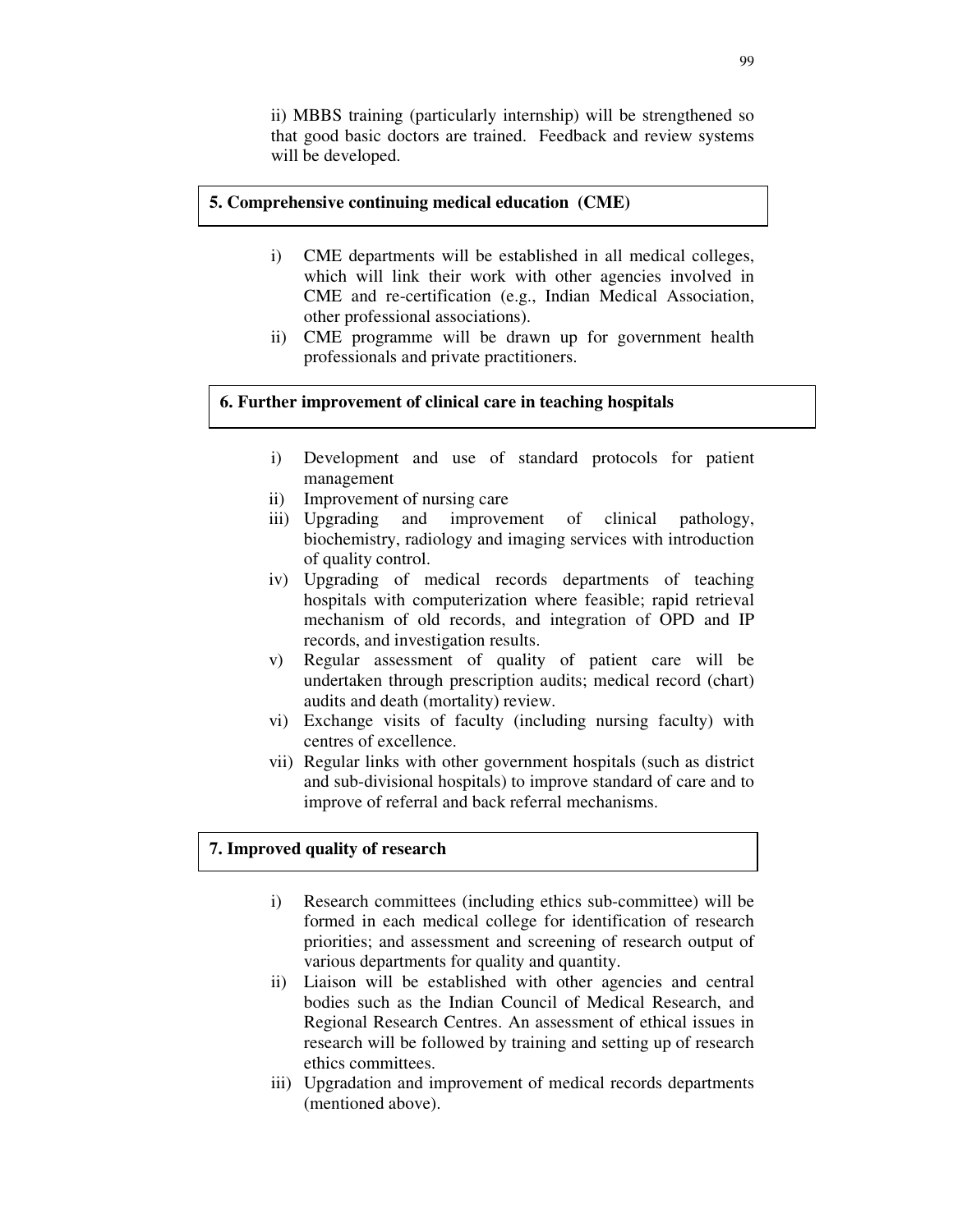iv) Encouragement and facilitation of research by students (undergraduate and postgraduate) with well formulated thesis guidelines, mentoring and supervision; institution of sponsorship and awards; linkage of research output and student supervision with promotion.

## **8. Strengthening facilities for medical education and increasing the intake of students**

- i) Assess present and future infrastructure requirements and mobilize donor support for infrastructure development and maintenance
- ii) Analyse the medical manpower availability, demand and shortage, and make a need-based forecast for future
- iii) Encourage the setting up of new medical and dental colleges in the State in the private as well as the public sector
- iv) Adopt measures for increasing the intake of medical and other para-professional students in the state by increasing seats in existing institutions.
- v) Post-graduate intake to be guided and determined according to available infrastructure and requirements of state's public health system.
- vi) Establishment of a Medical University to improve academic standards and to promote uniformity in health science education will be considered.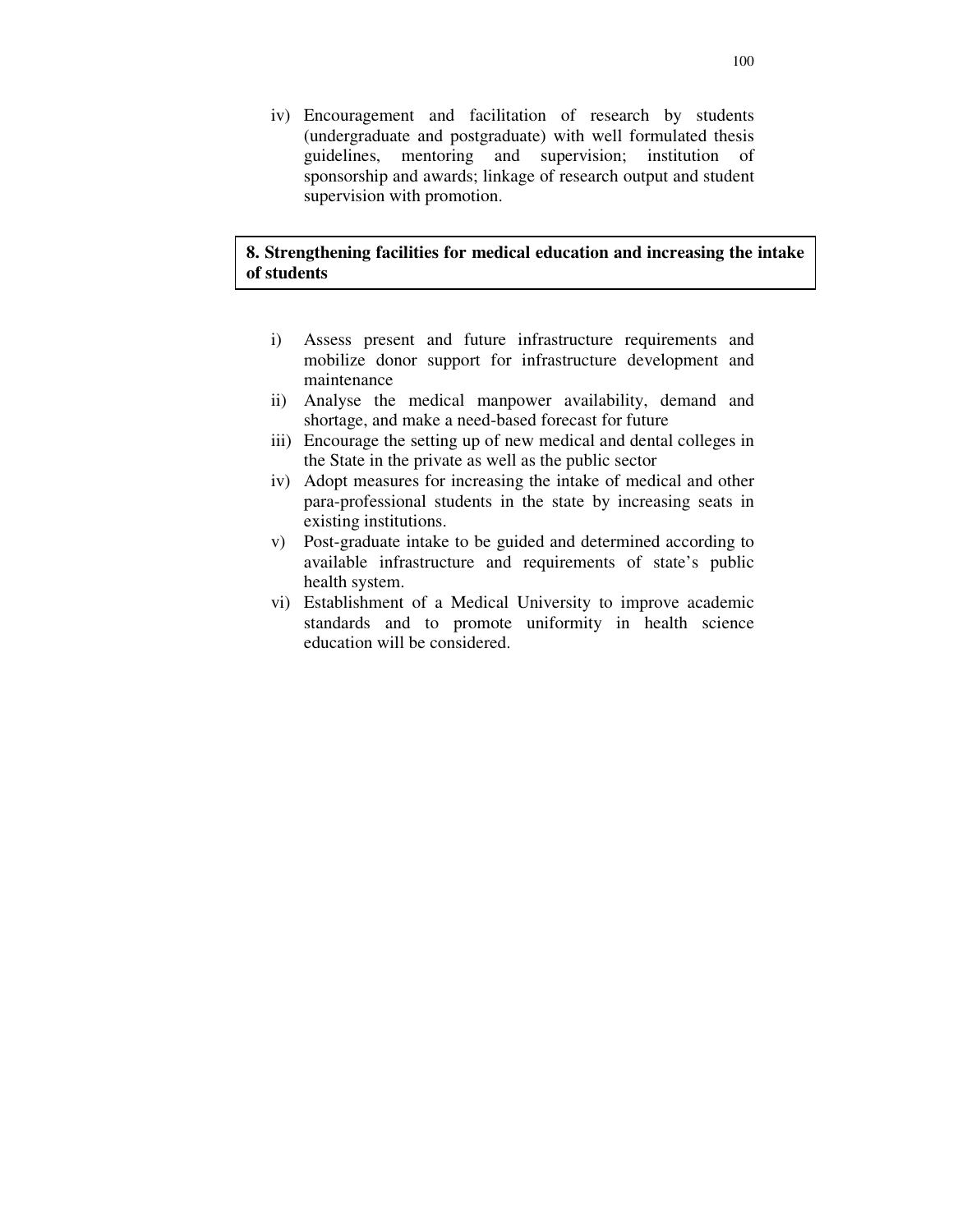# **CHAPTER 6.3**

# **NURSING EDUCATION**

## **A. Introduction**

Nursing personnel play an important role in the health care delivery system. Shortages of nurses, lack of in-service training programmes and inappropriate norms are adversely affecting the quality of care in hospitals as well as in the community.

## **B. Situation Analysis**

At present the formation of good quality nurses is fraught with difficulties due to poor infrastructure, inadequate facilities for learning and lack of qualified teachers. These issues have been highlighted by the Central Council of Health and Family Welfare, New Delhi, in 1995.

| Sl. No. | <b>Institution</b> | <b>Course offered</b> | Annual    | <b>Existing</b>         | Requirement |
|---------|--------------------|-----------------------|-----------|-------------------------|-------------|
|         |                    | with Duration         | intake    | <b>Teaching Faculty</b> | as per INC  |
| 1.      | College of         | $1 - Basic B.Sc.$     | 20        | Principal – post        |             |
|         | Nursing,           | Nursing               |           | vacant                  |             |
|         | Berhampur          | (presently no         |           | V. Principal            |             |
|         |                    | intake).              |           | No post                 |             |
|         |                    |                       |           | Lecturer - 3            | 9           |
|         |                    | 2. Post Basic         |           | Cl. Instructor -2       | 17          |
|         |                    | <b>B.Sc. Nursing</b>  | 20        | $PHN-1$                 | 7           |
|         |                    |                       |           | Professor - Nil         | 7           |
|         |                    |                       |           | Asso. Prof. - Nil       |             |
| 2.      | School of          | Three years           |           | Principal Tutor - 1     |             |
|         | Nursing -3 in      | Diploma in            |           | V. Principal- nil       |             |
|         | Cuttack,           | General               | $1 - 100$ | <b>Sister Tutor</b>     |             |
|         | Berhampur,         | Nursing $&$           | $2 - 50$  | <b>PHN</b> Tutor        |             |
|         | Burla              | Midwifery             | $3 - 50$  |                         |             |
| 3.      | Lady Health        | 6 months              | 60        | Superintendent - 1      |             |
|         | VisitorTraini      | promotional           |           | Sister / Tutor /        |             |
|         | ng School,         | course for            |           | PHN Tutor - 6           |             |
|         | Berhampur          | ANM <sub>s</sub> to   |           |                         |             |
|         |                    | become Health         |           |                         |             |
|         |                    | Supervisor $(F)$      |           |                         |             |

|  | Table 1. Institutions for Nursing Education in Orissa |  |  |  |  |  |
|--|-------------------------------------------------------|--|--|--|--|--|
|--|-------------------------------------------------------|--|--|--|--|--|

The quality of training in all nursing institutions has deteriorated in recent years. There is an acute shortage of teachers in all Schools of Nursing and the College of Nursing. Lack of equipment / instruments and teaching aides for practical demonstration and training in hospitals impairs practical training.

With inadequate numbers of clinical instructors in teaching institutions, students are left to learn on their own in clinical settings. Ward nurses and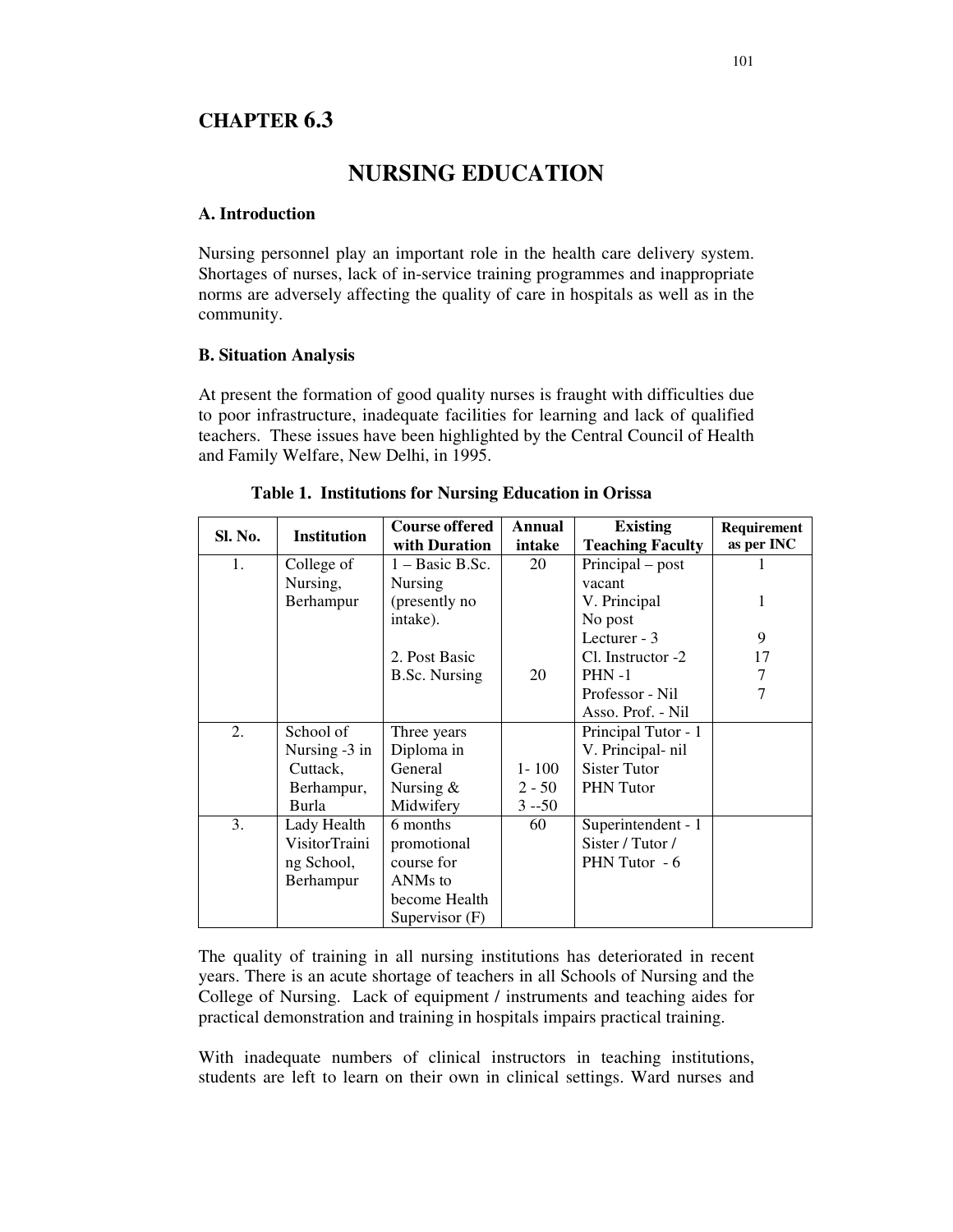their seniors do not possess the required higher training in nursing and are unable to guide students.

Insufficient hostel accommodation, classrooms and practical demonstration rooms in all Schools of Nursing and ANM training centres, results in overcrowding. Lack of proper annex buildings in the community negatively affects the learning experience of students. Lack of vehicles and fuel provision also poses a problem in all institutions.

Lack of exposure to any type of in-service training for teachers over a long time has resulted in inefficient and outdated teaching .The Indian Nursing Council (INC) is pressing institutions to improve existing lacunae and comply, failing which INC recognition shall not be accorded.

The freeze on recruitment of nurses since 1995, has resulted in critical shortages. Contractual appointment of nurses is also not in practice.

# **C. Objectives**

- 1. To prepare high quality nurses, competent to provide comprehensive nursing care in varied settings and specialized nursing where required.
- 2. To update teaching skills; continuing education; and improve teaching facilities and infrastructure for nursing education.
- 3. To strengthen postgraduate nursing; upgrade all nursing Schools to collegiate programmes in a phased manner as per Indian Nursing Council guidelines; and improve the standard of nurses working in medical college hospitals.
- 4. Develop and integrate a management information system in nursing with the health management information system.

# **D. Strategies**

# **1. Strengthening infrastructure for basic nursing education**

- i) The Department will strengthen infrastructure, building, equipment, teaching aids, other teaching materials and library (with Internet facilities) in all nursing training institutions.
- ii) Teaching posts will be filled as per INC guidelines with posting of senior graduate tutors / PHN as clinical instructors.
- iii) Clinical nursing teaching units will be set up in major departments of medical college hospitals (medicine / surgery / maternity and paediatrics) with essential requirements for teaching patient care.
- iv) Posts of two wardens in each school of nursing will be created.
- v) Four nurses will be deputed for post graduation annually to meet immediate requirements, and a M.Sc. Nursing program will be started in the Colleges of Nursing. Faculty required will be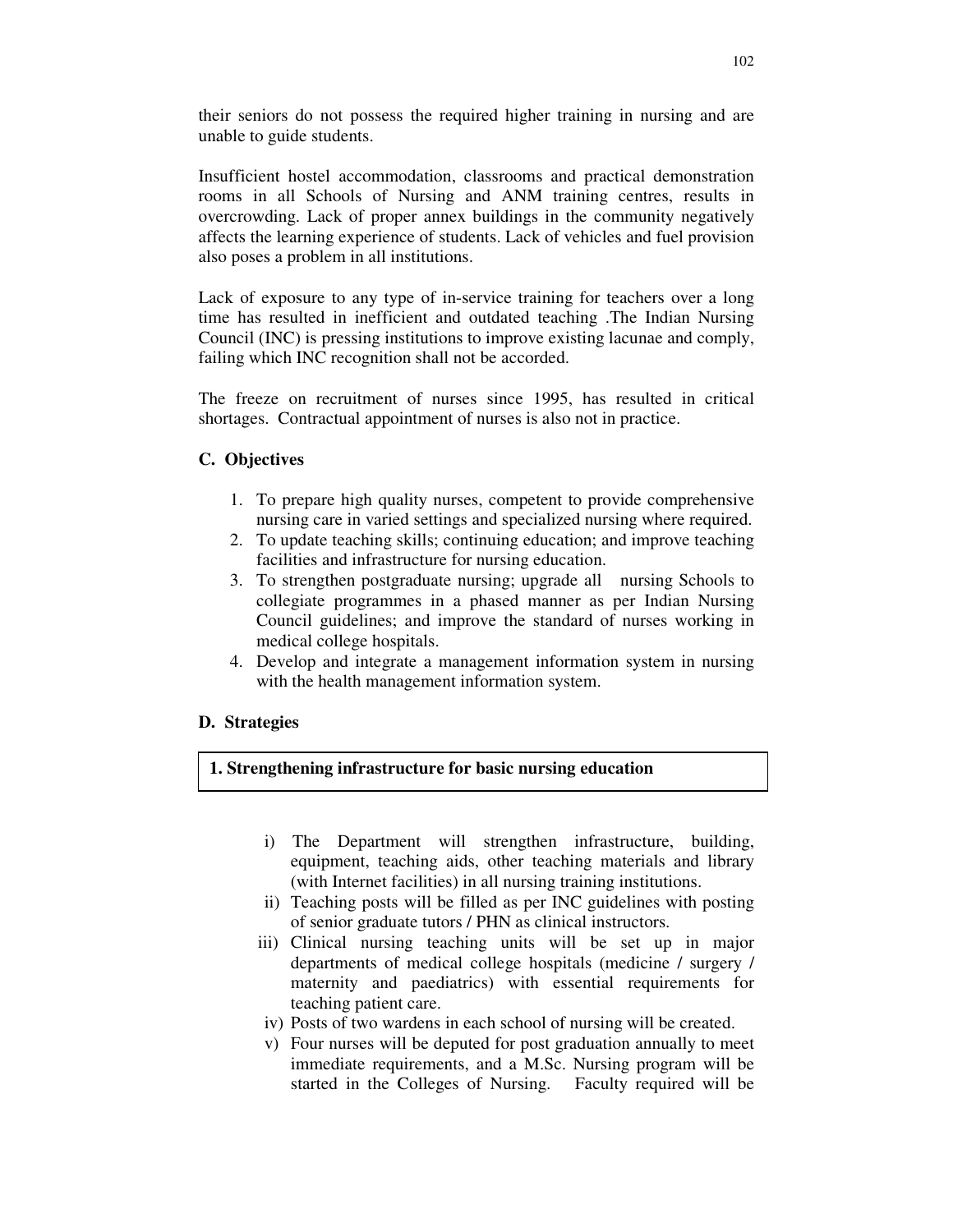brought on deputation until the state has the minimum faculty required.

vi) Selected students will be sponsored for specialized training within and out side the state and for educational visits.

#### **2. Strengthening nursing services in hospitals**

- i) Essential items for patient care will be supplied in all wards and central sterilization and supply departments (CSSD) will be established.
- ii) Provision for joint ward teaching by tutors and ward nurses will be strengthened. Use of case studies, seminars relevant reading materials and books, essential records with a report maintenance system will be introduced in a short time frame.
- iii) A student performance assessment system and regular nursing audits will be ensured.

# **3. Strengthening community field practice areas**

- i) Repair and renovation of the existing annex buildings. Essential provisions will be provided to make them safe and habitable.
- ii) Mobility will be ensured (vehicles and fuel).
- iii) Teaching aides, small libraries and other materials required for innovative teaching of community nursing will be made available.
- iv) Proper supervision and performance assessment systems will be instituted.

## **4. Strengthening continuing education**

- i) In-service continuing education for nurses with courses will be set-up, on ward management and nursing administration. This will overcome the current constraint where nurses above staff nurse level are promoted without additional qualifications.
- ii) To integrate in-service training offered by different programmes and agencies (UNICEF, WHO, others) a continuing education unit will be established in the Directorate develop systematic, integrated training modules. With three regional branches in Regional Training Center (H & FW), Cuttack; F.W. Training Centre, Ainthapali, Sambalpur; and College of Nursing, Berhampur
- iii) A one year course nursing administration and in ward management will be established at the School of Nursing**,** Cuttack.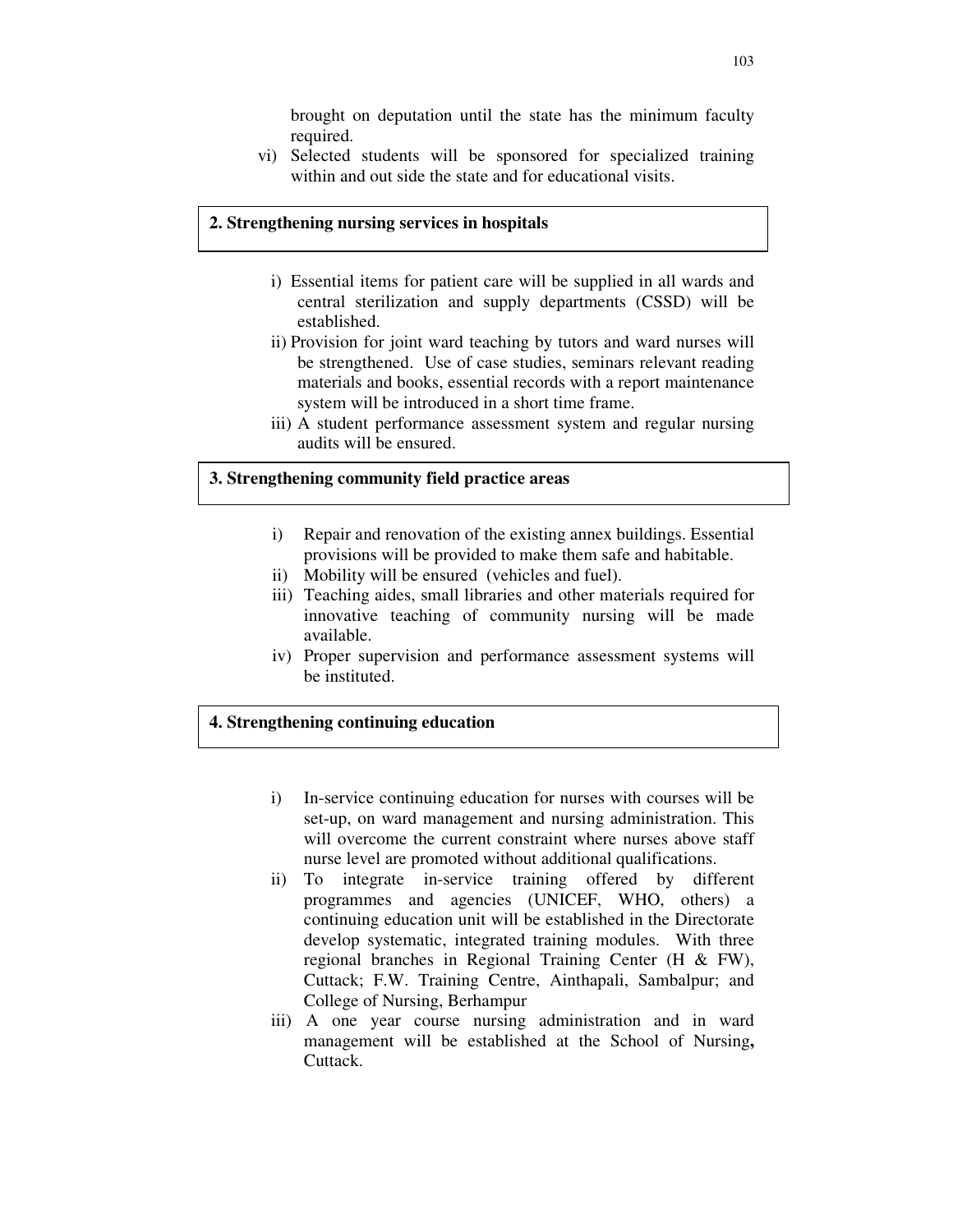- iv) The around 200 faculty in nursing training institutions, will be given updates in nursing and teaching methodology on a periodic basis.
- v) In-service training will be conducted for the following categories of nurses working in the hospital and community:
	- a) Staff nurses in medical college hospitals / rural hospitals with specialized courses for special unit nurses.
	- b) District Public Health Nurse (DPHN).
	- c) Public Health Nurse (PHN).
	- d) Lady Health Visitor (LHV) / Health Supervisor (F).
	- e) ANM / Junior Heath Worker (Female)
- vi) Nurses working in special units other specialized institutions in the country.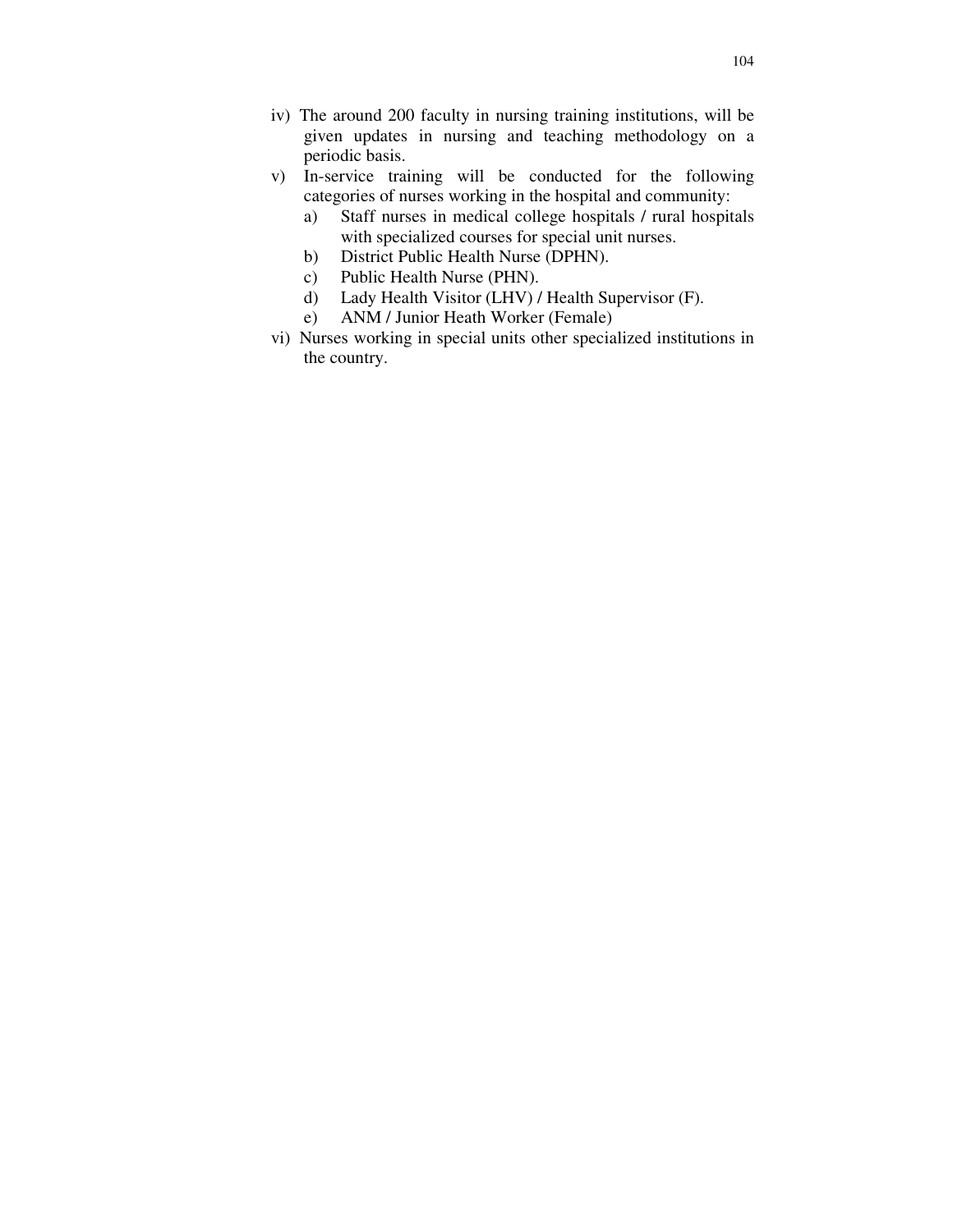# **ALLIED HEALTH PROFESSIONAL AND HEALTH WORKER TRAINING**

# **A. Introduction**

Health teams are responsible for the running of medical and public health care services through primary, secondary and tertiary levels of health institutions. Varying types of knowledge and skills are required for different health personnel. In the past there has been excessive attention paid to the training of doctors and to a lesser extent of nurses. In the coming phase greater attention will be paid to the training and continuing education of allied health professionals and health workers. They will include dentists (this will be added to medical education), pharmacists, physiotherapists, x-ray technicians, counselors, social workers, optometrists, audiometrists, speech and hearing therapists, dieticians health educationists, dental hygienists, senior and junior health assistants – males (females being covered under nursing), medical record technicians, health engineers and others.

# **B. Situation Analysis**

Though health workers form the backbone of the health services, their training needs have been largely neglected. The basic training is outdated, being linked to specific programmes, and continuing education is inadequate. Priority attention needs to be directed to human resource development of this group.

# **C. Objectives**

- 1. To update the knowledge base and skills of health workers and allied health professionals by better and more continuous training.
- 2. To improve institutional capacity and increase partnerships for the above.

# **D. Strategies**

## **1. Needs assessment and resource inventory**

- i) A health humanpower mapping exercise in the state will be done, covering the public, voluntary and private sector, regarding availability of all categories of health personnel.
- ii) A directory and mapping of training institutions in the state, with an assessment of their training capacity and quality will be developed. An analysis of the annual intake and production of health training and educational institutions will be done to estimate current capacity in the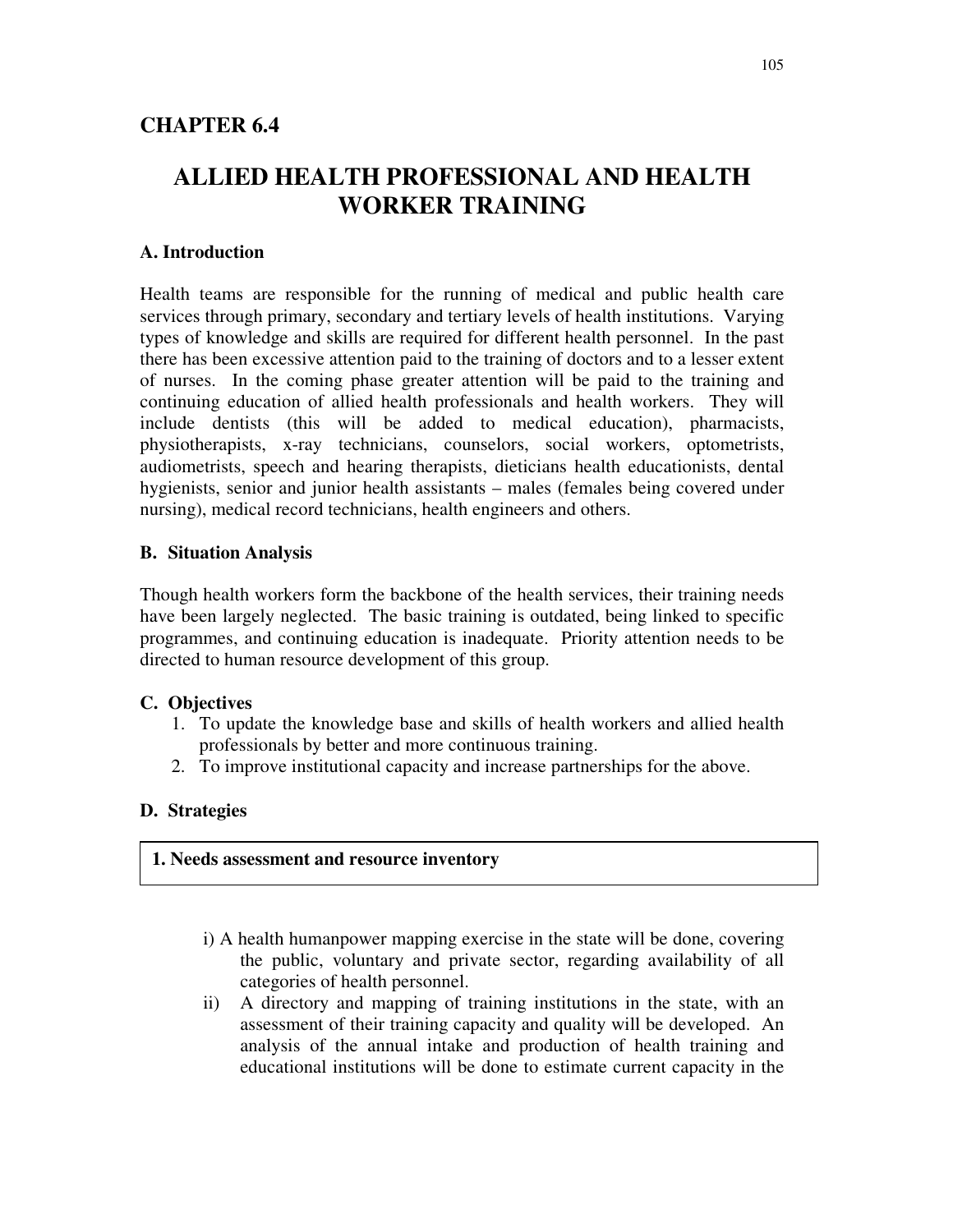context of requirements as per accepted norms. This will form the base for planning.

iii) Training needs assessment will be done.

## **2. Voluntary and private sector partnership**

i) The voluntary and private sector will be encouraged to set up training institutions for categories that have been identified as priority. Quality of training will be regulated through an accreditation and quality assurance system.

# **3. Strengthening training for skill upgradation and multi-skilling**

- i) Upgradation of government training institutions will be done undertaking after an overall costing exercise and a facility review. Duplication will be avoided and sharing of facilities encouraged. Practical and field training in these institutions will be particularly strengthened. The wealth of training material developed by different agencies and the NGO sector will be utilized.
- ii) The basic training curriculum, especially for health workers will be within the framework of primary health care, and will focus on skill development, in relation to job responsibilities. Communication and interpersonal skills and methods for community participation will be emphasized.
- iii) The examination system will be standardized for both public and private institutions. Faculty development will be promoted and supported. Training reviews, and a range of studies will be encouraged so that curriculum development and changes in teaching methodology will occur in response to need.
- iv) A comprehensive continuing education programme will be developed, integrating elements from the different national health programmes.
- v) An educational body will oversee training and continuation education programmes, and will develop student / participant feedback and review systems.
- vi) The training institutions will be strengthened, building on existing infrastructure already developed. They will be organizationally linked with the District Training Centres and State Institute of Health and Family Welfare.
- vii) A more detailed plan will be developed in 4 6 months time. Sources of financial support will be sought from central and state government, universities and councils, private agencies and donors. Part payment of fees may also be considered.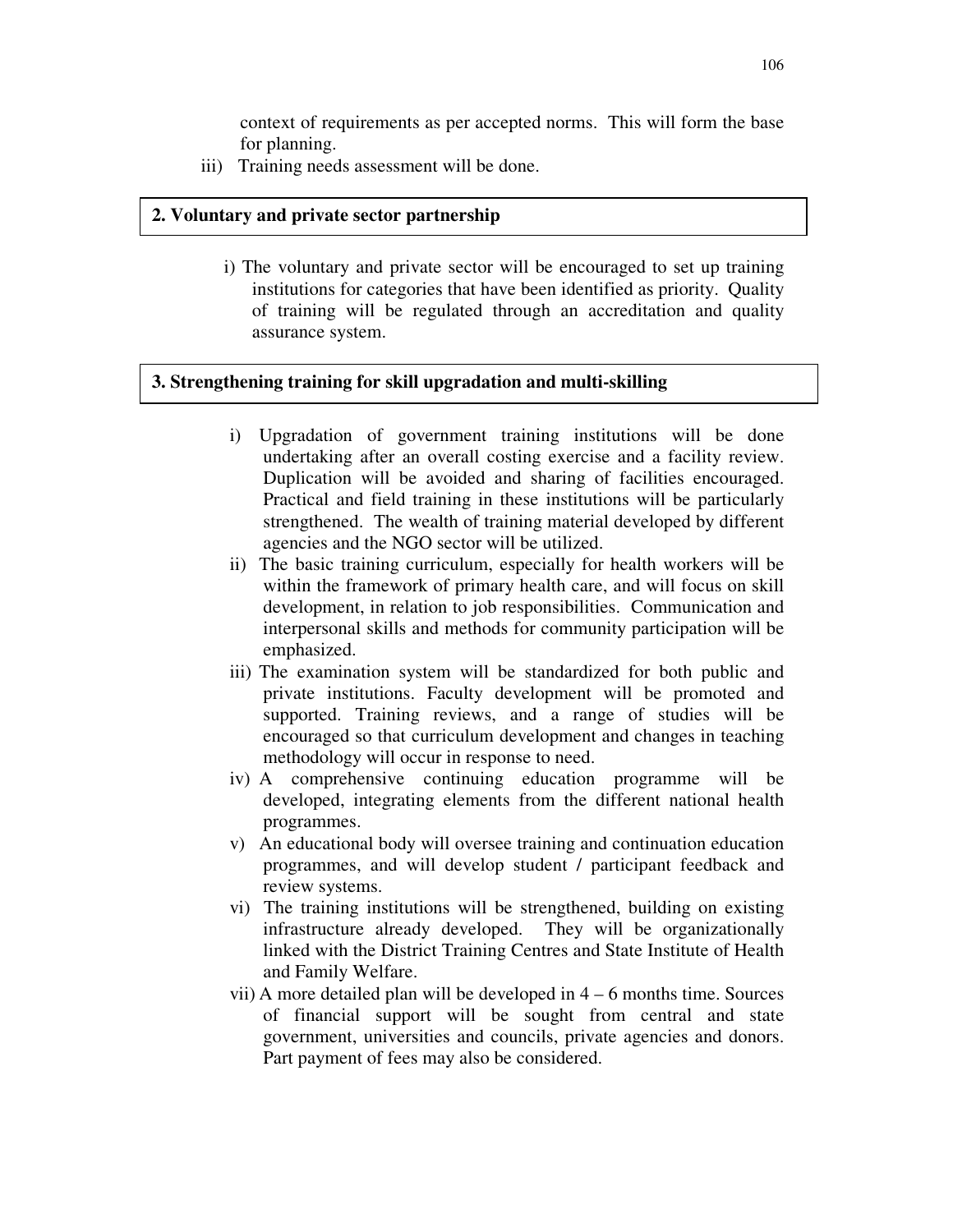# **CHAPTER 7 (COMPONENT III)**

# **ORGANIZATIONAL DEVELOPMENT AND SYSTEMS MANAGEMENT**

…………………………………………………………………………………………

# **CHAPTER 7.1**

# **ORGANIZATIONAL CHANGES**

# **A. Introduction**

Successful implementation of the strategy depends on the appropriateness of the internal organization, which to a large extent is reflected in its structure. Structure represents the network of relationships within an organization over a fairly long period of time. It is not only the supra-structure, but also other aspects in the organization such as the organizational climate and culture, systems and the people who implement the strategy, that are equally important. It is therefore imperative to look at the organization that implements the strategy, and take suitable corrective steps to ensure that the building blocks in the organization can adequately take care of the critical tasks implied in the strategic implementation.

Realizing this, a functional review (Organizational Review) of the department was carried out during July -September 2002. The key findings of that review endorsed the need for strategic choices to improve the effectiveness of the organization in strategic implementation. A summary of findings is given in the following paragraphs.

# **B. Situation Analysis**

These are the findings of the Functional Review 2002, some of which may require further in-depth evaluation to formulate alternative plans for correction:

*Structure:*

- The current structure is less than facilitatory not sufficient focus on key aspects like human resource management, planning, quality assurance, monitoring and supervision, and health financing
- Structure is highly hierarchical. Focus is on infrastructure rather than service delivery.
- Norms of posts are institution-based, and not on load leading to illogical allocation of human resources.
- There is scope for internal re-organization of the department around key streams -public health, monitoring, surveillance etc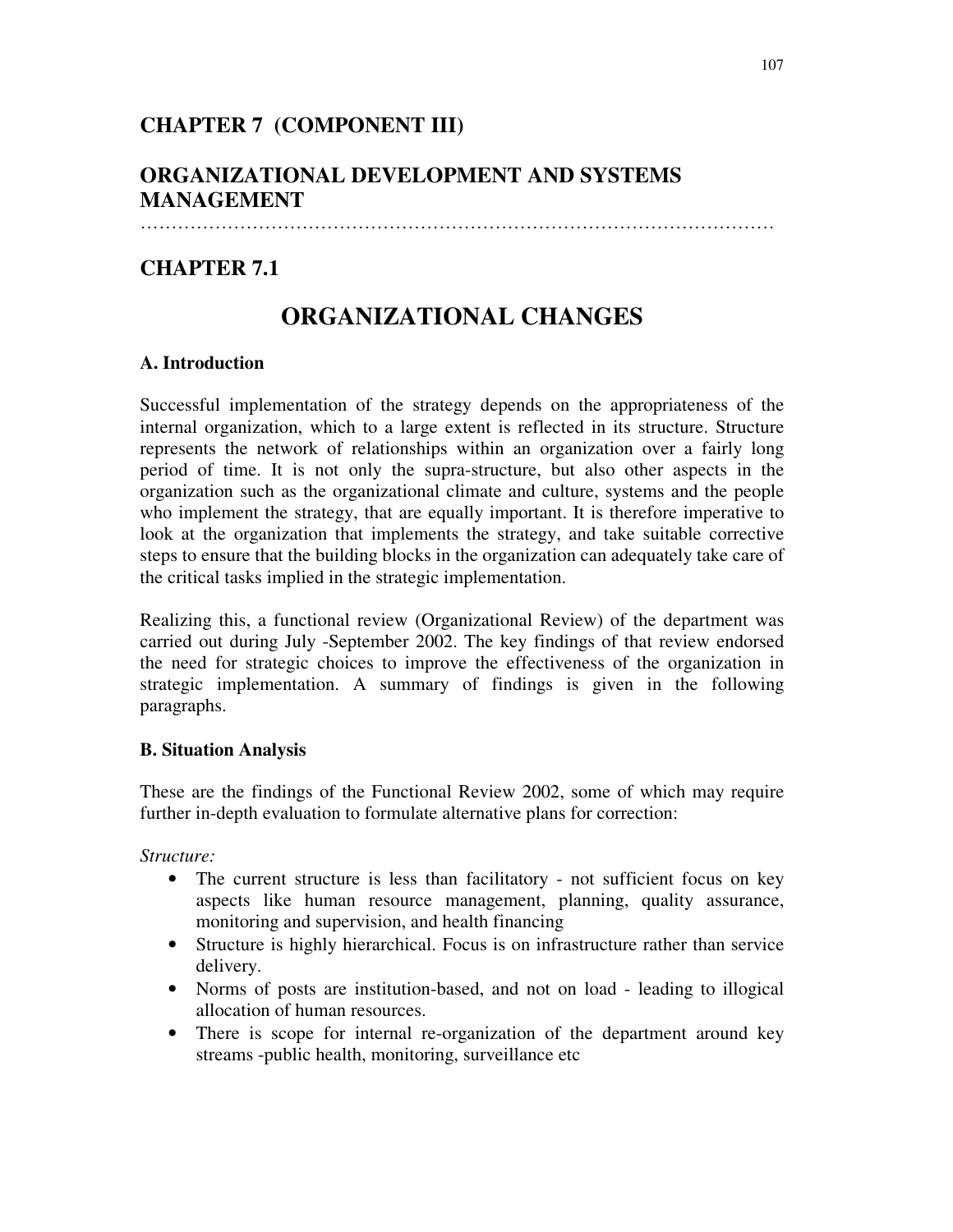# *Staffing*

- There are shortages in critical positions –like doctors, and some excesses in other areas. Shortage of doctors will be severe in future.
- Function performed by each cadre and workloads should be measured to attempt rightsizing of the department.
- There is scope for simplifying cadre system. The current structure does not support some key functions, sometimes leading to conflicts and underperformance (such as, doctors being placed in important administrative functions)
- Transfers and postings are subject to political interference. The shift to district cadres has helped in improving the situation. Recruiting for specific posts and locations should be encouraged.

# *Systems*

- There is scope for improvement in monitoring systems at all levels especially computerization.
- There is widespread apathy, lack of sensitivity to patient needs. Systems for accountability are lacking.

# *Outsourcing*

• The department's efforts are commendable. Scope exists for further action to outsource more non-core activities

# *Other Factors Affecting Performance*

- Functioning is hierarchical and systems top-down. Decentralization practice is limited, and where available, used little.
- Consultative and participative processes minimal. Goal-setting and evidencebased planning are absent, particularly at the district level.
- Communication is slow and bureaucratic. Process delay in decision-making is common.
- Sharing of information, and learning among districts are poor.
- Team spirit and collective responsibility are obviously poor in functional units. Working is fairly compartmentalized.
- Most managers are from technical background, with little or no induction to administration or management
- In-service capacity building needs to be systematized, and need-based training introduced.
- Political interference and influence in recruitment, transfer, promotion and posting affect morale and efficiency.
- Rules, regulations and operational details of units are not available in documented form. Job charts and responsibilities of positions are not clearly spelt out except in some centrally sponsored schemes
- Managers at different levels are not willing to use disciplinary measures for pulling-up non-performers and defaulters.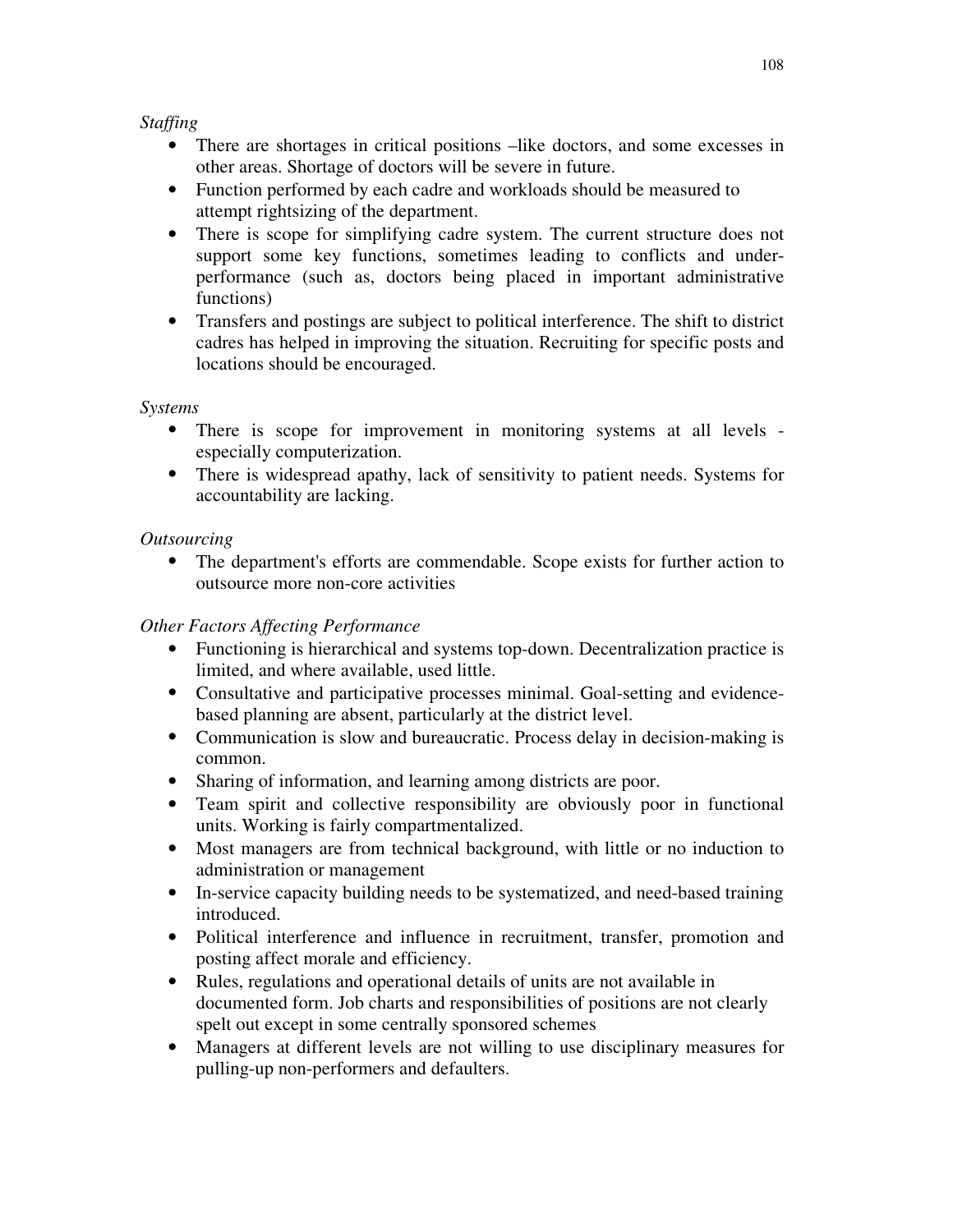# **C. Objective**

The objective is to gear up the Health and Family Welfare Department to implement the wide range of strategic functions most effectively.

# **D. Strategies**

| 1. Structural changes for better strategic and operational management |                                                                                                                                                                                                                                 |  |  |  |  |
|-----------------------------------------------------------------------|---------------------------------------------------------------------------------------------------------------------------------------------------------------------------------------------------------------------------------|--|--|--|--|
| $\mathbf{i}$                                                          | Restructure the department around logical groupings based on functions<br>and roles, such as HRD, planning, financing and budgeting, monitoring<br>and evaluation, quality control, general administration, specialist care and |  |  |  |  |
|                                                                       | public health.                                                                                                                                                                                                                  |  |  |  |  |
| $\ddot{i}$                                                            | Establish norms and manpower ratios based on workload, and review<br>them periodically.                                                                                                                                         |  |  |  |  |
| iii)                                                                  | Convert most cadres into district. Recruitment for specific positions and                                                                                                                                                       |  |  |  |  |

- locations will be encouraged, allowing movement outside cadre based on competitive merits.
- iv) Introduce a system of incentives and disincentives at every level to encourage performers.
- v) The present top-down hierarchical and instructive systems will be suitably changed to make them more innovative, functional and result-oriented.
- vi) New models of primary health care, based on local needs and circumstances, will be tried out.

# **2. Staffing changes to improve efficiency of operations**

- i) Shortage of doctors and other service providers will be tackled on a priority basis through a variety of steps, both innovative and traditional, to meet the short and long-term requirements. This would include encouraging local bodies to recruit doctors at the pay scale and conditions fixed at the respective levels, and inviting private partners to the field of medical education.
- ii) Functions performed by each cadre will be subjected to in-depth review to right size and simplify the cadres.
- iii) Administrative matters and measures to increase the morale and motivation are taken care of in the strategies contained in section 'Administrative Reform'.

**3. Improvements in the culture, processes and systems to make the organization efficient, up-to-date and responsive to the needs of the people**

i) A computerized comprehensive performance indicator system addressing key outcomes, processes and impact will be developed. Indicator based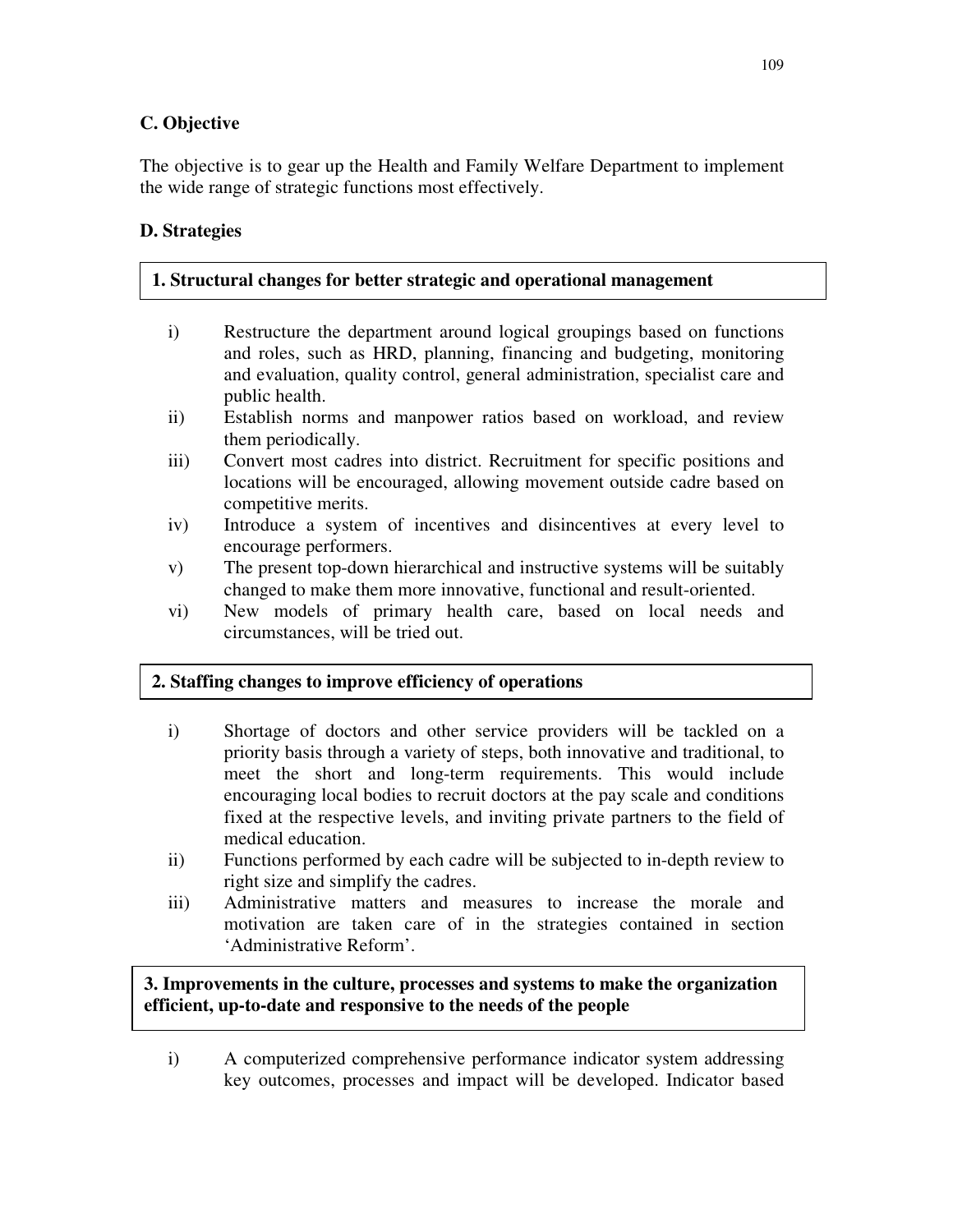grading system of infrastructure at the district level will be used to measure efficiency, effectiveness and user-friendliness.

- ii) Planning process at the district level will be made more consultative and participative. Vision, plan and target setting for each district, and different functional units will be encouraged.
- iii) Maximum use of decentralized authority by the district and institutional leadership will be facilitated. Doctors holding management posts will be clear about their roles, and capable of discharging them adequately. The current practice of a general unwillingness to adopt disciplinary measures will be changed.
- iv) Communication channels and processes within the department will be modernized using new technologies to make them speedy and effective for quick decision-making.
- v) Information sharing across the districts will be encouraged.
- vi) Independent user satisfaction audit will be conducted periodically.
- vii) Out-sourcing of identified non-core functions will be encouraged.
- viii) Productivity enhancement measures will be adopted through implementation of HRD strategies.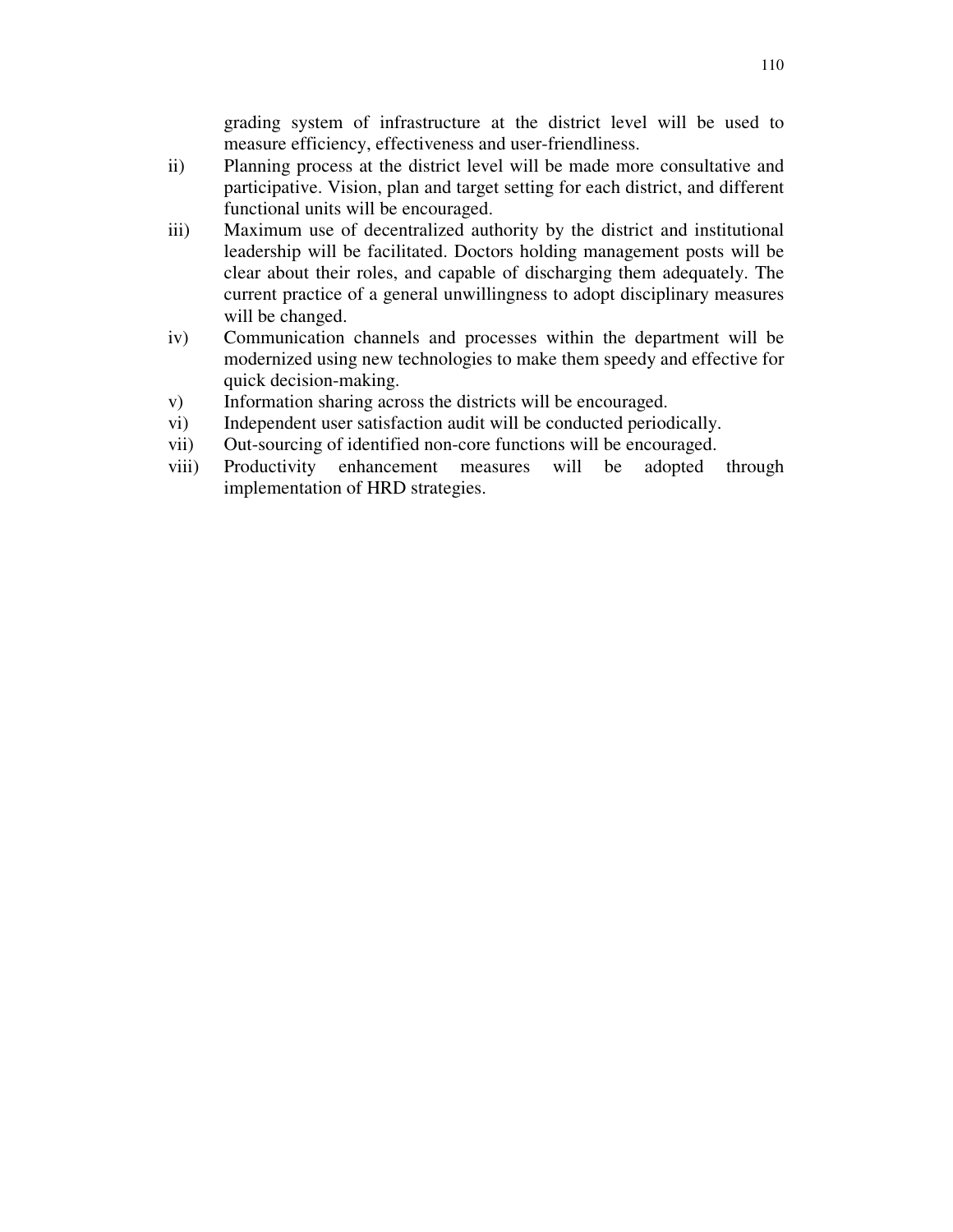# **CHAPTER 7.2**

# **ADMINISTRATIVE REFORM - HEALTH PERSONNEL**

# **A. Introduction**

The health system is being strengthened to provide comprehensive health care with quality, equity, efficiency, and accessibility, at reasonable cost to all people. Services will focus on primary health care and public health with emphasis on rural area, urban slums, the poor, women, children and the elderly. Secondary care facilities will be supportive of primary health care. A referral system to and from the primary, a secondary and tertiary care level is essential. Inter-sectoral co-ordination will increase, as many health determinants are outside the purview of the narrowly defined "health services". The functioning of this complex organization is largely dependant on the quality and motivation of service providers and the system in which they serve.

The current structure of health services (dealt with in the earlier section) and the administrative mechanisms had evolved to meet the demands of earlier times. Reforms will be undertaken to meet the present and future needs and demands.

#### **B. Situation Analysis**

Primary and secondary health care is managed by personnel of the State Medical and Health Services. Tertiary care is provided by the teaching and other staff of medical colleges and attached hospitals.

Demotivating factors in the present system include:

- Skilled health professionals are asked to work in areas where their expertise and skills cannot be exercised.
- Motivated health personnel are not recognized or rewarded and no action taken for poor performers to improve.
- Some health personnel work in remote areas without minimum living facilities for long periods.
- Restricted promotional avenues and late promotions lead to short tenures and frequent change in higher posts.
- Inadequate capacity and skill building of staff in hospital and health management.

## **C. Objectives**

To develop and nurture competent, well managed, motivated and satisfied health personnel in the workforce to enable them to provide good quality health care to people.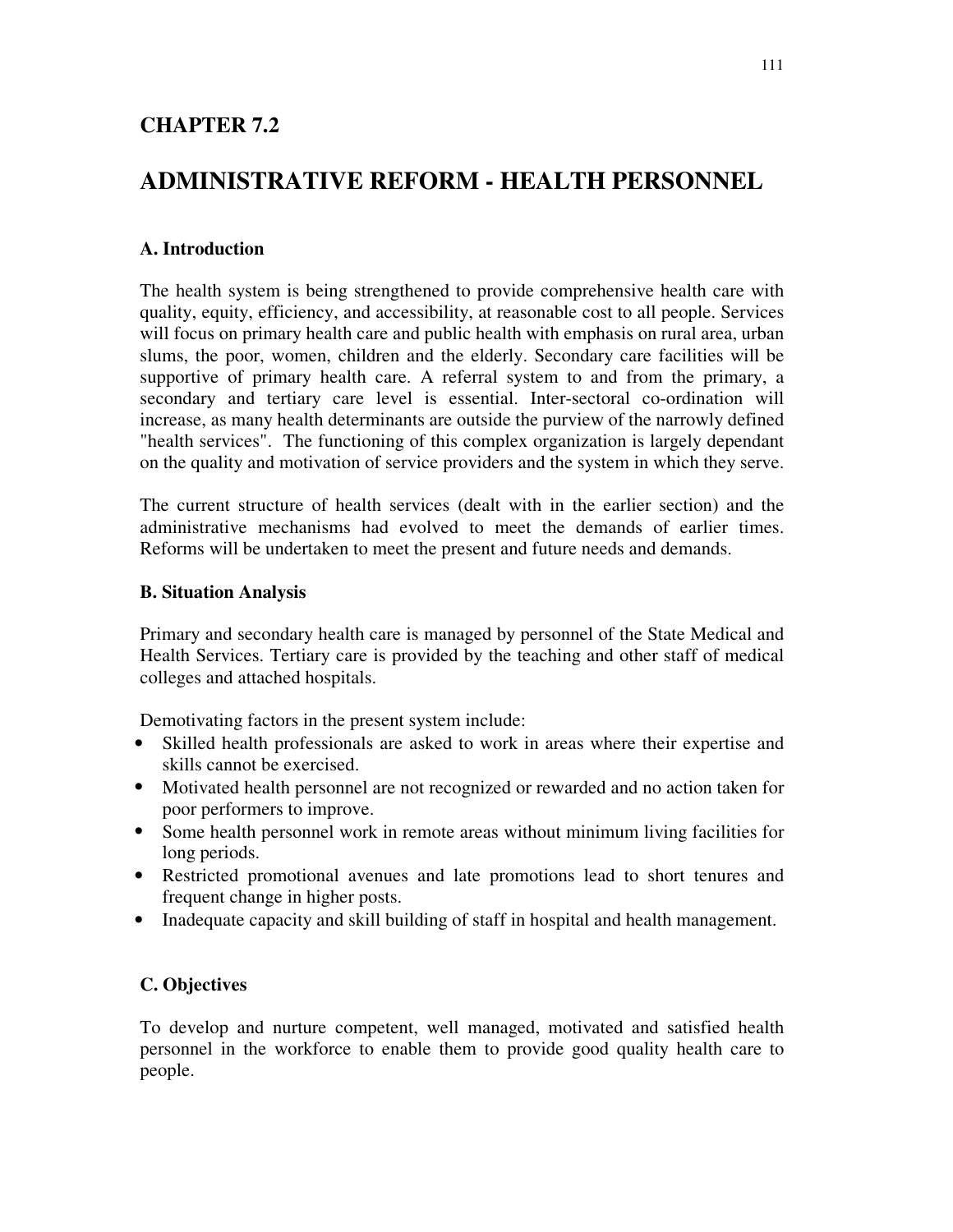## **D. Strategies**

# **1. Ensure a fair and transparent policy for recruitment, postings, transfers and promotion, and reduce frequent turnover**

- i) Conduct a needs assessment, of types of health personnel required for primary health care, public health medical care and administration at all levels.
- ii) Recruitment of various categories of health personnel will be according to needs of the state. Health staff will be protected from the general staff reductions taking place due to budgetary constraints and wider administrative reforms. However unnecessary, unproductive staffing will be avoided, and performance will be a strict criteria for continuance.
- iii) Placement of health personnel will be according to qualifications, training and skills in relation to needs. Mismatch will be minimized or eliminated to avoid wastage and frustration.
- iv) Time-bound initial posting of health personnel in identified remote, difficult to access places will be made for three years, followed by postings to better areas. Difficult areas will be identified using criteria such as hilly, jungle areas, not approachable by all weather motorable roads, non-availability of electricity, transport, communication, and market facilities.
- v) Incentives to serve in these areas may be monetary, preferential selection for postgraduate studies or others.
- vi) Stepwise posting of health personnel will start from sub-centres, PHC(N), block PHC, area hospital, sub-divisional hospital, district hospital and capital hospital. For health managers it will start from PHC(N) up to state headquarters in a stepladder fashion.
- vii) Health personnel of all cadres will need to work in primary health care institutions for at least 7 – 10 years.
- viii) Medical officers completing ten years of service in primary heath care will get an option to work in public health or curative health. Posting of medical officers will avoid disturbing the common cadre of Medical and Health services (peripheral cadre).
- ix) Timely promotion of all categories of health personnel will be ensured.
- x) Transparent policies of transfer and timely promotion for all health personnel will be implemented impartially to improve work culture, motivation and satisfaction of staff. One or two time bound promotions will be introduced with selection based on merit cum seniority for higher positions.
- xi) While considering promotion of health personnel, at least one third of their service period by that time should be in the KBK and backward districts (Boudh, Gujapati, Kandhamal).
- xii) Periodic performance appraisal will be undertaken, with commendation to good personnel and warning notes to ill-motivated workers for their improvement.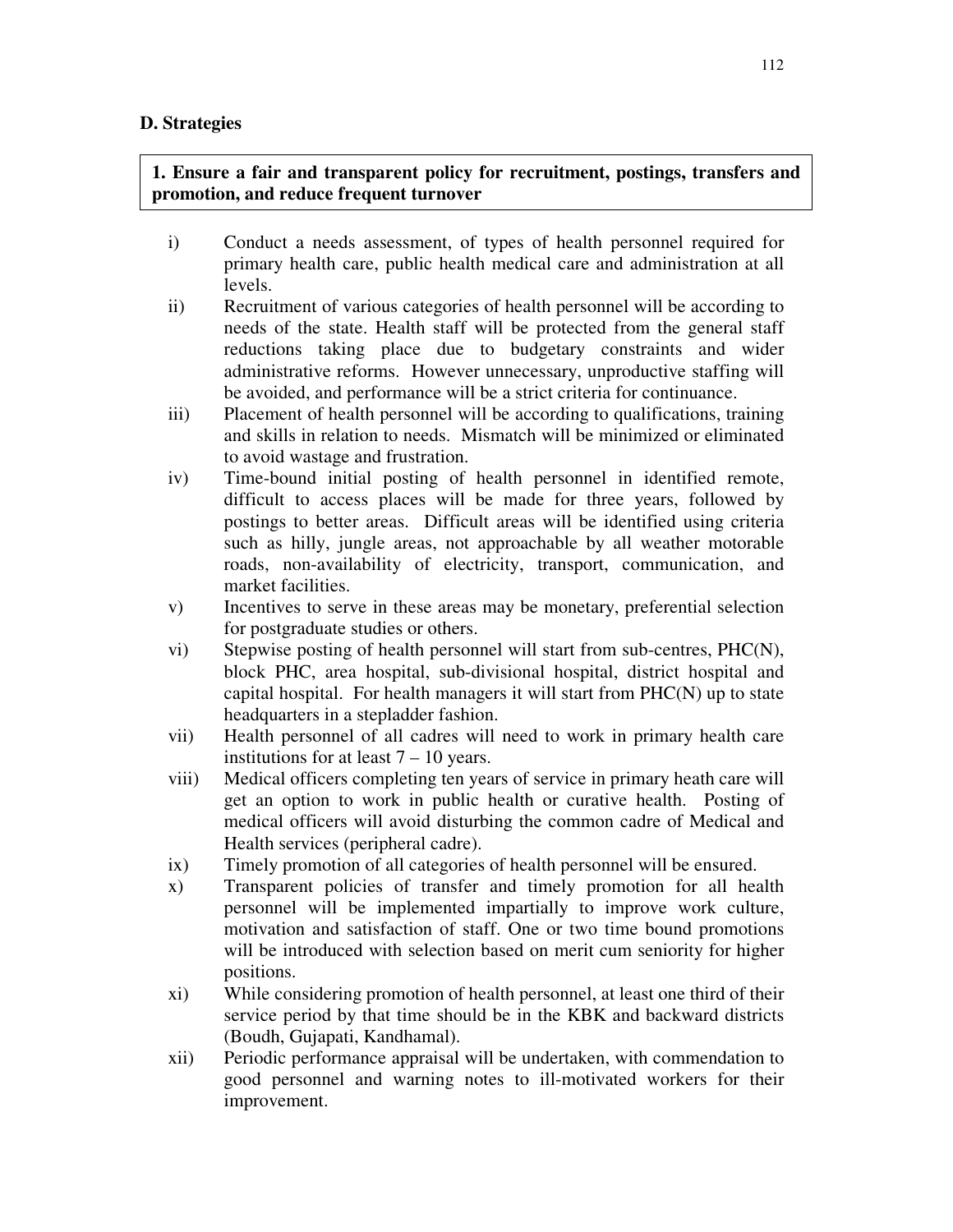xiii) A fast-track promotion system based on merit and capacity will be studied for action enabling younger professionals to take up managerial positions and providing stability in leadership. There will be a strict selection process, offering officers an option and keeping 30% of promotional posts reserved at all levels of promotion.

## **2. Motivate health personnel and improve performance and satisfaction**

- i) The Department will help motivate and nurture health personnel, through recognition, positive feed back, encouragement and close facilitatory, supportive supervision.
- ii) There will be training of administrative officers in management, administration, leadership, communication and inter-personal skills and teamwork

# **3. Develop skills to manage health institutions and programs efficiently and effectively**

- i) The national and state health programmes will be integrated, changing the present vertical approach.
- ii) Periodic capacity building training of all health personnel will be undertaken.
- iii) Administration will be decentralized with specific responsibility and accountability at all levels.
- iv) The grievance redress system will be strengthened to function promptly.
- v) Training in medical and bio-ethics will be conducted for all medical officers in collaboration with medical colleges and the Indian Medical Association. Resource persons from other parts of India may be invited to help train a core group of trainers at state level.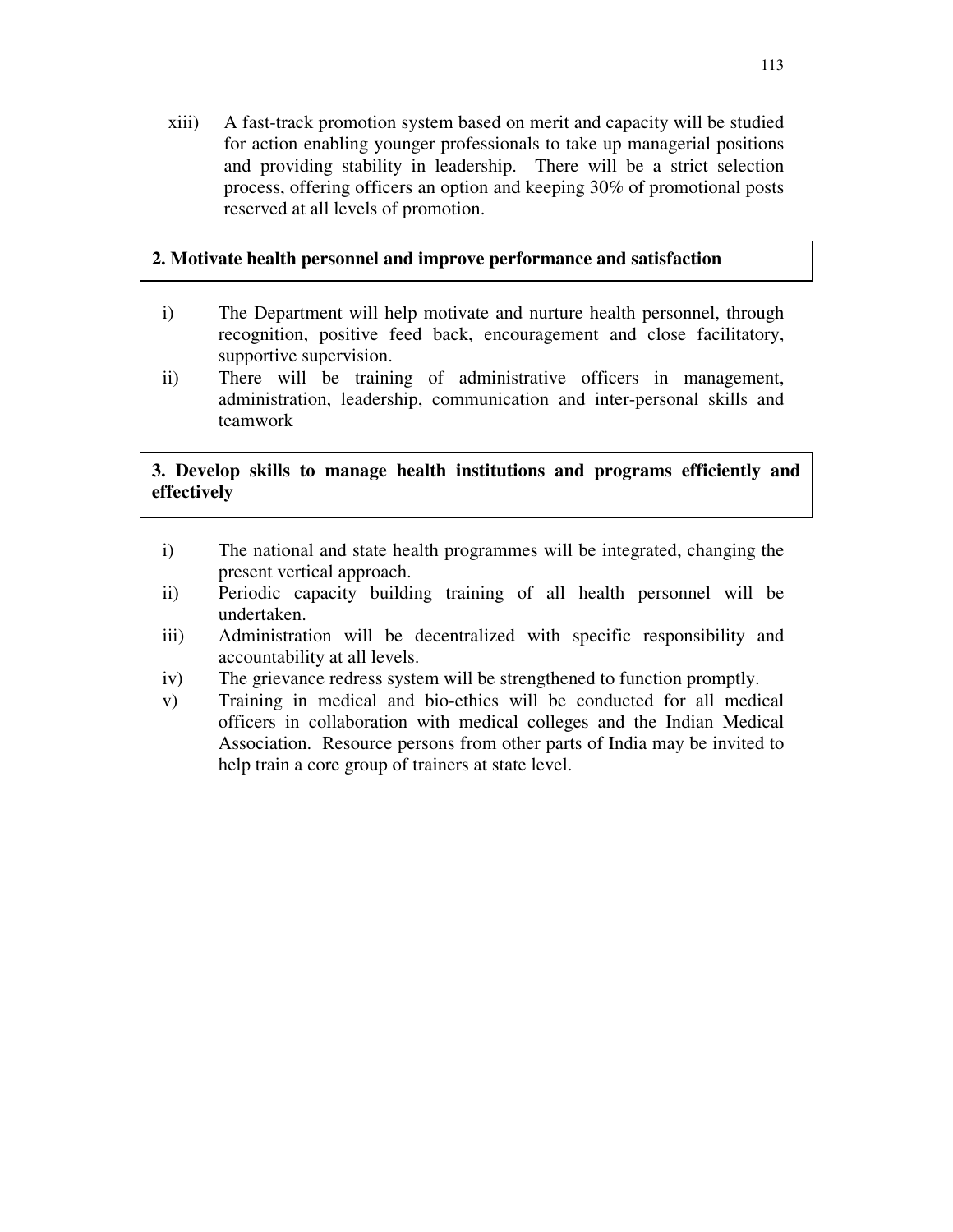# DECENTRALISED MANAGEMENT AND ADMINISTRATION OF HEALTH SERVICES

## **A. Introduction**

Successive Five-Year Plan documents have emphasized the importance of decentralized planning and community development approach. Decentralization, in the current context has three dimensions, namely,

- (a)Decentralization at the political level, State legislature, local bodies (Zilla, Mandal / Tehsil / Block, Gram) with elected representatives having some administrative financial control.
- (b)Decentralization within the Department of Health, with devolution of powers to peripheral levels. District cadres of paramedical staff have already been established. Decentralization in specific areas (e.g. built assets, transport, equipment), training, personnel administration, project a programme supervision and monitory, will be introduced after adequate planning and preparation.
- (c)Decentralization of powers and responsibilities to people, with involvement of society groups, voluntary organizations, people's organizations, mahila mandals, self-help groups, and others in various committees to participate in decision making, reviews etc.

Decentralization is part of democratization of the health system, moving away from the top down, hierarchical system to a more participatory system. The focus is on promoting peoples participation in planning, implementation, and monitoring of programmes affecting their living conditions and quality of life. This requires capacity building and empowerment training. People's participation can prevent misuse and leakage of resources, contributing to more efficient utilization and ensuring availability, accessibility and quality of health services. Village health committees can develop health and development plans through micro-planning exercises. The role of health professionals and administrators does not get minimized, but they leave new partners.

Through systematic decentralization, departmental officials can discharge their functions more effectively, responding promptly to local needs, with accountability to people and elected representatives. A key issue is the relationship between the official health hierarchy and panchayat bodies. The department has a responsibility to associate itself with the functioning of panchayat bodies and the right to exercise technical supervision.

The advantages of involving the community through Panchayat Raj Institutions, supported by public health professionals and social scientists, are many, such as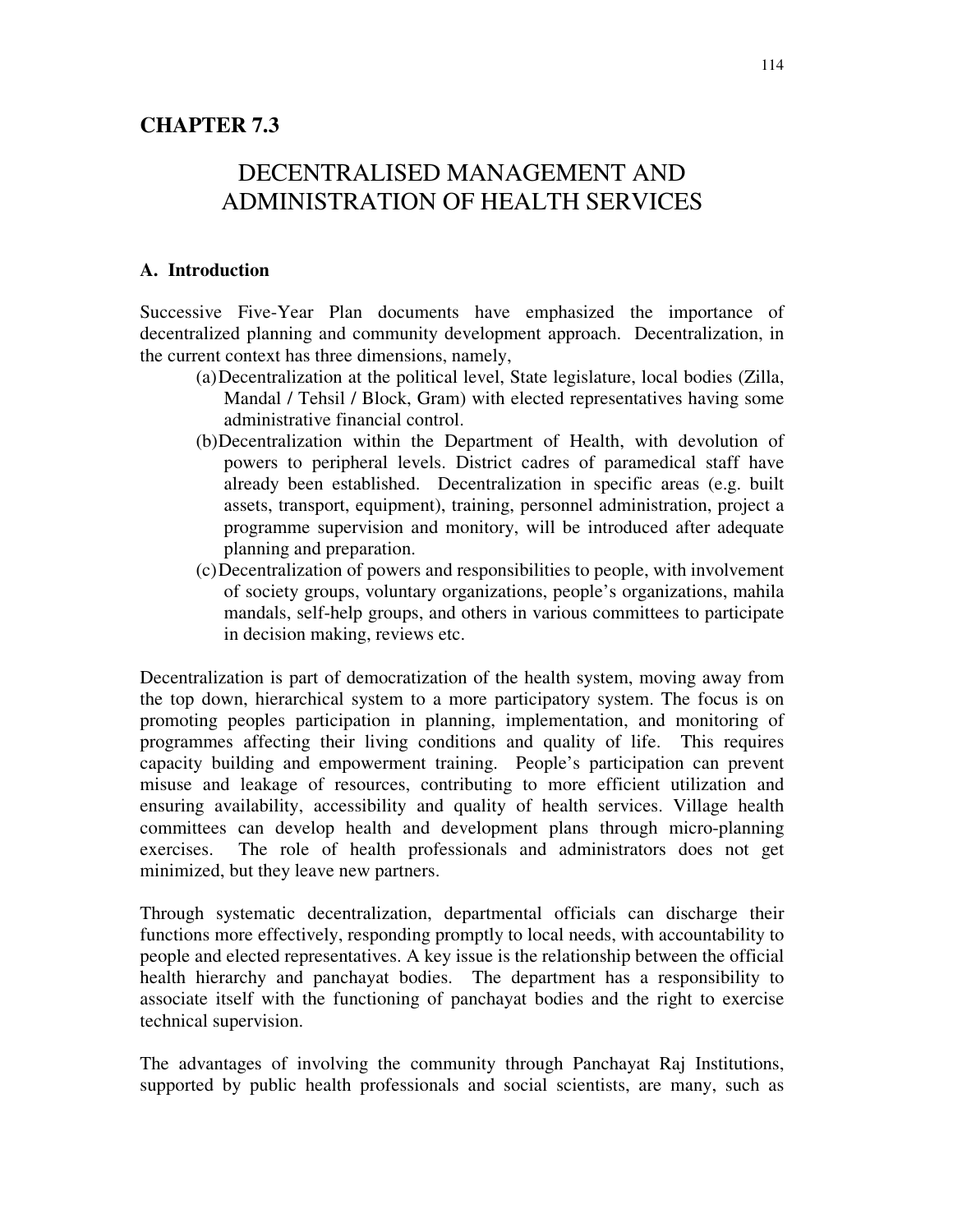meeting specific local needs; providing focus on vulnerable and disadvantaged groups; and greater emphasis on preventive measures affecting the whole community.

Orientation capacity building, and training of Panchayat members with regards to their duties, responsibilities, entitlements, and also in management procedures is necessary to achieve objectives of better services.

# **B. Situation analysis**

The Constitutional Amendments, 73 and 74 (Panchayati Raj and Municipalities) provide opportunities and powers to improve health care services. District Health Societies (Zilla Swasthya Samitees) have been constituted in the State with the purpose of looking at all aspects of health. These are integrated, viable and sustainable alternatives to achieve goals of decentralization. They need strengthening, expansion and greater public participation. ZSS should be seen as transitional arrangements prior to transferring responsibilities to the PRIs. The relationship (professional / technical / administrative) between the Department of Health and the local bodies and people need to be established. Management decentralization needs to be established within the department. District and peripheral institutions need greater autonomy to plan, budget and implement. The role of civil society and the community with respect to health services has to be developed.

## **C. Objectives**

- 1. To address the health needs of people with equity, quality and participation and be inclusive of their priorities in planning health care services.
- 2. To involve people (elected and others) in planning, implementation, monitoring and evaluation of health interventions.
- 3. To tap the enormous human potential and skills available in the community to improve programme implementation.
- 4. To ensure transparency and accountability, through social audits.
- 5. To empower people for health decision-making, including enabling them to mobilize additional resources locally and ensure efficient utilization.

## **D. Strategies**

## **1. Appraisal of technical and organizational capacity of local institutions**

- i) Study institutional arrangements, infrastructure, roles and responsibilities, structure and processes of the district and block level health institutions for supporting formulation and implementation of decentralized health plans, based on local needs.
- ii) Assess the know-how and expertise of local bodies including Panchayat Raj Institutions for successful planning and implementation of micro-level health development plans.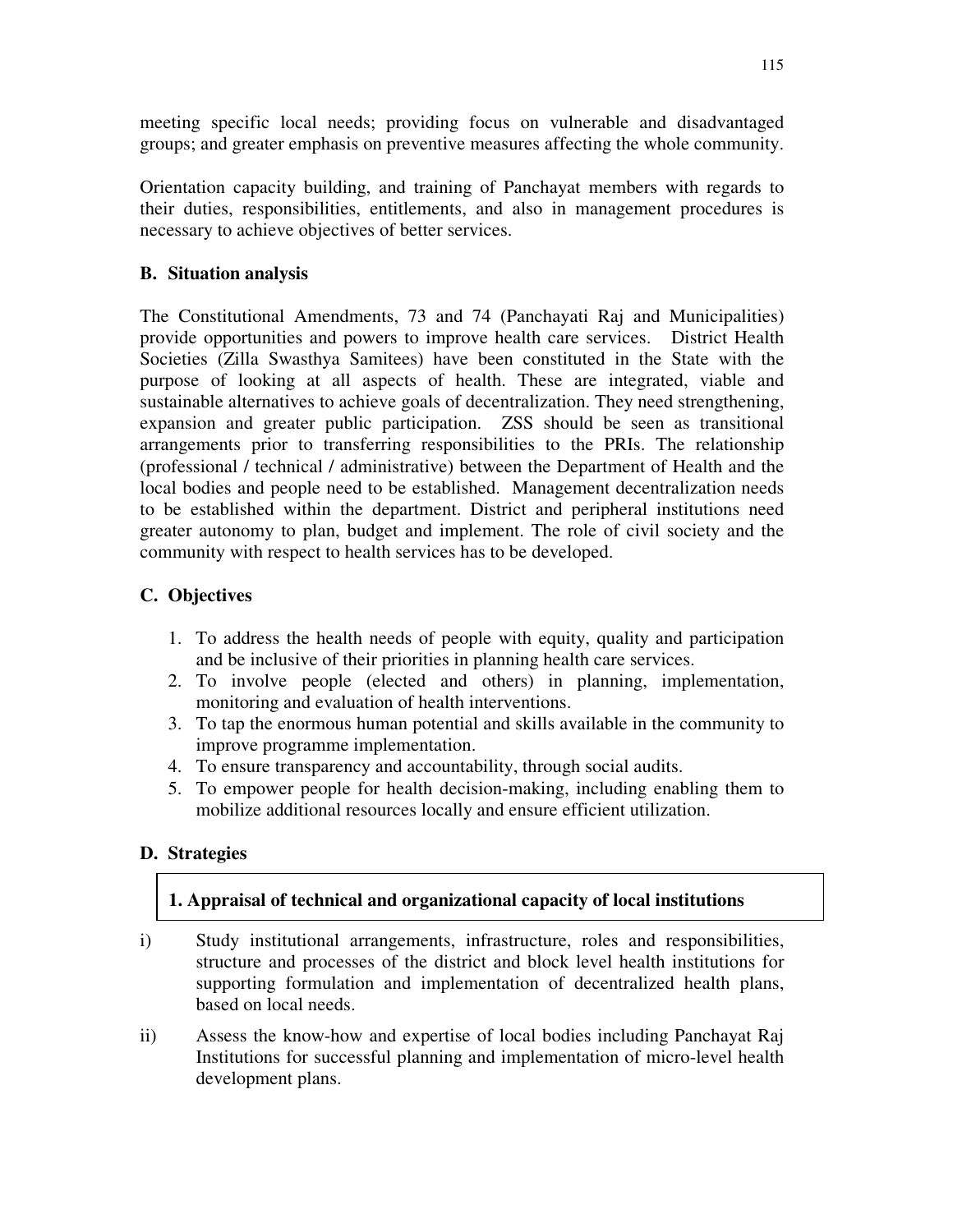- iii) Study the existing role and capacity of the Panchayat Raj Institutions in providing links between the people and local health officials and also between people and Government at higher levels.
- iv) Examine the implications and impact of steps taken by the Govt. in empowering Panchayat Raj Institutions with required authority for carrying out the responsibility of preparing and implementing micro-level and multilevel health development plans.
- v) Streamline the roles and responsibility of peoples' representatives and nonofficials vis-à-vis the health department in formulation, implementation, supervision and monitoring of micro and multi-level health plans, schemes, projects and programmes.
- vi) Study the process and mechanism, including areas of conflict, of integrating micro-plans at village, panchayat and block levels to higher tiers at district and State levels.

# **2. Building organizational and administrative capacity of PRIs**

- i) Orientation courses will be held for PRI members regarding their powers, privileges and responsibilities, local resource generation and management.
- ii) Invite local and outside experts to build capacity of local institutions in identifying felt needs and local priorities; micro planning; clarifying their roles and responsibilities in implementation.
- iii) Build local data bases to enable PRIs in effective formulation of decentralized plans

# **3. Strengthening organizational capacity of Zilla Swasthya Samitee**

- i) Improve organizational capacity of Zilla Swasthya Samitees, and ensure responsibility and accountability of the ZSS executive body members with regard to service delivery performance.
- ii) Training will be conducted to improve financial management skills; improve transparency in operation and financial reporting; provide key performance monitoring indicators, and participate in the Health Management Information System.
- iii) Augment user fee collection through expanding and diversifying its service range, improving quality of services and using effective IEC measures to promote public confidence. No one will be denied health services because of inability to pay. User fees will not be changed at primary health care level, but only at secondary and tertiary care level with exemption of the poor.
- iv) Managerial capacity will be improved for management and maintenance of institutional infrastructure and facilities.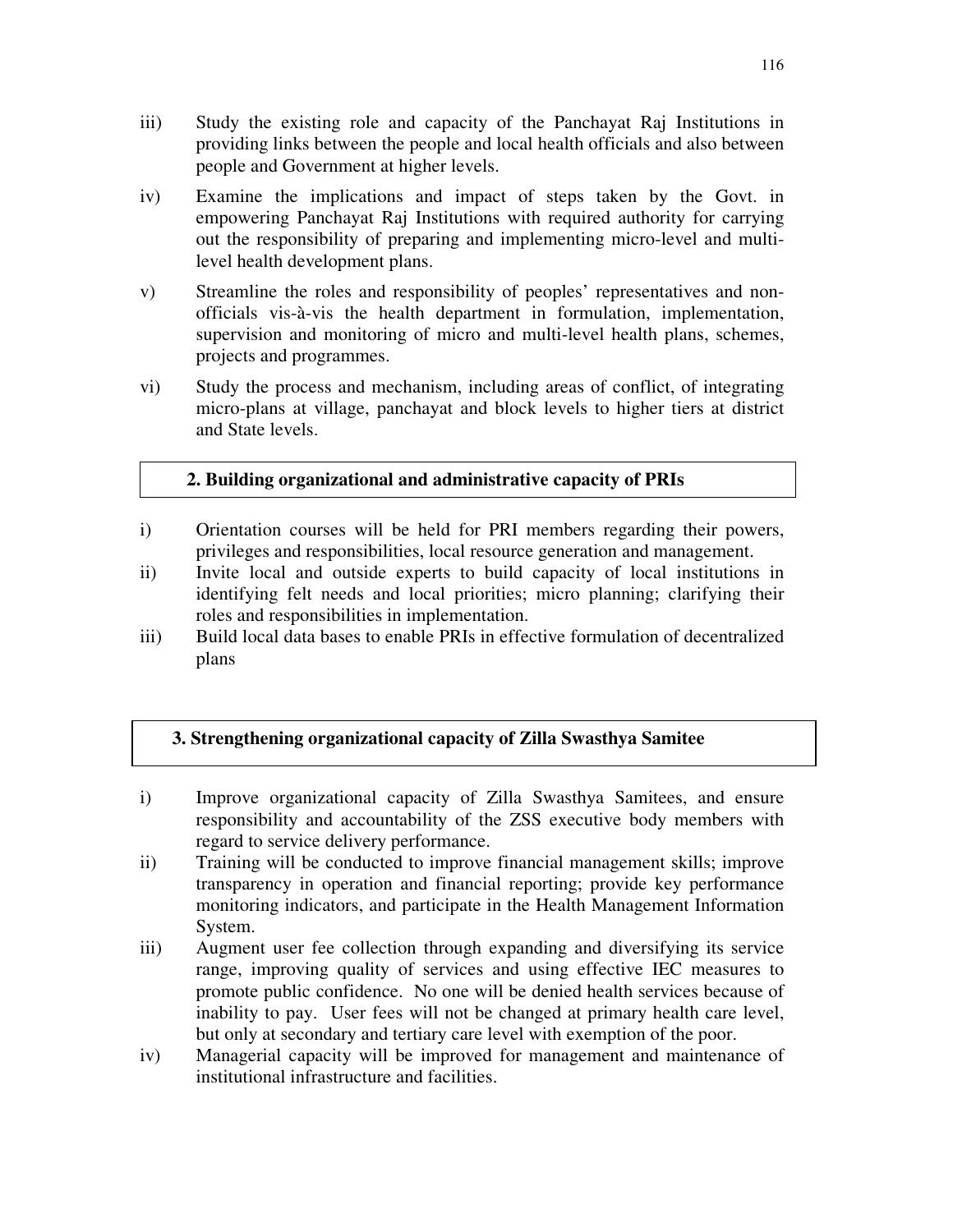# **4. Facilitating transfer of authority, management responsibility and resources to local bodies.**

- i) The Health Department will prepare itself to act swiftly when devolution of powers and decentralization of responsibilities by the state legislature to the Panchayat becomes fully functional. It will study the experience from other states in this regard.
- ii) The department will facilitate the transfer of authority, function and responsibilities to the district and block level institutions with reference to management and maintenance of health facilities and assets. The process will start with the transfer of management authority in respect of more peripheral institutions like the SD PHCs and sub-centres, subsequently moving on to block level institutions (CHCs), sub-divisional hospitals and district hospitals.
- iii) The health management functions of the ZSS are limited to certain specific areas of health care and fund utilization. The strengthening of ZSS will make them more efficient in discharging those responsibilities. The ZSS will be expanded to include more members from the Zilla Parishad (ZP) as a first step towards transfer of authority and responsibility. This process will help sensitize ZP members to the complex health management issues early on, before formal transfer of authority takes place.
- iv) When formal transfer of authority to PRIs is established, ZSS will no longer have any direct management responsibility. However, the ZSS will continue, in a different role. It will then have advisory, monitoring and coordination functions, and will act as a link between the PRIs and the health authority at the state level. Changes that are contemplated within the department during such transfer are mentioned under strategy 6.

# **5. Enhancing financial autonomy of Panchayat Raj Institutions**

- i) Broad principles will be developed governing the autonomy / legal rights of Panchayat Raj institutions regarding access to resources from different sources for health. Procedures will be established for funds utilization and management by PRIs.
- ii) Principles of financial discipline, internal monitoring and external auditing will be written up.
- iii) The resource base of Panchayat Raj Institutions will be expanded by adequate provision of budgetary supports and grants.

# **6. Implementing phased decentralization within the health department**

i) Phased devolution of powers will be scheduled within the department, after adequate preparation is made at each level (District / CHC / PHC / Sub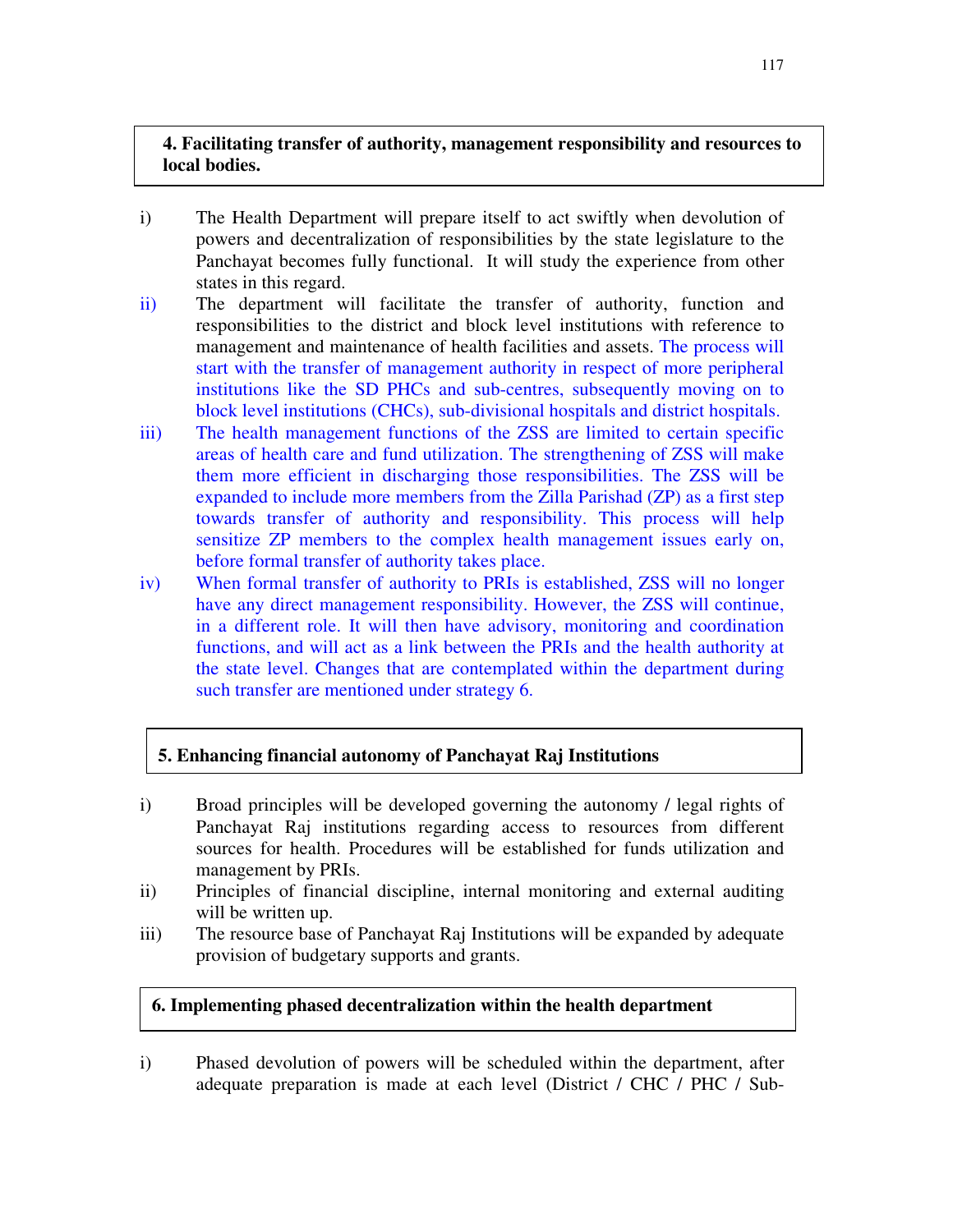centre) that is responsible and accountable for taking prompt and appropriate action, with proper supervision by higher levels.

- ii) Training of Medical Officers and others to ensure proper (efficient and effective) use of the powers delegated to them.
- iii) A strategy will be developed for a fruitful relationship between local bodies (Panchayats and Municipalities) and the health department, with respect to administrative, professional / technical, disciplinary and other decision makers.
- iv) Local committees for health and development will be set up at sub-centre PHC level with representatives from the community and officials, to determine local needs, prioritize, plan and implement. Local representatives will be involved in the management of (district hospitals, block hospitals, and community health centres, through Advisory Boards, with enough powers to ensure better functioning.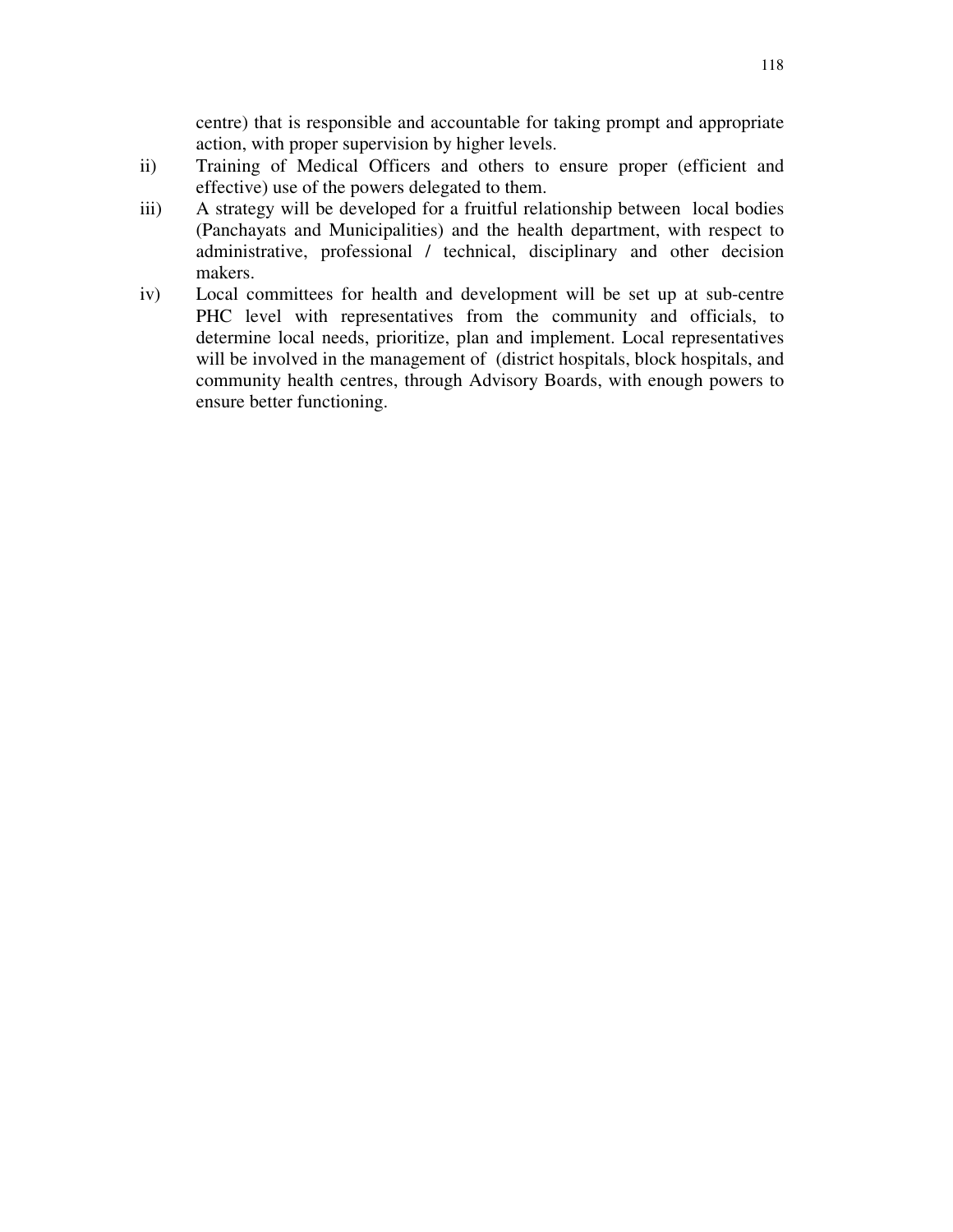# **HEALTH CARE FINANCING AND FINANCIAL MANAGEMENT**

### **A. Introduction**

The importance of good health for the wellbeing and productivity of individual citizens and the community is well recognized. Public funded health services play a vital role in health care especially for marginalized sections of society. However, the present contribution of public funding to total health expenditure is small due to insufficient allocations. The major part of health expenditure is accounted for by out of pocket expenses with severe equity implications. Low expenditure by the public sector results in economically weaker sections of society being deprived of essential health services. The budget allocation will therefore be protected and increased. Given the current fiscal situation, alternate sources of finances to augment budget allocations will be sought.

Distribution of limited outlays between primary, secondary and tertiary care and public health has been considered. Increased budgetary allocations for public health and primary health care can bring about greater equity and better health gains. Regional disparities can also be reduced through allocations that are based on need.

Externally aided projects have injected a substantial amount of funds over a period of time. When assets are created and activities started through externally aided projects or public funds, it is necessary for the State to ensure sustainability through budget allocations, for maintenance of assets and continuation of activities. Orissa can ill afford to allow assets created at great expense to deteriorate.

Sometimes, allotted funds remain unutilized for a variety of reasons. This will be minimized. Timely fund release is critical, as also delegation of financial powers and utilization of those powers. Disclosure of financial transactions and statements to the public for scrutiny will help create transparency and accountability.

Management of finances requires good planning, budgeting accounting systems and control over expenditure. Norms and indicators for outputs and outcomes must be developed to enable government and others to measure the impact and efficiency of heath spending. It is recognized that health goals set by the state and country cannot be attained without adequate financing of health services and a sound financial management system.

Realizing that one of the root causes of ill health is poverty, and ill-health leads to poverty, steps will be taken to ensure that the poor get the needed health care in time, without their becoming more poor and indebted.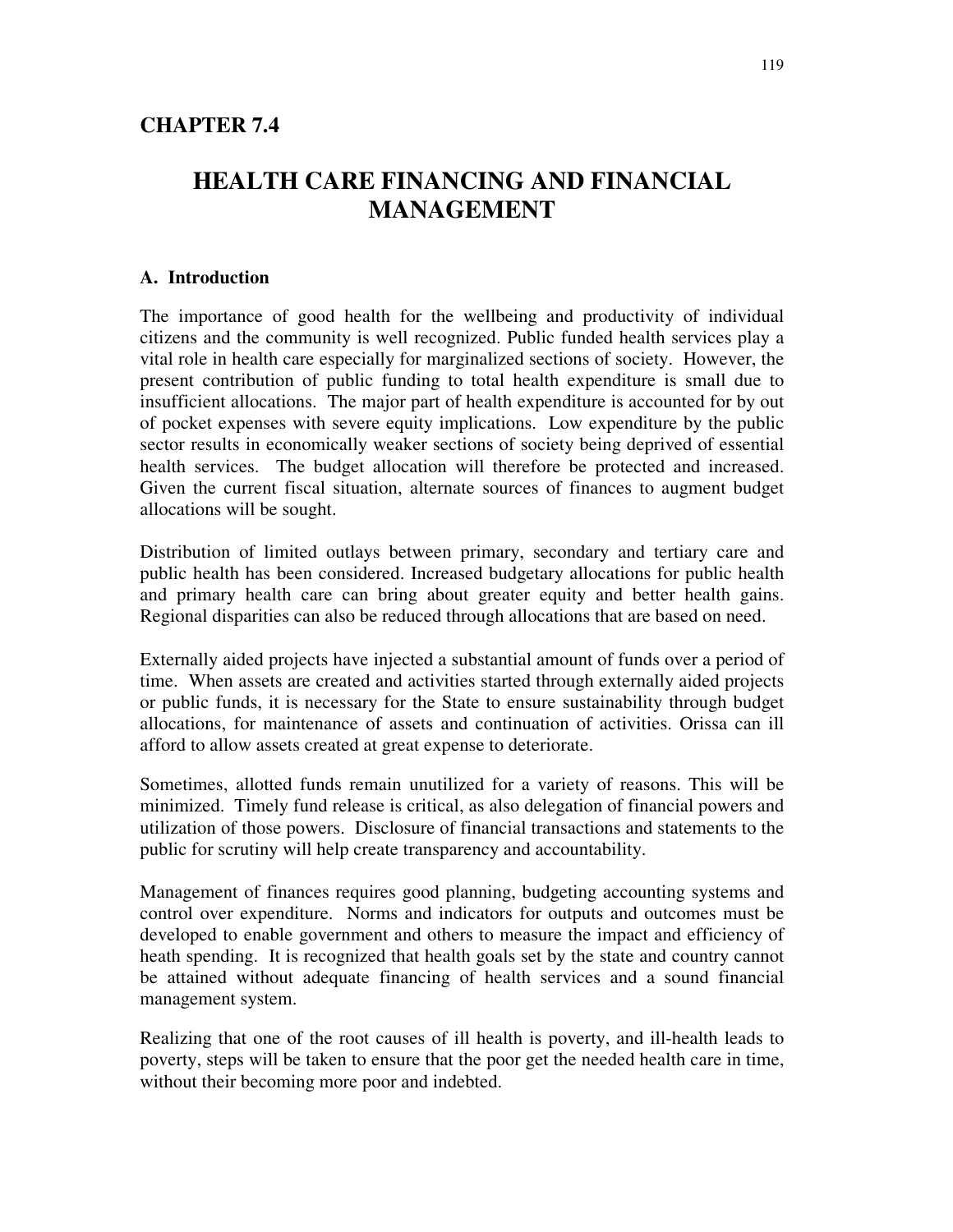## **B. Situation Analysis**

The situation in Orissa is similar to the rest of India with low levels of public expenditure for health falling below accepted per capita norms. Public financing is a mix of tax financing and external funding from GOI and donors. Out of pocket (OoP) expenditures by individual households are high. The total health spending in Orissa for 1999 – 2000 was estimated at Rs. 1,307 crores, 3.2% of SDP (State Domestic Product) with Rs. 366 per capita per annum. For 1999 – 2000 estimated total OoP expenditure was Rs. 760 crores (National Sample Survey data) against government budgetary spending of Rs. 460 crores. Other departments spend an estimated Rs. 70 crores annually. In kind flows at a rough estimate were Rs. 12 crores, and extra budgetary flows to district societies (Zilla Swasthya Samitee) from Government of India and donors were Rs. 23 crores. User charge of Rs. 2.1 crores was negligible, but important for the institutions concerned. Their cost effectiveness and impact on service utilization need study. In recent years approximately 84% of budget spending was on salaries. Non-salary expenditure is low. Expenditure on medicines is approximately only Rs. 4 per capita annually.

There is need in the long term to raise the allocation of funds at least to the extent suggested in the National Health Policy 2002. Allocation for health services will be considered an investment in human development and a way to actualize the right to health. Given the fiscal situation, extra budgetary sources and other measures will be considered. The Department of Health has in the past few years initiated policy measures such as cost saving through rational drug procurement etc, which ensure quality and equity. It has also initiated analytical work. This provides a good base for further developments.

## **C. Objectives**

- 1. Raise overall financial resources for health needs on a sustainable basis, experimenting with innovative methods of health financing.
- 2. Protect and increase budget allocation and financial resources for health and family welfare as suggested in the National Health Policy, 2002.
- 3. Increase efficiency in fund utilization, avoiding wastage and duplication.
- 4. Improve distribution of health care expenditure to maximize impact and equity, with focus on primary health care and public health including priority diseases, and on reducing inter district and social disparities.

## **D. Strategies**

Keeping health sector objectives and the current and predicted fiscal situation in mind, four major strategies will be adopted.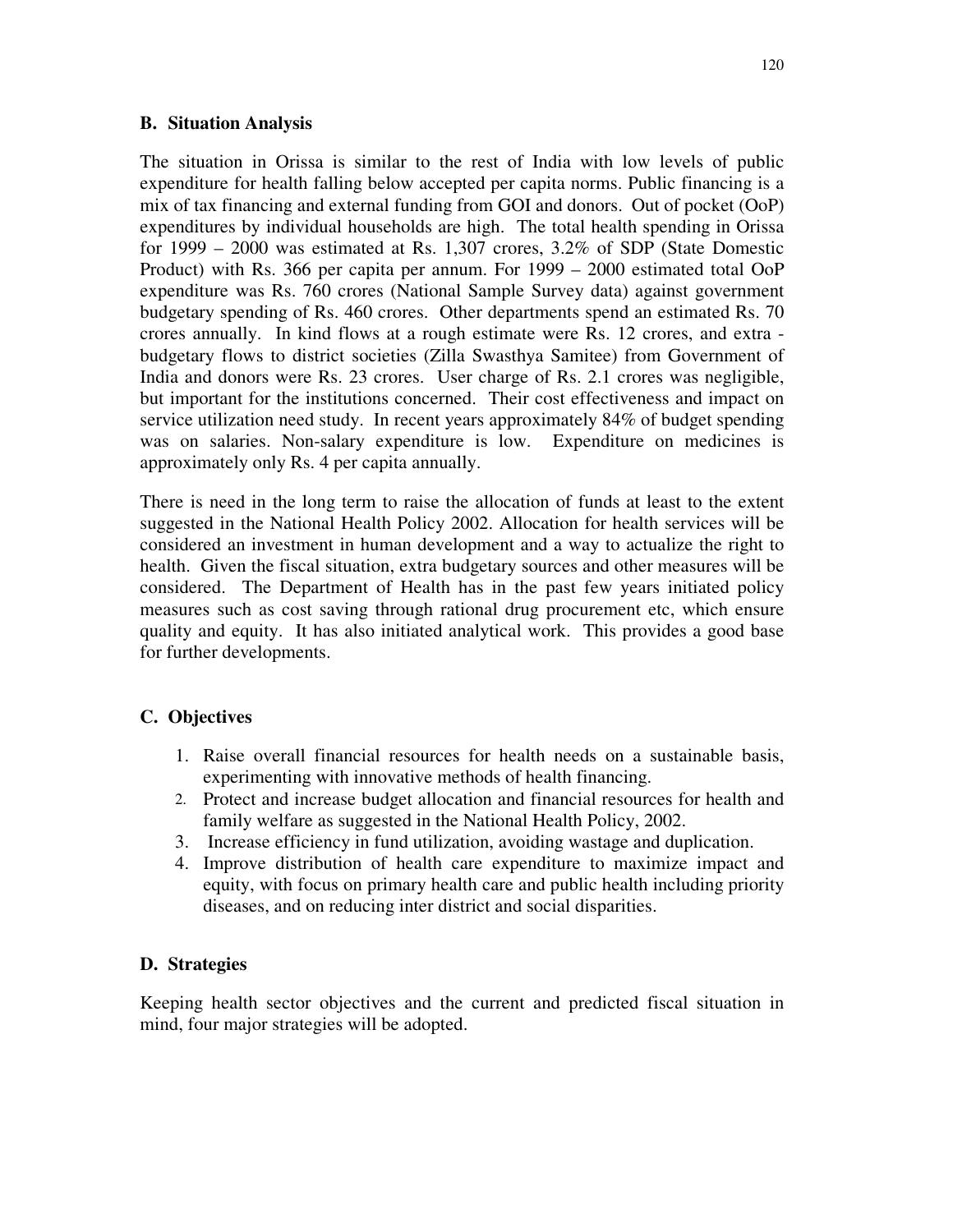# **1. Improved systems and processes for strengthened financial planning, management and utilization of resources.**

- i) Short and medium term planning will be done through a financial planning and budgeting cell to ensure need-based allocation and utilization. This cell will have the required expertise in health financing and will work with the Policy and Strategic Planning Unit / think tank, and with the Financial Advisor of the Department. Norms for health services based on adequacy of services and quality will be developed as guidelines for budget formulation.
- ii) The focus will be to remove disparities, whether geographical, gender, age or any other, focussing on the economically and socially deprived sections, bringing about greater equity. Parameters would be evolved for rational allocation of funds to districts and sub-regions to ensure equity in availability of services.
- iii) Capacity building at all levels for dealing with finances through training. Delegation of financial powers to state programme officers, district CDMOs and institutions, and ensuring that these powers are used optimally, through performance appraisal and reviews.
- iv) Release of funds and sanction orders will be attempted to be done in time wherever. Funds will not be allowed to lapse.
- v) Continuous expenditure analysis against physical achievements and budget provisions. Quarterly or monthly cumulative variance analysis will be done.
- vi) Strengthen line budgeting and accounting systems with outcome indicators and establish a health-financing database.
- vii) Accounting systems will be developed, learning from the National Health Accounts Systems that is being developed.

# **2. Developing suitable financing options that effectively address equity, risk pooling, cross subsidy and more efficient and equitable use of private expenditure on health**

- i) Develop appropriate insurance schemes, including community and social insurance. These will be piloted in one or two districts, learning from experience in other parts of the country. The state will develop adequate regulatory measures to assure intended benefits to the insured. Possibility of linking with self-help groups will be explored after collecting adequate information and studying feasibility.
- ii) Conduct studies and workshops on health financing and financial sustainability.
- iii) Develop user fee guidelines based on careful study of the impact, and mechanisms of operating the user fee, ensuring that people below the poverty line are not asked to pay and yet are able to get all the needed services. Lower middle class families also need support. Ensure that the user fees collected are utilized promptly and rationally by the institutions collecting them.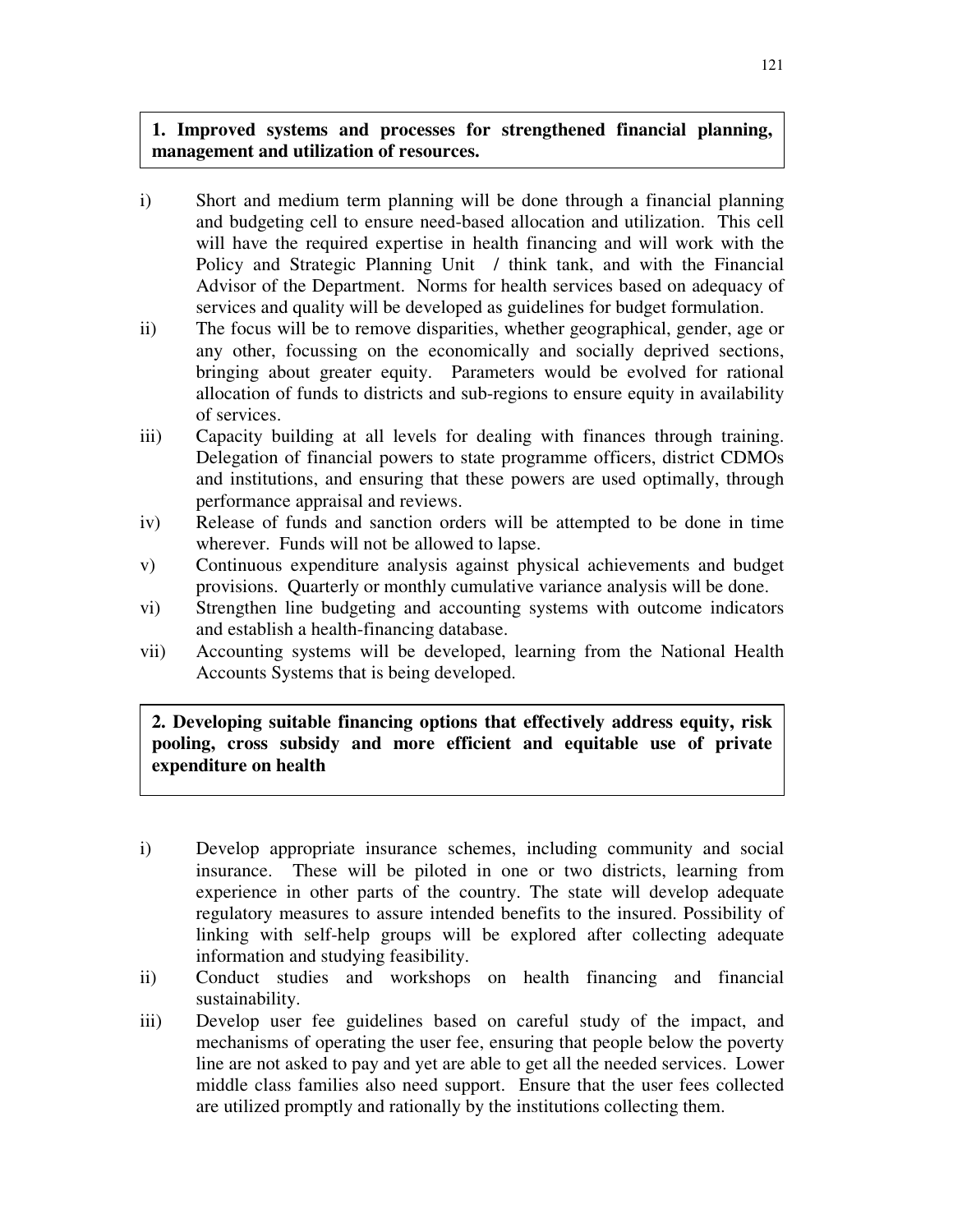iv) Try and enhance community support to peripheral institutions such as PHCs, which are to be seen as community institutions and assets rather than government institutions. Good quality care with community involvement will help build community ownership, through which local human and financial resources can also be raised, with necessary accounting systems.

## **3. Exploring ways to enhance public resources available, improve allocative efficiency and work towards financial adequacy in the health sector by 2010**

- i) Introduce steps to increase the resource consciousness of policy makers and managers at different levels.
- ii) Identify performance gaps in service delivery, estimate the financial gaps for quality improvements and provide evidence-based justification for increasing state budget provision. The department will provide evidence of capacity to ensure effective utilization of additional resources from the budget.
- iii) Develop a system of need-based sectoral allocation. Adequate allocations will be made for non-salary operation and maintenance, including repairs of vehicles, equipment and buildings, drugs and consumables and for supervisory visits.
- iv) Undertake ongoing resource mapping exercises.
- v) Additional resources will be mobilized from State, Centre and external sources with care taken to ensure that the debt burden is not increased beyond the capacity of the State to repay. Central allocations for various programmes will be fully utilized.

The strategy is based on the following assumptions:

|                           | <b>NHP</b> targets | <b>Current Level in</b><br>Orissa |  |  |
|---------------------------|--------------------|-----------------------------------|--|--|
| Public expenditure as a   | $2\%$ of GSDP by   | $1.09\%$ (1999-00)                |  |  |
| share of GSDP             | 2010               |                                   |  |  |
| Share of State public     | 7% by 2005, 8%     | 5.07% 1999-00                     |  |  |
| expenditure on health     | by 2010            | $6.3\%$ (2000-01)                 |  |  |
| Allocation of resources   | 55% to Primary     | 51.8%                             |  |  |
| to levels of care         | 35% to Secondary   | 24.5%                             |  |  |
|                           | 10% to tertiary    | 23.6%                             |  |  |
| Share<br>non-salary<br>to | 30%                | 15% (inclusive of in-             |  |  |
| components                |                    | kind, user fee etc)               |  |  |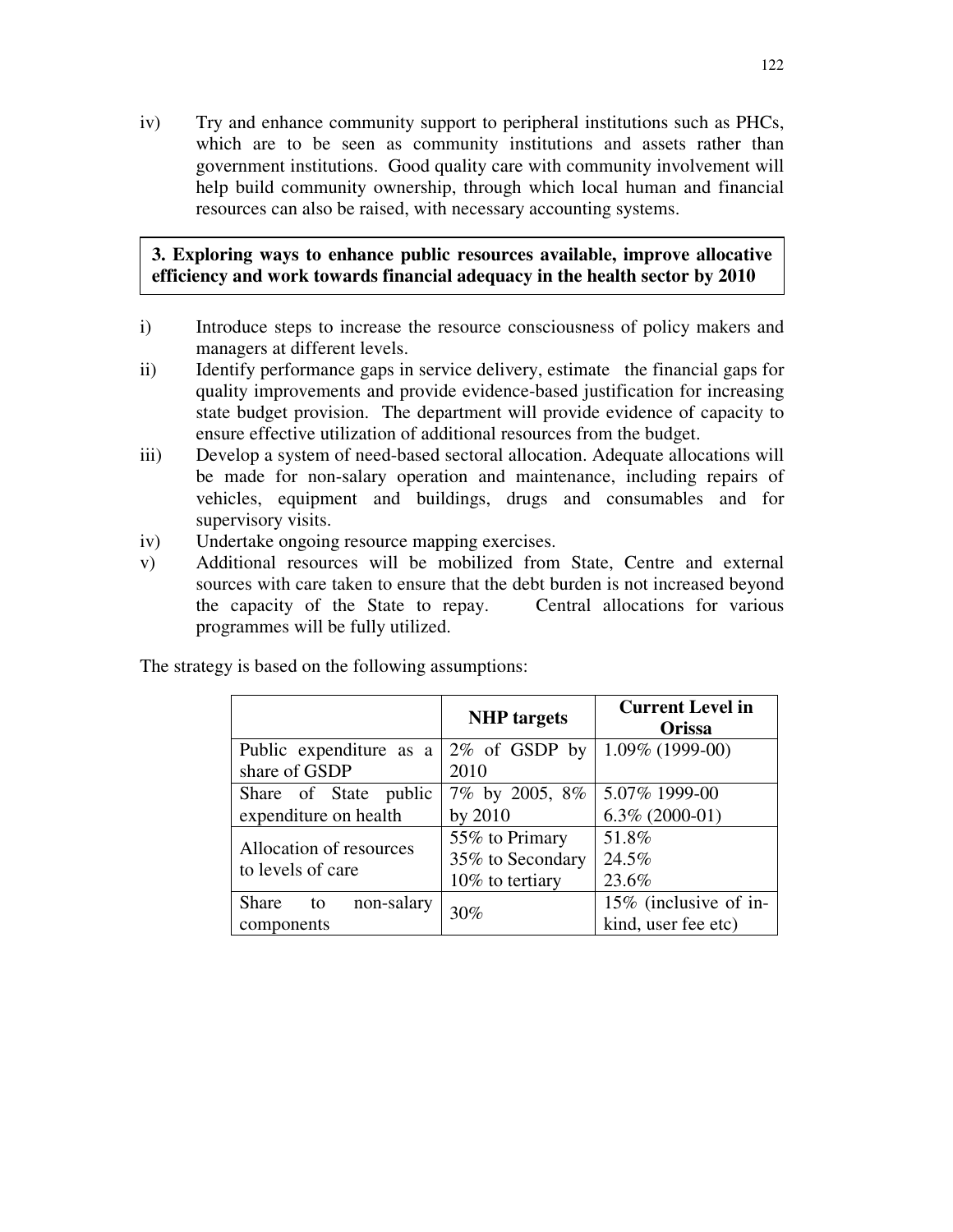# **4. Conducting periodic reviews of financing strategies to ensure responsiveness to the stated end objectives of poverty reduction, risk protection, equity and gender sensitivity**

- i) Comprehensive reviews of the adequacy of the financing strategies and the financial reporting and accounting systems will be undertaken.
- ii) A financial database will be built up as part of the comprehensive health MIS.
- iii) Qualitative and quantitative impact and expenditure tracking studies will be done.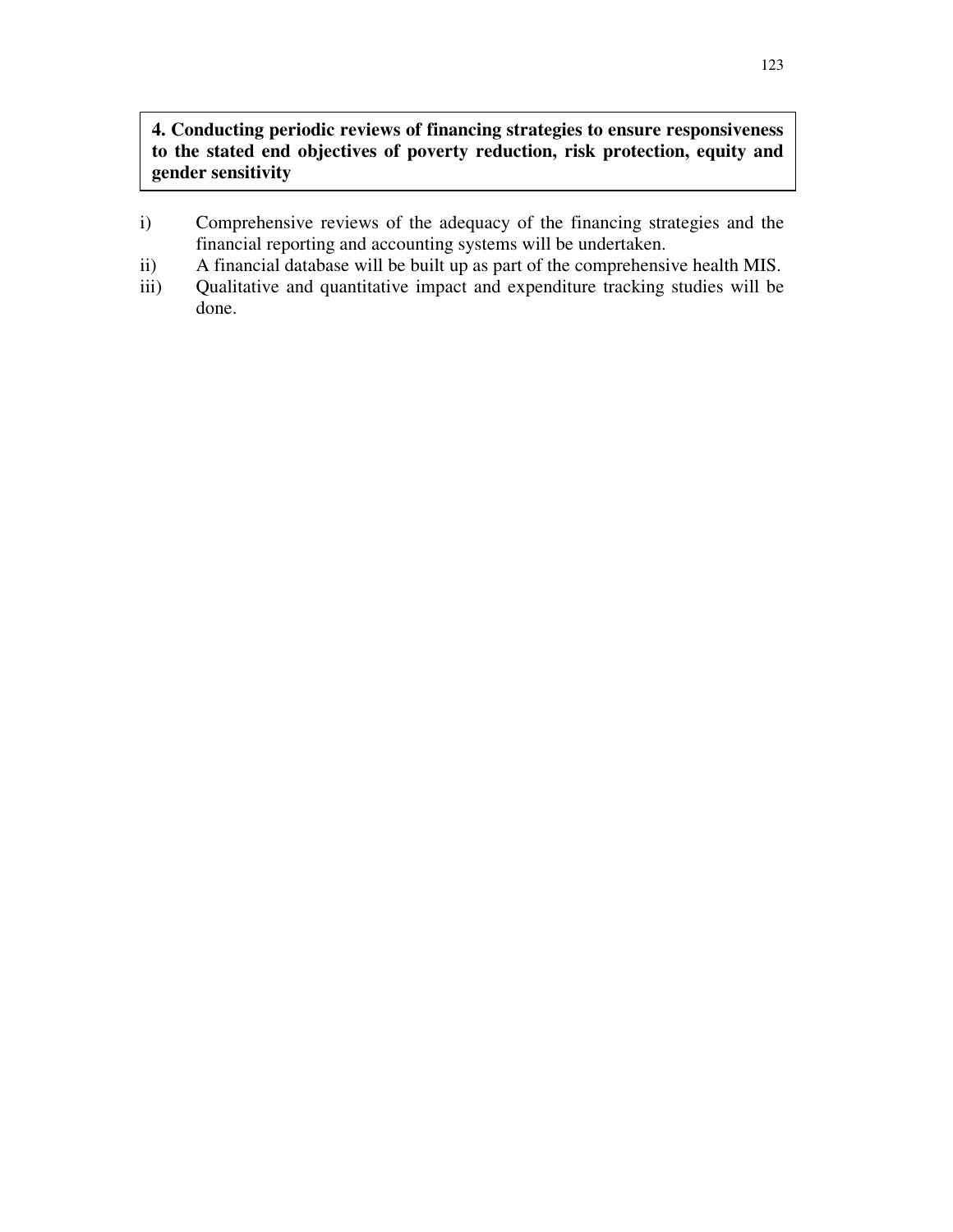# **CHAPTER 7.5**

# MANAGEMENT OF HEALTH CARE EQUIPMENT

# **A. Introduction**

Equipment and instruments are important inputs for health care services. Their availability in good working condition is vital and can be lifesaving. They must be operated by skilled users and should not remain idle.

With technological developments, newer, more costly diagnostic and therapeutic equipment become available. It is necessary to assess their usefulness and relevance to health care in the State.

The management of equipment and instruments based on materials management concepts, involves planning, review and control with:

- demand forecasting, planning and budgeting;
- economical procurement, receipt, inspection, acceptance and payment;
- storage and inventory control;
- avoidance of pilferage and damage;
- distribution, according to needs and installation;
- use at the appropriate level by skilled / trained persons;
- maintenance (preventive and repairs); upgradation;
- condemnation and disposal of useless items and those, which cannot be maintained in good working condition.

## **B. Situation Analysis**

The Health and Family Welfare Department, maintains a stock of a large variety of equipment and instruments at different service locations. Very little consolidated information is available with reference to their number, type, use, location, age, cost and condition. The department at present does not have a comprehensive policy or guidelines regarding procurement, use and maintenance of medical equipment. The roles and responsibilities of health personnel for management of equipment need to be defined and streamlined. The utilization of medical equipment and instruments is fairly low. There are no comprehensive maintenance manuals or handbooks available to guide users in operation and maintenance. Poor inventory and maintenance management systems coupled with duplication of supply from multiple sources, with inadequate central co-ordination has resulted in overstocking of large quantities of idle instruments and equipment. Very slow condemnation processes have resulted in stockpiling of dead stocks.

A facility survey of equipment and instruments was conducted by ELMARC Ltd, Bhubaneswar in 1997. It provides some basic information for systems development.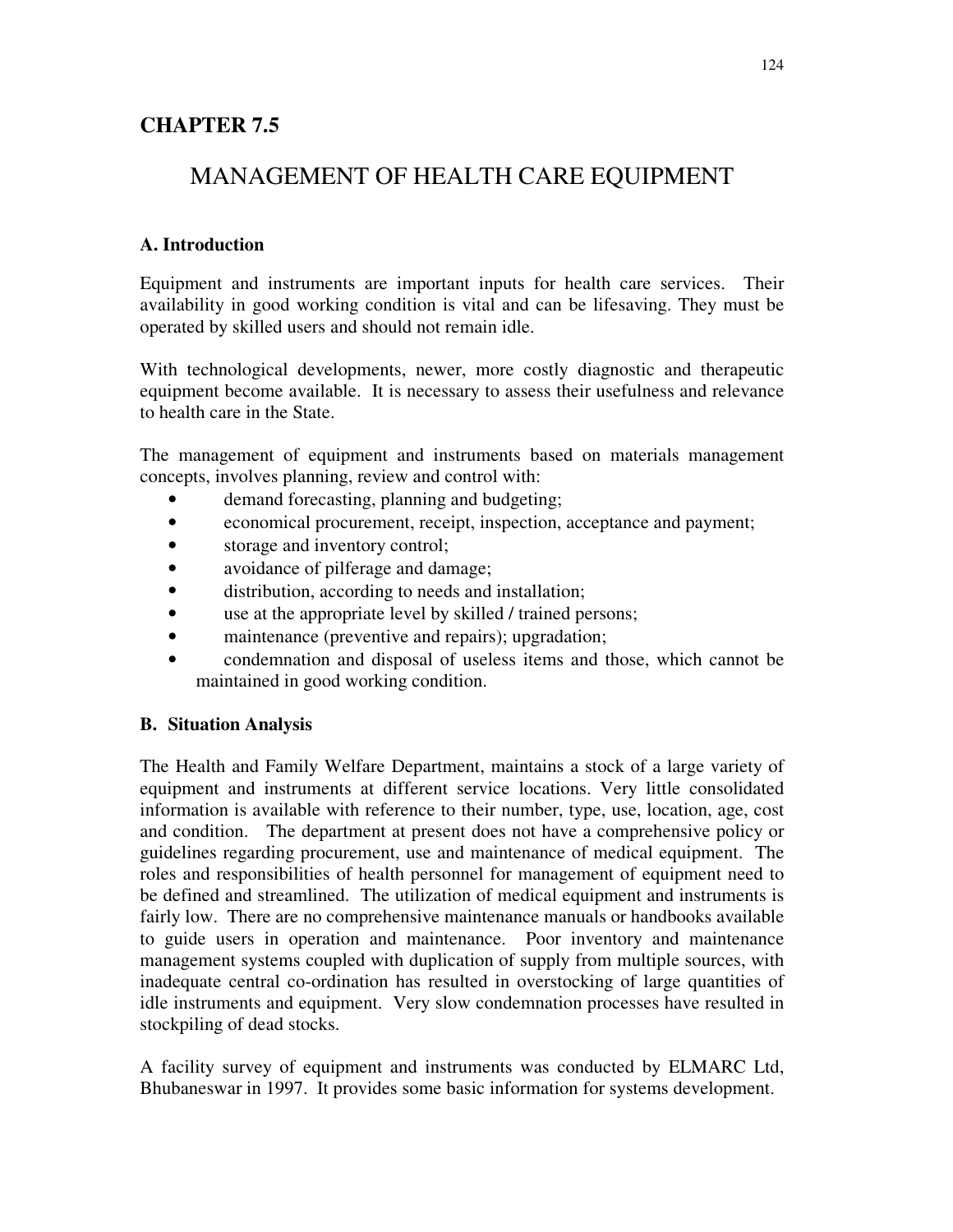## **C. Objectives**

- 1. To improve the management system for health care, equipment in the department, focusing on need based, cost effective procurement, maintenance and civilization.
- 2. To extend the useful life of equipment and instruments, reducing wear and tear and deterioration by adopting preventive maintenance.

## **D. Strategies**

# **1. Make available quality equipment and instruments through transparent process of procurement**

- i. Assess the need for equipment and instruments of the various health care institutions and programmes, and establish norms based on expertise available and other factors.
- ii. Survey the equipment and instruments in health institutions, once every five years on a rotation basis to determine availability and working condition and the need for repairs and maintenance.
- iii. Identify and correct deficiencies of equipment and instruments at all levels by procurement of new items through a transparent process. Items will be supplied only as per the needs of the end user. This is especially important in the case of sophisticated equipment, where expertise is needed.
- iv. Ensure that all necessary infrastructures civil works, electricity, plumbing, etc – are in place before equipment is supplied. Availability of needed reagents and chemicals, and license where needed will be assured.
- v. A system will be established for the management (procurement, installation and maintenance) of equipment and instruments either by setting up a state level organization or by hiring the services of existing organizations. The organization should have sufficient authority, expertise, tools and funds.
- vi. Posts of biomedical engineers will be created in the headquarters and in the larger institutions (medical college hospitals) and filled up preferably on a contractual basis.

## **2. Maintain the equipment and instruments in good working condition ensuring optimal utilization and minimizing down- time**

i. Make full use of the warranty by early installation and annual maintenance contract. Ensure that the manufacturer and supplier / dealer are bound by the warranty and have enough spare parts.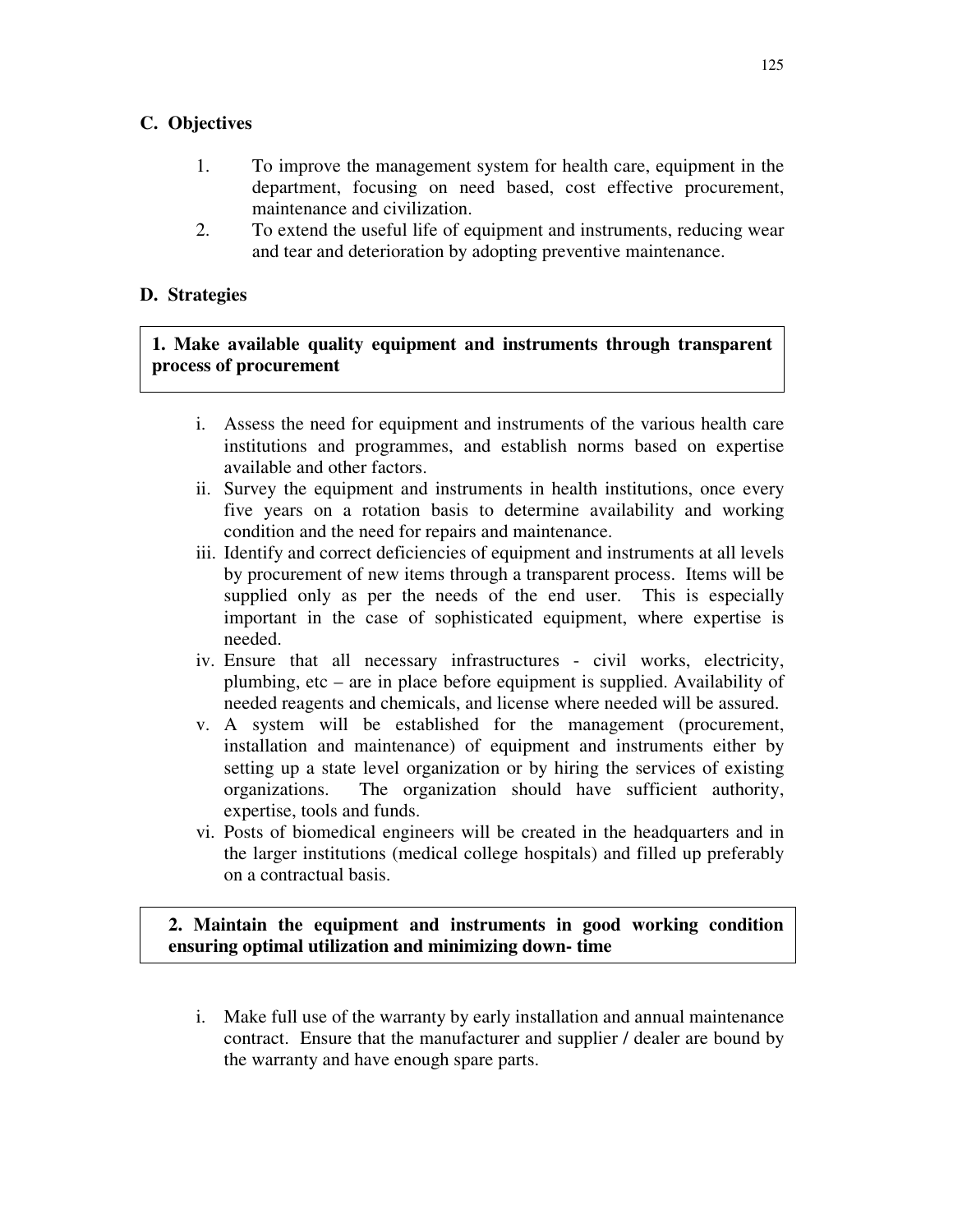- ii. A proper inventory system and a management information system for all equipment and instruments in the various institutions and programmes will be established.
- iii. Have a procedure for condemnation and disposal of equipment and instruments, which cannot be put into working order (beyond economical repairs). On a rotation basis, every health instrument could be surveyed once every five years to catch up on condemnation and disposal.
- iv. Equipment and instruments will be standardized to the extent possible to make it economical and easy for maintenance. It would also facilitate interchangeability of components and ensure lower purchase cost.
- v. Have adequate budgetary allocations for the procurement, repair and maintenance of equipment and instruments.
- vi. Ensure that built-in safety factors are included while ordering, e.g., anaesthesia apparatus.
- vii. Follow all the principles of materials management as applicable to the equipment and instruments. The suppliers of major equipment will be made to supply operation and maintenance manuals, so that minor adjustments can be made by the users to make the equipment work well. Inspections will be carried out periodically (preferably annually).
- viii. The users will be given training in the maintenance of the equipment and instruments by the supplier or other suitable agency. When there is a charge in personnel, the new person(s) has to be trained. This will reduce breakdown of the equipment. Ensure that the required technical staffs are in position.
- ix. The suppliers will be asked to make good the loss due to downtime during the period of warranty; alternatively, they will be asked to provide standby equipment of similar or better specifications.
- x. The Health department will produce a manual of instructions for indenting officers regarding procedures for procurement of equipment and instruments. The specifications will be explicit and complete, ensuring that they do not favour a particular firm or manufacturer including receipt, inspection, acceptance, payment and installment.
- xi. The suppliers of equipment and major instruments to be asked to supply operation and other manuals for the smooth running of the equipment.
- xii. The Department to have a well-equipped and well-manned maintenance unit, with sub-units in the districts. Alternatively the feasibility and comparative costs of engaging an equipment agency may be explored.

xiii A Board will be constituted in major health care institutions to review the functioning of equipment and for condemnation and disposal, for which a manual will be produced.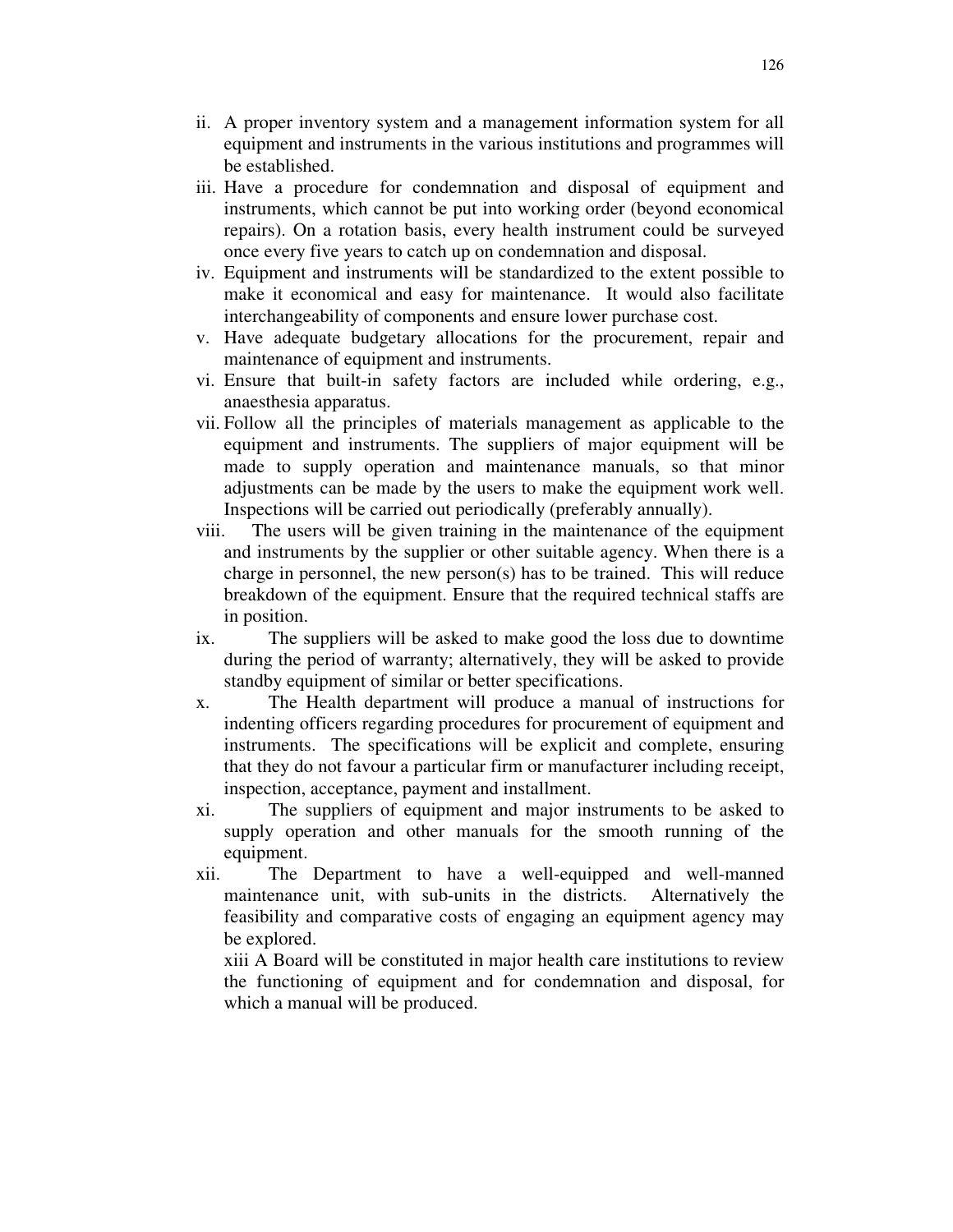# STRENGTHENING CONSTRUCTION AND MAINTENANCE OF BUILT ASSETS

## **A. Introduction**

Availability of appropriately designed, well built and well-maintained buildings is a pre-requisite for ensuring effective service delivery in the health sector. Buildings are needed for health care institutions (sub centres, primary health centres, community health centres and hospitals), stores and offices at districts and headquarters. Residential accommodation is needed for key personnel such as ANMs at sub centres, medical officers, laboratory technicians, nurses and other staff, so that they are available for service at all times.

## **B. Situation Analysis**

Barring a few buildings constructed recently with external aid, most of the buildings are old and in disrepair. The buildings are maintained by the Public Works Department (PWD) in urban areas and Rural Development Department (RDD) in rural areas. There is paucity of funds allotted for maintenance. Funds available are only 20-30 per cent of the requirements for annual maintenance, and spending occurs mainly to meet emergencies. Regular, periodic maintenance is neglected. By undertaking needed repairs with infusion of sufficient funds, buildings will be brought to a stage where they become maintainable through routine annual maintenance.

There is lack of co-ordination between users (the health department) and departments taking up maintenance works. Centrally controlled PWD and RDD may not be the ideal organizations to undertake maintenance works in remote rural areas. Users must be fully involved in repairs and maintenance to suit their needs. Involvement of communities and local bodies in upkeep of health institutions that are community assets is important.

New buildings are needed for the sub centres, PHCs, CHCs and hospitals and for offices. The shortage is most acute with respect to the peripheral health care institutions. In addition, more primary health centres are to be established in tribal areas to improve access to health care, requiring more built space. Block PHCs are to be converted into CHCs so that they can serve as referral centres. There will be an additional requirement of built space for these.

There is also acute shortage of residential accommodation in urban and rural areas. More than sixty percent of ANMs who are the most important link in providing service in rural and remote areas have no place to stay and work. Approximately 3500 sub-centre buildings, each with a built up area of 64 sq. meters will have to be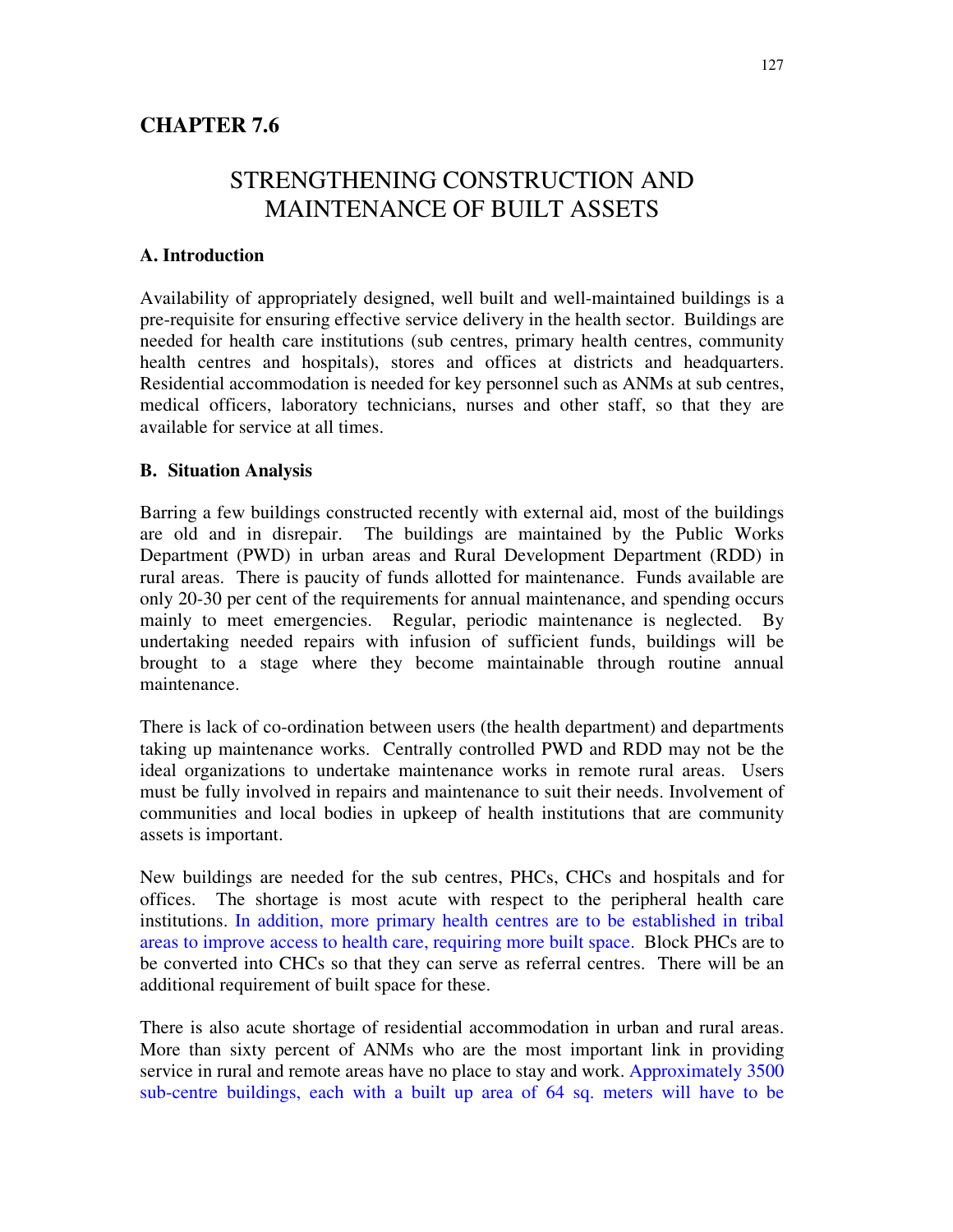constructed. The shortage of residential accommodation for doctors and other paramedical personnel is acute. More than 2000 of these workers lack residential accommodation. The minimum number of quarters will be made available urgently in critical locations. It has been assessed that about one million square meters of additional space has to be built at the earliest, as follows:

| Additional operational and storage space for health institutions | (Million Sq. Meters)<br>$0.32$ M.sq.M |
|------------------------------------------------------------------|---------------------------------------|
| Sub-centres                                                      | $0.23$ M.sq.M                         |
| Residential accommodation (6000 houses)                          | $0.45$ M.sq.M                         |
| <b>Total</b>                                                     | $1.00$ M.sq.M                         |

## **C. Objectives**

The overall objective is to ensure availability of adequate physical infrastructure in a cost-effective manner, to meet the health care needs of the state. More specific objectives are:

- i. To have adequate built space for accommodation of acceptable quality for health care institutions (starting with sub centres and primary health centres) of different types, according to needs and norms, through:
	- a) construction of new buildings, where buildings are not available in existing institutions
	- b) construction of buildings for additional PHCs to be established, with particular emphasis on institutions in tribal localities
	- c) renovation / repairs of existing buildings, and
	- d) use of hired accommodation where possible
- ii. To have residential accommodation for all key health personnel (doctors, nurses, ANMs, laboratory technicians), especially at peripheral institutions, such as Primary Health Centres and sub centres. Sub-centre buildings are meant for both residential and service delivery purpose.
- iii. To ensure regular, periodic maintenance of all buildings, with allotment of sufficient funds and their utilization, under control of local bodies / committees.

## **D. Strategies**

## **1. Assess requirements and costs for new constructions and major and minor repairs**

i. Undertake a survey of building assets in the health sector and workout requirements for new buildings for health care institutions (according to norms), residential accommodation and offices, with priority for subcentres and primary health centres. Opportunity will be taken for proper distribution and rationalization of PHCs and sub -centres based on accessibility, population covered and distance. When new construction is planned, the site will be chosen in consultation with users and the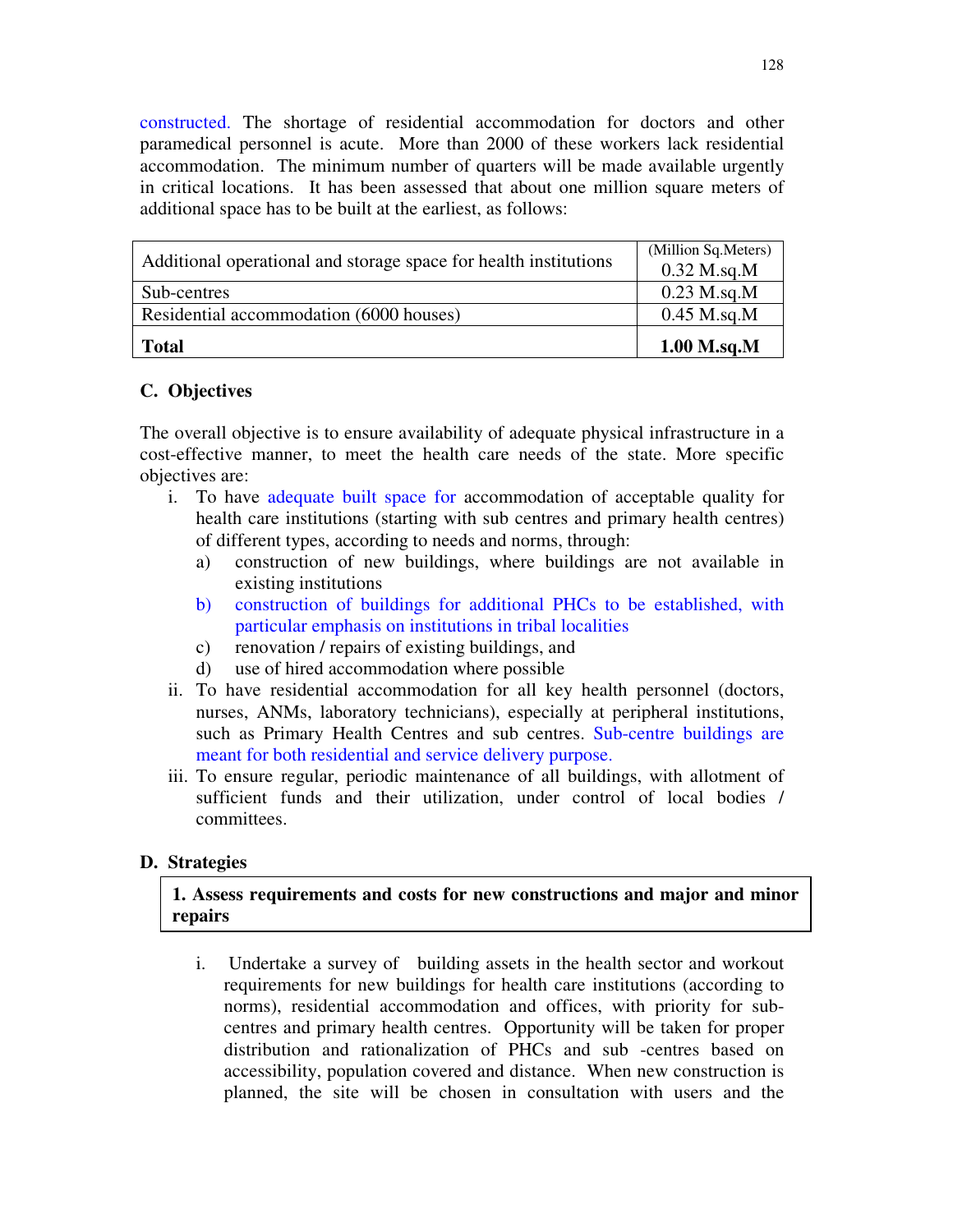community. Location will be chosen to optimize coverage. Norms will be rationalized. Appropriate architectural designs will be selected. Cost of construction and stipulated time frames will be worked out.

- ii. Identify buildings, which require renovation and extensive repairs and the extent of repairs; determine which buildings can be utilized with minor or no repairs. Develop cost estimates for repairs.
- iii. A resource mapping exercise will also be undertaken to identify available funds from the central and state public sector, possible new sources of funds including donations in cash or kind, donor agencies and possible community funding (like the local fund dispensaries – LFDs).
- iv. A prioritization of areas in greatest need where construction will be taken up first eg. eleven KBK plus districts, cyclone prone areas.
- v. Cost effective design and construction technologies will be used, to reduce excess unnecessary built space that is wasted and using local materials where possible.
- vi. Introduce hiring of buildings where required and possible.
- vii.Negotiate the required funds through budget allocations or other sources; and carry out the construction and repairs within a time frame.

#### **2. Develop systems for construction and Maintenance of Built Assets**

- i. Carry out regular, period (annual) maintenance of all buildings, ensuring availability of sufficient funds. It is considered counter productive to cut maintenance funds. Annual maintenance costs of built assets will be estimated.
- ii. Facilitate introduction of a system for routine inspection of buildings and supervision of construction, repairs and maintenance. Responsibility will be shared between the Health Department, Panchayati Raj Institutions, Zilla Swasthya Samitees, Public Works and Rural Development Department. The prime responsibility will rest with the Medical Officer in charge of the premises. The administrative medical officer will be empowered to carryout essential minor works.
- iii. Introduce periodic reporting by the Administrative Medical Officer on the state of the buildings standardized on a format, which will be developed.
- iv. Capacities will be developed in Panchayati Raj Institutions and Zilla Swasthya Samitees to be involved in the construction, maintenance and upkeep of buildings, as also the cleanliness of the buildings and premises. They will eventually take over full responsibility for such work, especially in rural areas.
- v. Constitution of active, local committees to advise and help the administrative medical officer regarding the maintenance of buildings and premises.
- vi. Steps will be taken to reduce corruption in construction and repairs by making public the tendering system, choice of contractor / company and costs involved.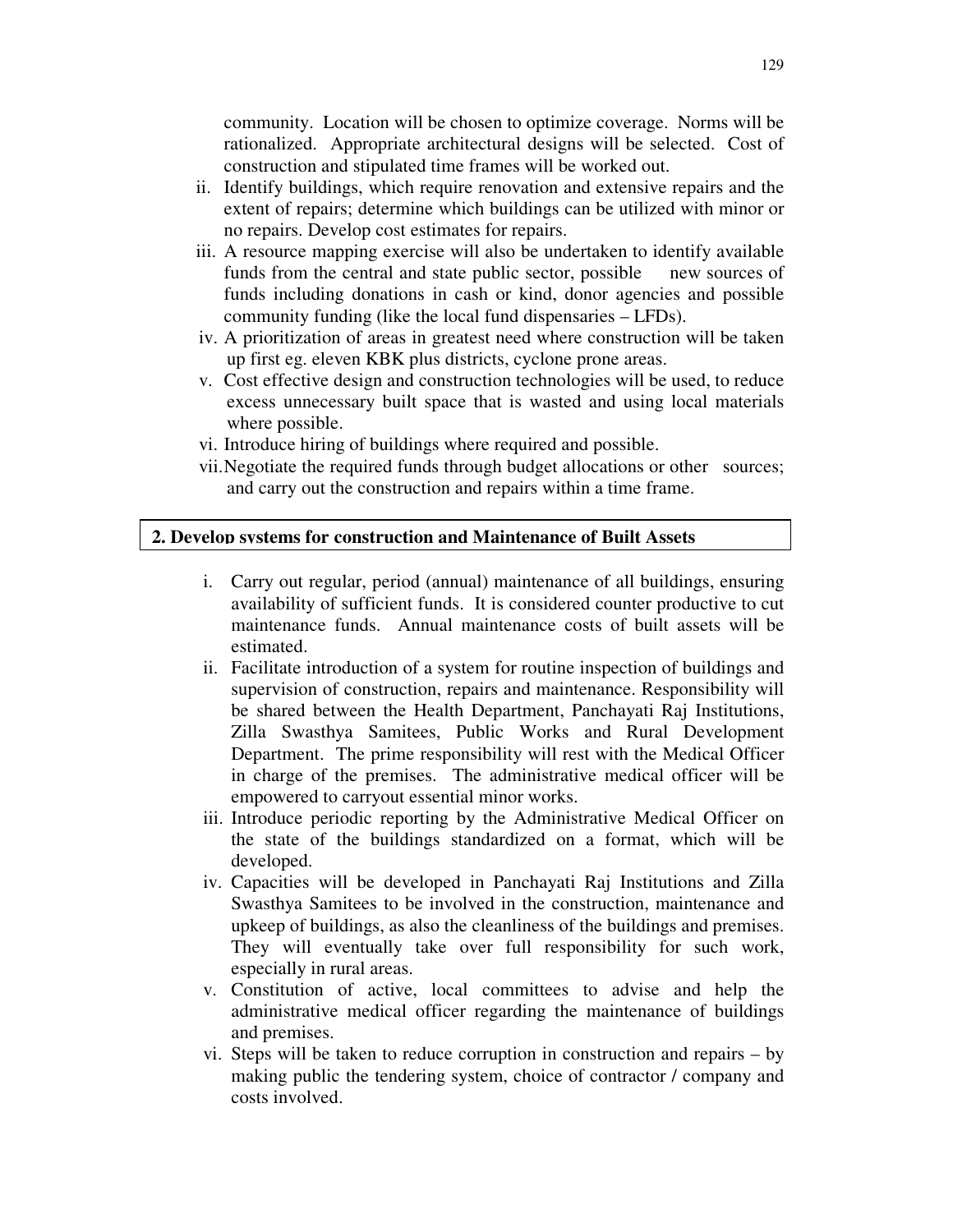# **CHAPTER 7.7**

# HEALTH SECTOR TRANSPORT MANAGEMENT

## **A. Introduction**

Transport is a key component in providing mobility for the timely delivery of health services. Vehicles are needed for:

- movement of health personnel for service delivery, supervision and monitoring of health services;
- transport of patients for emergencies, referrals, and to access health care; and
- transport of drugs, equipments, instruments and other essential materials from the sources or stores to peripheral units.

Expenditure on transport ranks high next only to salaries and drugs. It includes capital for acquisition of vehicles and recurring expenditure for petrol, oil and lubrication, repairs and maintenance. To curtail costs and ensure availability of transport when needed, alternate transport options will be explored. Wastage and misuse of vehicles for private purposes or purposes other than health care will be minimized.

In management of the transport system, the possibilities of decentralization of responsibilities, simplification of operational procedures and greater accountability of users will be explored and introduced.

## **B. Situation Analysis**

The State Health and Family Welfare Services own a fleet of about 1600 vehicles to support the delivery of health care services through the network of health care institutions at primary; secondary and tertiary levels.

The larger share of the total vehicle pool is from the Government of India and other donors for various health programmes. The financial burden on the State Government for capital investment is relatively small. The expenditure by the State Government is towards fuel, maintenance, and repairs and for salary increases.

| Vehicles by source of supply (15.1.2000) |          |
|------------------------------------------|----------|
| 1. Government of India                   | 29%      |
| 2. Government of Orissa                  | 17%      |
| 3. Donor Agencies                        | $48\% *$ |
| 4. Others                                | 6%       |
|                                          |          |
|                                          | $100\%$  |

 $*$  ADB – 22%, UNICEF - 13% UNFPA / WHO – 5%, World Bank – 4%, DANLEP/DANTB – 4%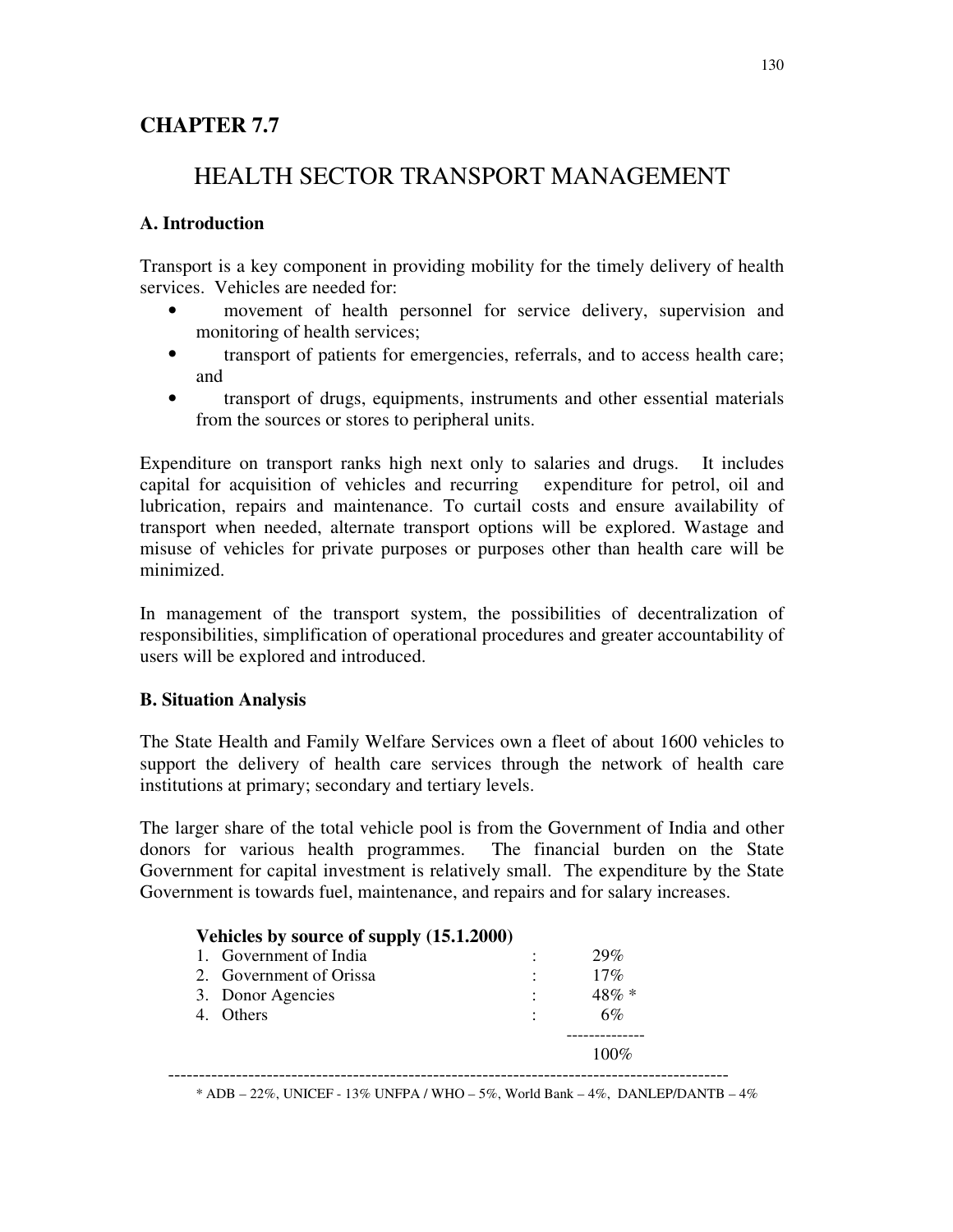A survey by the Orissa State Health Transport Organization of 426 vehicles used in eight districts revealed distressing facts. 35% of the vehicles were off the road, marked for condemnation, and 4% were nonfunctional needing major repairs. The proportion of vehicles for condemnation ranged between 17.6% and 45.2% in various districts. This reflected the inefficiency of the existing condemnation and disposal system. Further, 28.4% of functional vehicles have already crossed 10 years, the permissible replacement period for Government of India vehicles. This calls for a massive renewal of the transport system. A systematically planned procurement and replacement system is called for to ensure smooth continuity.

Often, vehicles are out of use for want of funds for running expenses or the vehicles are not in running condition, needing repairs. Prompt maintenance with allocation and release of funds can reduce non-availability of vehicles for use in the various programmes.

## **C. Objectives**

To improve health service delivery by effective and optimum use of vehicles, both owned and hired.

## **D. Strategies**

#### **1. Improve the management of the departmental transport system**

- i. Determine the real needs for vehicles by the department (present and near future) and provide vehicles, with personnel and budget provisions for capital and recurring expenses. Hiring of vehicles will be considered where more cost effective. A system with procedures for hiring at different levels will be established.
- ii. Develop a simple Management Information System (MIS) with respect to the number and types of vehicles available; those in good running condition those needing repairs and maintenance; those out of order for condemnation and disposal. The MIS will help the operational management of the workshops.
- iii. Establish and maintain a well-structured multi-level computerized transport database for vehicle inventory, condition, age, repair, utilization, allotment, expenditure etc.
- iv. Strengthen the departmental state and district level transport organization and workshop for vehicles of the Department, with qualified and experienced persons (technical and management) in charge; and redefine their roles and responsibilities to support transport management.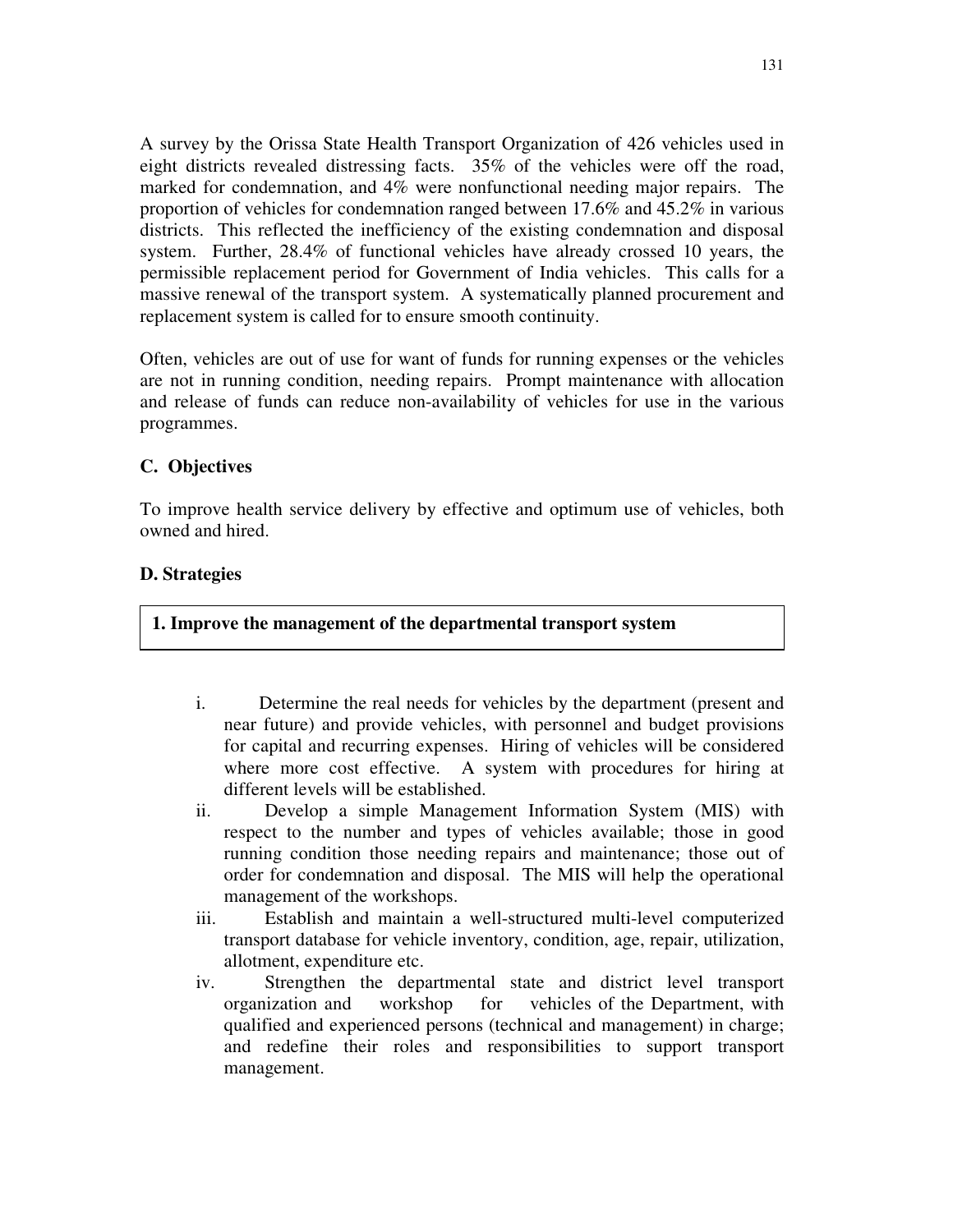- v. Conduct regular training of drivers, mechanics and maintenance personnel.
- vi. The organization will be equipped with the necessary machinery and tools for routine repairs, servicing and maintenance.
- vii. Establish a system for recognizing other reputed workshops for carrying out major repairs at reasonable cost. Systematic, phased and selective outsourcing of repair and maintenance work will be done.
- viii A common vehicle pool and scheduling system will be established.

#### **2. Improve utilization of vehicles and reduce misuse, idling and wastage**

- i. Fix responsibility for routine servicing of vehicles.
- ii. Reasonable norms will be fixed for expenditure on maintenance and repairs with appropriate allocations and release of funds.
- iii. The allocation for running expenses (POL) will be made adequate, realising that idle vehicles adversely affect vital health programmes.
- iv. Standardize vehicle make / model, while procuring new vehicles, to allow economy in procurement, operation, servicing, spare parts and maintenance.
- v. Decentralize and simplify condemnation and disposal procedures, to minimize wastage and improve cost recovery.
- vi. The possibility of the Zilla Swasthya Samitee providing well-equipped ambulances in good running condition will be considered.
- vii. Mobile health units (MHUs) in KBK and other tribal districts will be brought under the direct management of PRIs. The local bodies will be encouraged to establish more MHUs in needy areas using their own resources.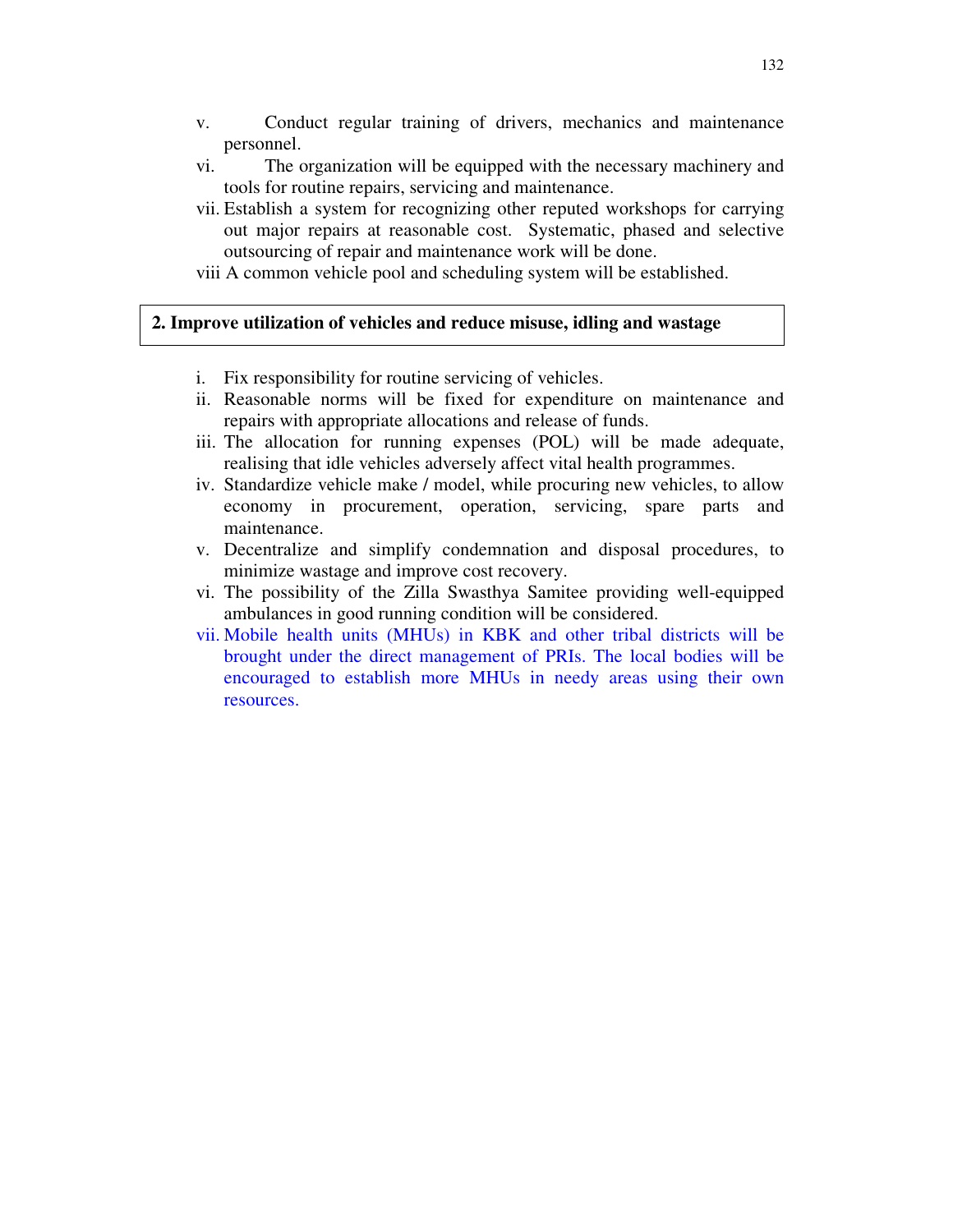# **CHAPTER 7.8**

# DRUGS MANAGEMENT, CONTROL AND RATIONAL USE

The strategies dealing with pharmaceuticals have three major components, namely, drugs management, drugs control, and rational use of drugs, which are dealt with separately. Drugs management addresses largely the management of drugs in the Government health care institutions at all levels and for various health programmes. Drugs control addresses legal, regulatory and allied issues in all sectors. Rational use of drugs involves the individual (user), the prescriber, the pharmacist (chemists and druggists), the manufacturer, supplier and the government.

#### **Section 1**

#### **Drugs Management**

#### **A. Introduction**

The purpose of drugs management in the health care system is to make available quality drugs and other pharmaceuticals needed for patient care (inpatient and outpatient), immunologicals (for preventive care) and diagnostics. Effective and safe drugs with good benefit: risk ratio must be made available in the right formulations and dosage at affordable prices (free for those who cannot afford to pay).

Drugs form an important component of health expenditure, next only to salaries and wages. Drugs are crucial for treatment, cure, pain, relief, and prevention. Lack of adequate drugs adversely affects service quality, credibility and patient satisfaction. Drugs management estimates types and quantities of required drugs, makes them available to health care institutions and health programmes (like immunization), avoids idle inventory, and disseminates information among users.

#### **B. Situation Analysis**

Orissa has already developed an operational, comprehensive drugs management system. In 1997, reforms in pharmaceutical policy helped make quality drugs available and accessible for all sections of the people within the limited budget. The first essential drug list for Orissa was published in 1998 after introduction of the Drug Inventory Management System. The present essential drug list  $(3<sup>rd</sup>)$ edition, 2002) contains 290 items. Standard Treatment Guidelines have been published. Quantification of drug requirements by the districts, tendering and centralized procurement systems, quality control, online inventory control and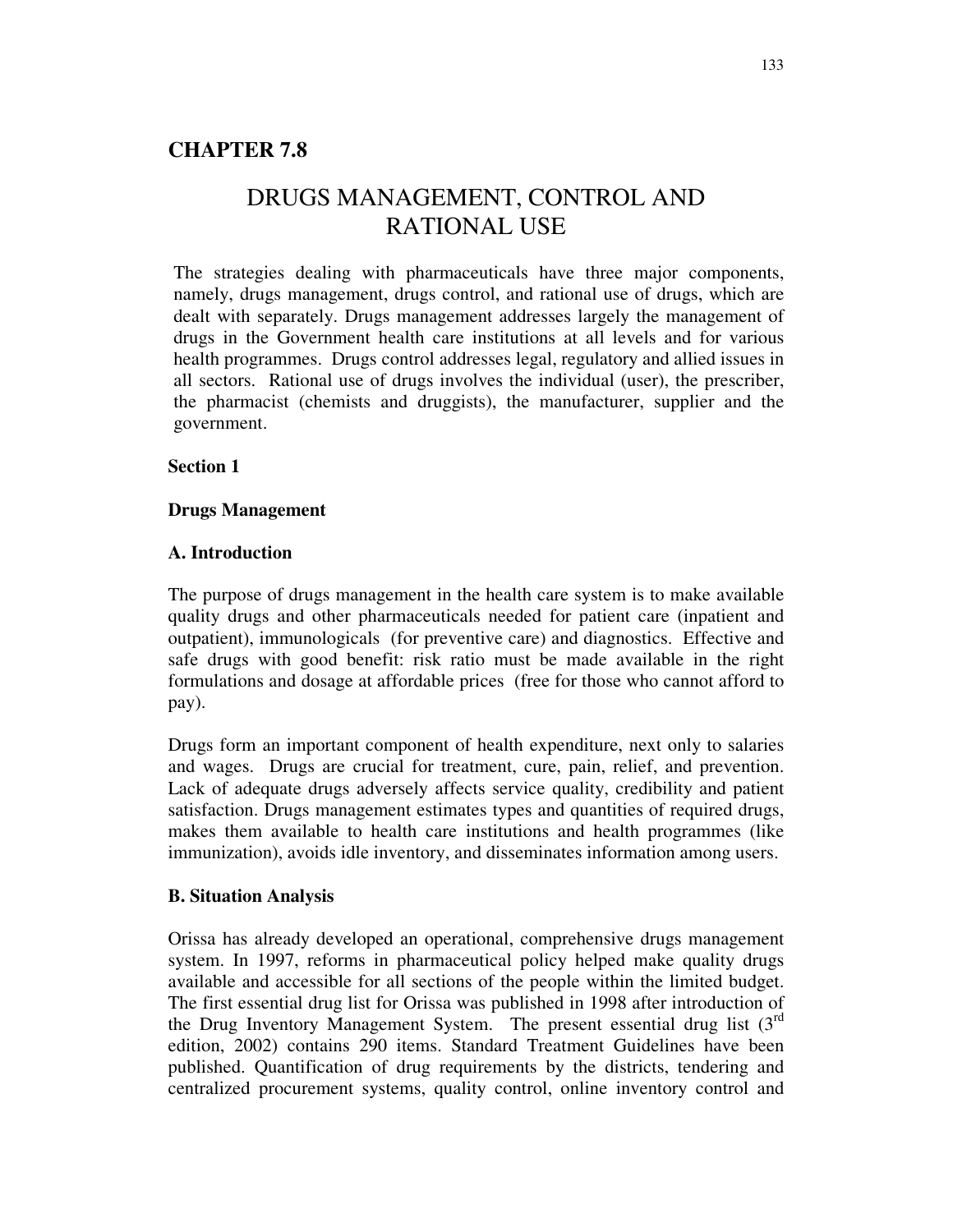distribution systems through district warehousing are in place. Drug availability in the periphery has improved and wastages reduced. The implementation was evaluated and corrective action taken. However the budget is inadequate, leading to shortages due to which medical officers have to give outside prescriptions.

# **C. Objectives**

- 1. To make available effective, safe drugs in required quantities and appropriate dosage forms with acceptable quality, to all public health care institutions, on time.
- 2. To ensure that good quality drugs are procured at the least cost.

# **D. Strategies**

The existing drug policy and provisions will be implemented and developed further.

# **1. Drug selection**

- i) Essential Drug Lists for different levels will be updated periodically, with professional inputs and feedback.
- ii) Standard Treatment Guidelines will be adhered to in all health care institutions, particularly peripheral institutions. Training will be conducted for medical officers.
- iii) Formularies will be prepared for secondary and tertiary health care institutions.

# **2. Procurement and distribution of drugs**

- i) All relevant rules and procedures for materials management as applicable to drugs will be followed.
- ii) Finalization of the list and quantities with the help of technical experts and inputs from medical officers in peripheral health care institutions through the districts.
- iii) There will be open tendering with transparency.
- iv) A suitable rate contract will be worked out, used and the system reviewed.
- v) The drug budget will be reviewed and revised realistically.
- vi) Optimal use of financial and other resources will be ensured.
- vii) The need to set up an autonomous or semi autonomous drug management unit to enhance efficiency will be explored.
- viii) Logistics and transport system will be improved.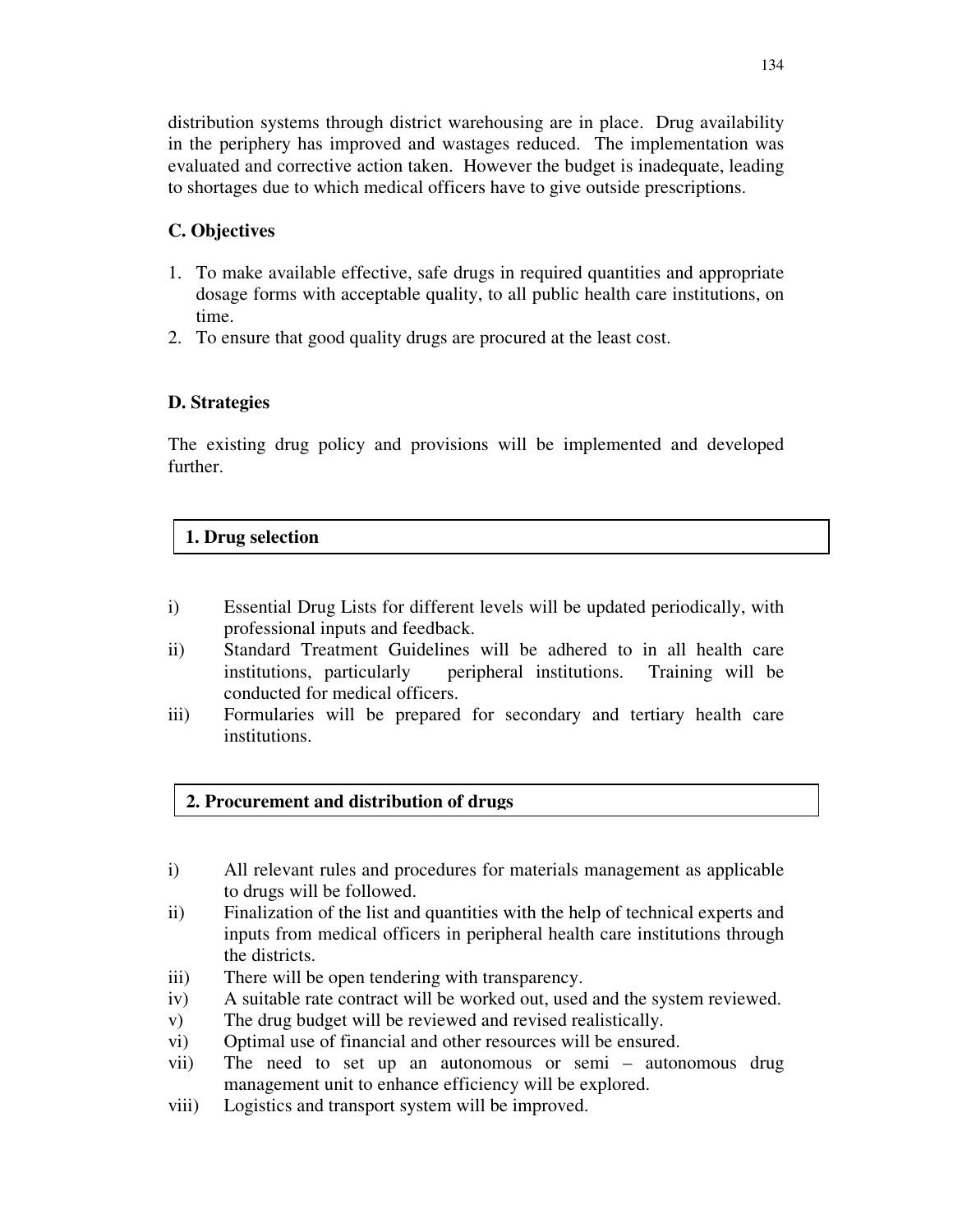#### **3. Infrastructure**

- i) The online drug management inventory system will be fully utilized and updated, avoiding stock-outs.
- ii) Warehousing and storage facilities at different levels will be further upgraded to avoid deterioration and pilferage.
- iii) Qualified and experienced staff will be made available and provided opportunities for professional growth.

## **4. Monitoring**

- i) Continuous monitoring of drug management, use of transparent and efficient procedures in procurement, distribution and payment to suppliers will be ensured.
- ii) Periodic management checks and evaluations will be conducted. Regular user response will be collected from random or sentinel centres.

#### **Section 2**

#### **Drugs Control**

## **A. Introduction**

The State Drugs Controller and staff are responsible to ensure the quality of drugs. It is estimated that about 20% of drug formulations in the market are spurious or substandard and are useless or even harmful. The unit inspects and tests drug samples from medical stores, hospitals, nursing homes, clinics, drug manufacturing units and blood banks, and ensures transparency and accountability in Drugs Regulations.

## **B. Situation Analysis**

The sources of drugs supply in Orissa are given below.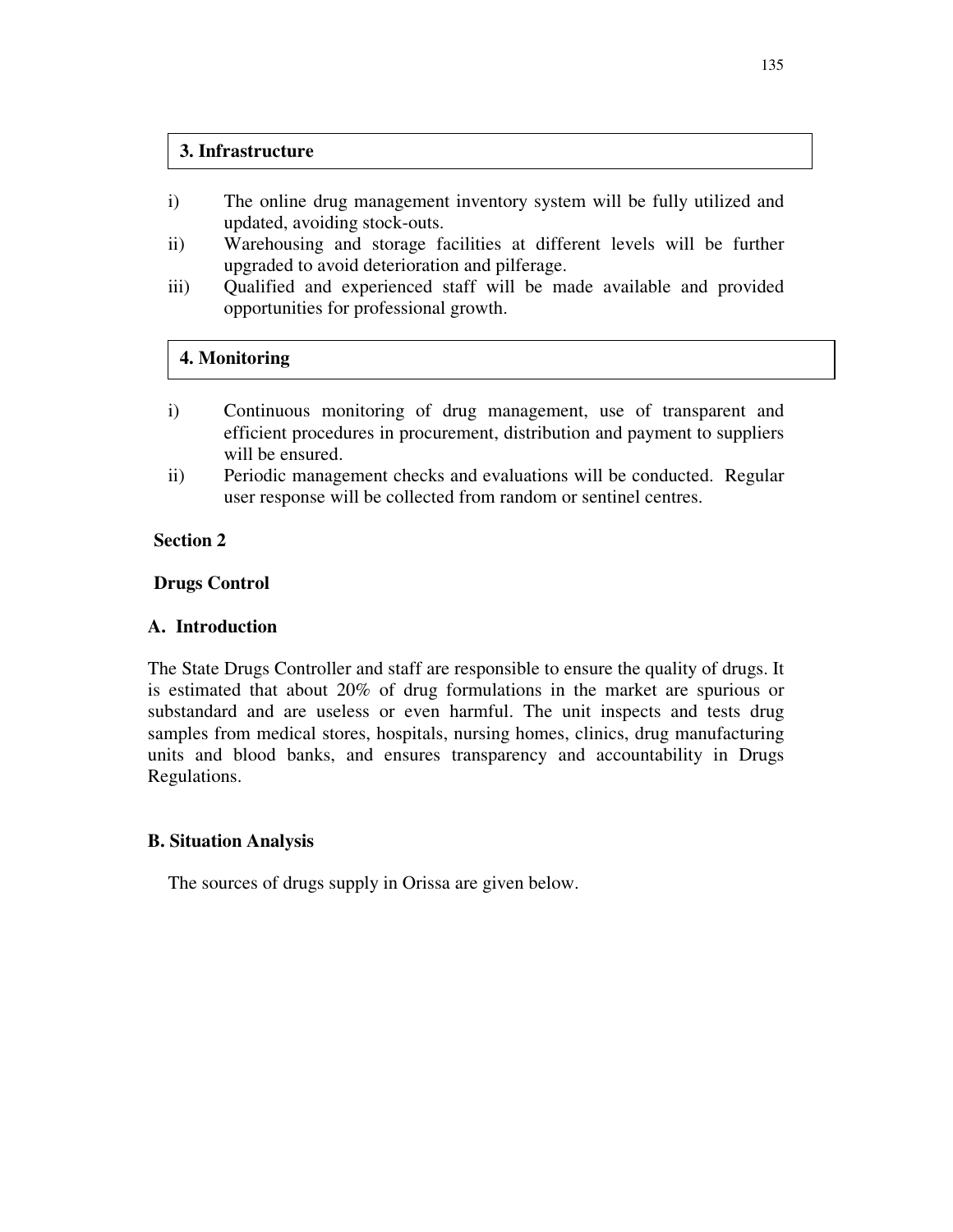## Sources of Supply of Drugs to the State



| Through   |               | Private and | Nursing homes    | Licensed        | Quacks     |  |
|-----------|---------------|-------------|------------------|-----------------|------------|--|
| Govt.     | Public sector |             | and clinics etc. | wholesale /     | and        |  |
| Hospitals | hospitals     |             |                  | Retail counters | unlicensed |  |
|           |               |             |                  |                 | premises   |  |

**Table 1. Drugs Sales Manufacturing Units, and outlets in Orissa**

|                                                                                                             | <b>Existing Units in</b><br>the State |
|-------------------------------------------------------------------------------------------------------------|---------------------------------------|
| 1. Sales Establishment (Retail & Wholesale)                                                                 | 15041                                 |
| 2. Manufacturing units (including cosmetics units,<br>disinfectants, bulk drugs $\&$ surgical dressing etc) | 340                                   |
| 3. Blood Banks                                                                                              | 59                                    |
| 4. Hospitals / Nursing Homes / Clinics                                                                      | $3000$ (aprox)                        |
| 5. Storage and sale in unlicensed premises / Quacks                                                         |                                       |

Due to lack of infrastructure quality control tests are insufficient. There are currently 24 Drugs Inspectors instead of the required 194 in the State. Testing is carried out by the State Drugs Testing and Research Laboratory (SDTRL), Bhubaneswar and Central Laboratories like C.D.L., Kolkata, C.I.P.L., Ghaziabad, C.R.I., Kasuli and I.V.R.L., Izatnagar. Many types of drugs are not tested due to non-availability of the required microbiological, pharmacological, biochemical and phytochemicals sections at SDTRL, Bhubaneswar. The approved testing laboratories outside the State do not accept routine samples of these categories of drugs, except for samples drawn on complaint basis and only on prior intimation and persuasion.

# **C. Objectives**

- 1. Ensure drugs of assured quality, purity and strength, packed suitably to preserve potency, are available at fair price.
- 2. To ensure that banned drugs, misbranded, spurious drugs, or adulterated drugs are not available in the market and that labeling, storage and preservation of drugs at appropriate temperatures are carried out properly. To screen the market to detect fake or counterfeit drug formulations. To screen the market to detect the stocks /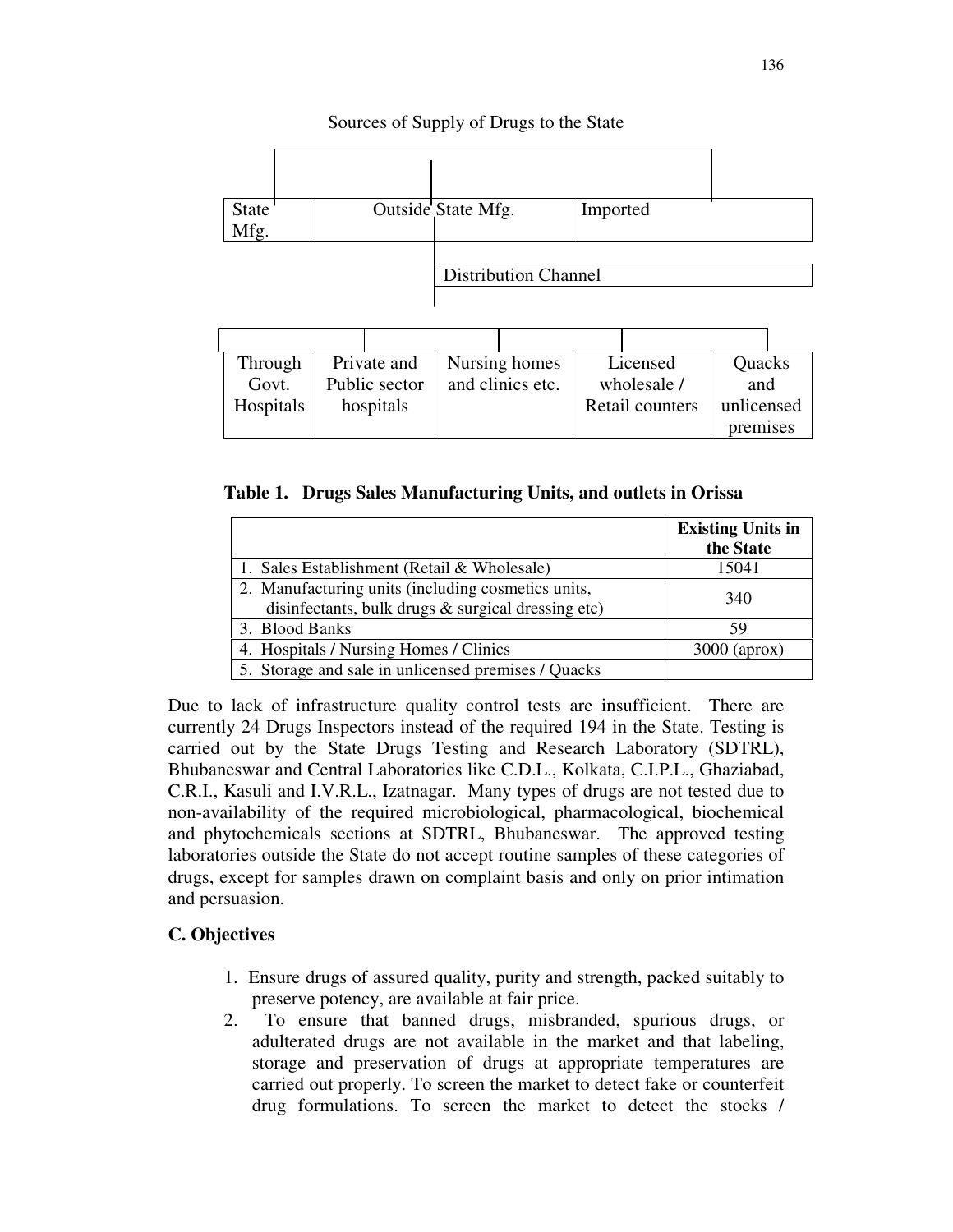movement / sale of spurious drugs on the basis of reports received from the Drugs Controller General, India and other State Drugs Controllers.

- 3. To verify the records / registers / bills pertaining to purchase and sale of drugs. To confirm whether the conditions of licenses as laid down in the Acts and Rules are followed by the licensees.
- 4. To verify the quality of drugs by tests and analysis. In the case of manufacturers of drugs in the state, to assure that all the Good Manufacturing Practices and other requirements are followed.

# **D. Strategies**

# **1. Strengthen institutional capacity of the state drug control authority**

- i) Increase the number of qualified drugs inspectors, one for each district, with separate Drugs Inspectors for cities like Bhubaneswar, Berhampur and Rourkela. All the required posts will be filled up.
- ii) Establish intelligence–cum-legal machinery with inspectorate staff and transport. An Intelligence-cum-Legal Cell, exclusively or the Drugs Control Department will be established. This will help in carrying out prosecutions more effectively.
- iii) Strengthen the headquarters and zonal offices of the range Drugs Inspectors, through the provision of staff, vehicles and other infrastructure. Strengthen the Zonal Deputy Drugs Controllers' Offices at Sambalpur and Berhampur.
- iv) Computerize the Drugs Control Department; develop efficient communication facilities; develop and establish effective drug recall procedures.
- v) Provide infrastructure facilities to the State Drugs Testing and Research Laboratory (SDTRL), Bhubaneswar with equipment and machinery, reagents and qualified staff. Microbiological, pharmacological, biochemical and phytochemical sections will be developed in the laboratory.

# **2. Strengthen functional drug control mechanisms**

- i) Only companies adhering to WHOs Good Manufacturing Practices (GMP) will be selected.
- ii) Surveillance of suspect manufacturers, unlicensed dealers and quacks will be undertaken.
- iii) Regular inspection of blood banks will be conducted by specially trained Drugs Inspectors, keeping in view the guidelines of NHRC, the Drugs Controller General, India and the Drugs and Cosmetics Act and Rules.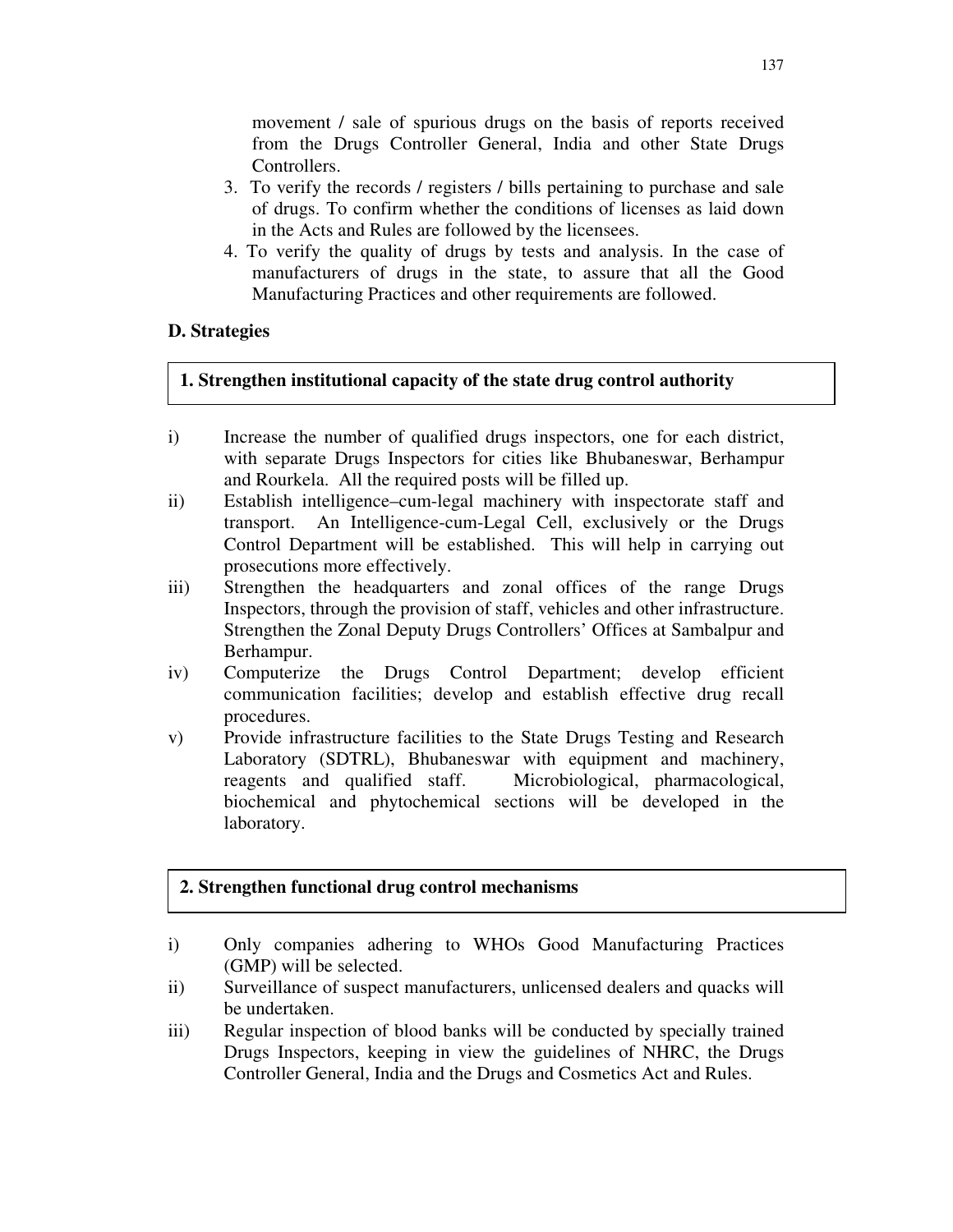- iv) Regular inspection will be done of licensed premises, manufacturing units, hospitals, nursing homes and clinics.
- v) Ensure adequate budget allocation to carry out the responsibilities.

## **Section 3**

### **Rational Use of Drugs**

#### **A. Introduction**

Rational Use of Drugs requires that patients receive medicines appropriate to their needs, in doses that meet their individual requirements for an adequate period of time and at the lowest cost to them and their community. Rational use of drugs includes the following criteria: there is an indication for the use of this particular drug; the drug is appropriate considering efficacy, safety and suitability; the dosage, mode of administration and duration of treatment are appropriate; there are no contra-indications or likelihood of serious adverse reactions; the drug is dispensed correctly, with adequate information for the patient; and the patient adheres to the treatment.

#### **B. Situation analysis**

Irrational use of drugs is widespread in the country, due to many reasons, including the manufacture of irrational drugs and irrational combination of drugs, unethical promotion of drugs, irrational prescribing (over prescribing, underprescribing or unwanted prescribing), irrational dispensing (without adequate information) and irrational use by the patients and the public. Non-compliance by the patients can have adverse consequences: treatment failure, relapses, microbial resistance, increased risk of transmission of communicable diseases and increased cost, loss of work and earnings. Self-medication is common, with over-thecounter drugs and even prescription drugs, due to socio-economic factors, life style, ready access to drugs etc.

## **C. Objectives**

- 1. To ensure that implementation of essential drug lists and ethical promotion of drugs are followed.
- 2. To ensure rational prescribing and rational use of drugs by the consumer.
- 3. To introduce pharmacovigilance to monitor adverse drug reactions.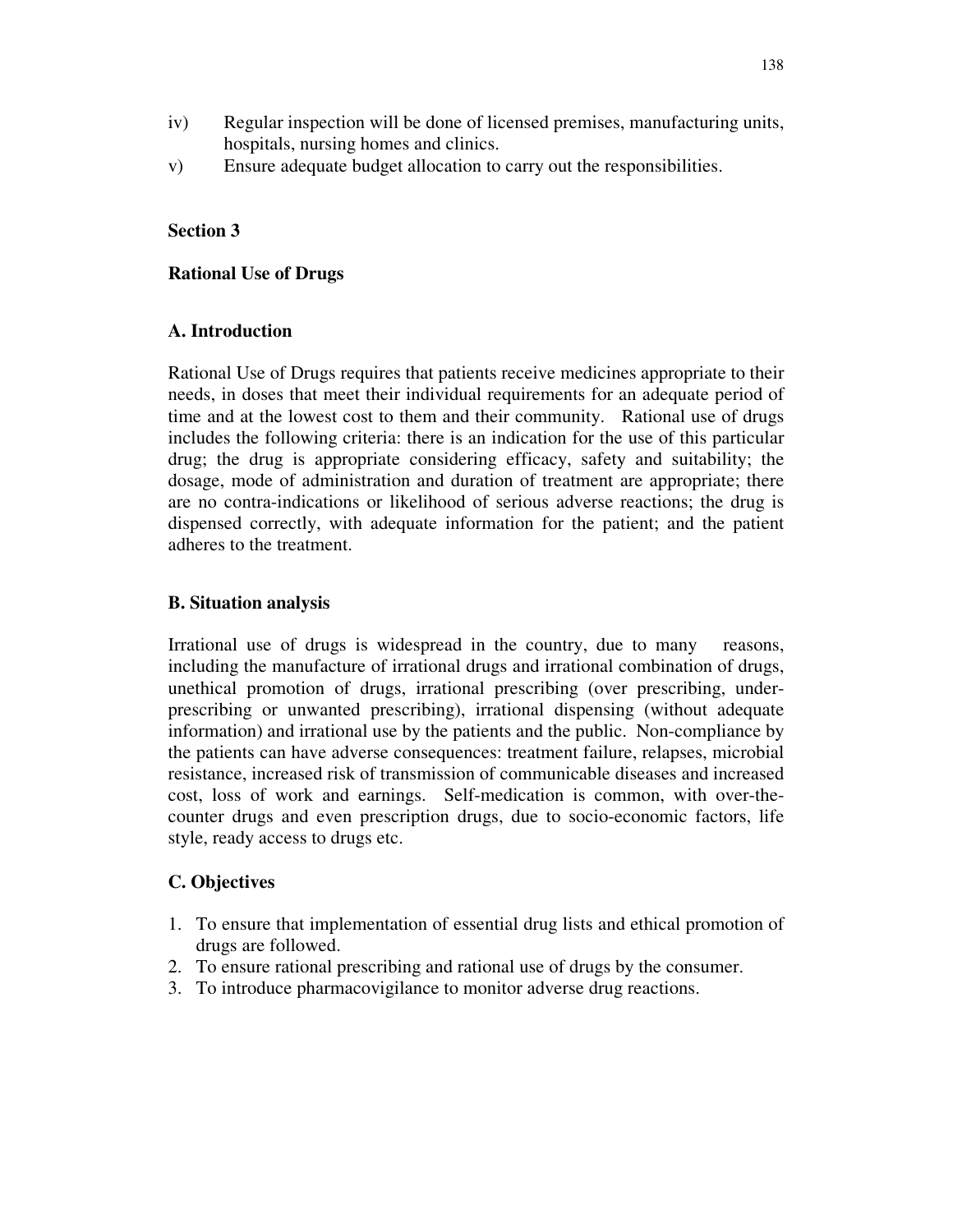## **D. Strategies**

## **1. Educational approach**

- i) Organize / support / encourage the training of prescribers and dispensers (formal and continuing education, supervision, seminars and workshops).
- ii) Produce and disseminate printed material (clinical literature, newsletters, treatment guidelines, drug formularies, information leaflets). Various other media forms will be used.
- iii) Promote personal contact (educational outreach, patient education, prescribers, opinions of leaders in medicine) through the public, voluntary and private sector.
- iv) Conduct training on prescribing approaches and use of standard guidelines for diagnosis and treatment.

# **2. Regulatory mechanisms**

- i) The drug registration and re-registration system will be streamlined.
- ii) Essential drug lists will be widely disseminated in the public, voluntary and private sector.
- iii) Standard norms of prescribing will be followed, restricting irrational use.
- iv) Dispensing guidelines and regulations of Government of India and Pharmacy Council will be followed.
- v) A drugs and therapeutic information service will be initiated supported by medical colleges. A pharmacovigilance unit to monitor adverse reactions will be established.
- vi) Cost of therapy will be reduced by continuing the use of generic drugs instead of brand names for prescribing, ordering, purchase.
- vii) Polypharmacy will be avoided. Guidelines for the use of antimicrobials, analgesics, antihypertensives and other similar drugs to make optimum use of the drugs will be made available to prescribers.
- viii) Compliance (adherence to the treatment) will be encouraged through patient education.
- ix) Misuse of drugs, will be minimized.
- x) Prescription audits will be done.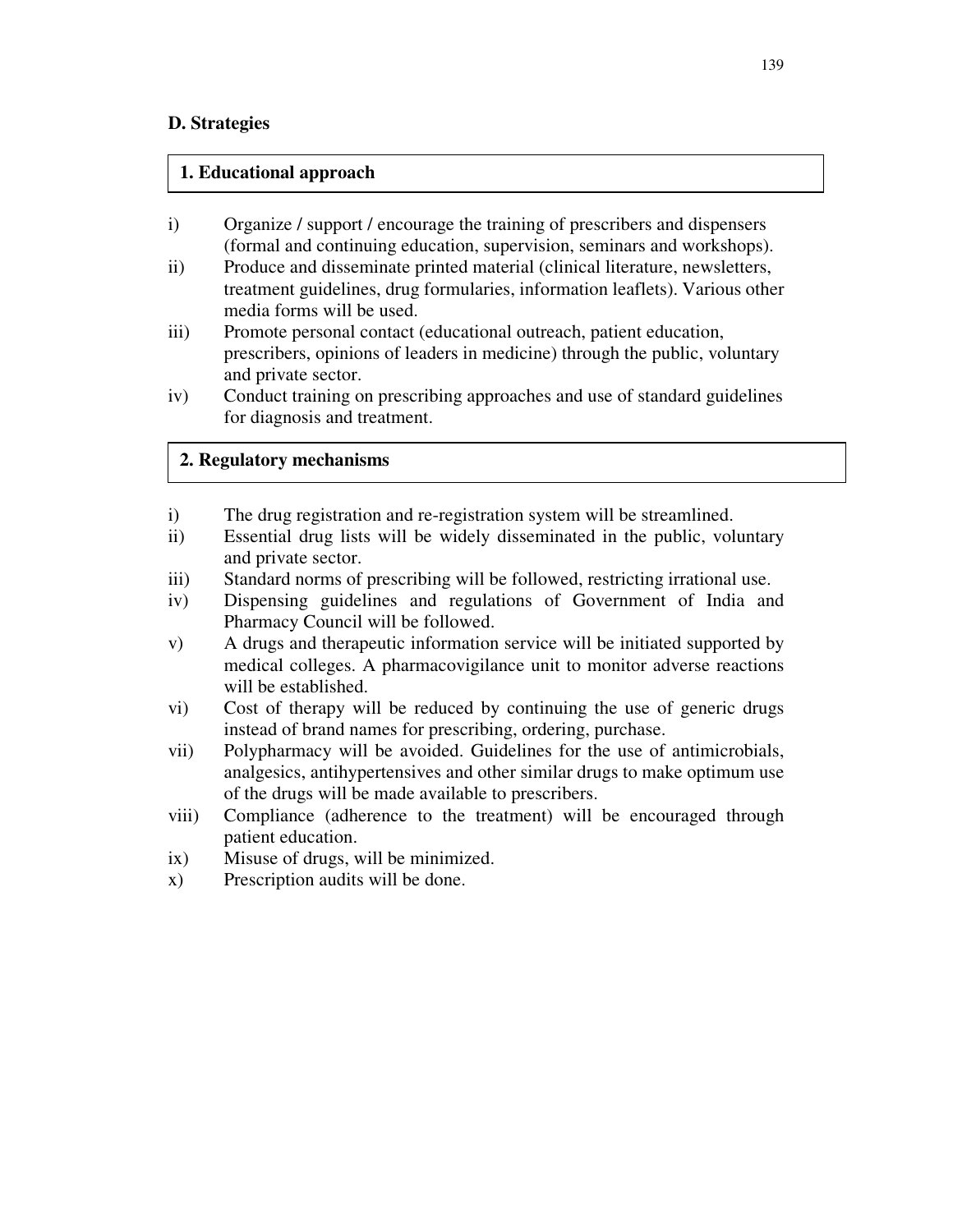# **CHAPTER 7.9**

# DISASTER MANAGEMENT

## **A. Introduction**

Disasters and emergency situations result from several causes. These include natural disasters (though many underlying factors can be traced to human activity); environmental hazards; human made disasters such as riots and conflicts; fires; industrial, agricultural and mining accidents; road, rail or plane accidents, etc.

Globally and in India, there is an increase in knowledge, skills and capacities in disaster preparedness and response. The Department of Health recognizes that it has a major role to play and gives it high priority in its planning.

## **B. Situation Analysis**

Orissa has a history of repeated disasters, both sudden and conspicuous as well as and prolonged and silent. In addition it is also prone to disease outbreaks and epidemics.

Since the 1990s natural disasters have been a regular feature in Orissa as illustrated in Table 1. The toll of mortality and morbidity caused by these disasters has been very significant. While the loss of property and the erosion of developmental gains cannot be minimized especially during sudden disasters; deaths and diseases due to disasters could be greatly minimized with a high level of emergency health preparedness and swift response.

| Month & Year     | <b>Hazard</b>    | <b>Damages</b>                            |  |  |  |
|------------------|------------------|-------------------------------------------|--|--|--|
| August 1991      | Floods           | Many lives lost                           |  |  |  |
| August 1995      | <b>Floods</b>    | Widespread loss of human<br>lives         |  |  |  |
| May-June 1998    | <b>Heat Wave</b> | About 1000 deaths due to<br>heat stroke   |  |  |  |
| May- June 1999   | <b>Heat Wave</b> | About 100 deaths due to<br>heat stroke    |  |  |  |
| October 1999     | Cyclone          | Nearly 10,000 people lost<br>their lives. |  |  |  |
| May-June 2000    | Drought          | In 28 districts                           |  |  |  |
| <b>July 2001</b> | Floods           | 24 districts affected                     |  |  |  |
| May 2002         | <b>Heat Wave</b> | Some deaths due to heat<br>stroke         |  |  |  |

## **Table 1: List of Natural Disasters and their Impact in Orissa since 1990**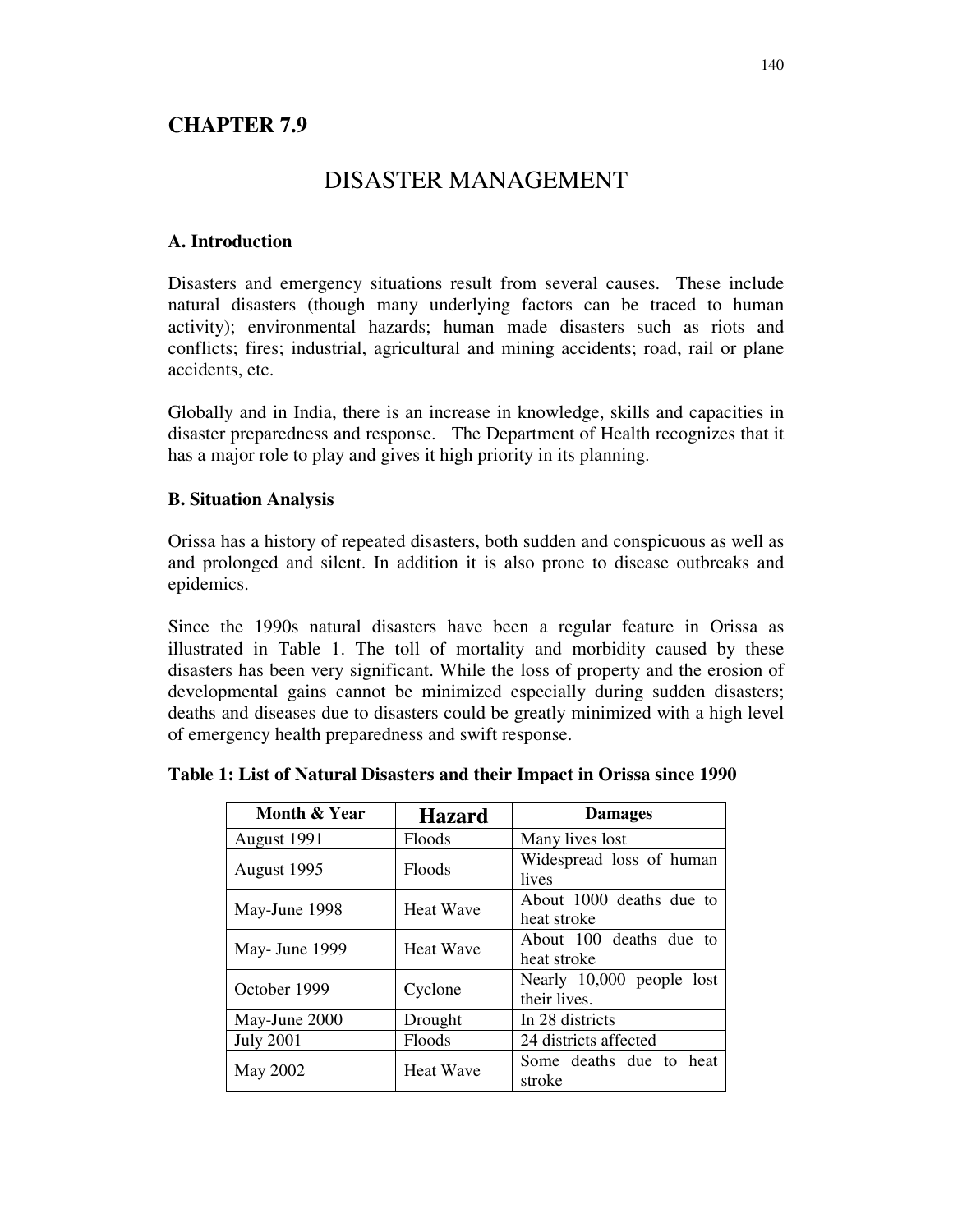The government of Orissa through the agency of the Orissa State Disaster Mitigation Authority (OSDMA), supported by the central government, bilateral and multilateral donors, has implemented various restoration activities following the super -cyclone and continues to implement various mitigation and preparedness activities. The Department of Health and Family Welfare has been involved in preparedness and contingency planning measures of the government at state and district level. The past few disasters occurring in succession have raised the level of awareness among the people, the will to act among the political and administrative strata and the inclination of donor and United Nations agencies for supporting disaster preparedness initiatives in the state. The health department wishes to seize this opportunity to achieve a focused development of capacity and institutionalization of these initiatives through the articulation of clear objectives and strategies to achieve them. The sector realizes that if disaster preparedness and emergency response processes are not integrated in the routine services of the department, and dovetailed with the various reform initiatives, the developmental gains achieved in the sector at great effort and cost will be lost due to future disasters to which the sector is still vulnerable.

| <b>Health Effects</b>                  | Cyclone | Flood  | <b>Epidemics</b> | <b>Drought</b> | Earth<br><b>Ouakes</b> | Land<br><b>Slides</b> | Heat-<br><b>Stroke</b> |
|----------------------------------------|---------|--------|------------------|----------------|------------------------|-----------------------|------------------------|
| Deaths                                 | High    | Low    | Many             | Few            | Many                   | Many                  | Many                   |
| <b>Severe Injuries</b>                 | Many    | Few    | Few              | Few            | Many                   | Many                  | Few                    |
| <b>Increased risk</b><br>of epidemics  | Yes     | Yes    | Yes              | N <sub>o</sub> | Yes                    | <b>Yes</b>            | N <sub>0</sub>         |
| Damage to<br>water systems             | Yes     | Yes    | N <sub>0</sub>   | N <sub>0</sub> | Yes                    | Yes                   | N <sub>0</sub>         |
| Damage to<br>health facilities         | Severe  | Mild   | N <sub>0</sub>   | N <sub>0</sub> | Severe                 | Severe                | N <sub>0</sub>         |
| Demand of<br>health services           | High    | High   | High             | Mild           | High                   | High                  | High                   |
| <b>Food shortage</b>                   | Common  | Common | Varies           | Common         | Common                 | Common                | Varies                 |
| <b>Major</b><br>population<br>movement | Common  | Common | Not-<br>Common   | Common         | Common                 | Common                | Not-<br>Common         |

**Table 2 Health Effects of Anticipated Hazards**

The impact of disasters on the health situation differs depending on the type, severity and magnitude of disasters. The differential impact is also because of the economic and political scenario of the affected area and the degree to which its infrastructure is developed.

## **C. Objectives**

The overall objective is capacity building of the health sector in disaster preparedness and emergency response to reduce mortality and morbidity caused by disasters; and to effectively respond to health needs of vulnerable groups in all types of emergencies with their full participation**.**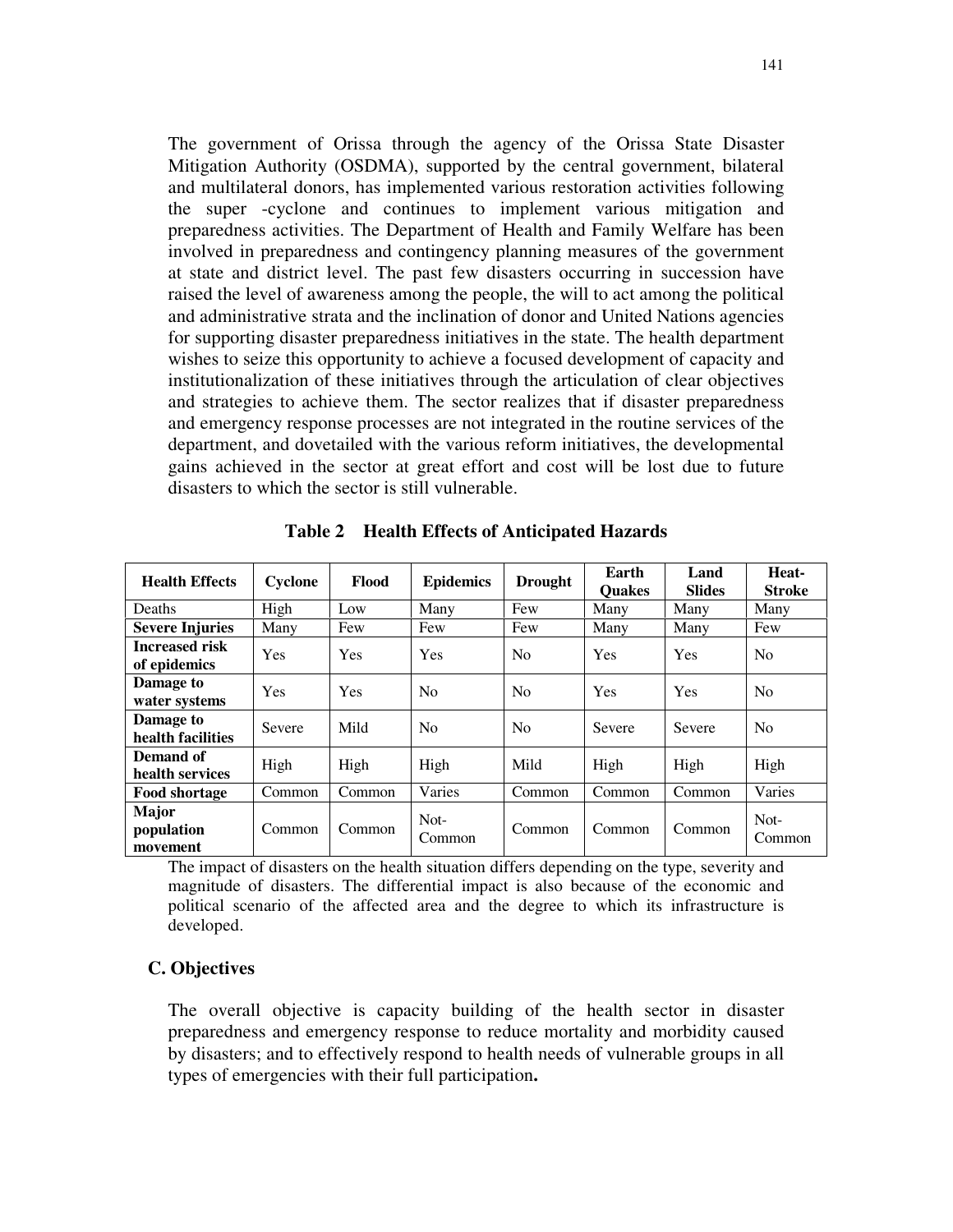The health sector is seen in totality**,** including the public, voluntary, private, ISM&H and informal providers. The most vulnerable groups are children, pregnant and lactating mothers, elderly, disabled persons, low-income and socially deprived groups- particularly the underprivileged in rural areas and urban slums- who bear the brunt of the lack of services due to slow recovery of a health system ill-prepared for disasters.

Specific objectives of capacity building are:

- To ensure a high level of preparedness to meet disasters and emergencies.
- To ensure efficient and rapid delivery of emergency and follow-up health services following disasters. This will include medical, public health, psychosocial and rehabilitative components.
- To increase the level of resilience of the health infrastructure against disasters.
- To enable the health system to recover rapidly following disasters.
- To facilitate the participation of civil society organizations and groups.

# **D. Strategies**

# **1. Develop comprehensive and contingency health preparedness plans for disasters for the state and all districts.**

- i) District specific contingency plans will be developed with specific vulnerability and risk profile/mapping. Districts at special risk will be covered first. Emergency and follow up response plans will be outlined. A tabular format of districts at risk for different disasters will be developed.
- ii) Various early warning, command and control response systems, needs assessment, delivery and recovery protocols and action plans contingent on the type of disaster will be developed, and field tested. There will be ongoing development, review and improvement of plans.
- iii) Plan development will be in the context of overall district disaster preparedness plans of various sectors and at tehsil and panchayat levels in highly prone areas.
- iv) Detailed operational/action plans will include production of manuals and checklists for different levels of personnel, for different types of disasters that occur more frequently in Orissa.

# **2. Strengthen Emergency Health Control Rooms**

i) The State Disease Surveillance Cell housed in the Directorate of Health Services functions as the State Health Control Room during emergencies. The infrastructure and human resource of this cell will be strengthened to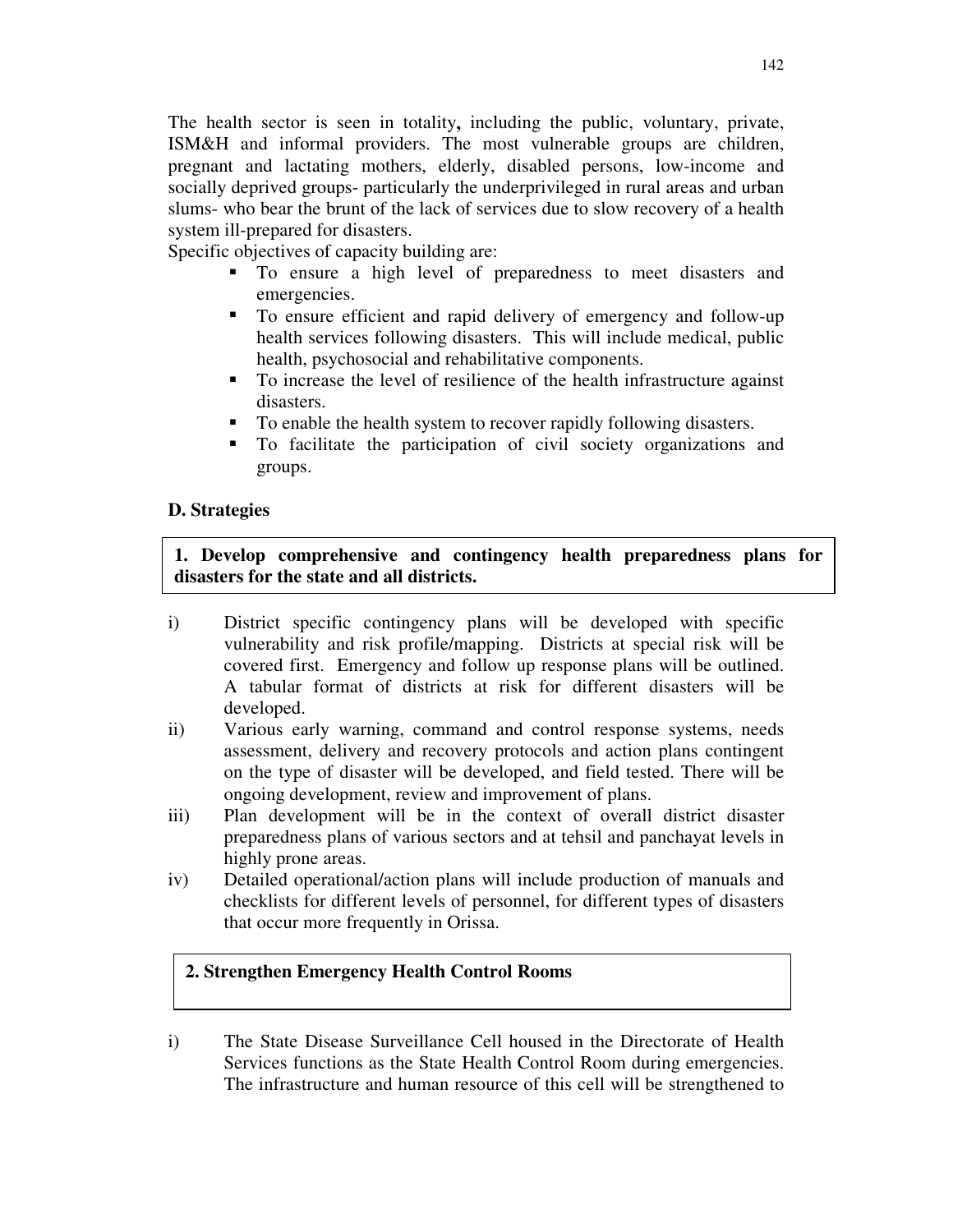undertake this dual role. During emergencies district level control rooms are also established and will need support.

- ii) Each Chief District Medical Office will be provided adequate space, information and communication infrastructure, mobility support and trained personnel for rapid establishment of an efficiently functioning control room during emergencies. Most vulnerable districts will be covered first.
- iii) Protocols and procedures for the seamless integration of the emergency control rooms, the disease surveillance cells and task forces at state and district level will be ensured during disaster prone periods.
- iv) The disease surveillance cells and district task forces are pivotal in the detection and control of disease outbreaks and epidemics which are emergencies in their own right, as well as potential occurrences following other natural hazards. The strengthening and capacity building of the disease/public health surveillance system is thus of crucial importance during periods of normalcy as well as disasters.
- v) Protocols and mechanisms to integrate the temporary emergency control rooms of the health department with the permanent general emergency control rooms of the state and districts will be established.
- vi) Mechanisms for receiving early warning signals from the permanent control rooms by the health department will be developed so that the temporary emergency control rooms of the department can become operational in the pre-disaster phase itself proactively rather than being established reactively after a disaster has struck.

# **3. Build institutional capacity**

- i) Medical college hospitals and district headquarter hospitals will be strengthened to provide special emergency services at short notice. The annual plans of these hospitals should cover these contingencies.
- ii) Rapid response teams for disasters will be developed and trained. Psychosocial public health and rehabilitative components will be developed through linkages with existing national resource groups such as the National Institute of Mental Health and Neuro Sciences, Bangalore, JIPMER – Pondicherry, NGO groups such as the OXFAM India Society, etc.
- iii) In districts where the head quarter hospital is not easily accessible to all blocks, additional hospitals (sub-divisional hospitals/ CHCs etc) should be designated and strengthened so that access to all areas of a district is ensured.
- iv) The necessary skilled manpower; communication, mobility, treatment, instrumentation, emergency medical supplies and logistics infrastructure will be ensured to these institutions after careful needs assessment and in line with the health preparedness and contingency plans of the districts.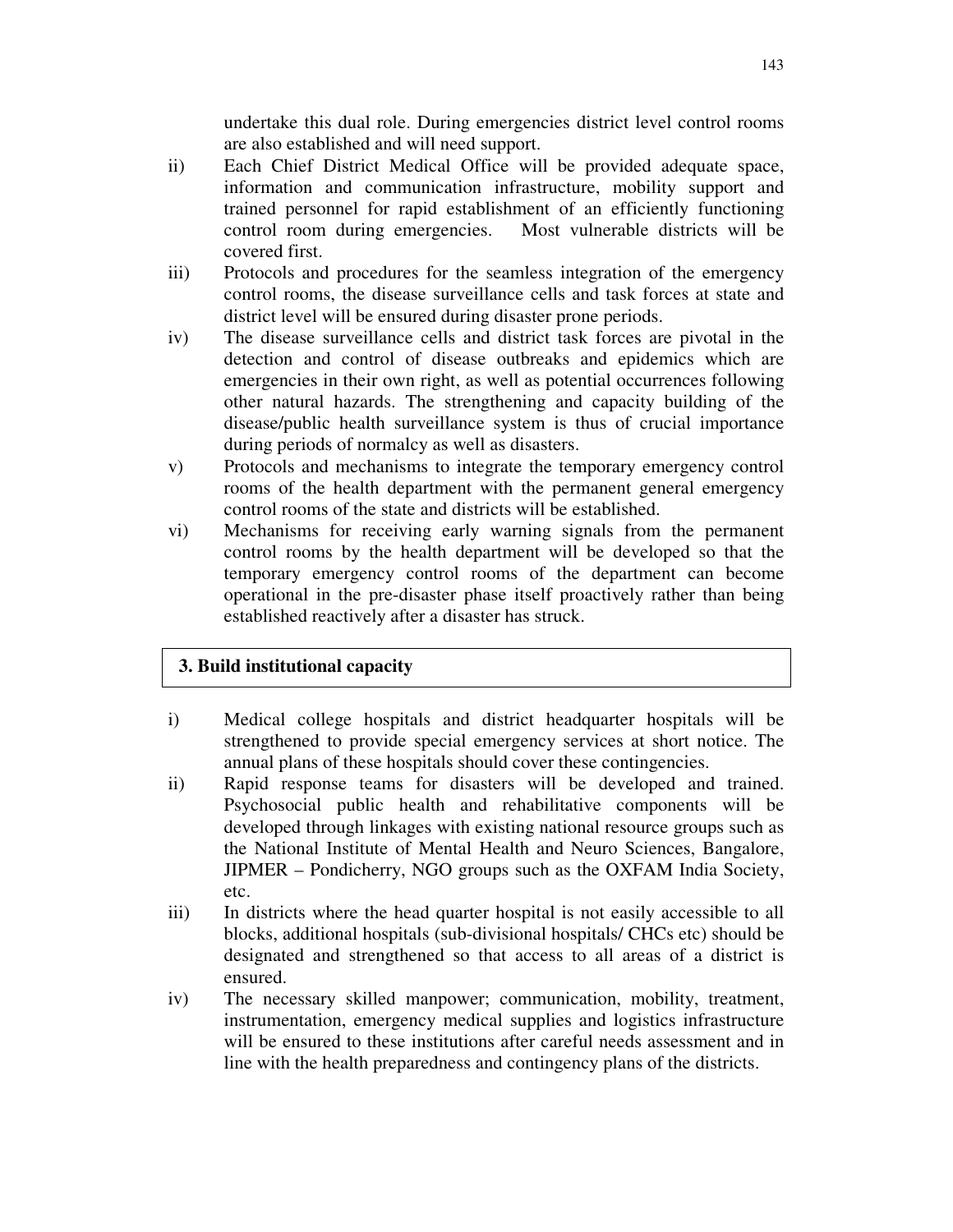## **4. Meet human resource needs**

- i) Health personnel at all levels will be trained in basic disaster preparedness and emergency response, with the use of preparedness and contingency plans, including simulation drills where feasible. Personnel from the public, voluntary, private, ISM  $\&$  H and informal health sector will be selected specifically on a voluntary basis for special training in health management in emergencies. They can play the lead when needed.
- ii) Federations and networks in the voluntary and private sector will be involved.
- iii) All training opportunities available at state, country and international level will be identified, and those volunteering facilitated to attend them by the department.

## **5. Meet information needs**

- i) Unless relevant and up to date information in an easily accessible, understandable and usable form is available and proper communication and dissemination of the information ensured, mitigation and response plans cannot be formulated and implemented.
- ii) The creation of computerized databases with information regarding vulnerabilities and risks of populations, health institutions and personnel; demographic parameters; availability and accessibility of health care institutions, health personnel; standby institutions and personnel; alternate routes of accessibility, drug management information system; availability of communication equipment and transport etc and their regular updating at various levels of the health sector is essential for preparedness and response.
- iii) The health authorities will facilitate the development of specific strategies to obtain, maintain, update and utilize this information at state and district level.
- iv) While the current information and communication technology resources including geographic information systems available with the department will be utilized for this purpose the gaps in availability of communication and information technology infrastructure will be identified and met thorough internal or external resources.
- v) Use of HAM radio and cellular phones will be planned for.

## **6. Meet coordination needs**

i) Both intra–departmental and inter–departmental coordination is essential for disaster preparedness and response. Intra-departmental coordinators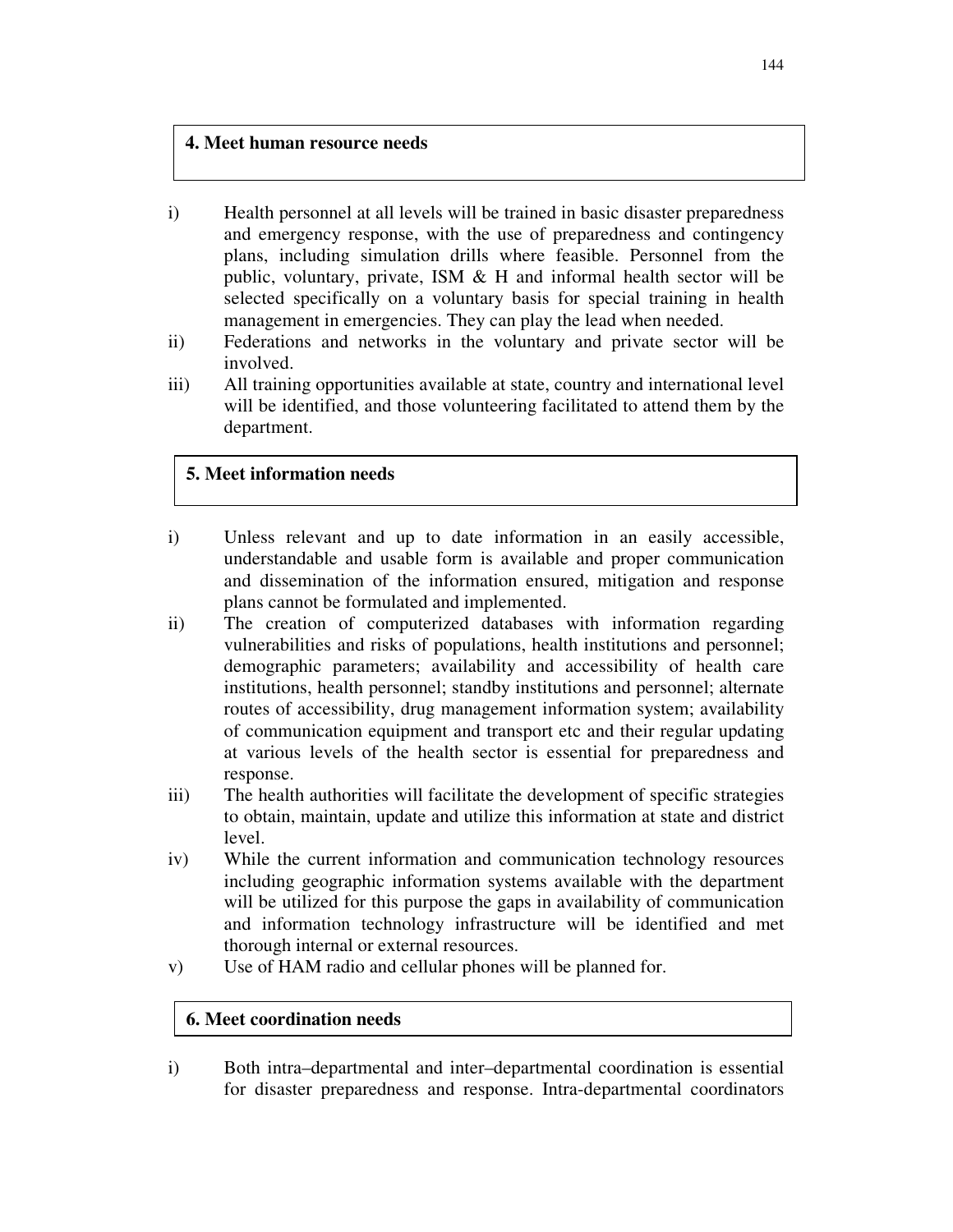and coordination mechanisms, and inter-departmental liaison personnel and mechanisms will be well defined and widely disseminated. They will be empowered with sufficient authority.

- ii) Department plans and their implementation need to be in tandem with the state (OSDMA) and various line departments. This will be ensured by joint planning, training and simulation exercises at various levels.
- iii) The department will coordinate inputs of various actors including national and international voluntary organizations and volunteers from civil society.
- iv) Coordination responsibilities will be undertaken in a proactive manner. Mechanisms and channels of communications will be established with various agencies in normal times through formation of joint task forces etc. Failure to achieve this not only limits the response capacity that can be brought be bear in an emergency, but also holds real danger of hampering the efficiency of the department's response as experienced during the last few disasters.

## **7. Awareness creation and advocacy**

i) The Health and Family Welfare Department due to its wide reach and coverage and routine involvement in awareness building activities has a major role to play in awareness creation among people, for reduction of vulnerability to disasters. Since the health department has a huge material and manpower infrastructure the risk to the department itself is significant. The department will be an advocate for the reduction and mitigation of structural and systemic vulnerabilities in the governance, administration and societal spheres.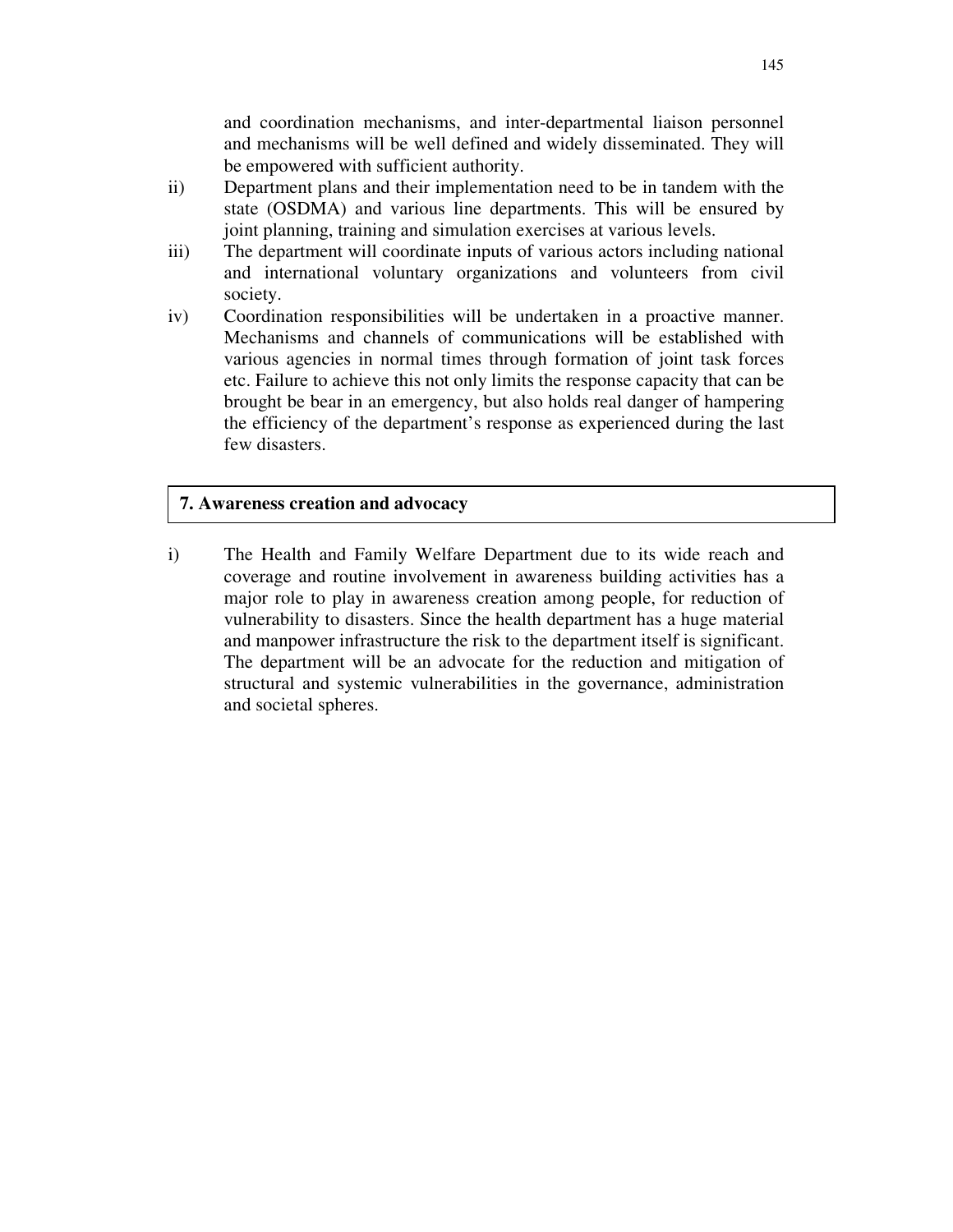**………………………………………………………………………….**

# **CHAPTER 8.1**

# **COMMUNITY PARTICIPATION IN HEALTH SERVICE DELIVERY & MANAGEMENT**

# **A. Introduction**

Determinants of health are deeply embedded in the social, cultural, economics and political context of any society. Medical and health care is just one component of the many factors influencing health and wellbeing. Research studies as well as the Participatory Learning Exercise (PLA) organized under OH & FWRP helped to identify health as a function of overall development linked to employment, nutrition, education, water, sanitation, housing and environment.

Orissa has high concentration of scheduled tribes and scheduled castes representing nearly 38% of the State population with wide cultural variations. A high degree of social vulnerability exists with low literacy, caste prejudice, geographical isolation, poor economy and women with an insular social life. Each social group has its own culture of health including traditional knowledge, attitudes and practices. Health is partly a function of the behaviour of the individual, family and local community. Community mobilization and participation for better health is one of the means towards positive societal change.

# **B. Situation analysis**

The present health scenario of Orissa and some aspects of health service management and delivery can be over come with community involvement. Basic health needs of people such as adequate nutritious food, safe water, sanitation, and personal hygiene, can be met better with community involvement though the state and society have a major responsibility.

- Health care services are underutilized and there is a wide gap between government health care providers and the community. Almost 70% of the diseases are either preventable<sup>1</sup> or can be addressed without the assistance of a medical professional. Achievement of health objectives depend not only on technical support but also the awareness and decisions of the individual or family to avail the services.
- Lack of transparency usually leads to low level of participation and lack of ownership and accountability at all levels. Suspicion among the community about quality of services, dissatisfaction due to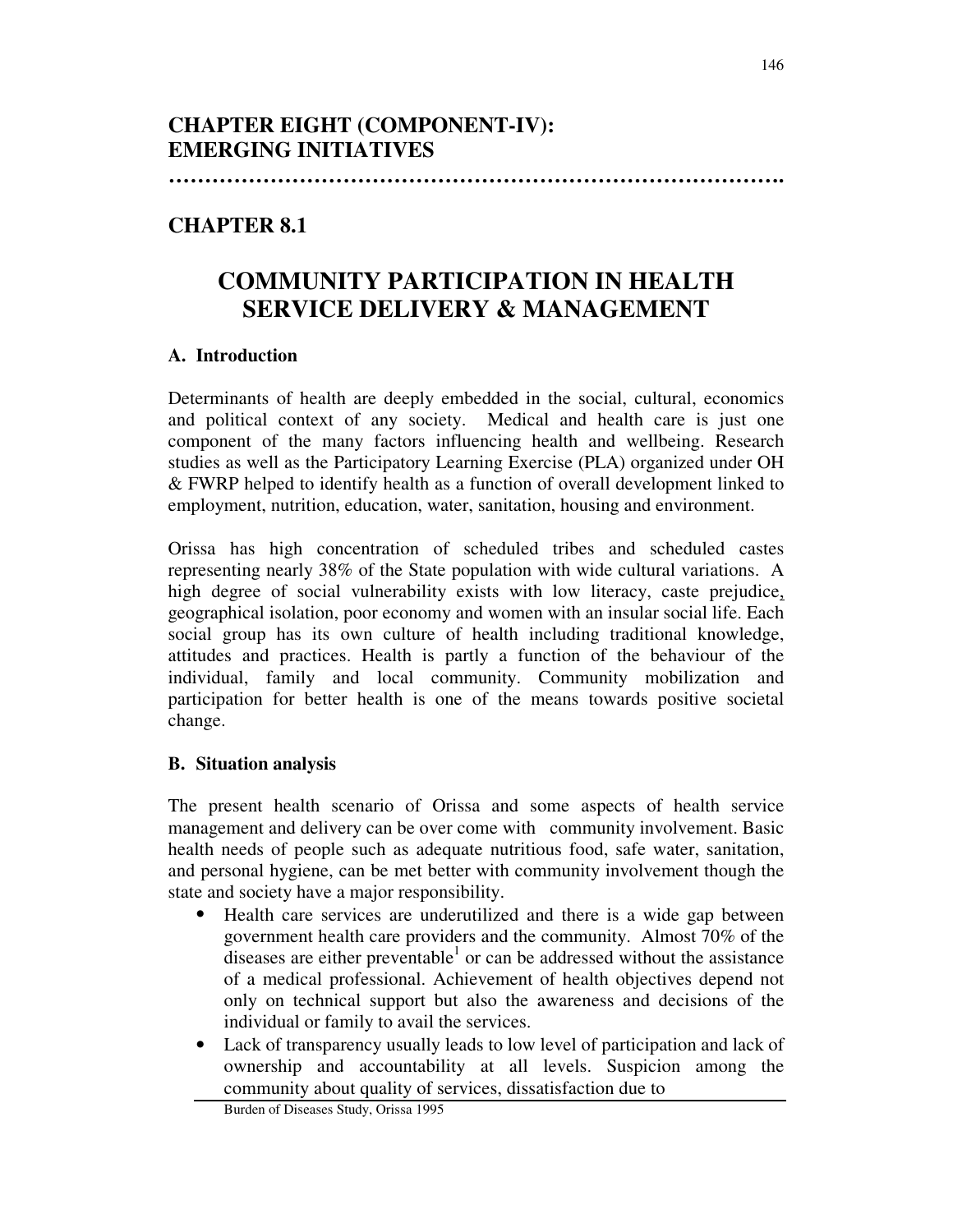indifferent attitudes, and perceived inefficiency of providers in public health institutions have resulted in lowering the community confidence in public health services.

- Health providers at grass root level work under great hardship, and are often constrained by inadequate financial resources and lack of flexibility in decision-making. Community involvement would be able to improve the situation and health facilities could be optionally utilized.
- "Community Participation" as a way to address the needs of poor and disadvantaged is not only a cost effective strategy, but also a way to strengthen equity, human rights and democracy in health system functioning.
- The Tenth National Plan documents promote community participation in developing local ownership of programmes, and achieving plan objectives. The GoO is also already committed to develop a strategy for "community participation" in Primary Health Care<sup>2</sup>

The concept of community participation has now evolved to mean the process of empowerment of the people for taking decisions for their own welfare, by providing information, technical support, and the potential for decision making<sup>3</sup>. This is very relevant to primary health care programmes where the most important action is at the community level.

This does not mean that health personnel or health services are being relieved of their responsibilities. The aim is to create a reasonable balance between the inputs of the community and that of technical experts and government. Better working with the community will lead to better benefit for the community and satisfaction for the service providers as well.

# **C. Objectives**

.

- 1. To enable communities/people to take up health issues in a holistic manner for their overall well being by recognizing the voice of the community at all levels of service planning, implementation, monitoring, and evaluation, and enabling the mobilization of public opinion for adoption of the most appropriate policies in health.
- 2. To protect community needs and interests, and ensure a positive response to services by enhancement of community participation in decisionmaking processes, and to develop social accountability at all levels.

 $2$  MoU signed between GoO & GoI, under fiscal correction measures

 $3$  Human Development Report, UNDP 1993, pp. 21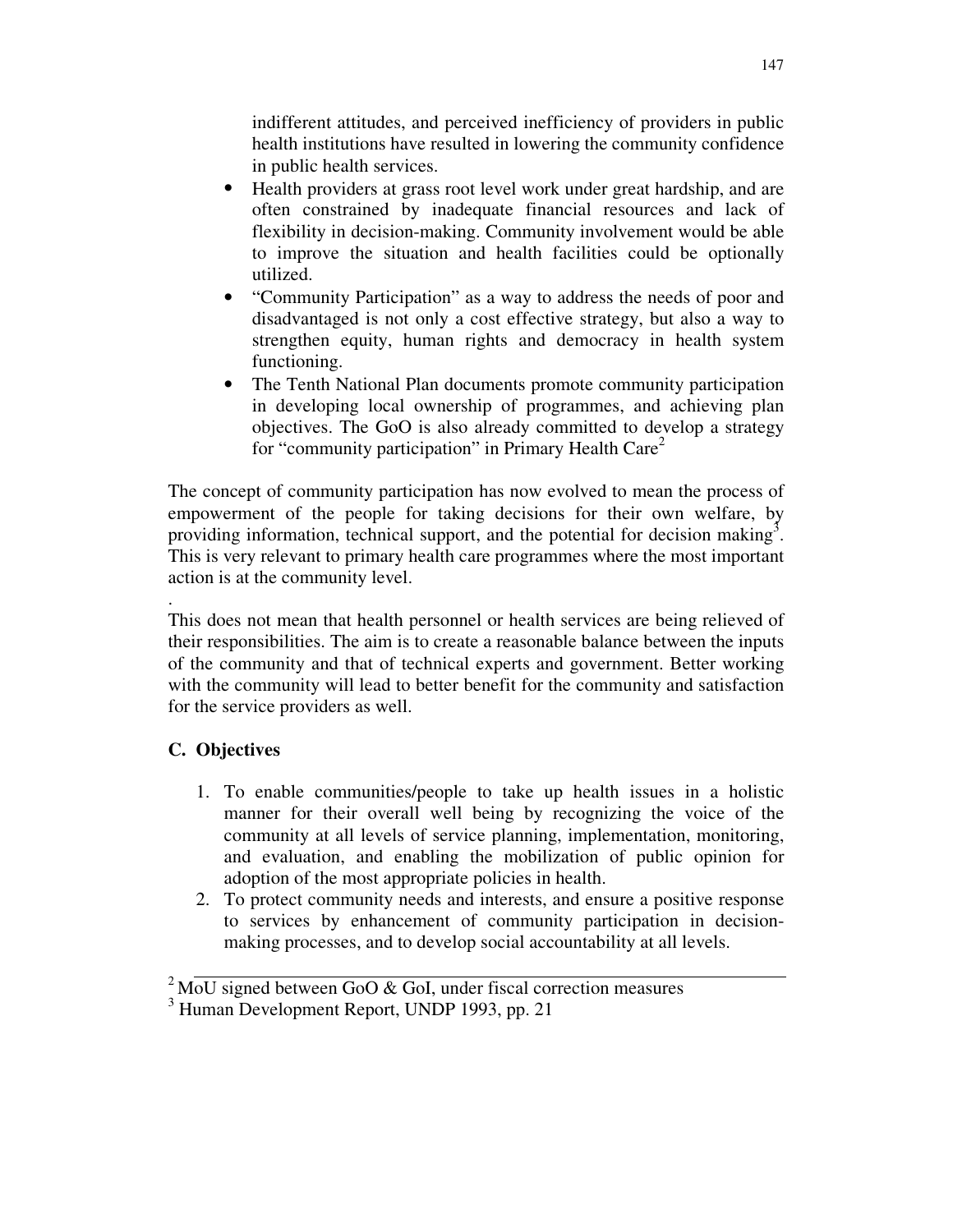- 3. To provide good quality need based, demand driven health services and ensure optimum and equitable utilization of health services, across class, caste and gender divides.
- 4. To energize people to move forward from the role of passive recipients, to active participants at community level; and prepare for decentralization of health service delivery and management in response to articulated community need with cost effective interventions.

Community participation will help develop a humane, accessible, affordable (cost effective) and accountable health care system.

# **1. Community empowerment as groups and individuals, by a fourpronged approach**

- i. Introduction of regular training, orientation, workshops and other necessary processes to sensitize health personnel and community members (through health committees and PRIs) in the concepts and skills of community participation to bring about changes in attitudes and behaviour and closer interaction.
- ii. Development of a communication/behavioral change strategy taking knowledge, attitude, practices and health seeking behavior of people into consideration. Broad based health education will be undertaken to involve people in health development through the following methods: regular consultations (Gramsabha, Panchayat meetings, PLA exercises at village level etc.); person-to-person communications; electronic media; by development of need based local specific IEC materials; and school health education.
- iii. Maintaining transparency across all activities beginning with relating health spending to budgetary allocations (variance statements) to developing accountability. This will done by regular interactions, and display of information in public places; establishing structured mechanisms to ensure regular participation of health personnel in monthly meeting of PRIs at different levels; developing an effective "Information System" from State –District – Block – Panchayat level and vise versa.
- iv. Gradual decentralization of administration and management of different levels will be done through devolution to community structures through the following steps:

Gradual devolution of power to PRIs (for details see 7.3); using PLA (Participatory Learning and Action) as an effective planning tool; forming health committees at Gram Panchayats, PHCs and subcentres; strengthening village Mahila Swasthya Samitees; enhancing the voice of the community by taking more members from the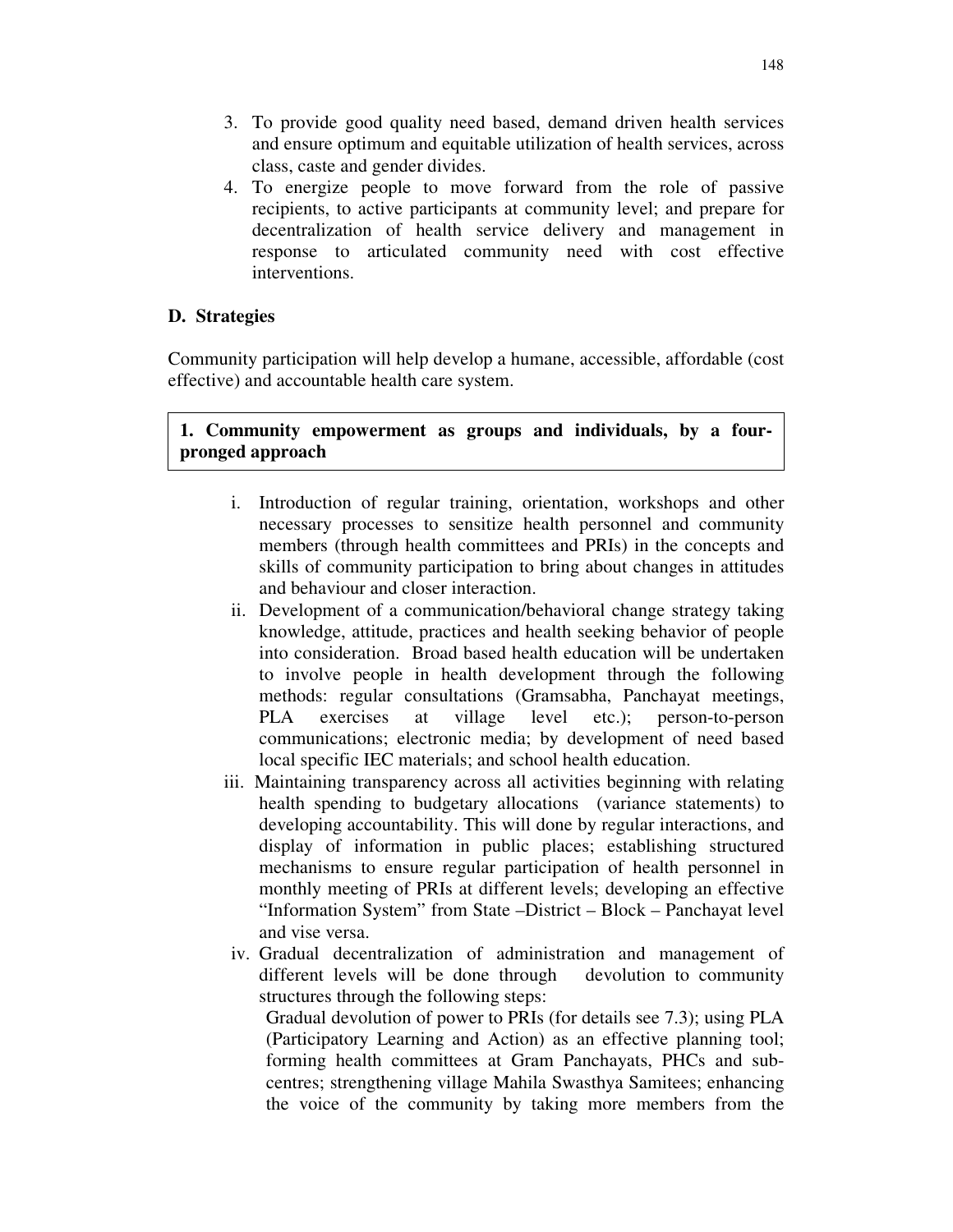community into the Zilla Swasthya Samitee (ZSS); Providing more autonomy to district and block level health teams to manage emerging issues (See decentralization in 7.3); involvement of PRIs in health needs assessment, IEC activities, site selection for health buildings, planning, execution, supervision and monitoring of construction and maintenance work, immunization programmes, environmental sanitation, and monitoring outreach services; institute proper mechanisms for periodical joint-performance review of health institutions and PRIs.

## **2. Partnership with NGOs and self-help groups**

Partnerships will be established with NGOs and self-help groups involved in community based activities for programme implementation and supplementary resource generation

- i. Explore the possibilities of setting up drug shops at village/ institution level with the initiative of nonprofit organizations.
- ii. Facilitating community initiatives for health insurance.
- iii. Consensus building within the community on user fee collection.

#### **3. Inter-sectoral approach to ensure people's participation**

- i. Institutions will be enabled to develop effective inter-sectoral coordination at different levels with related departmental functionaries from PRI, Education, W&CD, RWSS, RD etc.
- ii. Mechanisms will be established to assess and address peoples needs.

#### **4. Citizens' health charter developed with the community to act as an interface between the community and providers**

- i. Service protocols will be developed as part of the HRD strategy.
- ii. The charter for health, based on the national people's health charter that was evolved at the National Jan Swasthya Sabha in December 2000, shall be adopted to suit Orissa's needs and contexts.

#### **5. Health development to become responsive to community needs and suggestions, equity and resource availability**

- i. Situational analysis and need assessment through participatory assessment.
- ii. Modification of existing programme according to need.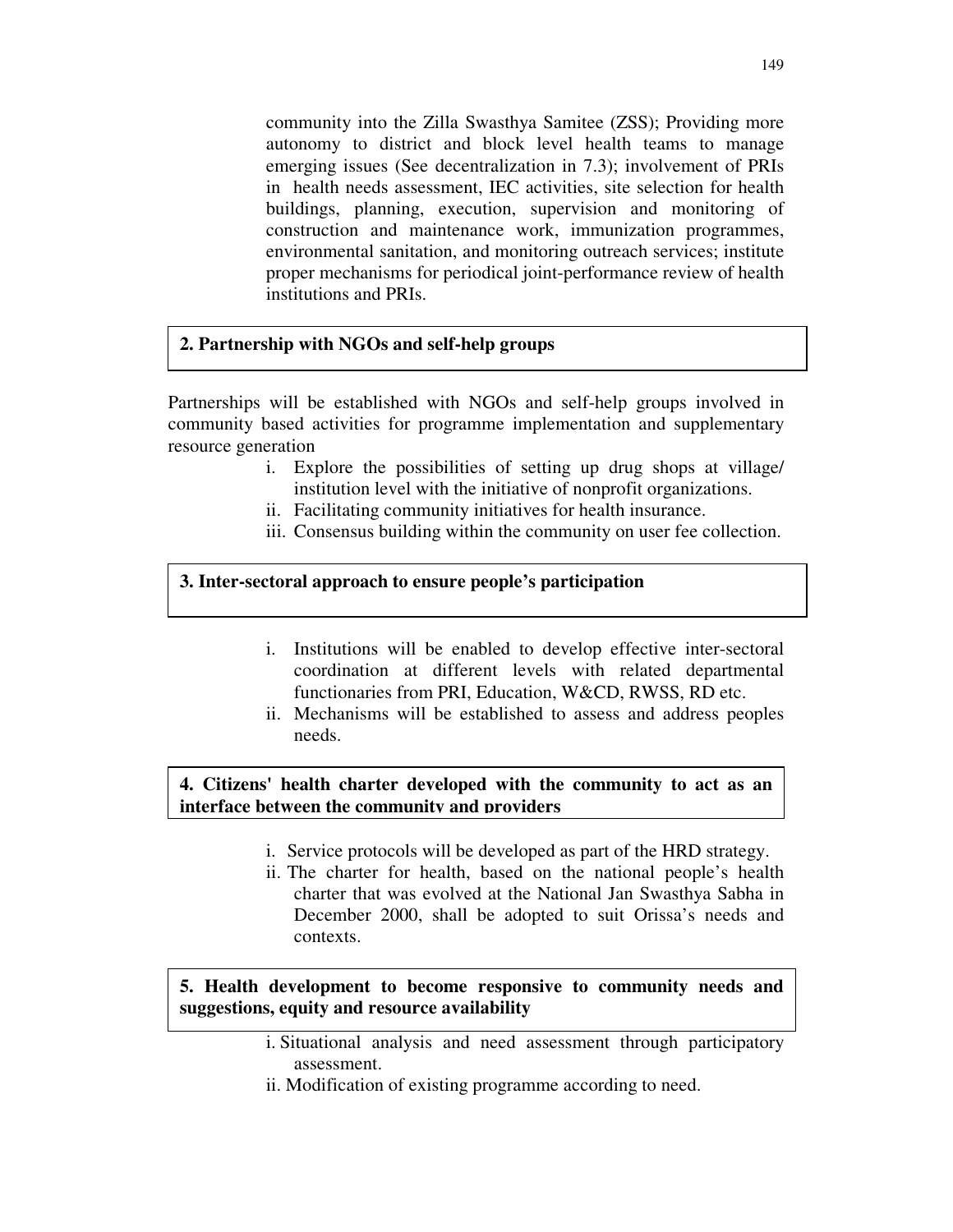# **CHAPTER 8.2**

# **PUBLIC – PRIVATE PARTNERSHIP**

#### **A. Introduction**

The total health sector comprises of the public, voluntary, private and informal sector. Recent health sector reforms in Orissa have brought about a realization that the government's public health system cannot shoulder the responsibility of providing health services by itself in all parts of the state. The involvement of the private and non-governmental sector has become necessary to provide health services, especially in situations where the government is not in a position to do so, as in

- remote, backward or otherwise difficult areas.
- areas or groups not covered well by the public health system, but in need of health services e.g. street children, CSWs urban poor.
- inability of the government public health system to provide certain services for instance rehabilitation due to infrastructure, personnel and financial constraints.

## **B. Situation Analysis**

The private health system is an important source of health care to the people of the state. A large proportion  $(60 - 70\%)$  of outpatient care occurs in the private sector. A large variety of private institutions function, ranging from hospitals and nursing homes to clinics, dispensaries and pathological investigation centres. The voluntary health sector often works with more socially vulnerable groups. Some innovate with community-based approaches integrated with development. The informal sector comprises of local health traditions, a variety of folk healers and informal providers. To safeguard the interests of the health of the people of Orissa, regulation of the private medical system is necessary to maintain acceptable standards of care and service, and prevent unethical and socially undesirable practices.

The private and voluntary health system treats a large number of patients of all types, including patients suffering from communicable diseases. The official government health statistics do not take data from the private health system into account, so that the real health situation in the state is not reflected. They need to be part of the disease surveillance system.

# **C. Objective**

The partnership is intended to supplement / complement the health care delivery system and public health efforts of the government and to share the responsibility for health care provision for people.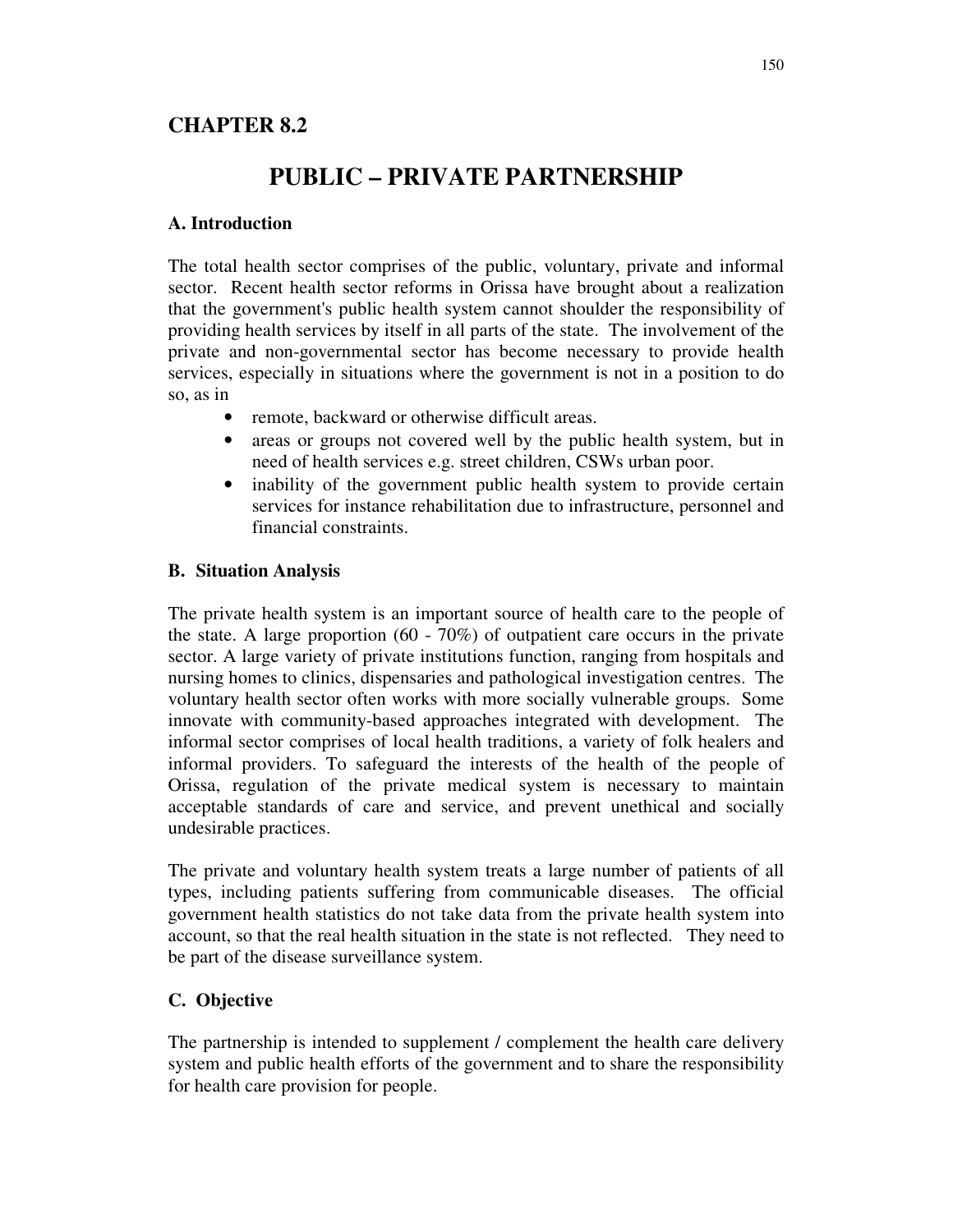## **1. Collaboration to facilitate interaction between the public and private health sectors and to encourage private sector to establish medical colleges**

#### Collaboration will be established in areas, such as:

provision of specified health services by private institutions; participation in national health programmes by private institutions; involvement of private practitioners in the public health systems in routine health services; emergency situations, natural calamities, accidents and disasters; and training, re-training of health professionals, laboratory and paramedical staff. Specific areas of collaboration and cooperation between the public and private health care systems will be identified. Private sector will be encouraged to participate in the area of medical education by permitting establishment of private medical colleges that offer good quality medical and para-medical education.

A forum or mechanism for regular interaction will be set up at state, regional and district level. Involvement and participation of professional bodies and associations like the IMA, OMSA, state Medical Council, medical college faculty / OCHA / OVHA / CMAI / other networks will be ensured.

- i. A CME unit will be set up to organize regular programmes especially for private practitioners, in collaboration with existing professional associations.
- ii. Referral and back-referral mechanisms between public and private health systems will be established and streamlined.
- iii. Linkages with the private, unorganized sector such as the Registered Medical Practitioners (RMPs) and local healers will be initiated on a pilot basis at PHC, tehsil or district level. Their knowledge and skill upgradation will be supported through training. They can participate in some components of national health programmes if standard requirements are met. They will be advised when and where to refer patients.
- iv. Proper contracting out mechanisms will be developed for handing over selected health centres or services, drawing on lessons from earlier experiments in Orissa and elsewhere. They will incorporate conditions of operation, financial powers, administrative control of staff, reimbursement for services provided, drugs and equipment supply. A memorandum of understanding or an agreement for specified periods will be signed between the two parties.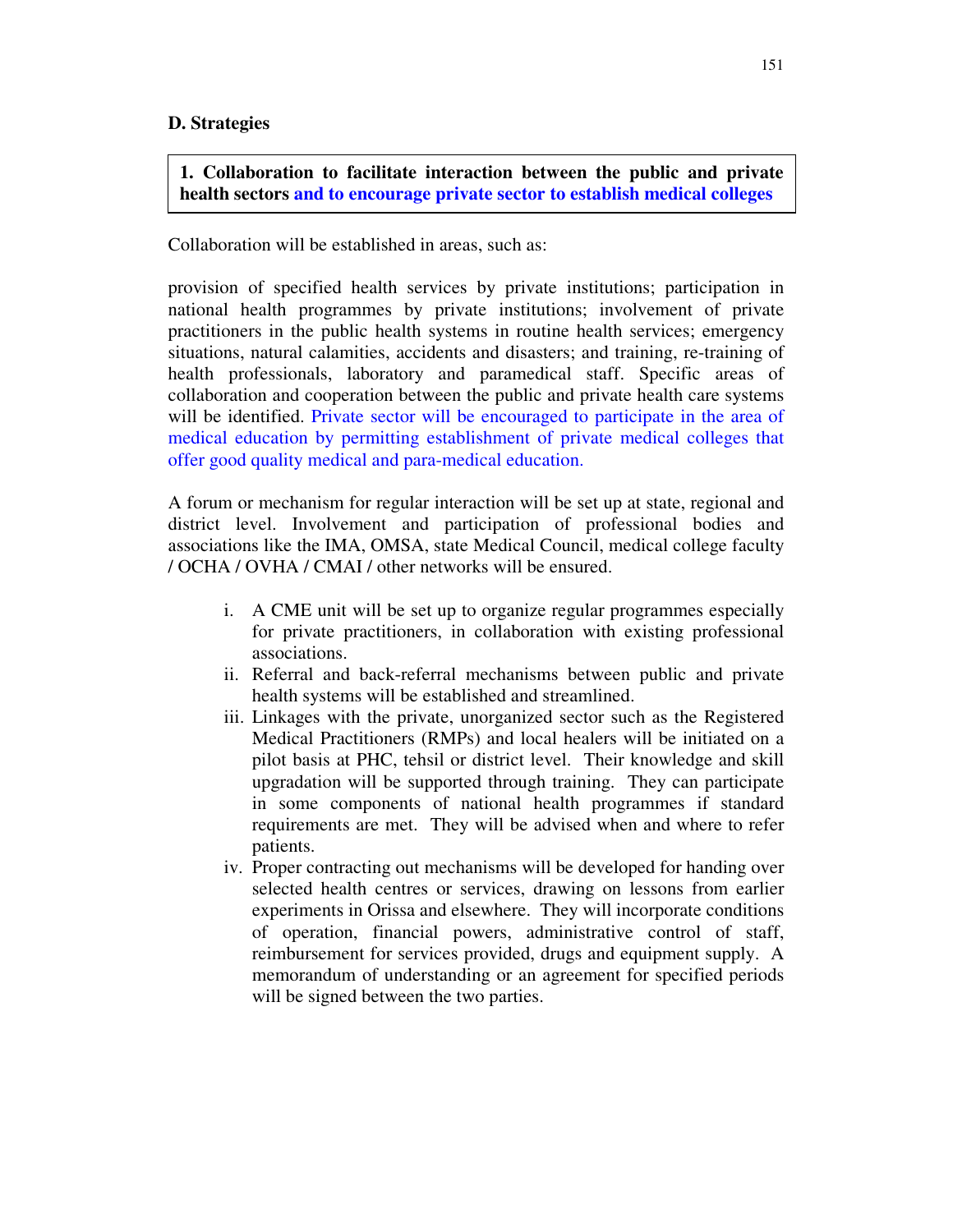#### **2. Regulation and facilitation to ensure good quality services**

The aim will be to regulate the functioning of the private medical institutions by enforcing existing legislation such as the Orissa Clinical Establishment Act (OCEA) and the Orissa Medical Registration Act (OMRA).

- i. Comprehensive district and state database will be developed with important information on private medical institutions e.g., infrastructure, personnel, and services provided. Categorization of private institutions will be done.
- ii. A target date will be set for completing registration of all current private medical institutions with a mechanism for ongoing registration, which is simple and quick.
- iii. District level mechanisms for inspection and licensing (under OCEA) of private medical institutions will be established, for initial registration and renewal.
- iv. Other appropriate accreditation / licensing / approval procedures will be made mandatory (e.g., for diagnostic laboratories).
- v. Regulatory authorities e.g., DMET, State Medical Council will be strengthened and made more effective.

#### **3. Information Sharing**

A reporting mechanism with two-way information sharing will be set up.

- i. Participation of private health institutions and practitioners in the disease surveillance system of the state will be made mandatory (a recent MCI directive has stated this clearly).
- ii. Mechanisms at district level to collect and consolidate information on vital events, morbidity and mortality, communicable disease incidence from private health institutions will be set up.

#### **4. Community Awareness and Advocacy**

Involvement of NGOs and peoples organizations in awareness and advocacy has been very successful in many parts of the country. This will be tried in Orissa

- i. Proactive steps to be taken to identify and involve NGOs and civil society of groups on issues of public health importance.
- ii. Meetings and workshops will be held to plan and review these initiatives.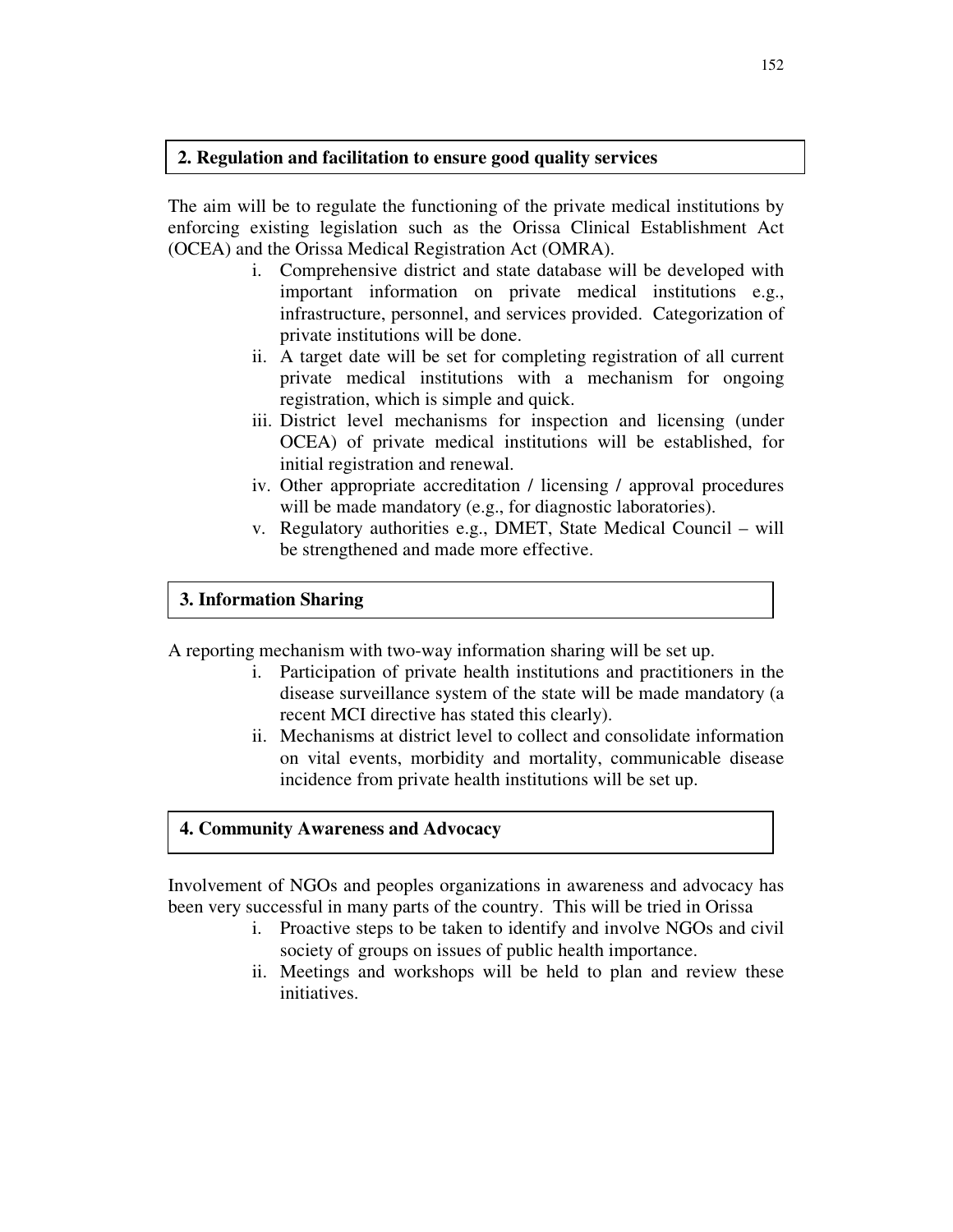# **INTEGRATING INDIAN SYSTEMS OF MEDICINE & HOMEOPATHY**

## **A. Introduction**

The Indian Systems of Medicine and Homeopathy have received relatively little policy attention and budgetary support during the past several decades. Their contribution to health and health care is being increasingly recognized nationally and globally. There will in future be greater efforts to develop ISM& H services with enhanced support.

#### **B. Situation Analysis**

In Orissa, Ayurveda as well as Homeopathic systems of treatment have received popular recognition among the masses, while Unani system is in its budding stage and Siddha system is yet to be introduced.

The existence of I.S.M. & H network of services in the state is as follows:

| SI.<br>No. | I.S.M. & H. Network                        | Ayurveda | <b>Homeopathy</b> | Unani |
|------------|--------------------------------------------|----------|-------------------|-------|
| 1.         | No. of undergraduate medical<br>colleges   | 6        | 6                 |       |
| 2.         | No. of post graduate medical<br>colleges   |          |                   |       |
| 3.         | No. of hospitals                           |          | 6                 |       |
| 4.         | No. of beds                                | 203      | 175               |       |
| 5.         | No. of dispensaries                        | 519      | 460               | Q     |
| 6.         | No. of Registered Medical<br>Practitioners | 4133     | 4885              |       |

**Table 1. ISM&H services in Orissa**

#### **C. Objectives**

An integral feature of all the Indian Systems of Medicine and homeopathy is that they take a holistic view of human health and consider a human being in totality keeping in view his/her subtle relationship with the environment. These systems aim not just on curing diseases but also enabling the body to fight the disease while promoting positive health.

There is urgent need for a balanced and integrated development of these systems of medicine to enhance outreach and choice for the community in quality primary health care.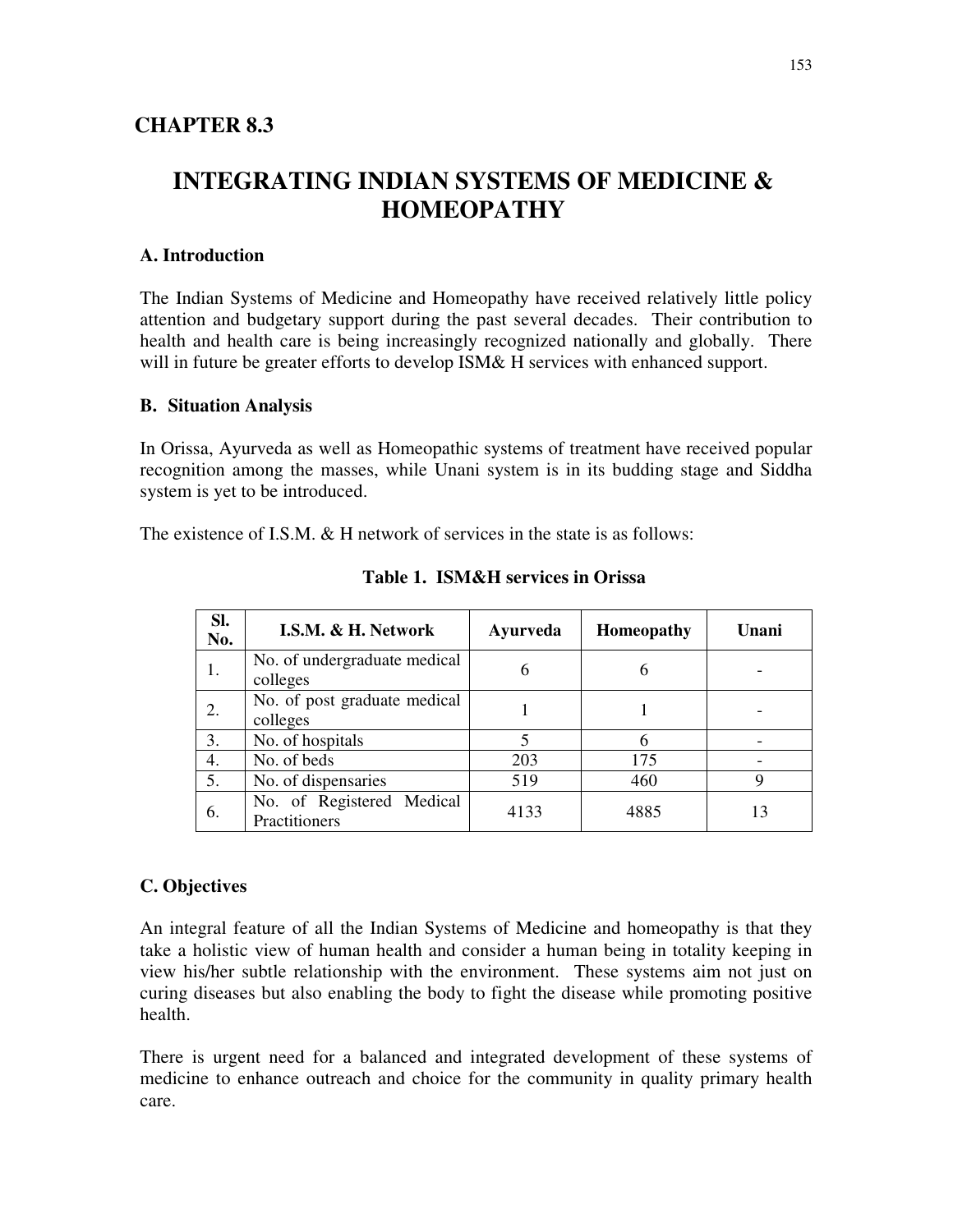## **1. Establish primary level health care services of ISM & H in all parts of the state in general, and in the health starved (tribal, hilly) areas in particular through improving the existing infrastructure**

- i. Ayurvedic / homeopathic medical officers will to be posted in PHC (N) which are continuously going vacant due to non joining of allopathic doctors. They will be given orientation and in-service training, especially about National Health Programmes, management of PHCs, teamwork and referrals.
- ii. ISM & H dispensaries have been set up at present in 959 Gram Panchayats only out of 5259 Gram Panchayats of the state. These will be strengthened and steps taken to open dispensaries in other areas, to ensure that people throughout the state can access the outreach services of ISM  $&H$ .
- iii. Permanent buildings will to be provided along with electricity, water and toilet provisions to improve the working environment of the existing ISM  $\&$ H dispensaries.

#### **2. Provide specialized treatment at other levels of health care**

- i. Ayurvedic /Homeopathic medical officers will be posted to attend patients in the outdoor department of district headquarter hospitals and block and subdivision hospitals.
- ii. District headquarter hospitals may allocate a few in-patient beds (ten) for Ayurvedic / Homeopathic systems of treatment. This will be introduced in a phased manner.

# **3. Identify diseases amenable for cure under ISM & H and promote referral for modern medicine interventions**

- i. The diseases that can be easily cured/ controlled by ISM  $&$  H medicines will be identified and treatment guidelines prepared.
- ii. The public as well as the health providers of all the systems of treatment and will be informed about the scope and limitations of each therapy.
- iii. The doctors of all the systems will be advised to refer patients to other effective systems for which they have no satisfactory treatment. Crossreferral and communication systems will be established.
- iv. Research centres on ISM & H will be established in selected medical colleges to conduct research activities to further develop the potentialities of each system and to disseminate the results thereof to the ISM & H doctors. The ISM& H medical colleges will also be strengthened.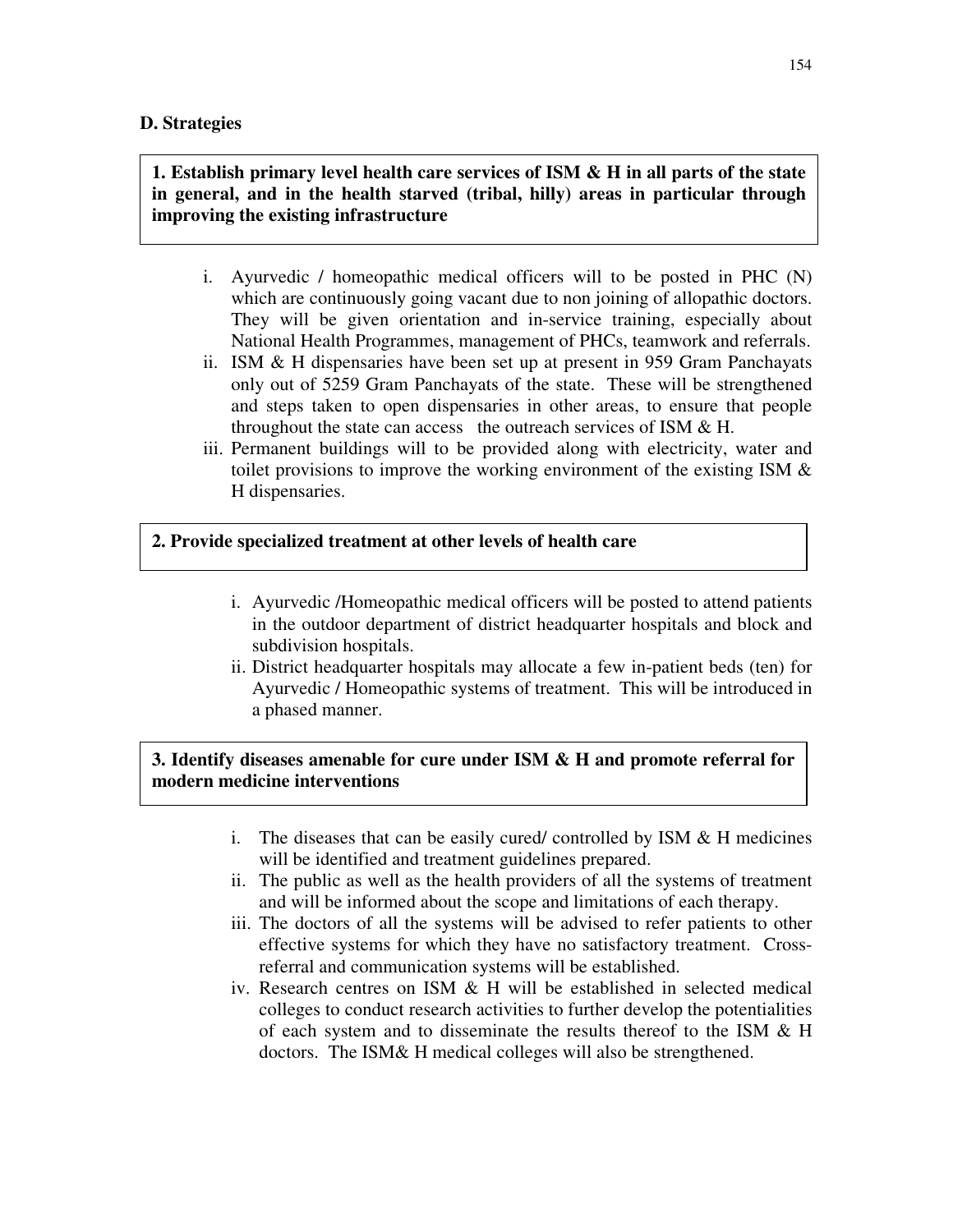# **4. Strengthen ISM & H institutions to render more effective health care services to people**

- i. Orientation training and regular continuing education will be organized for ISM & H doctors to update their knowledge.
- ii. There will be adequate supply of quality medicines to the ISM  $&$  H institutions.
- iii. There will be greater job opportunities, promotional avenues and better status in government sector in respect of ISM & H.
- iv. I.E.C. activities regarding ISM & H will be conducted to promote, propagate and popularize the systems among the public.
- v. Mobile ISM & H units will be run for better outreach services on a pilot basis.
- vi. Supervision and monitoring of ISM & H institutions and their services will be given greater attention. Patient feedback will be encouraged.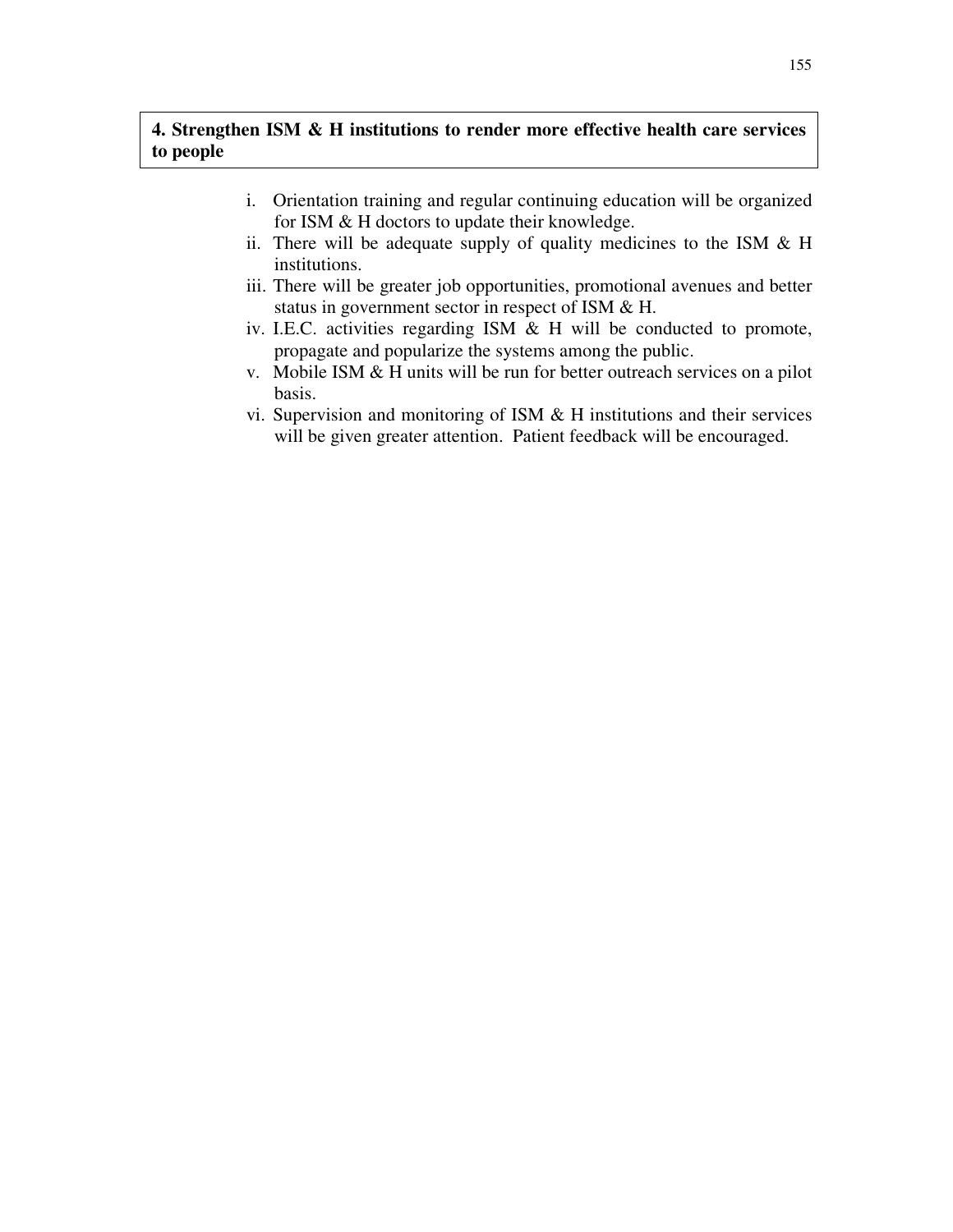# **CHAPTER 8.4**

# **STRENGTHENING MEDICAL TECHNOLOGY IN HEALTH CARE**

# **A. Introduction**

With increasing concern for delivering good quality, cost effective health care the public health system needs to continuously renew and update its technology and management framework through strengthening its own  $R \& D$  set up, and absorb appropriate technical know-how from other sources.

Web-based health care and telemedicine has opened up a plethora of possibilities – from remote diagnosis, self-care and medical education to online prescription and information on drugs. The present public health system needs to use telemedicine services for quick transmission of medical information. Doctors can consult with the patient, see reports of diagnostic examinations and even give orders to hospitals online. This technique can help doctors in clinic management, preserving and retrieving patient's records and transmitting them via the web for further suggestions or even sending them to respective hospitals before a patient's admission. The e-health care models can save time, money and energy and enable doctors to keep more accurate medical records, which are accessible at all, times. Drugs prescribing patterns of doctors can be monitored

#### **B. Situation Analysis**

Technological upgradation and innovative shifts of the present public health system are necessary due to the current inadequate service coverage and access, unsatisfactory quality of care, and poor information and communication linkages within and between institutions and with the people.

In this regard, the scope for technological upgradation of pathology, bacteriology microbiology and biochemical laboratories of health institutions, especially at secondary and tertiary levels including medical college hospitals, needs to be explored. Advanced medical care for eye, ENT, heart, kidney, plastic surgery, nuclear medicine etc., needs to be introduced at selected institutions.

However, in the presence of vast disparities in access and quality of health care between the advantaged and disadvantaged, technological upgradation will be tackled with a sense of proportion, without further enhancing the disparities. Ethical issues of confidentiality and privacy will also need to be ensured with installation of appropriate safe guards.

# **C. Objectives**

1. To provide timely, reliable, affordable and quality health especially to the poor and weaker segments with technology upgradation where relevant, ensuring community participation and control.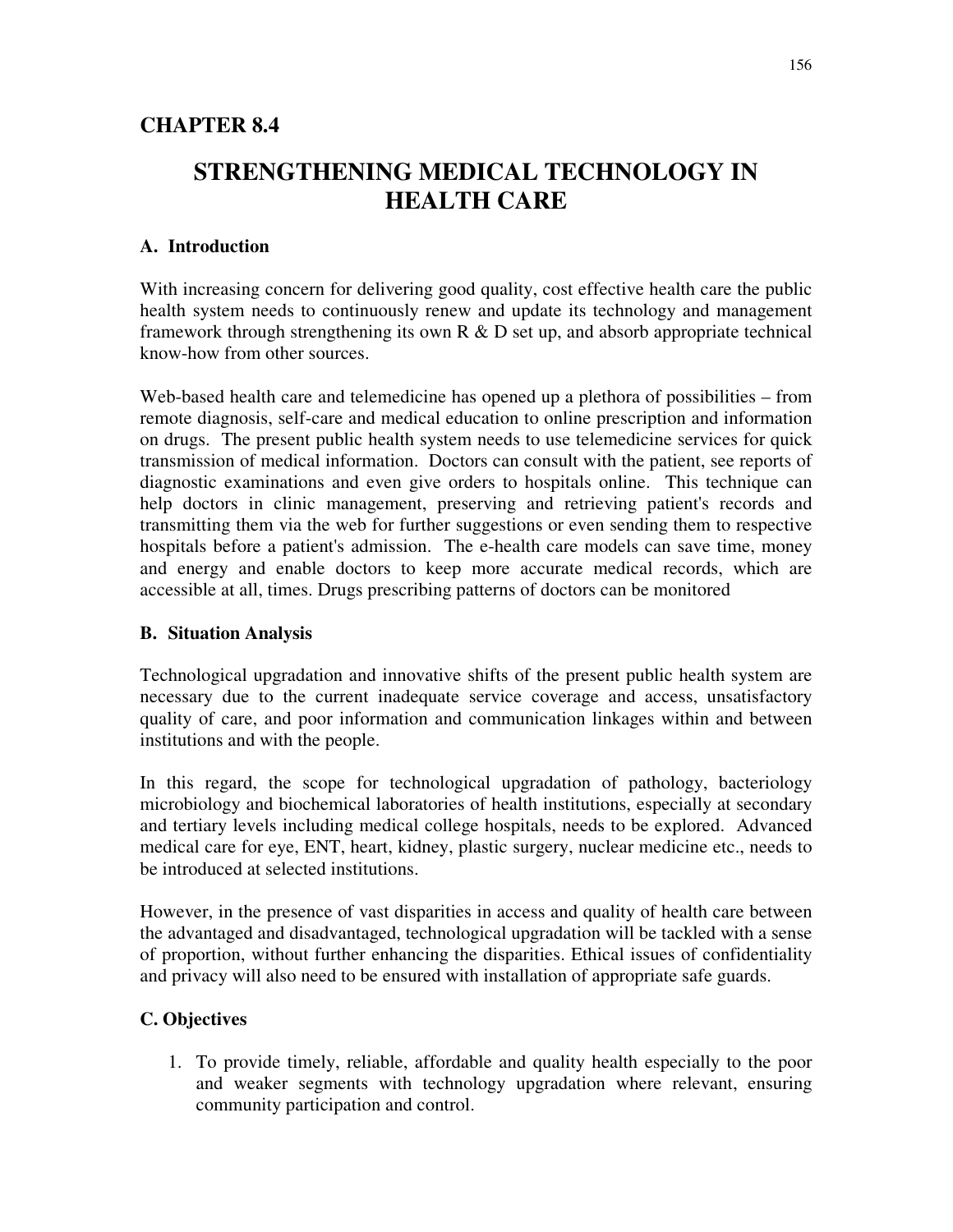- 2. To introduce advanced relevant medical technology care, both diagnostic and curative, making disease management more scientific and accurate.
- 3. To enable doctors and health professionals to enrich and update their knowledge and skills through e-health services, leading to better health.
- 4. To enable people to take informed decisions in seeking medical care through better access to relevant information and knowledge.
- 5. To ensure increased productivity of health care resources, including health personnel and facilities.

#### **1. Institute a mechanism to assess and advise on introduction of new technology**

A technical advisory cell will be established to guide, facilitate and monitor the upgradation of existing health care technology through continuous scanning, analysis, acquisition and adoption of advanced diagnostic and treatment systems, tools, equipment and know-how relevant to the priority health problems in the state. They will also commission social audits and community feedback.

#### **2. Better diagnostic and treatment facilities at referral centres using new technology**

- i) The Department will improve facilities, infrastructure and equipments for diagnostic investigation and treatment relating to radiology, pathology, biochemistry, microbiology, immunology, nuclear medicine, etc., in the apex hospitals which act as referral supports to primary and secondary health care in the state.
- ii) Technical collaboration will be established with reputed health institutions (public / private) and research centres for quality improvement of health care through adoption of appropriate modern technology, tools and equipment with reference to emergency medicine, surgery, neurology, ophthalmology, cardiology and other specialties.
- iii) Training will be imparted to select medical professionals regarding use of advanced methods and equipment for diagnostic investigation, treatment and surgical operations.
- iv) To explore the promotion of self-diagnostic equipment glucometer, BP monitor, thermometer, heart-rate monitor and other similar items, for cost effective disease management and care at community level whenever feasible.